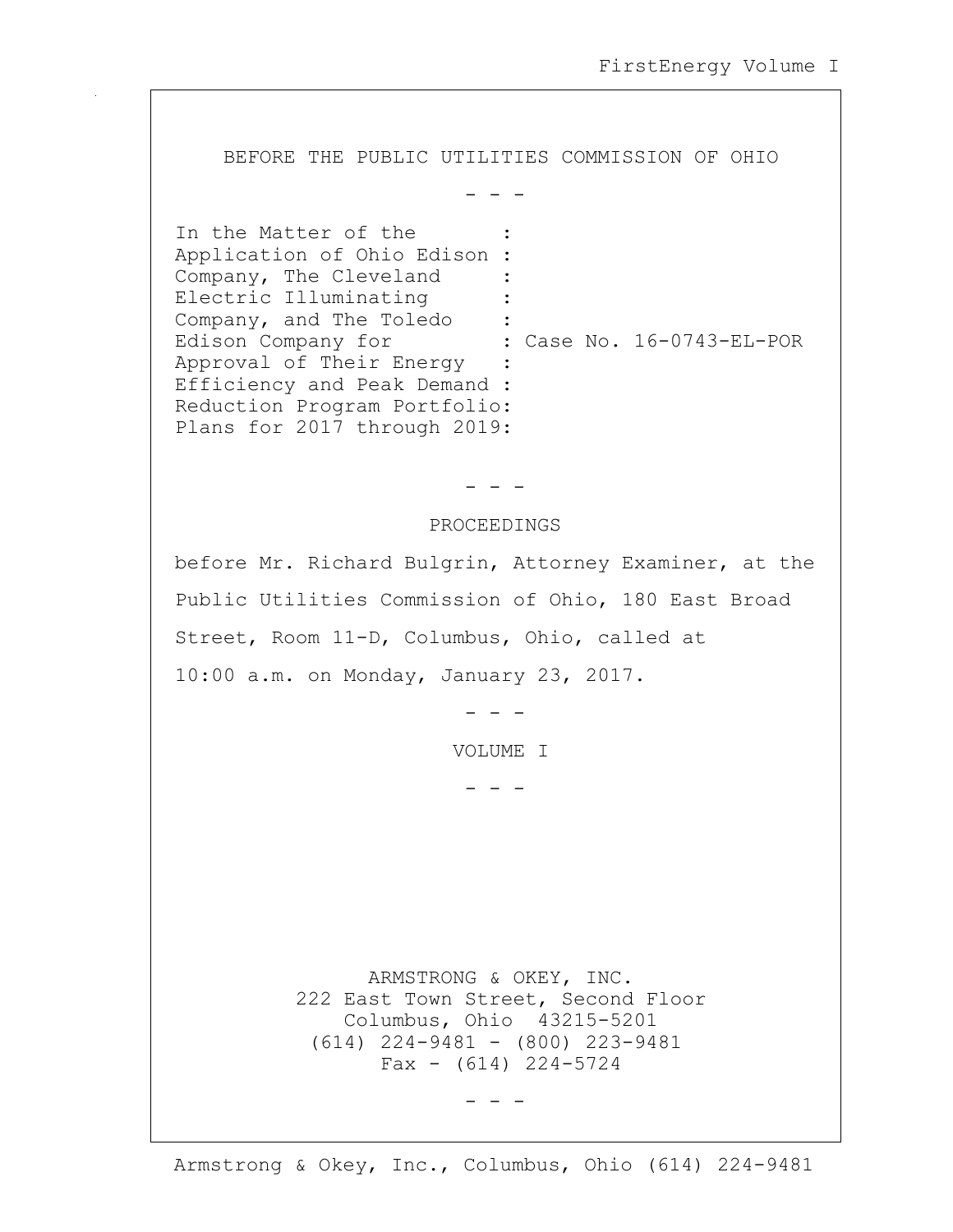1 APPEARANCES: 2 FirstEnergy Service Company By Ms. Erika Ostrowski 3 Ms. Carrie M. Dunn 76 South Main Street 4 Akron, Ohio 44308 5 | Kolich & Associates, LLC By Ms. Kathy J. Kolich 6 1521 Hightower Drive Uniontown, Ohio 44685 7 Jones Day 8 By Mr. Michael R. Gladman 325 John H. McConnell Boulevard, Suite 600 9 Columbus, Ohio 43215 10 On behalf of Ohio Edison Company, The Cleveland Electric Illuminating Company, 11 and The Toledo Edison Company. 12 | Bruce J. Weston, Consumers' Counsel By Mr. Christopher Healey 13 | Resistant Consumers' Counsel 10 West Broad Street, Suite 1800 14 Columbus, Ohio 43215-3485 15 Bricker & Eckler, LLP By Mr. Dane Stinson 16 100 South Third Street Columbus, Ohio 43215 17 On behalf of the Residential Customers 18 | Constanting Company, Toledo Edison Company, Toledo Edison Company, and The Cleveland Electric 19 | Illuminating Company. 20 | Chio Partners for Affordable Energy By Ms. Colleen L. Mooney 21 231 West Lima Street P.O. Box 1793 22 Findlay, Ohio 45839 23 | Con behalf of the Ohio Partners for Affordable Energy. 24 25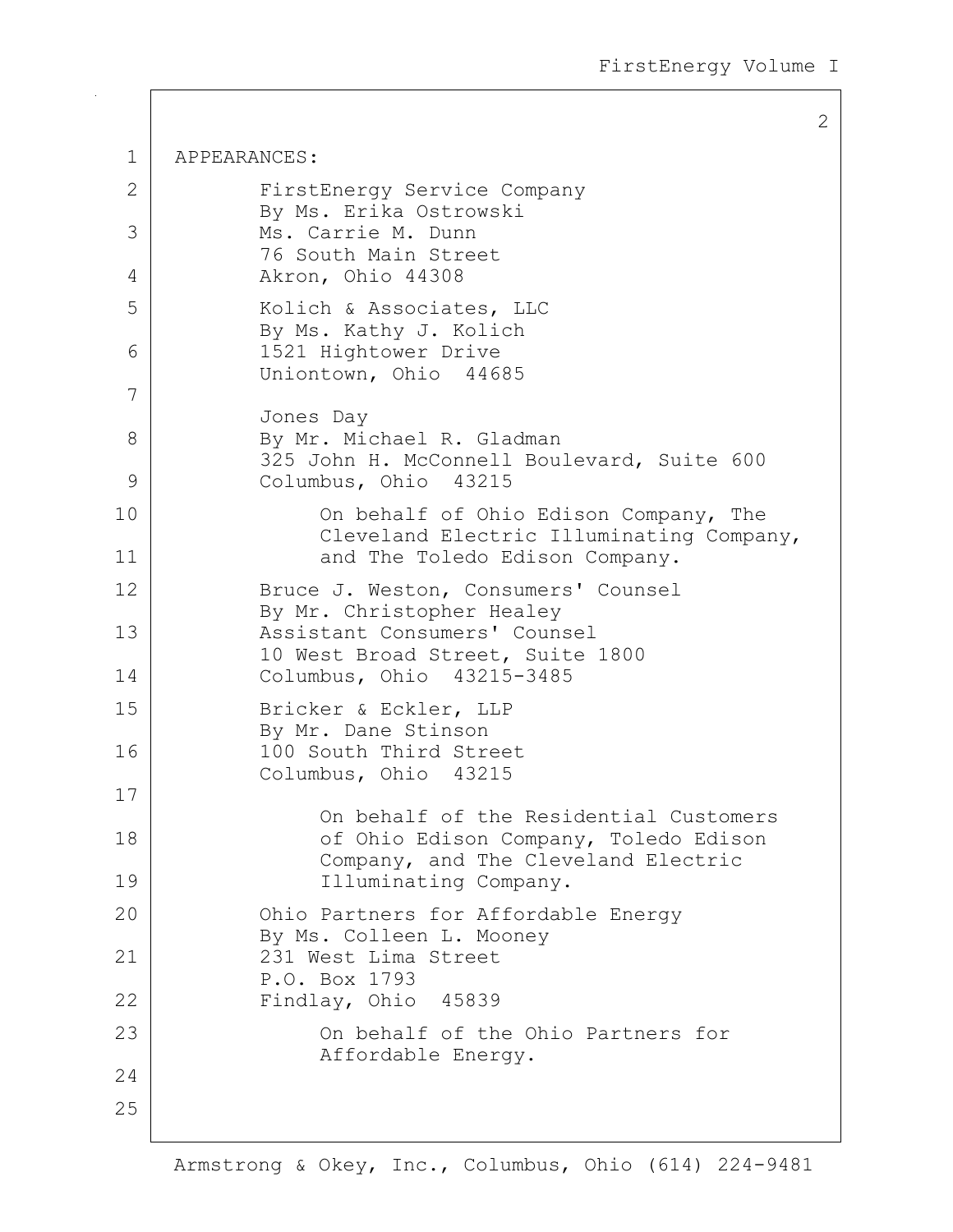```
1 APPEARANCES (Continued):
2 | Mike DeWine, Ohio Attorney General
           By Mr. William L. Wright,
3 Section Chief
           By Mr. John H. Jones
4 Ms. Natalia Messenger
           Assistant Attorneys General
5 Public Utilities Section
           30 East Broad Street, 16th floor
6 Columbus, Ohio 43215
7 On behalf of the Public Utilities
               Commission of Ohio.
8
           Environmental Law & Policy Center
9 By Ms. Madeline Fleisher
           21 West Broad Street, Suite 500
10 Columbus, Ohio 43215
11 Environmental Law & Policy Center
           By Mr. Robert Kelter
12 35 East Wacker Drive, Suite 1600
           Chicago, Illinois 60601
13
               On behalf of the Environmental Law &
14 Policy Center.
15 IGS Energy
           By Mr. Joseph Oliker
16 6100 Emerald Parkway
           Dublin, Ohio 43016
17
               On behalf of IGS Energy.
18
           Carpenter Lipps & Leland LLP
19 By Ms. Angela M. Paul Whitfield
           280 North High Street, Suite 1300
20 Columbus, Ohio 43215
21 On behalf of The Kroger Co.
22 Ohio Environmental Council
           By Ms. Miranda Leppla
23 | 1145 Chesapeake Avenue, Suite I
           Columbus, Ohio 43212
24
               On behalf of the Ohio Environmental
25 Council and Environmental Defense Fund.
```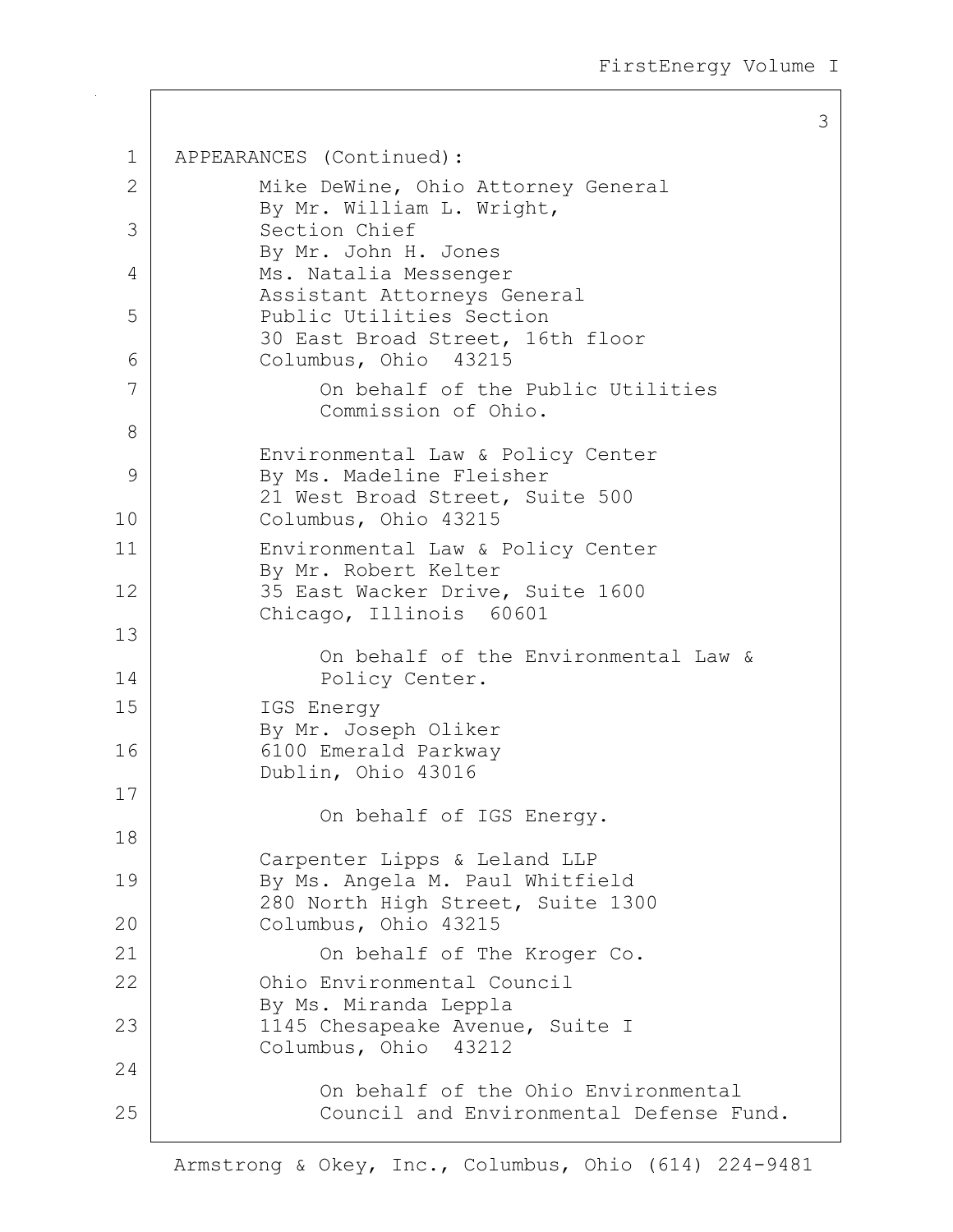```
1 APPEARANCES (Continued):
2 Carpenter Lipps & Leland LLP
           By Ms. Kimberly W. Bojko
3 and Mr. James D. Perko, Jr.
           280 North High Street, Suite 1300
4 Columbus, Ohio 43215
5 On behalf of The Ohio Manufacturers'
               Association Energy Group.
6
           McNees, Wallace & Nurick LLC
7 By Mr. Matthew Pritchard
           21 East State Street, 17th Floor
8 Columbus, Ohio 43215
9 On behalf of the Industrial Energy Users
               of Ohio.
10
           Law Office of Robert Dove
11 Mr. Robert Dove
           P.O. Box 13442
12 Columbus, Ohio 43213
13 Natural Resources Defense Council
           Samantha Williams
14 Staff Attorney
           20 North Wacker Drive, Suite 1600
15 Chicago, Illinois 60606
16 On behalf of the Natural Resources
               Defense Council.
17
     - - -
18
19
2021
22
23
24
25
```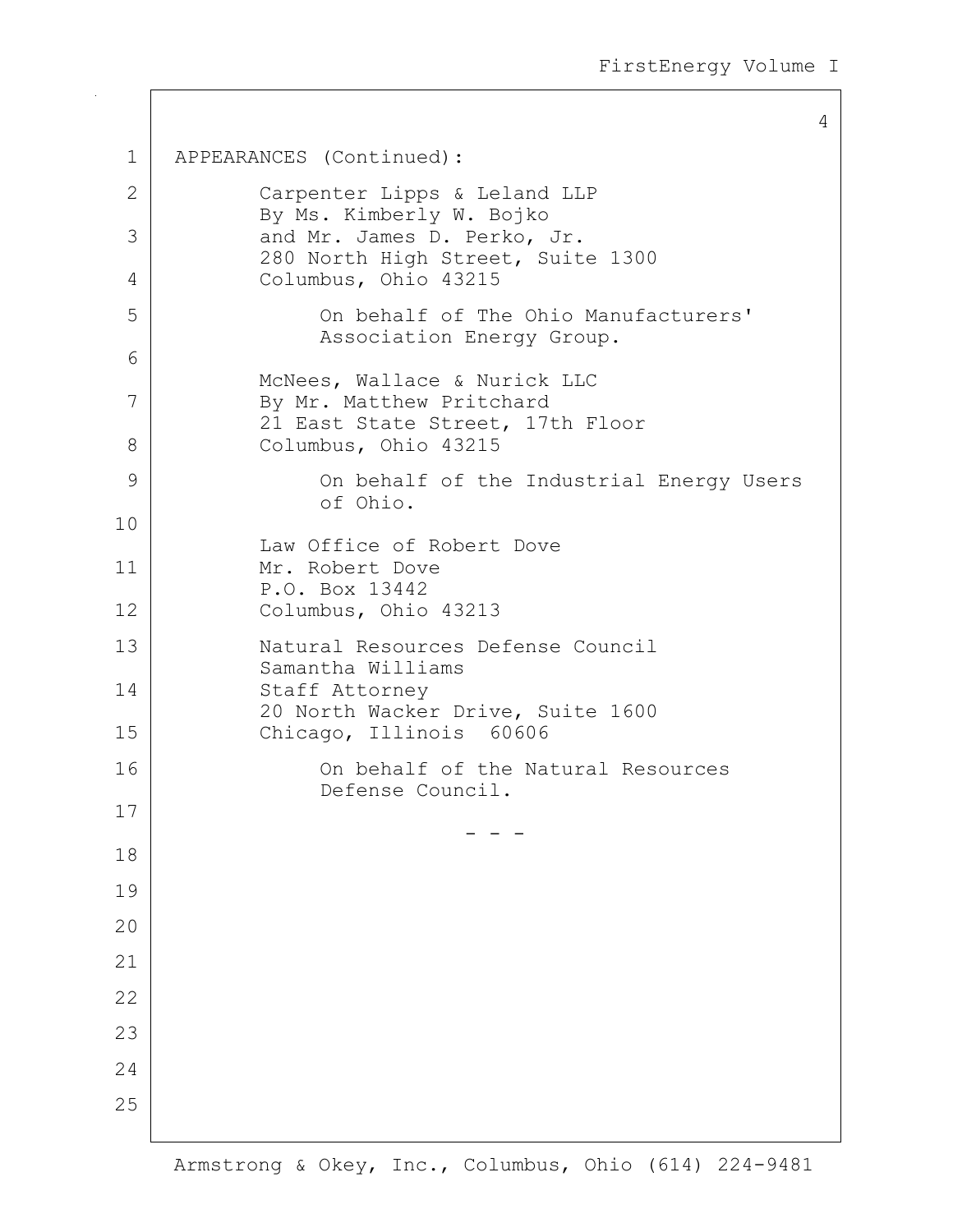5 1 I TNDEX 2  $-$  -  $-$ 3 WITNESSES PAGE 4 Denise J. Mullins Direct Examination by Ms. Ostrowski 11 5 Cross-Examination by Mr. Healey 14<br>Redirect Examination by Ms. Ostrowski 25 Redirect Examination by Ms. Ostrowski 6 George L. Fitzpatrick 7 Direct Examination by Ms. Kolich 26<br>Cross-Examination by Mr. Stinson 34 Cross-Examination by Mr. Stinson 8 Redirect Examination by Ms. Kolich 46 9 Edward C. Miller Direct Examination by Ms. Kolich 50<br>Cross-Examination by Mr. Healey 54 10 Cross-Examination by Mr. Healey 54<br>Cross-Examination by Mr. Parram 36 Cross-Examination by Mr. Parram 11 Cross-Examination by Ms. Messenger 113 Redirect Examination by Ms. Kolich 116 12 Eren G. Demiray 13 Direct Examination by Mr. Gladman 134 Cross-Examination by Mr. Healey 136<br>Cross-Examination by Ms. Messenger 167 14 | Cross-Examination by Ms. Messenger  $15$  - - -16 | COMPANIES EXHIBITS | IDENTIFIED ADMITTED 17 | 1 Amended Direct Testimony of 12 26 Denise J. Mullins 18 2 Amended Direct Testimony of 27 50 19 George L. Fitzpatrick 20 3 FirstEnergy Ohio Operating 32 50 Companies Market Potential 21 Study April 2016 22 4 Direct Testimony of Edward C. 51 133 Miller 23 5 Supplemental Direct Testimony 52 133 24 of Edward C. Miller  $25$  - - -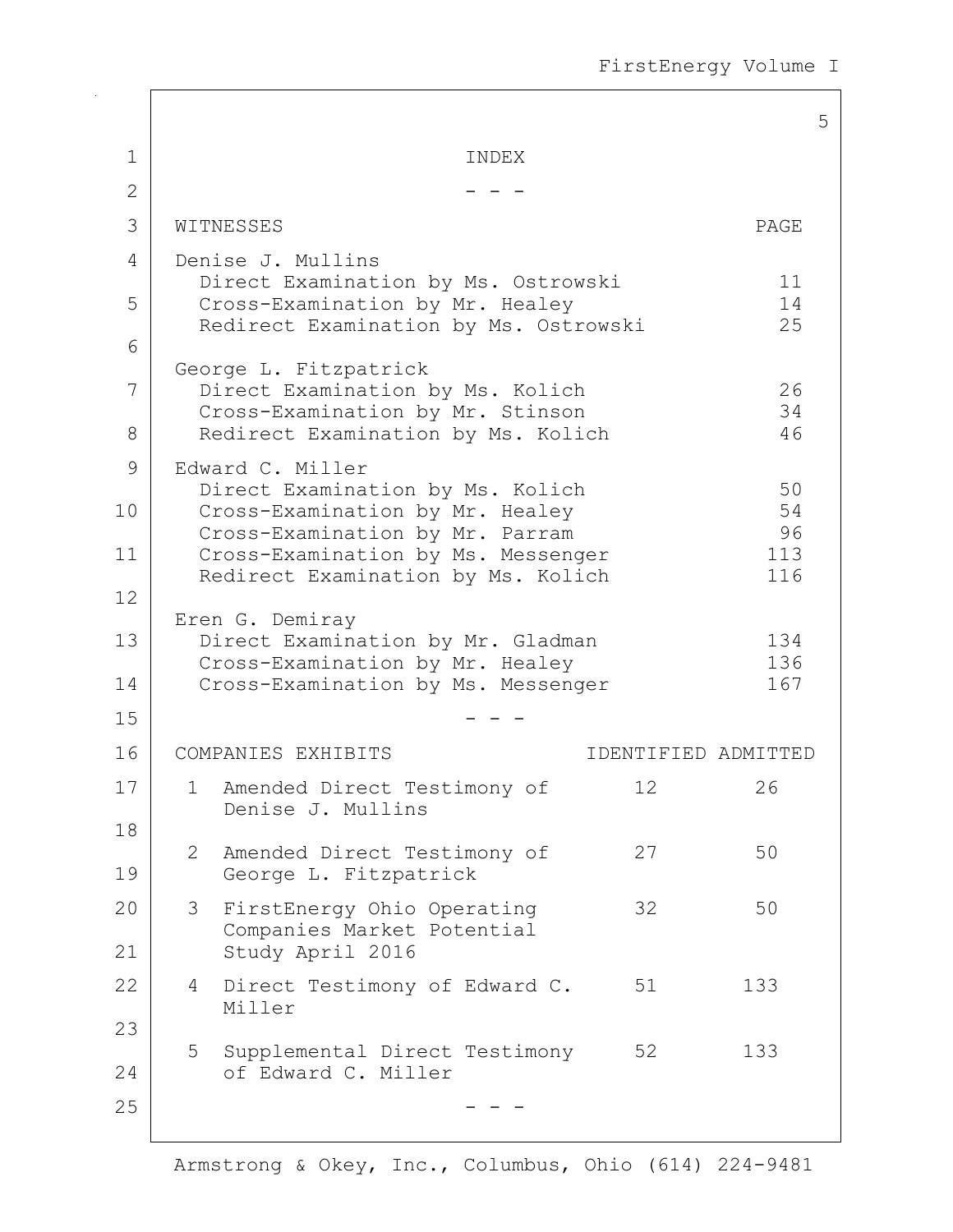FirstEnergy Volume I

|                |              |                                                                            |                     | 6   |
|----------------|--------------|----------------------------------------------------------------------------|---------------------|-----|
| $\mathbf 1$    |              | INDEX (Continued)                                                          |                     |     |
| $\mathbf{2}$   |              |                                                                            |                     |     |
| 3              |              | COMPANIES EXHIBITS                                                         | IDENTIFIED ADMITTED |     |
| $\overline{4}$ | 6            | Amended Direct Testimony of                                                | 135                 | 169 |
| 5              |              | Eren G. Demiray                                                            |                     |     |
| 6              |              | OCC EXHIBITS                                                               | IDENTIFIED ADMITTED |     |
| 7              | 1            | Third Supplemental Stipulation                                             | 65                  | 133 |
| 8              |              | and Recommendation, Case No.<br>$14 - 1297$                                |                     |     |
| 9              | 2            | Responses to OCC Set 6-INT-130                                             | 77                  | 133 |
| 10             | 3            | Case Record for 16-0743-EL-POR                                             | 89                  | 133 |
| 11             | 4            | Custom Equipment Incentive<br>Program web page printout                    | 94                  | 133 |
| 12<br>13<br>14 | 5            | Direct Testimony of Eren G.<br>Demiray, Case No.<br>12-2190-EL-POR, et al. | 137                 | 169 |
| 15             | 6            | Responses to NRDC Set 1-INT-032                                            | 141                 | 169 |
|                | 7            | Responses to OCC Set 6-INT-144                                             | 161                 | 169 |
| 16<br>17       | 8            | Responses to OCC Set 1-INT 012                                             | 165                 | 169 |
| 18             |              | OHA EXHIBITS                                                               | IDENTIFIED ADMITTED |     |
| 19             | $1 \quad$    | 12-1-2016 Notice of Intent to                                              | 99                  | 133 |
| 20             |              | Terminate Program<br>Administrator Agreement                               |                     |     |
| 21             | $\mathbf{2}$ | Rebuttal Testimony of                                                      | 103                 | 133 |
| 22             |              | Edward C. Miller, Case<br>No. 12-2190-EL-POR, et al.                       |                     |     |
| 23             |              |                                                                            |                     |     |
| 24             |              | JOINT EXHIBIT                                                              | IDENTIFIED ADMITTED |     |
| 25             | $\mathbf{1}$ | Stipulation and Recommendation                                             | 170                 | 171 |

 $\Gamma$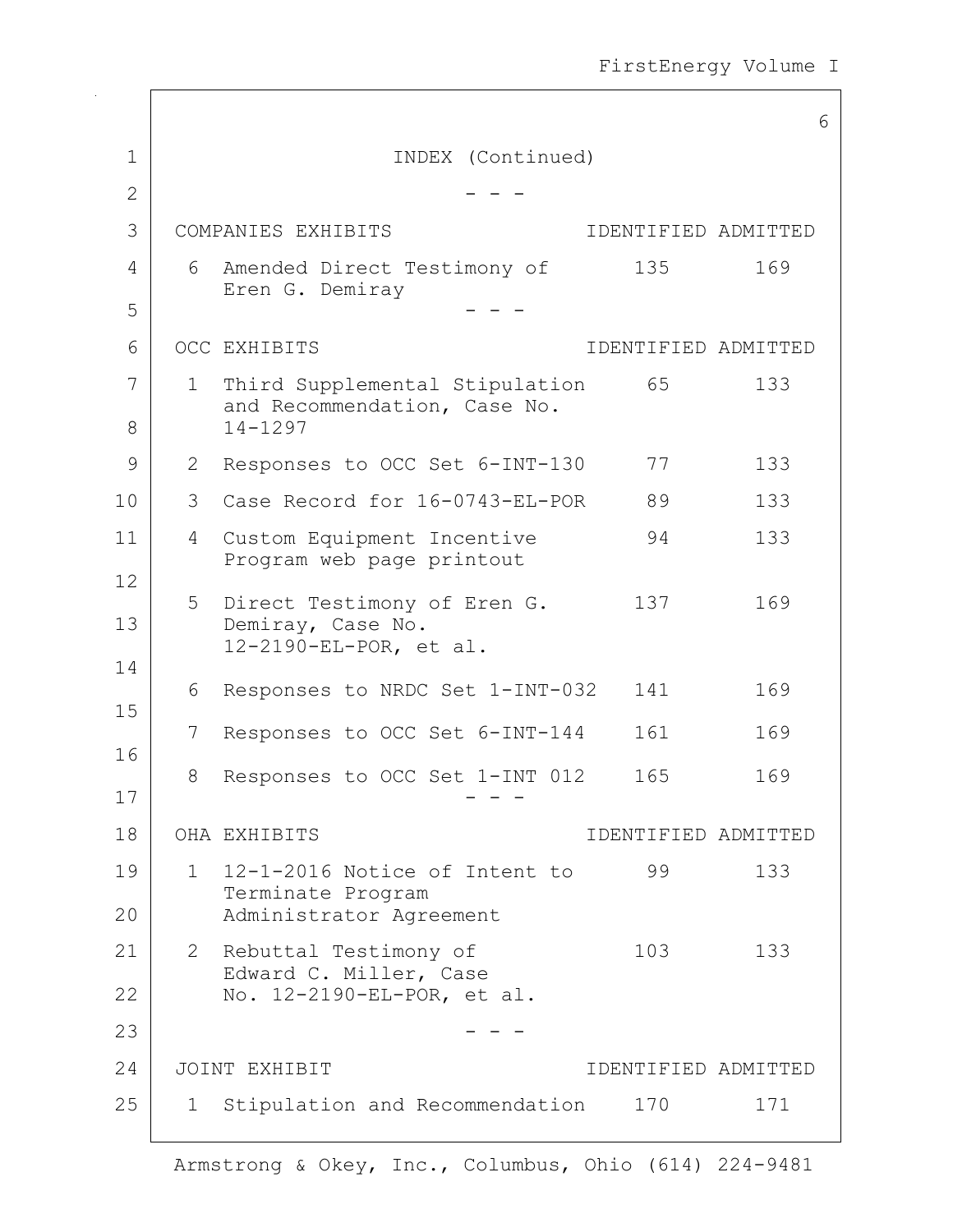|              | 7                                                     |
|--------------|-------------------------------------------------------|
| 1            | Monday Morning Session,                               |
| $\mathbf{2}$ | January 23, 2017.                                     |
| 3            |                                                       |
| 4            | EXAMINER BULGRIN: This is the first day               |
| 5            | of hearing for Case No. 16-743-EL-POR, being the      |
| 6            | application of Ohio Edison, Cleveland Electric        |
| 7            | Illuminating, and Toledo Edison Companies for         |
| 8            | Approval of Their Energy Efficiency and Peak Demand   |
| 9            | Reduction Program Portfolio Plans from 2017 through   |
| 10           | 2019.                                                 |
| 11           | My name is Dick Bulgrin. I am the                     |
| 12           | Attorney Examiner assigned to conduct this hearing.   |
| 13           | And let's start with appearances. For                 |
| 14           | the company.                                          |
| 15           | MS. OSTROWSKI: Good morning, your Honor.              |
| 16           | On behalf of Ohio Edison Company, The Cleveland       |
| 17           | Illuminating Company, and the Toledo Edison Company,  |
| 18           | Erika Ostrowski, FirstEnergy Service Company, 76      |
| 19           | South Main Street, Akron, Ohio 44308. With me today   |
| 20           | are my colleagues, Carrie Dunn with the same address; |
| 21           | Kathy Kolich from the law firm of Kolich and          |
| 22           | Associates, 1521 Hightower Drive, Uniontown, Ohio     |
| 23           | 44685; and Michael Gladman from the law firm of Jones |
| 24           | Day, 325 John H. McConnell Boulevard, Suite 600,      |
| 25           | Columbus, Ohio 43215. Thank you.                      |

 $\mathbf{I}$ 

 $\overline{\phantom{a}}$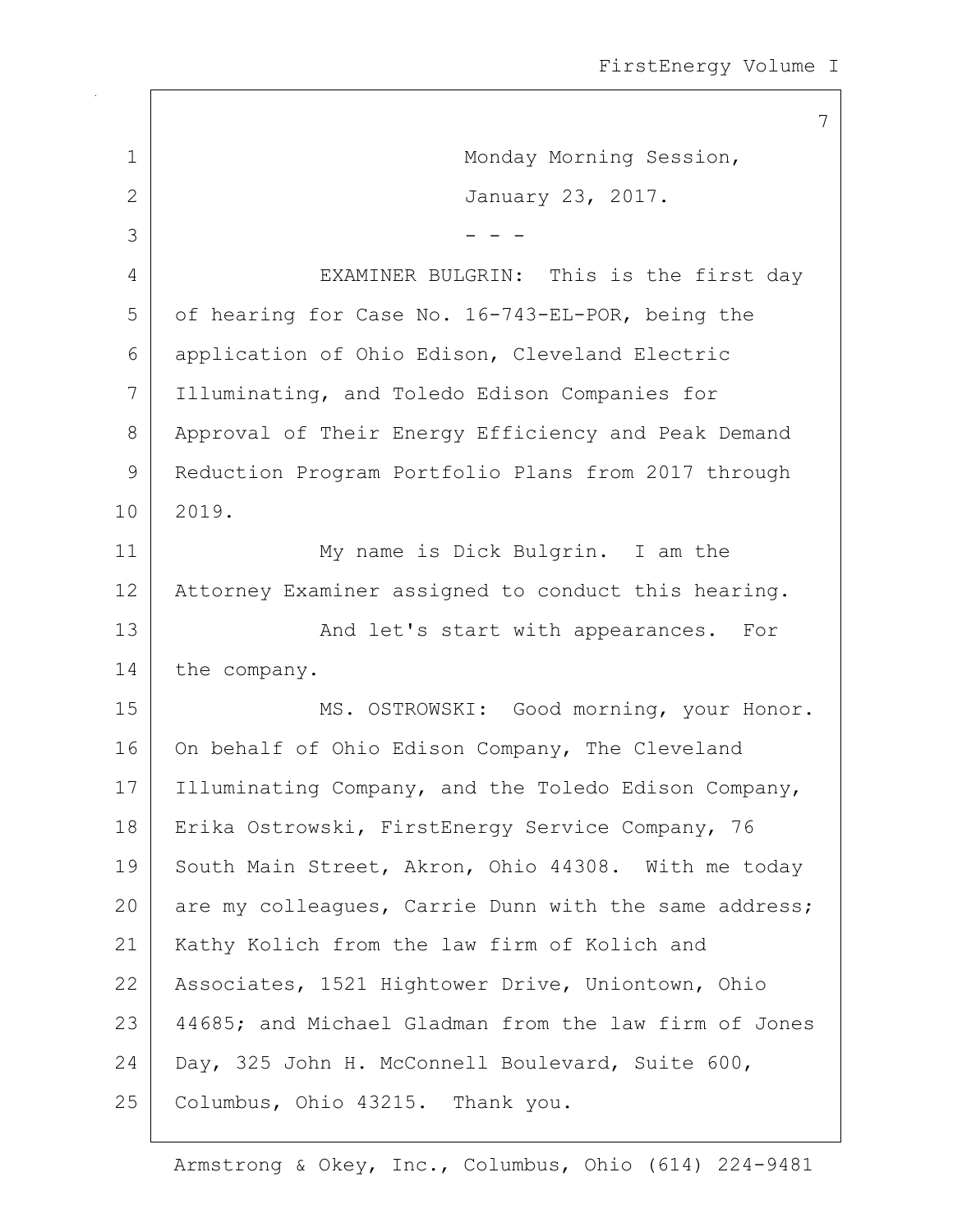|             | 8                                                     |
|-------------|-------------------------------------------------------|
| $\mathbf 1$ | EXAMINER BULGRIN: Why don't we go                     |
| 2           | straight down the row here.                           |
| 3           | MR. HEALEY: Thank you, your Honor.                    |
| 4           | Christopher Healey representing the residential       |
| 5           | customers of the FirstEnergy companies on behalf of   |
| 6           | Bruce Weston, Ohio Consumers' Counsel, 10 West Broad  |
| 7           | Street, Columbus, Ohio 43215. With me is outside      |
| 8           | counsel to OCC, Dane Stinson of Bricker & Eckler.     |
| 9           | EXAMINER BULGRIN: Thank you.                          |
| 10          | MR. PARRAM: Good morning, your Honor.                 |
| 11          | On behalf of the Ohio Hospital Association, Attorneys |
| 12          | Matthew Warnock, Dylan Borchers, and Devin Parram, on |
| 13          | behalf of the law firm of Bricker & Eckler, 100 South |
| 14          | Third Street, Columbus, Ohio 43215; and also Rick     |
| 15          | Sites, of Counsel, on behalf of the Ohio Hospital     |
| 16          | Association, 155 East Broad Street, Suite 301,        |
| 17          | Columbus, Ohio 43215.                                 |
| 18          | EXAMINER BULGRIN: Ms. Mooney.                         |
| 19          | MS. MOONEY: Colleen Mooney on behalf of               |
| 20          | Ohio Partners for Affordable Energy, P.O. Box 12451,  |
| 21          | Columbus, Ohio 43212.                                 |
| 22          | MS. MESSENGER: On behalf of the staff of              |
| 23          | the Public Utilities Commission of Ohio, Ohio         |
| 24          | Attorney General Mike DeWine, by Assistant Attorneys  |
| 25          | General Natalia Messenger and John Jones, 30 East     |
|             |                                                       |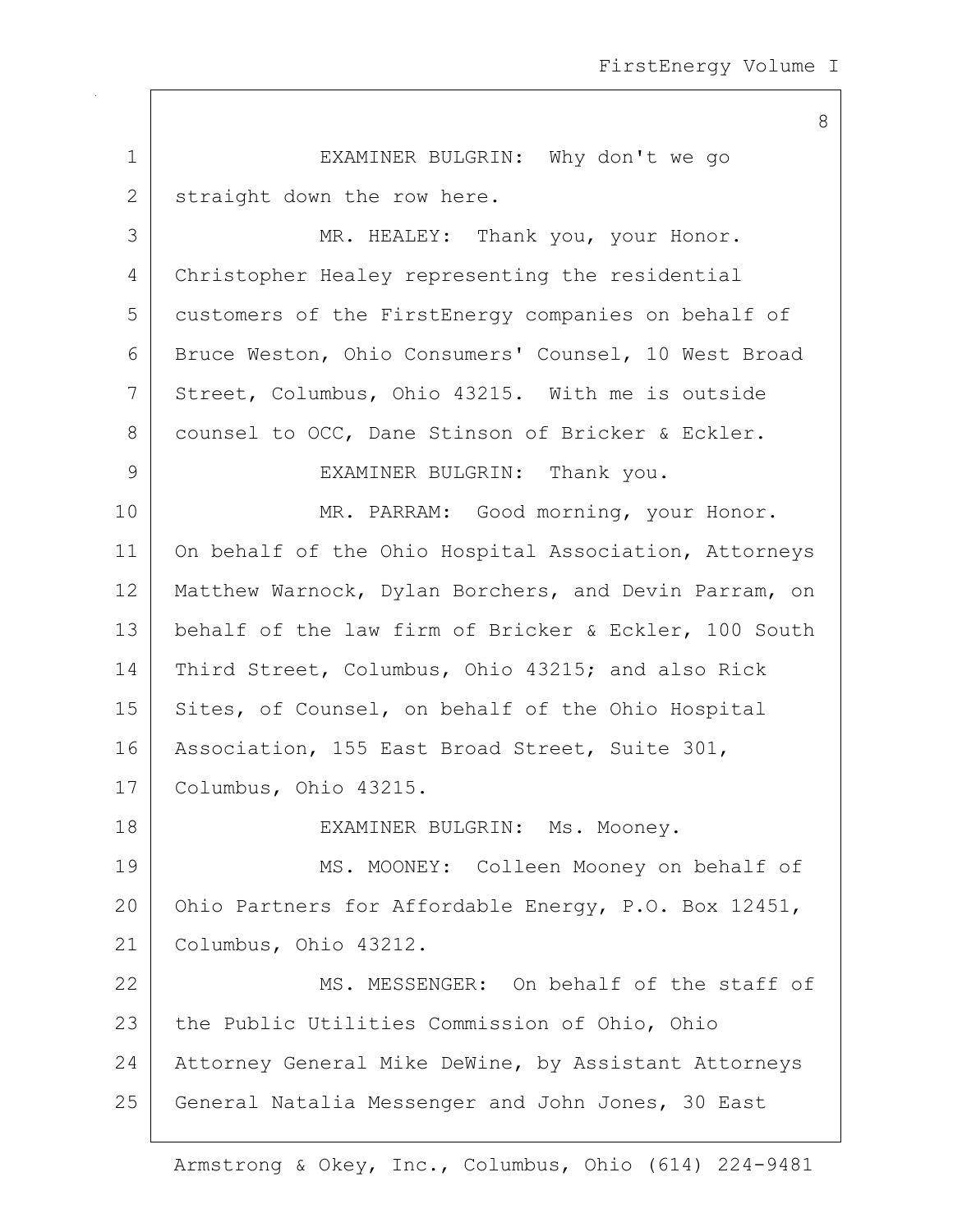9 1 | Broad Street, Columbus, Ohio 43215. 2 EXAMINER BULGRIN: Who's next? 3 MS. PAUL WHITFIELD: Angela Paul 4 Whitfield on behalf of the Kroger Company. I'm with 5 Carpenter, Lipps & Leland, 280 North High Street, 6 Suite 1300, Columbus, Ohio 43215. 7 MS. LEPPLA: Miranda Leppla on behalf of 8 the Ohio Environmental Council and the Environmental 9 | Defense Fund, 1145 Chesapeake Avenue, Suite I, 10 Columbus, Ohio 43212. 11 EXAMINER BULGRIN: Thank you. 12 MR. OLIKER: Good morning, your Honor. 13 On behalf of Interstate Gas Supply, Inc., Joseph 14 Oliker, 6100 Emerald Parkway, Dublin, Ohio 43016. 15 Thank you. 16 EXAMINER BULGRIN: Thank you. 17 MR. PRITCHARD: On behalf of the 18 | Industrial Energy Users of Ohio, I am Matt Pritchard 19 | with the law firm McNees, Wallace & Nurick, 21 East 20 State Street, Columbus, Ohio 43215. 21 EXAMINER BULGRIN: Thank you. 22 MR. PERKO: On behalf of the Ohio 23 | Manufacturers' Association Energy Group, James Perko, 24 Jr., and Kim W. Bojko, with the law firm Carpenter, 25 Lipps & Leland, 280 North High Street, Columbus, Ohio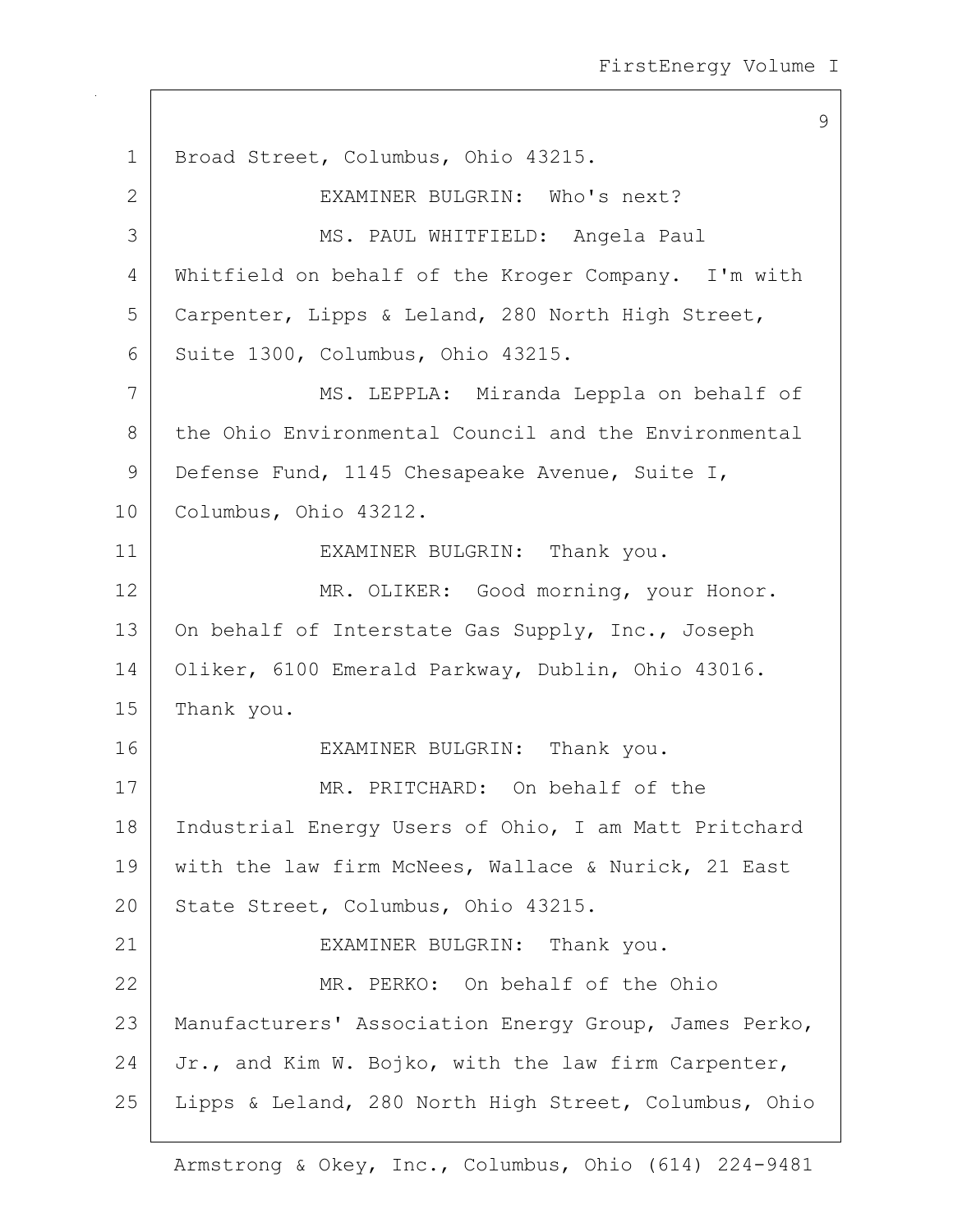1 43215. 2 EXAMINER BULGRIN: Is that everybody? 3 MS. WILLIAMS: Good morning, your Honor, 4 Samantha Williams, Natural Resources Defense Council, 5 20 North Wacker Drive, Suite 1600, Wacker is spelled 6 W-a-c-k-e-r, Chicago, Illinois 60606. I am also 7 making an appearance of Robert Dove of the Law 8 Offices of Robert Dove, P.O. Box 13442, Columbus, 9 Ohio 43213. 10 EXAMINER BULGRIN: Okay. 11 | MS. FLEISHER: Good morning, your Honor. 12 Madeline Fleisher and Robert Kelter on behalf of the 13 Environmental Law and Policy Center, 21 West Broad 14 Street, Suite 500, Columbus, Ohio 43215. 15 EXAMINER BULGRIN: Thank you. Okay. 16 Does that do it? Very good. All right. Let's go 17 off the record for a minute and let anybody that 18 | wants to escape, escape. 19 (Discussion off the record.) 20 EXAMINER BULGRIN: Ms. Ostrowski. 21 MS. OSTROWSKI: The witness on behalf is 22 | going to be Denise J. Mullins. 23 EXAMINER BULGRIN: Okay. 24 MS. OSTROWSKI: Next will be George 25 | Fitzpatrick, then Edward Miller, and finally Mr. Eren

Armstrong & Okey, Inc., Columbus, Ohio (614) 224-9481

10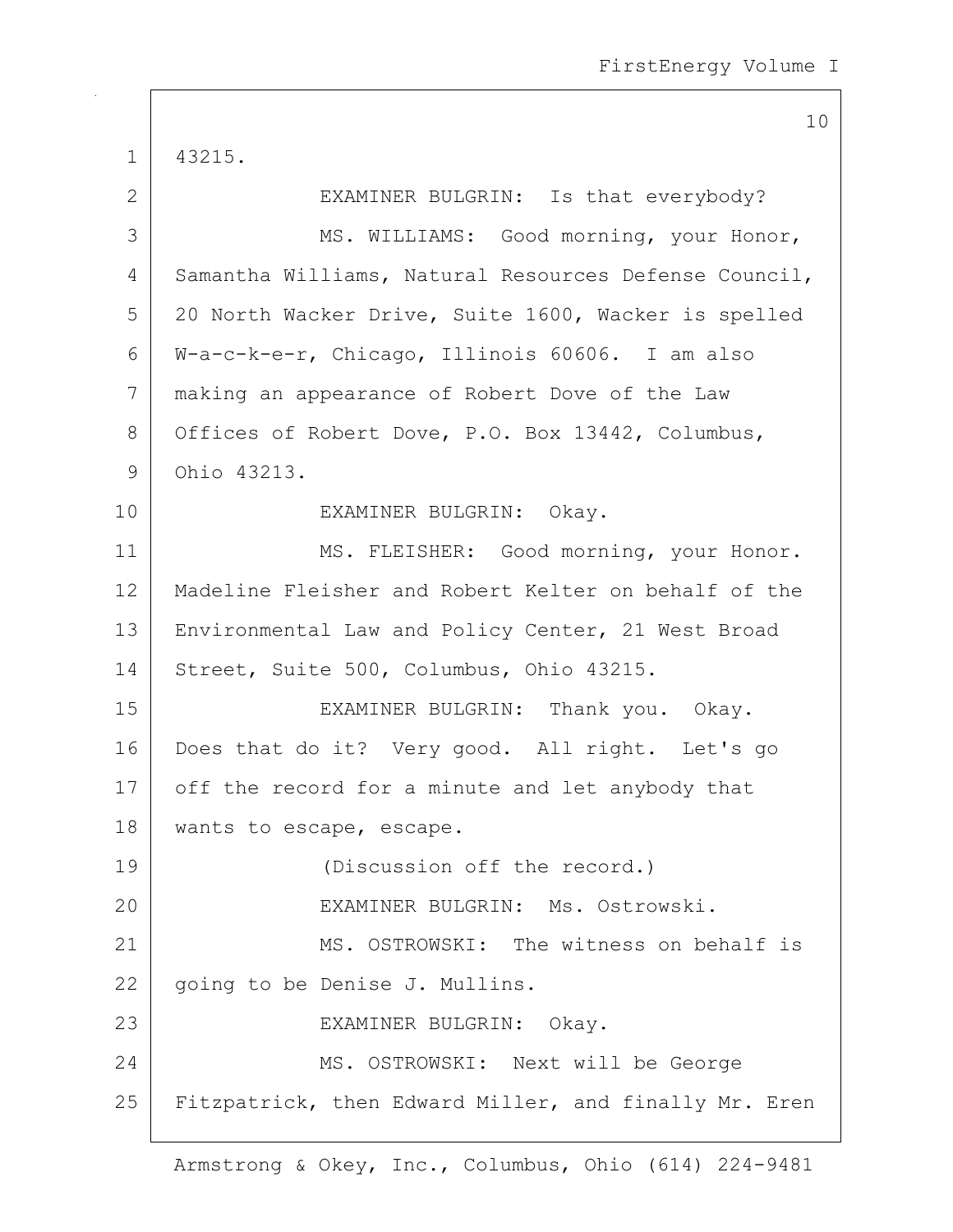11 1 Demiray. 2 EXAMINER BULGRIN: Okay. And there are 3 | no preliminary matters to be addressed? 4 MR. STINSON: If I can inquire of other 5 | witnesses; an order for other witnesses? 6 EXAMINER BULGRIN: I know the OCC has -- 7 we are going to start tomorrow morning with 8 Mr. Spellman. And I assume staff will put theirs on 9 after that? 10 | MR. JONES: After OCC, yes, your Honor. 11 EXAMINER BULGRIN: Okay. Good. All 12 right. Call your first witness. 13 MS. OSTROWSKI: The companies call 14 | Ms. Denise J. Mullins. 15 (Witness sworn.) 16 EXAMINER BULGRIN: Please be seated. 17 | MS. OSTROWSKI: Thank you, your Honor.  $18$  - - -19 DENISE J. MULLINS 20 being first duly sworn, as prescribed by law, was 21 examined and testified as follows: 22 DIRECT EXAMINATION 23 By Ms. Ostrowski: 24 Q. Please state your full name for the 25 record and spell your last name.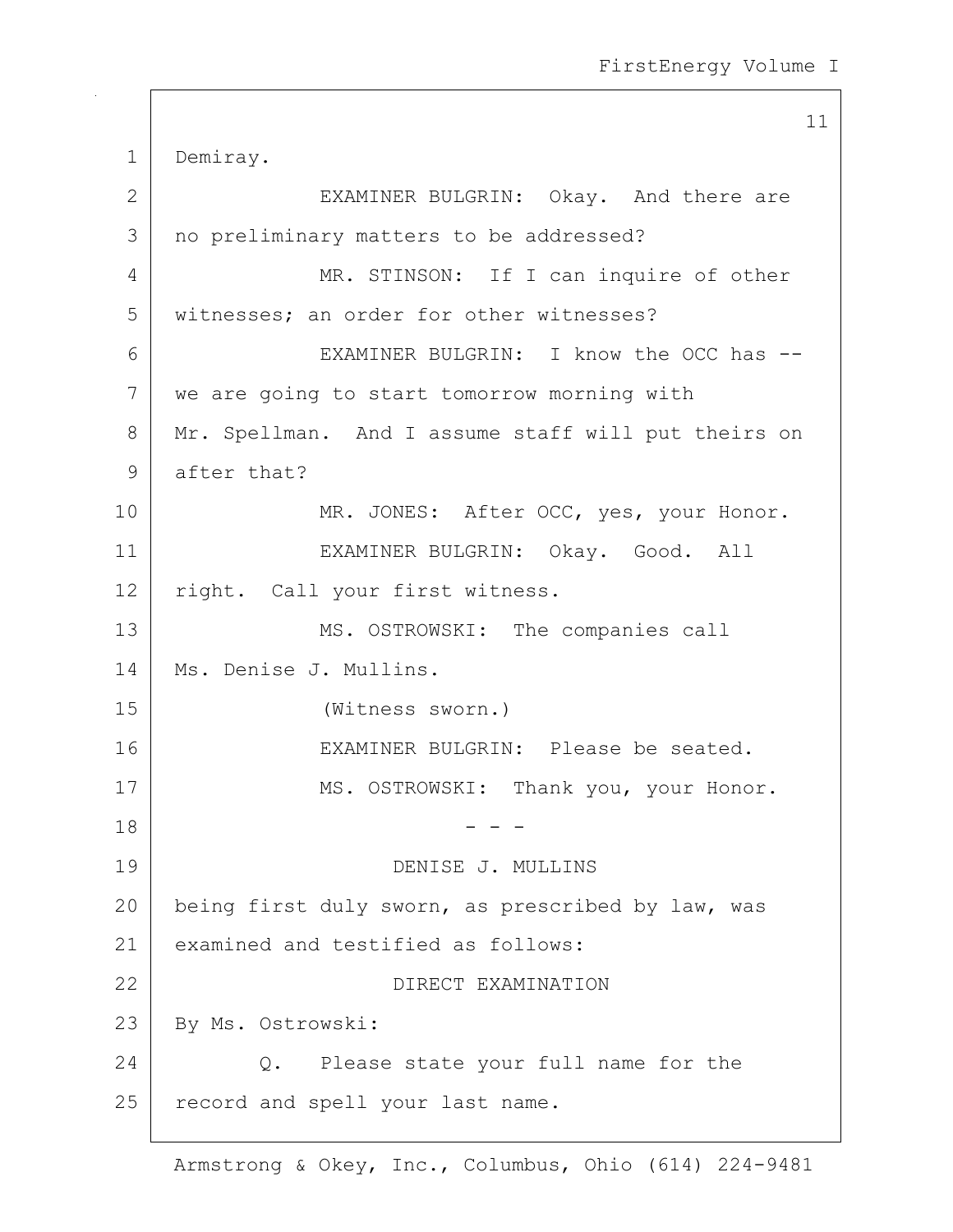|              | 12                                                   |
|--------------|------------------------------------------------------|
| $\mathbf 1$  | Denise Jamison Mullins, M-u-l-l-i-n-s.<br>Α.         |
| $\mathbf{2}$ | Ms. Mullins, by whom are you employed and<br>Q.      |
| 3            | in what capacity?                                    |
| 4            | I'm employed by FirstEnergy and I work as<br>Α.      |
| 5            | an analyst in the Retail Tariff Analysis and         |
| 6            | Forecasting Department.                              |
| 7            | MS. OSTROWSKI: Your Honor, at this time              |
| 8            | we would like to have marked an exhibit that was     |
| 9            | filed in this case, the amended direct testimony of  |
| 10           | Denise J. Mullins on behalf of Ohio Edison Company,  |
| 11           | The Cleveland Electric Illuminating Company, and The |
| 12           | Toledo Edison Company, dated December 8, 2016. May   |
| 13           | we approach the witness?                             |
| 14           | EXAMINER BULGRIN: Sure. And we are                   |
| 15           | going to mark this Company Exhibit?                  |
| 16           | MS. OSTROWSKI: 1.                                    |
| 17           | EXAMINER BULGRIN: Okay. That's fine.                 |
| 18           | (EXHIBIT MARKED FOR IDENTIFICATION.)                 |
| 19           | Do you have before you what has been<br>Q.           |
| 20           | marked for identification Company Exhibit 1?         |
| 21           | I do.<br>Α.                                          |
| 22           | Can you identify Company Exhibit 1,<br>Q.            |
| 23           | please?                                              |
| 24           | It is the amended direct testimony of<br>Α.          |
| 25           | Denise J. Mullins.                                   |

 $\mathsf{I}$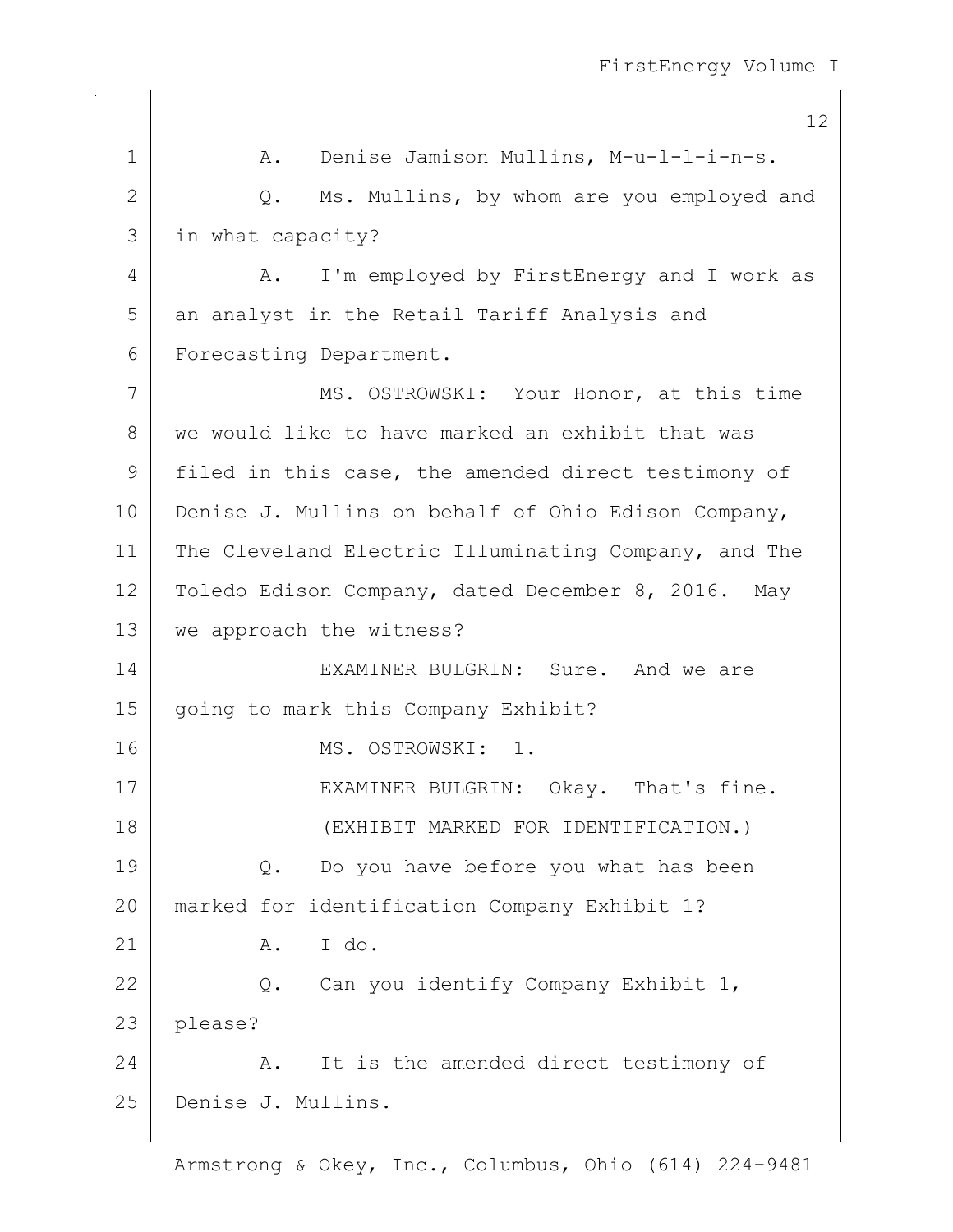|             | 13                                                    |
|-------------|-------------------------------------------------------|
| $\mathbf 1$ | Q. Ms. Mullins, do you have any changes or            |
| 2           | corrections to your amended direct testimony that     |
| 3           | need to be made for the record at this time?          |
| 4           | I do have two changes that need to be<br>Α.           |
| 5           | made to my direct testimony. My original filed        |
| 6           | direct testimony. Those can be found on page 5,       |
| 7           | lines 16 and 19. There is a citing reference. It      |
| 8           | should read "4928.66(A)(2)" and then we need to       |
| 9           | insert a "(a)" on both lines 16 and 19 on page 5. As  |
| 10          | well as page 11, the same insert on line 9 and        |
| 11          | line 12.                                              |
| 12          | Q. Do you have any other changes?                     |
| 13          | My second change is on page 12, line 18,<br>Α.        |
| 14          | please strike the word "ten" and change that to       |
| 15          | "fourteen."                                           |
| 16          | Q. Does that conclude the changes to your             |
| 17          | testimony?                                            |
| 18          | A. Yes, it does.                                      |
| 19          | EXAMINER BULGRIN: Could you give me that              |
| 20          | one, Karen, if you can just read that?                |
| 21          | (Record read.)                                        |
| 22          | Q. If I asked you the questions that appear           |
| 23          | in Company Exhibit 1, with the amendments you've just |
| 24          | made, would your answers be the same?                 |
| 25          | A. Yes, they would.                                   |
|             |                                                       |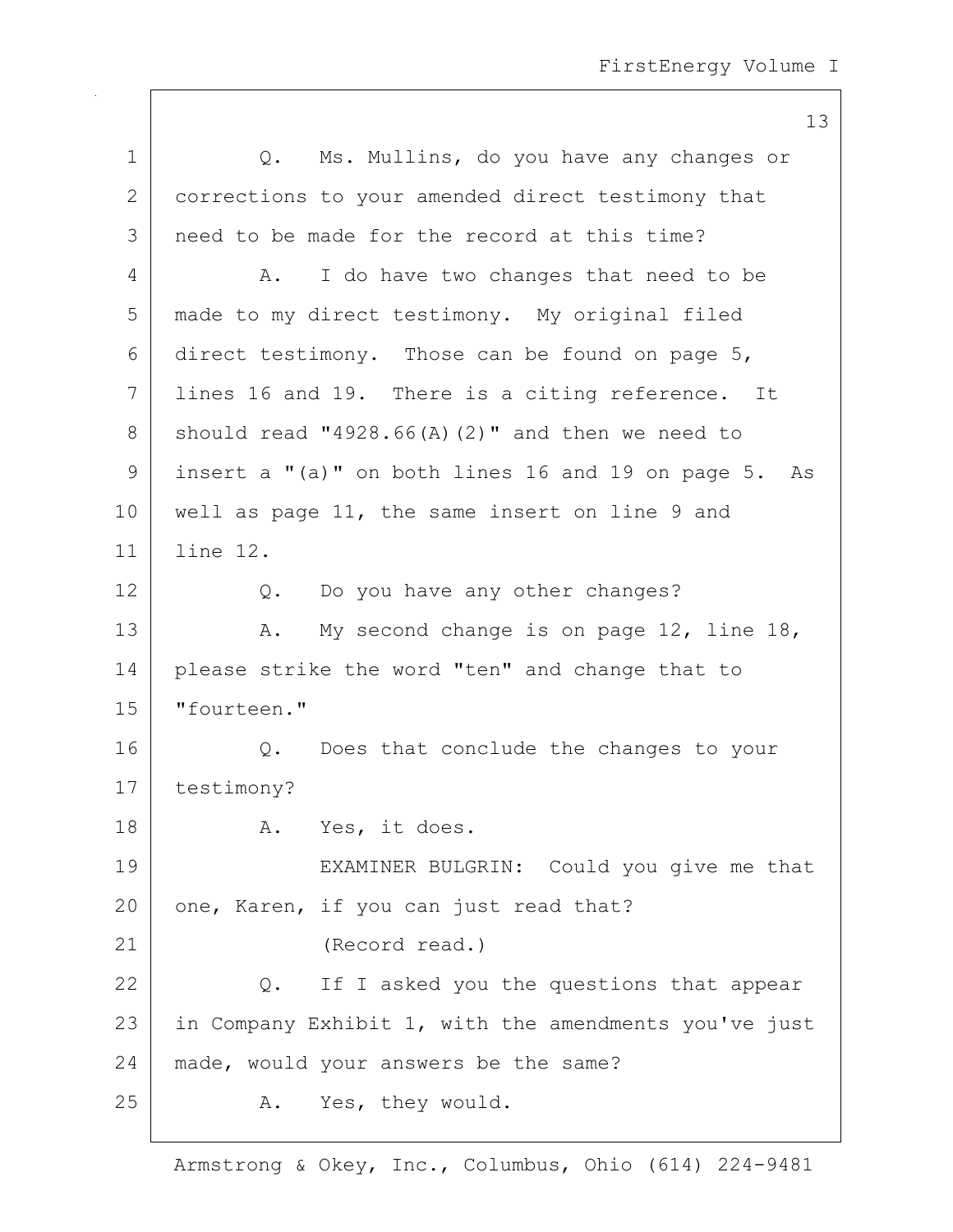|             | 14                                                 |
|-------------|----------------------------------------------------|
| $\mathbf 1$ | Q. Was Company Exhibit 1 prepared by you or        |
| 2           | under your direction and supervision?              |
| 3           | A. Yes, it was.                                    |
| 4           | Is the information contained in Company<br>$Q$ .   |
| 5           | Exhibit 1 true and correct to the best of your     |
| 6           | knowledge, information, and belief?                |
| 7           | A. Yes, it is.                                     |
| 8           | MS. OSTROWSKI: Your Honor, I move the              |
| 9           | admission of Company Exhibit 1 subject to          |
| 10          | cross-examination and any timely motions.          |
| 11          | EXAMINER BULGRIN: All right.                       |
| 12          | MS. OSTROWSKI: Ms. Mullins is now                  |
| 13          | available for cross.                               |
| 14          | EXAMINER BULGRIN: Thank you.                       |
| 15          | Mr. Healey.                                        |
| 16          |                                                    |
| 17          | CROSS-EXAMINATION                                  |
| 18          | By Mr. Healey:                                     |
| 19          | Good morning, Ms. Mullins.<br>Q.                   |
| 20          | Good morning.<br>Α.                                |
| 21          | Do you have a copy of your initial direct<br>$Q$ . |
| 22          | testimony in front of you?                         |
| 23          | Yes, I do.<br>Α.                                   |
| 24          | Can you please turn to page 3.<br>Q.               |
| 25          | Α.<br>Yes.                                         |
|             |                                                    |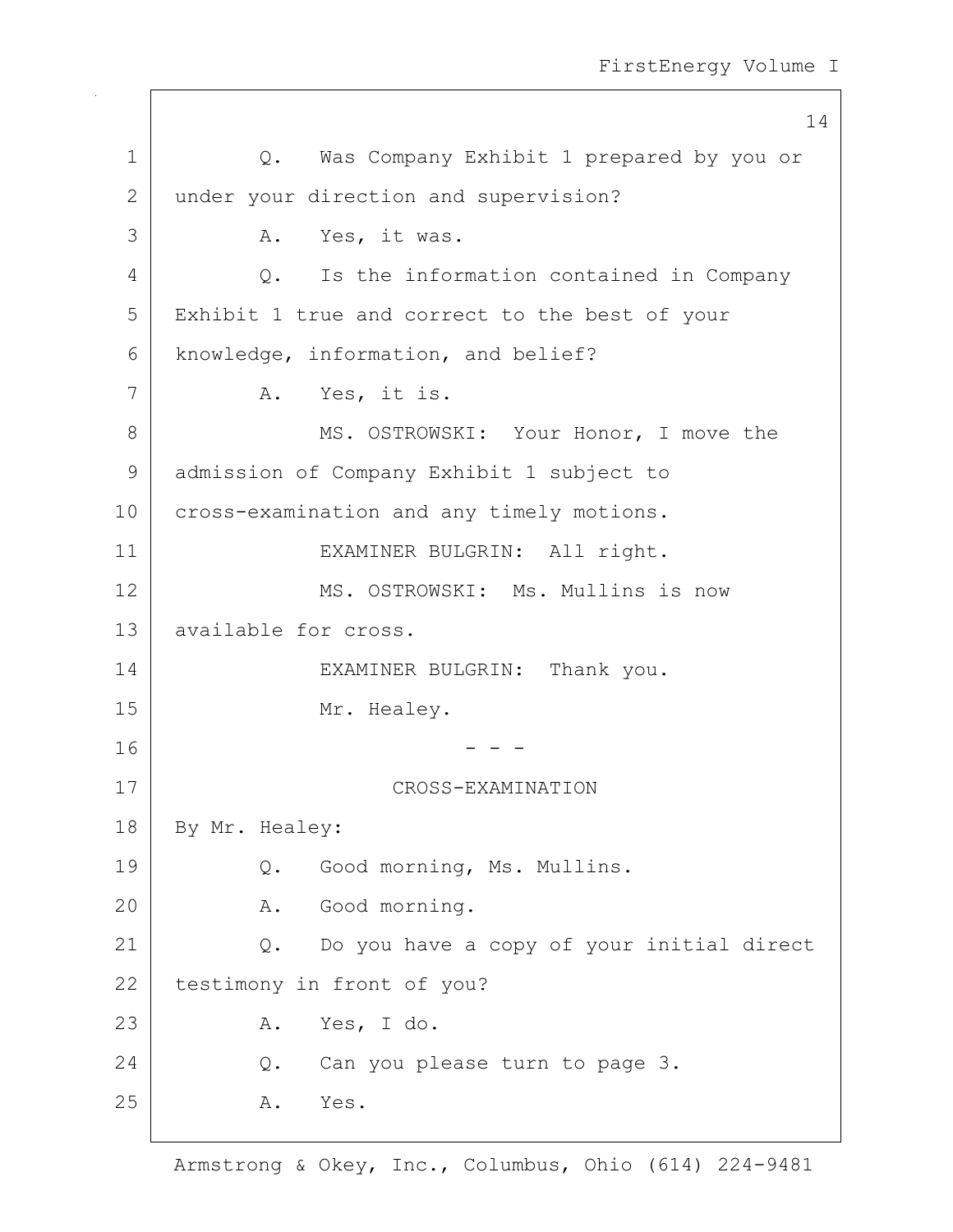|              | 15                                                            |
|--------------|---------------------------------------------------------------|
| $\mathbf 1$  | Starting at line 12, you state that the<br>$Q$ .              |
| $\mathbf{2}$ | purpose of your testimony is to describe the                  |
| 3            | companies' methodology for calculating their                  |
| 4            | respective baselines and associated benchmarks for            |
| 5            | the energy efficiency requirements set forth in               |
| 6            | section 4928.66 (A) (1) (a) of the Revised Code. Do           |
| 7            | you happen to have a copy of 4928.66 in front of you?         |
| 8            | I do not.<br>Α.                                               |
| 9            | MR. HEALEY: Your Honor, may I approach                        |
| 10           | just to?                                                      |
| 11           | EXAMINER BULGRIN: Sure.                                       |
| 12           | MR. HEALEY: Thank you.                                        |
| 13           | Ms. Mullins, I just handed you a copy of<br>Q.                |
| 14           | Ohio Revised Code 4928.66. You are familiar with              |
| 15           | this section of the Revised Code, correct?                    |
| 16           | Generally?                                                    |
| 17           | A. Correct.                                                   |
| 18           | And we just discussed in your testimony<br>Q.                 |
| 19           | on page 3 that you refer to both baselines and                |
| 20           | benchmarks. Can you look at $4928.66(A)(2)(a)$ . The          |
| 21           | first sentence reads "The baseline for energy savings         |
| 22           | under division $(A)$ $(1)$ $(a)$ of this section shall be the |
| 23           | average of the total kilowatt-hours the electric              |
| 24           | distribution utility sold in the preceding three              |
| 25           | calender years." Can you confirm when you use the             |

 $\mathsf{I}$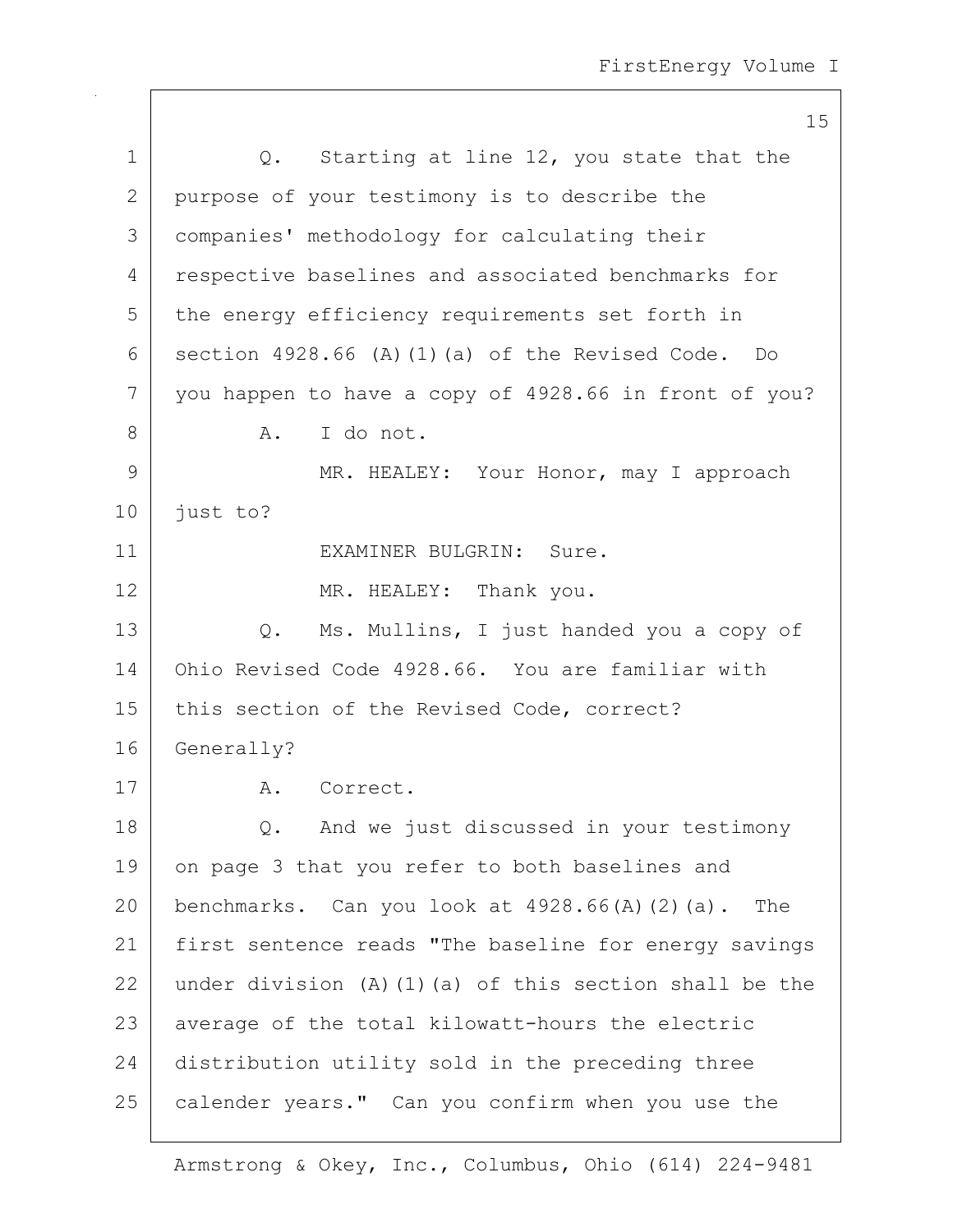1 | word "baseline" on page 3, starting at line 12, this 2 is the baseline you are referring to? 3 A. Yes, that is correct. 4 Q. And I would like to move up to  $5$  4928.66(A)(1)(a) and a little ways down it says "The 6 annual savings requirements shall be, for years 2017,  $7$   $\mid$   $18$ ,  $19$ , and  $20$ , one per cent of the baseline and 8 two per cent each year thereafter." Just to clarify 9 when you use the word "benchmark" in your testimony, 10 you're referring to this 1 percent annual savings 11 | requirement under  $4928.66(A)(1)(a)$ , correct? 12 A. That is correct. 13 Q. Let's turn to page 4 of your initial 14 | testimony, please. Starting at line 21, you mention 15 various adjustments that can be made to the baseline 16 and one of them you describe is customer opt-outs 17 permitted by Section 4928.6611 Revised Code or 18 | Section 8 of the Substitute Senate Bill 310, correct? 19 A. That is correct. 20 Q. And then on page 5 of your testimony you 21 mention that the companies may reduce the value for  $22$  the distribution service sold by the usage for 23 customers who opts out, correct? 24 MS. OSTROWSKI: Do you have a line 25 reference, Counsel?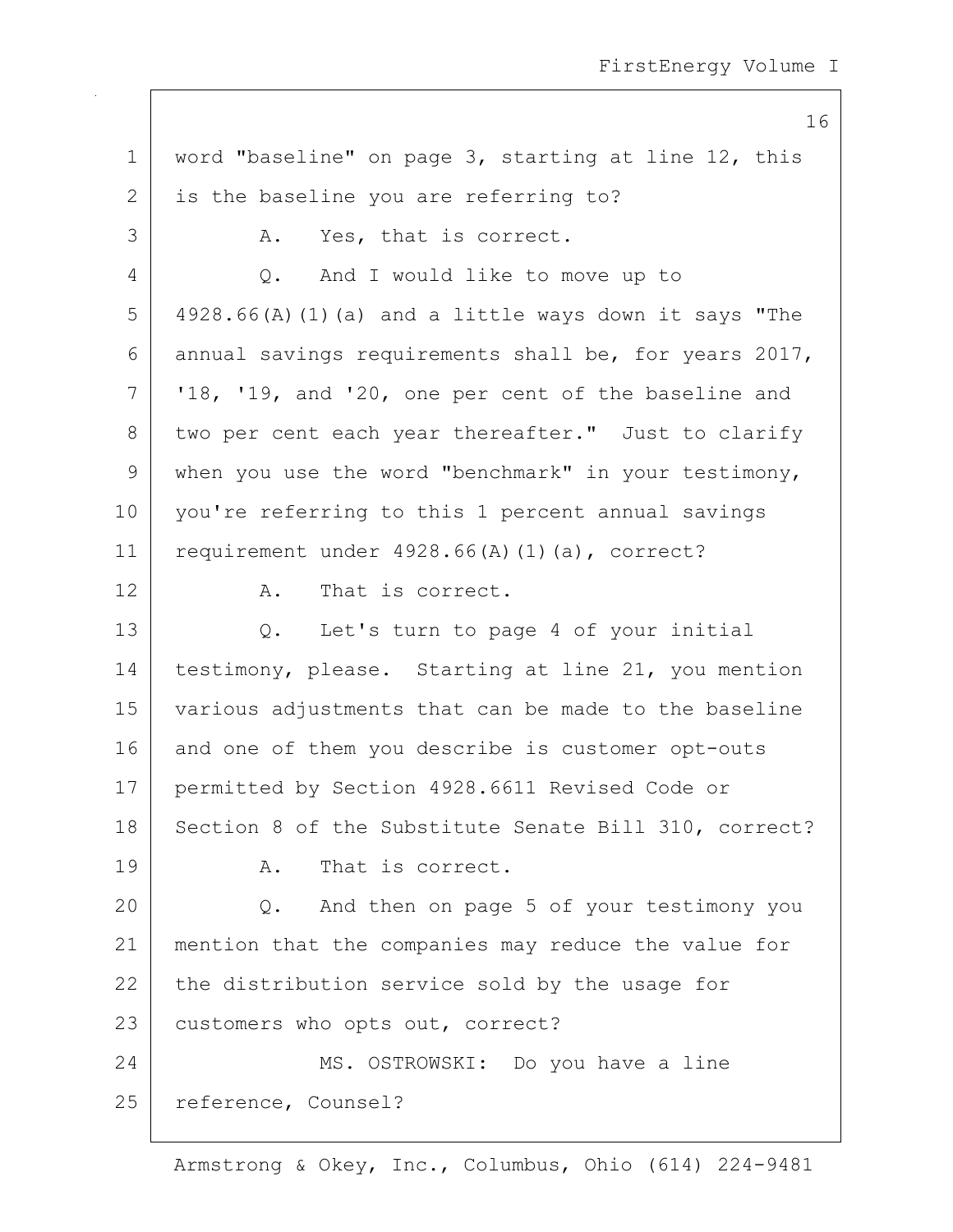17 1 MR. HEALEY: Yes. One second. It starts 2 on line 16. 3 | MS. OSTROWSKI: Thank you. 4 Q. Starting on line 16 of page 5 of your  $5$  initial testimony, you note that "the Companies may 6 reduce the values for the 'distribution service sold' 7 by the usage for customers opting-out of the 8 utility's portfolio plan, " correct? 9 A. Yes, I state that. 10 | Q. So let's say we have a customer who opts 11 | out and that customer uses 500 megawatt-hours per 12 | year. Those 500 megawatt-hours would be subtracted 13 from the baseline, correct? 14 A. They would be subtracted from the retail 15 | sales. 16 O. Okay. And how does retail sales differ 17 from the baseline? 18 | A. If we could turn to my Exhibit DJM-1 in 19 | my original testimony. Subtracting the opt-outs that 20 | occurs in Column 2, right after retail sales. We 21 | then make further adjustments including the weather 22 and special contract adjustments. And then we adjust 23 for the mercantile savings addbacks and the 24 additional EE beyond mercantile which gives us an 25 annual fully adjusted retail sales value. The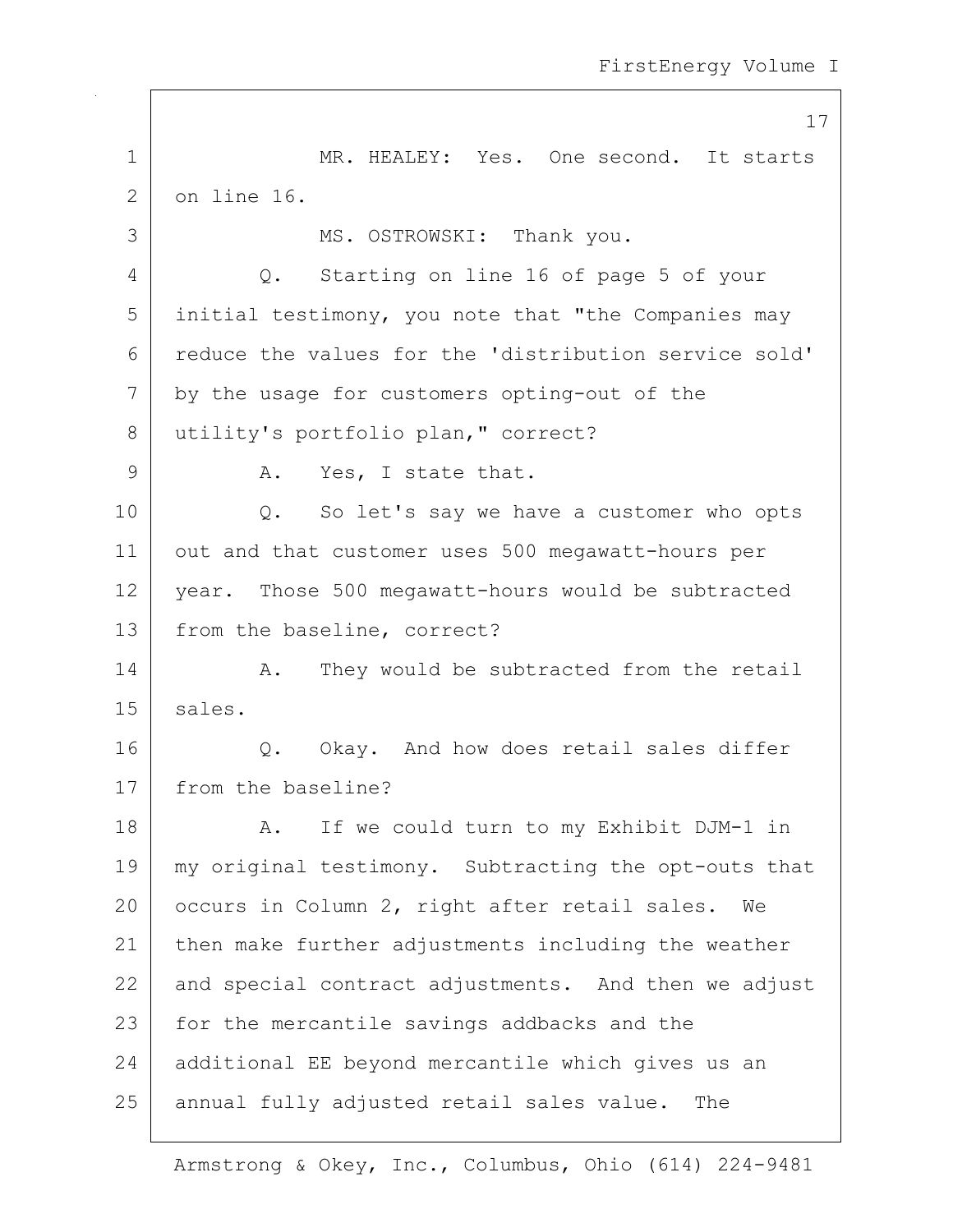18 1 | baseline is the average of the three preceding years.  $2$  Q. Got it. So to come back to my example of  $3$  a customer who opts out and uses 500 megawatt-hours, 4 that would reduce Column 7, fully adjusted retail 5 sales, by the same amount? 6 MS. OSTROWSKI: Objection. Asked and 7 answered. 8 EXAMINER BULGRIN: I'll allow it. You 9 can answer if you know. 10 | A. Yes, it would. 11 | Q. And then the benchmark, given that it's a  $12$  percentage of the baseline, would also be reduced as 13 | a result of that customer opt-out, correct? 14 A. Yes, it would. 15 Q. And coming back to my example again of a 16 customer that use 500 megawatt-hours, if the 17 | benchmark, which we already discussed is 1 percent 18 | for 2017, '18, and '19, it would reduce the benchmark 19 by 5 megawatt-hours, correct? 20 MS. OSTROWSKI: Same objection. 21 EXAMINER BULGRIN: Overruled. You can 22 answer. 23 A. Assuming all other factors remain 24 constant, yes. 25 Q. Can you turn to page 6 of your initial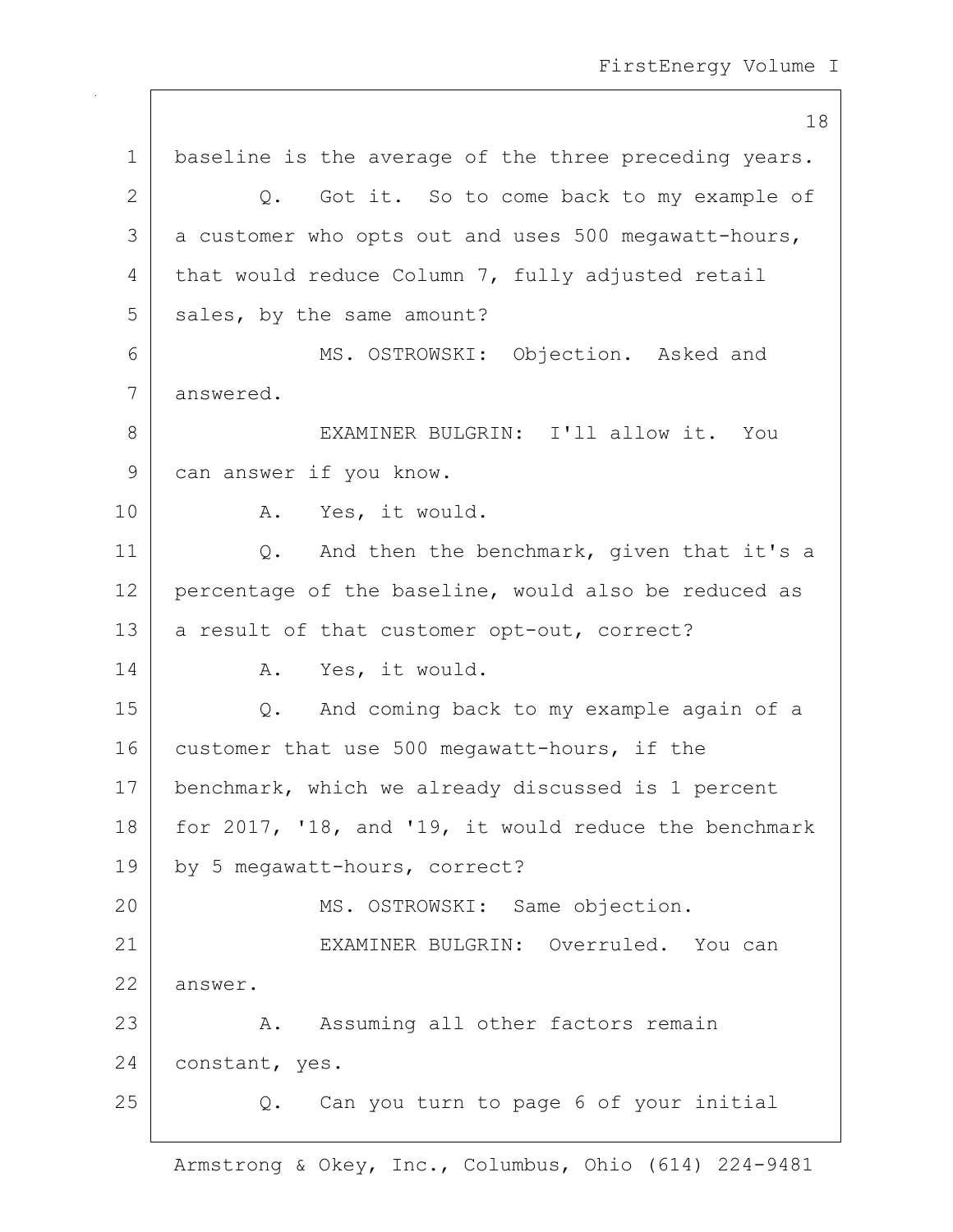1 | testimony, please. Starting at line 2, you start 2 | "The Companies do not have a forecast of customers 3 who will opt-out as of or after January 1, 2017." Do 4 vou see that on lines 2 to 4? 5 A. I do. 6 Q. When you say "The Companies do not have a 7 forecast," does that mean the companies did not 8 attempt to forecast opt-outs for 2017, '18, and '19? 9 A. As we stated in our testimony on page 5.  $10$  Any of the companies  $-$  or any of the customers who 11 opted out of the 2015-'16 plan would be invalid, and 12 any customers would have to opt out as of January 1, 13 | 2017, and at the time we prepared this, we were not 14 aware of any opt-outs at that time. 15 Q. My question was, did the companies 16 attempt to forecast the number of opt-outs there 17 would be in 2017, 2018, or 2019? 18 | A. No, we did not. 19 MS. OSTROWSKI: Objection. Asked and 20 answered. 21 EXAMINER BULGRIN: Overruled. 22 Q. You are not aware of any rule or law that 23 prohibits the companies from forecasting opt-outs, 24 are you?  $25$  A. No, I am not.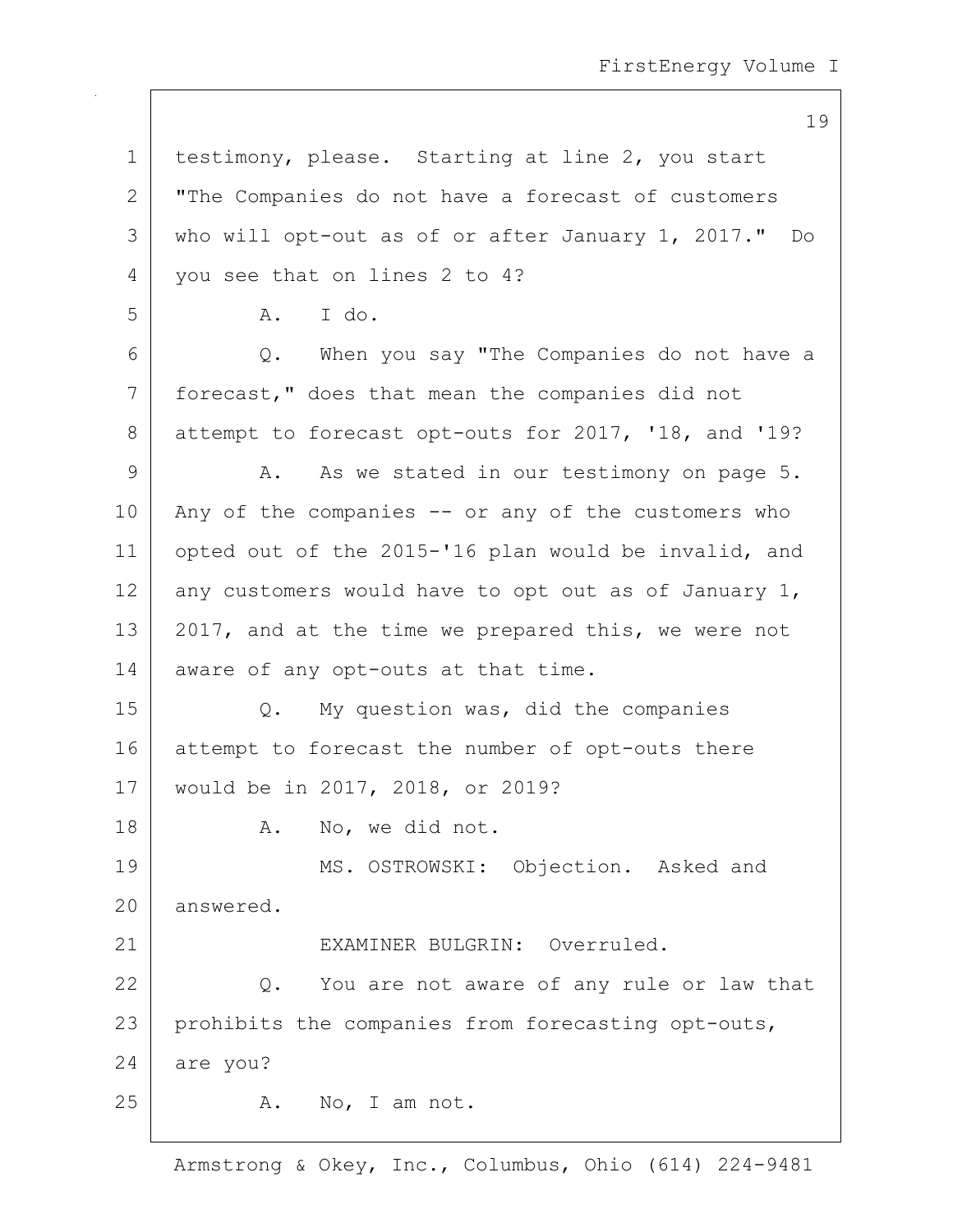|    | 20                                                    |
|----|-------------------------------------------------------|
| 1  | Q. Ms. Mullins, let's turn to your, I guess           |
| 2  | it's amended testimony now, please. On page 2,        |
| 3  | line 16, you state that you are incorporating by      |
| 4  | reference various portions of your original testimony |
| 5  | and that includes Exhibit DJM-1, correct?             |
| 6  | Correct.<br>Α.                                        |
| 7  | Q. And then on page 3 of your amended                 |
| 8  | testimony, you state that Exhibit DJM-A2 is an        |
| 9  | amended version of DJM-1, correct?                    |
| 10 | That is correct.<br>Α.                                |
| 11 | I just want to make sure it's clear for<br>Q.         |
| 12 | the record so DJM-A2 replaces in its entirety DJM-1,  |
| 13 | correct?                                              |
| 14 | A. Correct.                                           |
| 15 | And you prepared Exhibit DJM-A2 yourself?<br>Q.       |
| 16 | I did.<br>Α.                                          |
| 17 | So you are familiar with all the<br>Q.                |
| 18 | calculations underlying the numbers on DJM-2,         |
| 19 | correct?                                              |
| 20 | I am.<br>A.                                           |
| 21 | Let's turn to that exhibit now, please,<br>Q.         |
| 22 | Exhibit DJM-A2 to your amended testimony. This is     |
| 23 | obvious, but just can you confirm that "CEI" refers   |
| 24 | to Cleveland Electric Illuminating, "OE" refers to    |
| 25 | Ohio Edison, and "TE" refers to Toledo Edison?        |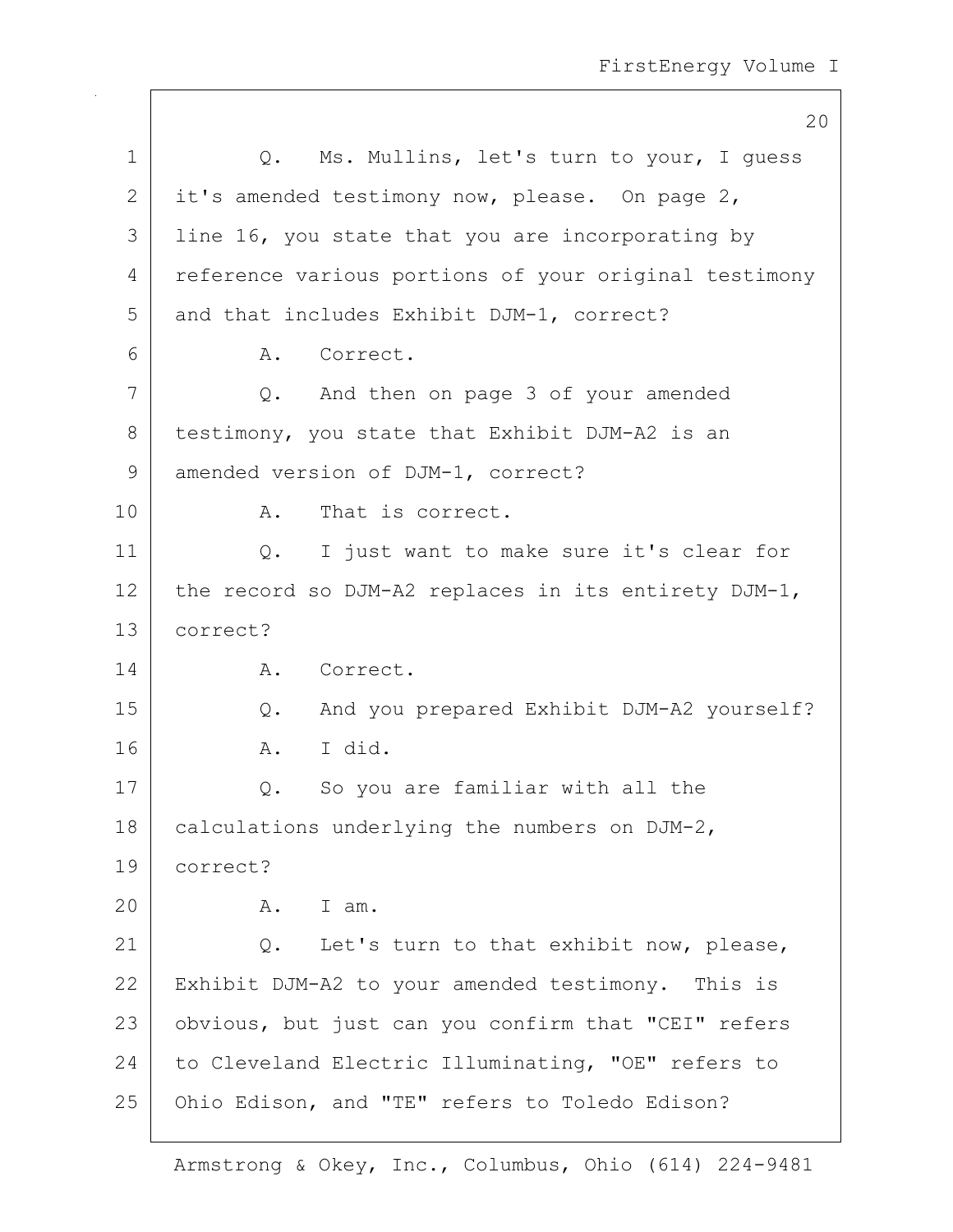21 1 a. That is correct. 2 Q. Thank you. 3 I would like to walk through how the 4 numbers in the baseline column, Column No. 8, are 5 calculated. Let's look at Cleveland Electric just as 6 an example. I see that the baseline for Cleveland 7 Electric for 2017 is 18,845 gigawatts hours, correct? 8 A. Correct. 9 Q. And that number is calculated by taking 10 the average of the fully adjusted retail sales 11 | numbers in Column 7 for the preceding 3 years, 12 correct? 13 A. That is correct. 14 Q. So for the 18,845 for 2017, that's the 15 average of the 2014, '15, and '16 numbers in Column 7 16 for Cleveland Electric, correct? 17 A. That is correct. 18 Q. And then the process is the same for the 19 | rest of the numbers for Cleveland Electric, Ohio 20 | Edison and Toledo Edison, correct? 21 A. That is correct. 22 Q. And going down to the bottom of this --23 or near the bottom of the exhibit, you have a section 24 called "Total Ohio." I take it that the numbers in 25 the "Total Ohio" column are just the sums of the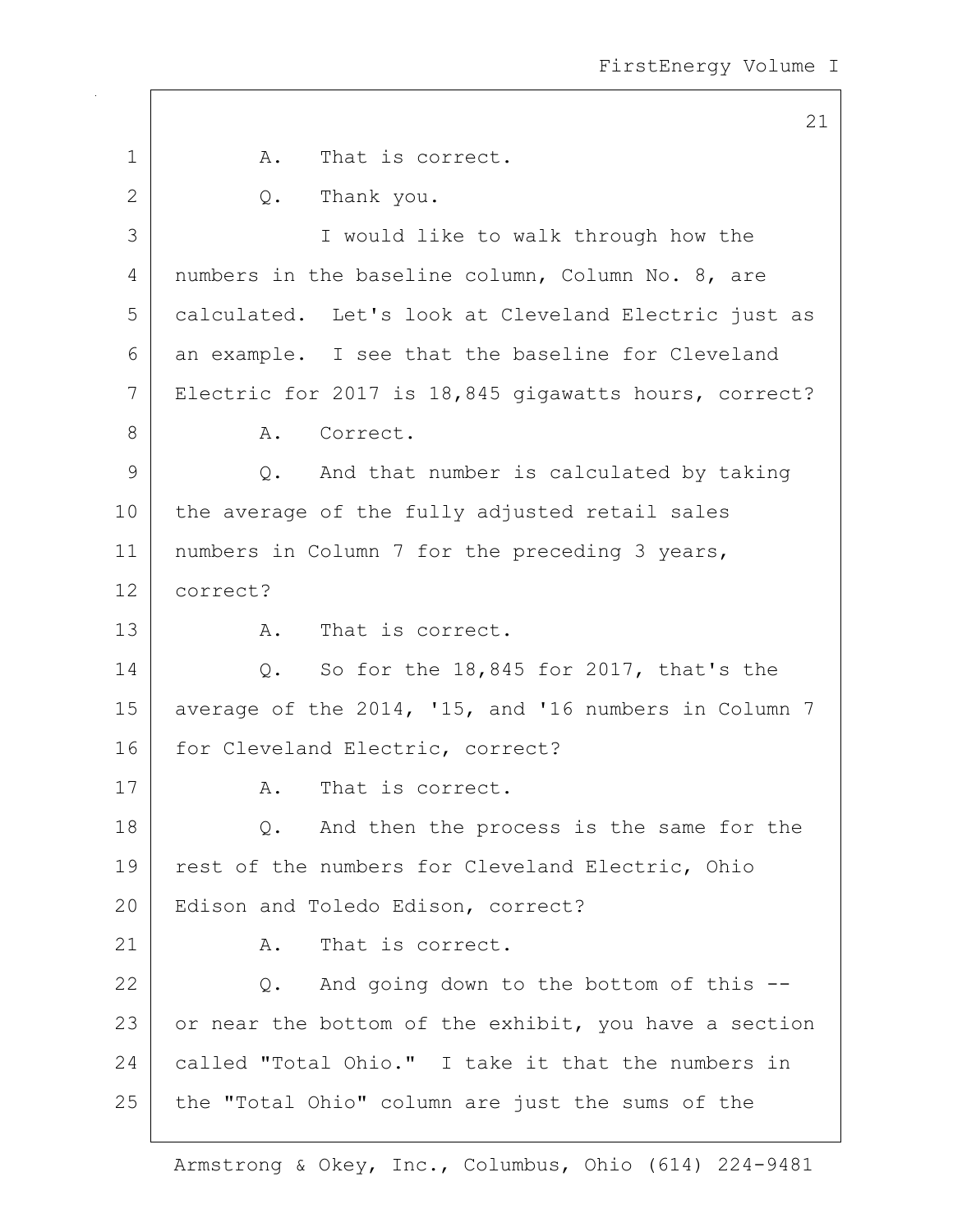22 1 | respective numbers from CEI, OE, and TE, correct? 2 A. That is correct.  $3$   $\qquad$   $\qquad$   $\qquad$   $\qquad$   $\qquad$   $\qquad$   $\qquad$   $\qquad$   $\qquad$   $\qquad$   $\qquad$   $\qquad$   $\qquad$   $\qquad$   $\qquad$   $\qquad$   $\qquad$   $\qquad$   $\qquad$   $\qquad$   $\qquad$   $\qquad$   $\qquad$   $\qquad$   $\qquad$   $\qquad$   $\qquad$   $\qquad$   $\qquad$   $\qquad$   $\qquad$   $\qquad$   $\qquad$   $\qquad$   $\qquad$   $\qquad$  4 Column No. 10, let's do Cleveland Electric for 2017 5 again. I see 980 gigawatt-hours as the benchmark for 6 2017 for Cleveland Electric, correct? 7 | A. Correct. 8 Q. And that number is derived by multiplying 9 the baseline of 18,845 by 5.2 percent, the cumulative 10 benchmark in Column 9, correct? 11 A. That's correct. 12 Q. And the same process for the remaining 13 numbers for Cleveland Electric and all the numbers 14 for Ohio Edison, Toledo Edison, and Total Ohio, 15 correct? 16 A. That is correct. 17 | Q. Now, these benchmarks in Column 10, those 18 are the cumulative benchmarks under the Ohio Revised 19 Code, correct? 20 A. That is correct. 21 | Q. So earlier today we -- we don't have to  $22$  say "earlier today" when it was like 4 minutes ago. 23 Earlier we discussed the annual benchmarks of the 24 1 percent, correct? 25 A. Correct.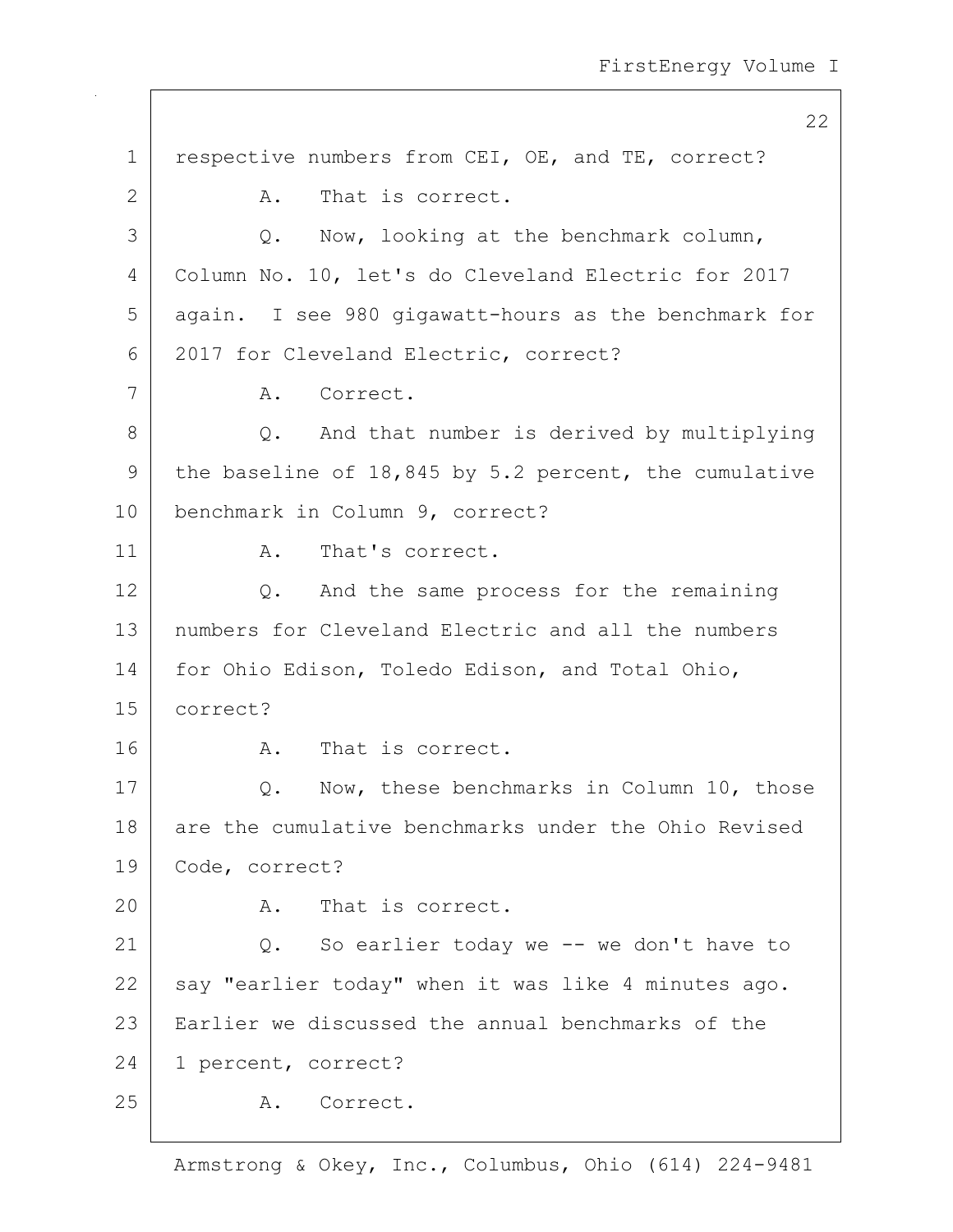23 1 |  $Q$ . And I just want to understand, to use 2 Exhibit DJM-2 to calculate the annual benchmarks, we 3 would take the baseline numbers in Column 8 and 4 | multiply those by 1 percent, correct? 5 A. Could you please restate that question? 6 Q. Sure. 7 | A. Thank you. 8 Q. To calculate the 1 percent annual 9 benchmarks under Ohio Revised Code 4928.66, you would 10 | multiply the numbers in Column 8, marked "Baseline," 11 by 1 percent, correct? 12 A. That is correct. However, we are 13 | calculating a cumulative benchmark here. 14 O. Understood. So this exhibit is 15 | calculating the cumulative benchmarks, but you could 16 use the data from Column 8 to calculate the annual 17 benchmarks, correct? 18 A. Yes, that is correct. 19 Q. And we would do that the way I just 20 described, by multiplying by 1 percent.  $21$   $\lambda$ . That is correct. 22  $\vert$  Q. And so looking down at the Total Ohio, 23 Column 8, for example, in 2017, we see  $53,523$  $24$  gigawatt-hour baseline. If you multiply that by 1 25 percent, you get 535.23 gigawatt-hours and that would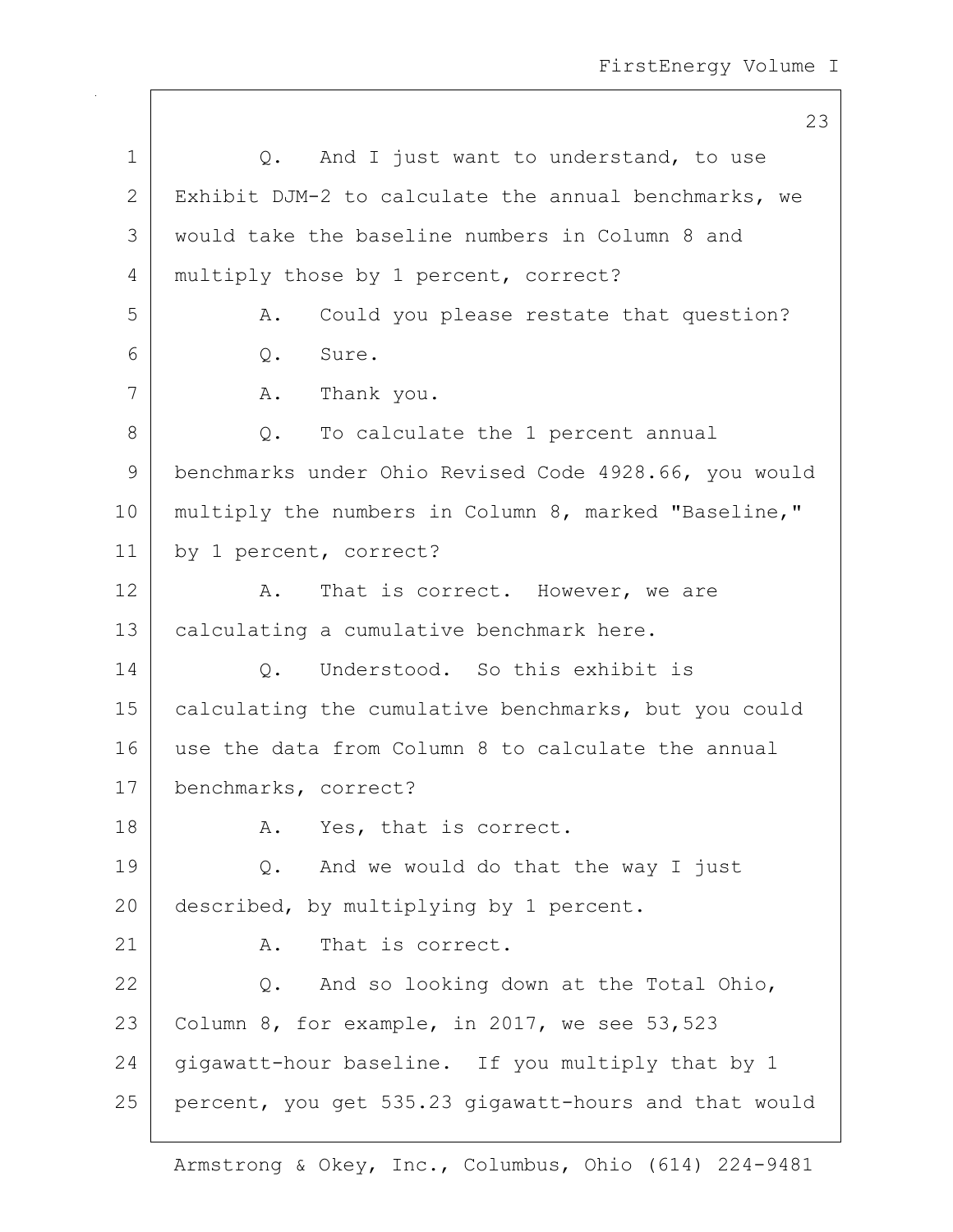24 1 be the 1 percent benchmark for the combined companies 2 for 2017, correct? 3 | A. That would be 1 percent of the baseline, 4 correct. 5 Q. And the same process for 2018 and 2019 6 for Total Ohio? 7 A. That would be the same calculation. 8 Q. And this Exhibit DJM-A2 assumes, as we 9 discussed before, that there will be no opt-outs, 10 correct? 11 A. That is correct. 12  $\vert$  Q. So when there are opt-outs, if there are  $13$  any, the baselines in this sheet would be adjusted 14 | downward to account for the opt-outs, correct? 15 | A. Holding all other items constant, 16 correct. 17 Q. And holding all else constant, the 18 benchmarks would also be reduced in the same way we 19 discussed before, correct? 20 A. Correct. 21 MR. HEALEY: That's all I have, your 22 Honor. 23 | MR. PARRAM: No questions, your Honor. 24 MS. MOONEY: No questions, your Honor. 25 | MS. MESSENGER: The staff has no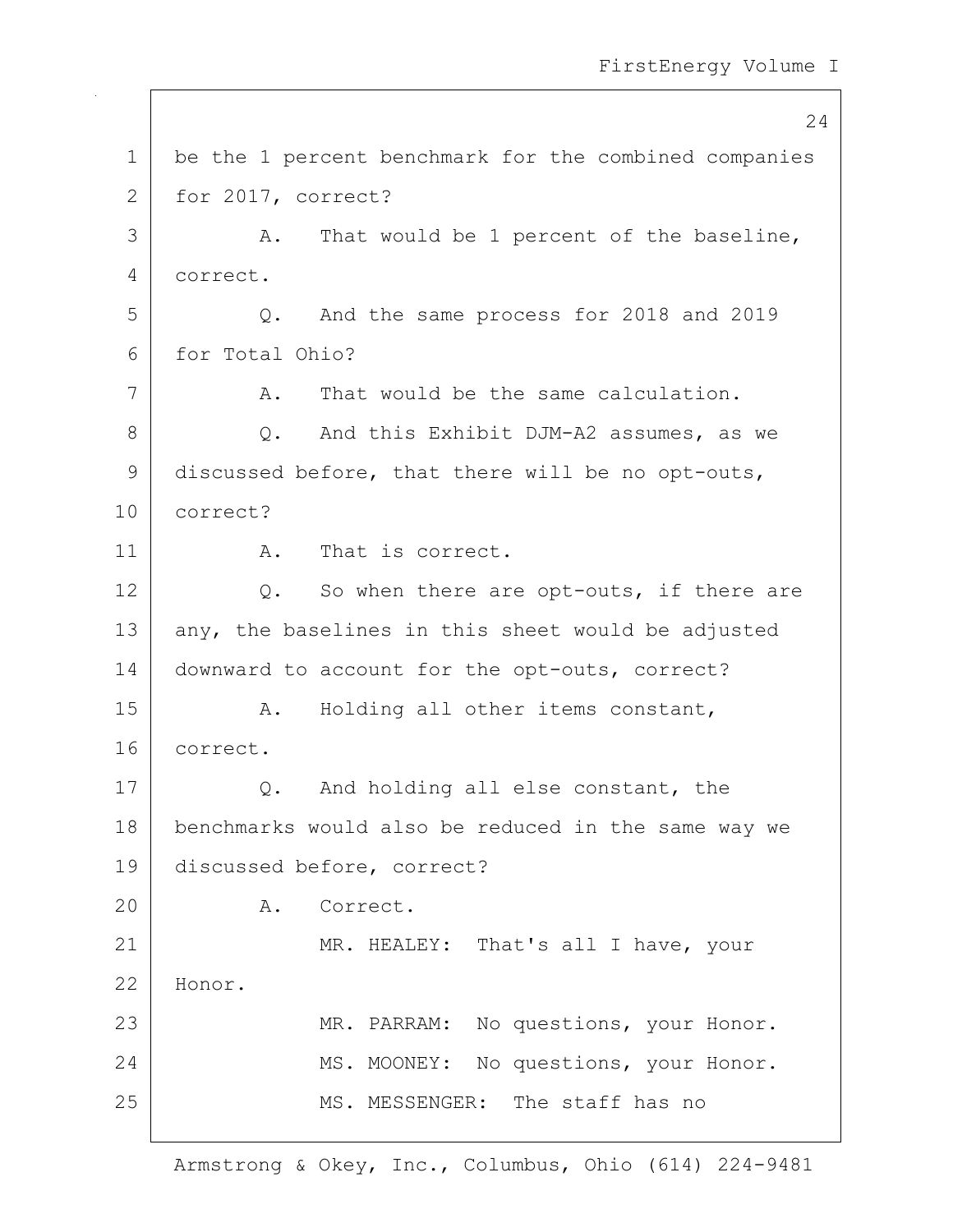25 1 questions. 2 MS. OSTROWSKI: Can we take a minute? 3 EXAMINER BULGRIN: Sure. 4 MS. KOLICH: Your Honor, we need to 5 clarify something with the witness to make sure the 6 record is clear. 7 EXAMINER BULGRIN: Okay. 8 | MS. OSTROWSKI: Just one clarifying 9 question, your Honor. 10 EXAMINER BULGRIN: Okay.  $11$  - - -12 REDIRECT EXAMINATION 13 By Ms. Ostrowski: 14 Q. Ms. Mullins, do you recall the 15 hypothetical about the 500 megawatt-hour reduction of 16 the baseline based on opt-outs that Mr. Healey asked 17 of you? 18 | A. Yes, I do. 19 | Q. So if you were to reduce the baseline by 20 | 500 megawatt-hours based on opt-outs, what would the 21 | impact be on the benchmarks? 22 A. If it is 500 megawatt-hours, it would 23 | reduce the benchmark as shown in my Exhibit DJM-A2 24 by .5. If it was 500 gigawatt-hours, it would  $25$  subtract  $-$ - reduce the benchmark by 5.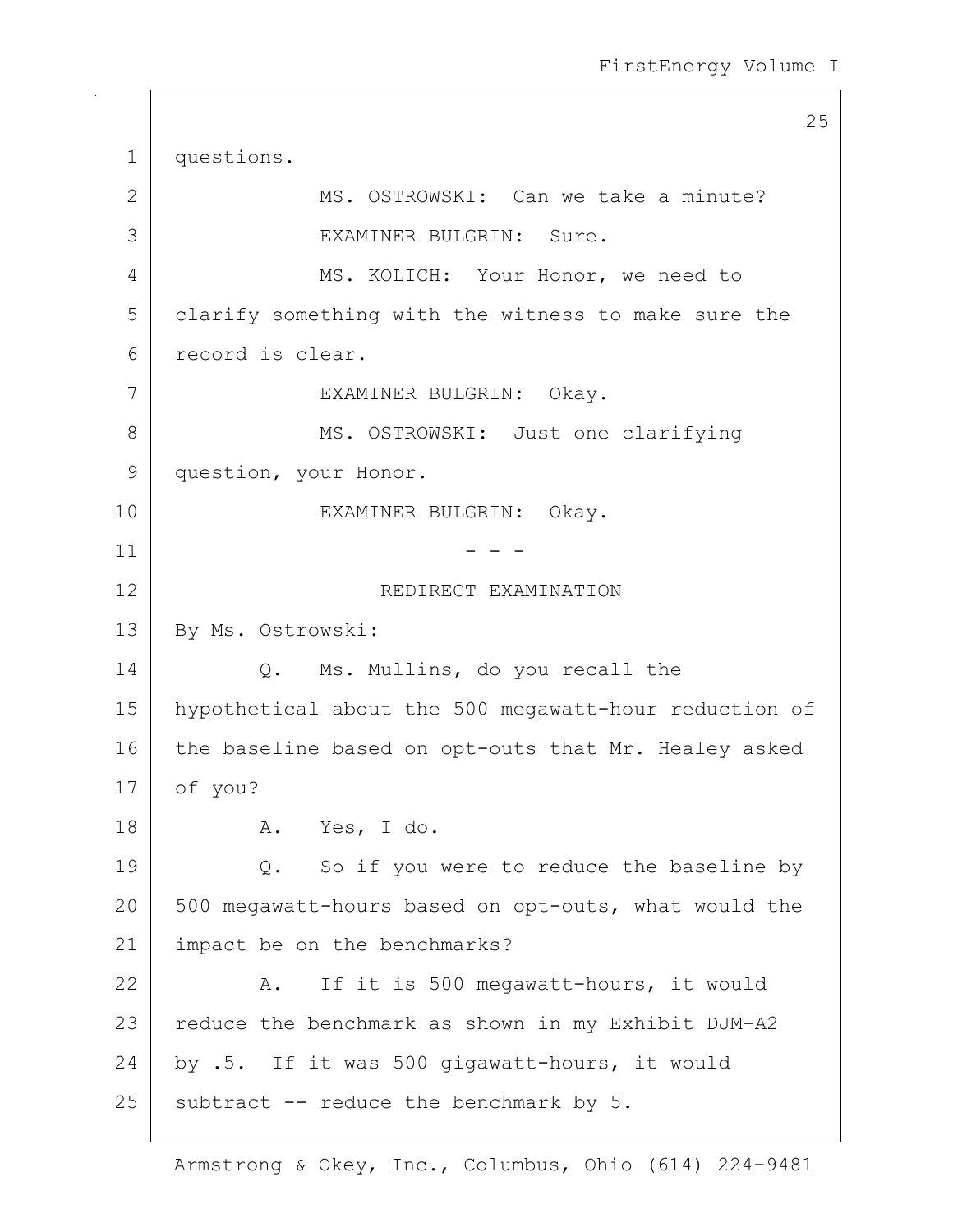26 1 MS. OSTROWSKI: Thank you. 2 | EXAMINER BULGRIN: Any objection to the 3 admission of Company Exhibit 1? 4 It will be so admitted. 5 (EXHIBIT ADMITTED INTO EVIDENCE.) 6 EXAMINER BULGRIN: Thank you. You may 7 | step down. Let's go off the record here. 8 (Discussion off the record.) 9 MS. OSTROWSKI: The companies call 10 | Mr. George Fitzpatrick. 11 (Witness sworn.) 12 EXAMINER BULGRIN: Please be seated.  $13$  - - -14 GEORGE L. FITZPATRICK 15 | being first duly sworn, as prescribed by law, was 16 examined and testified as follows: 17 DIRECT EXAMINATION 18 By Ms. Kolich: 19 | Q. Good morning, Mr. Fitzpatrick. 20 A. Good morning. 21 Q. Would you please state your name and 22 business address for the record. 23 | A. George L. Fitzpatrick, 551 North Country 24 Road, Suite 201, Saint James, New York 11780. 25 | MS. KOLICH: Your Honor, at this time I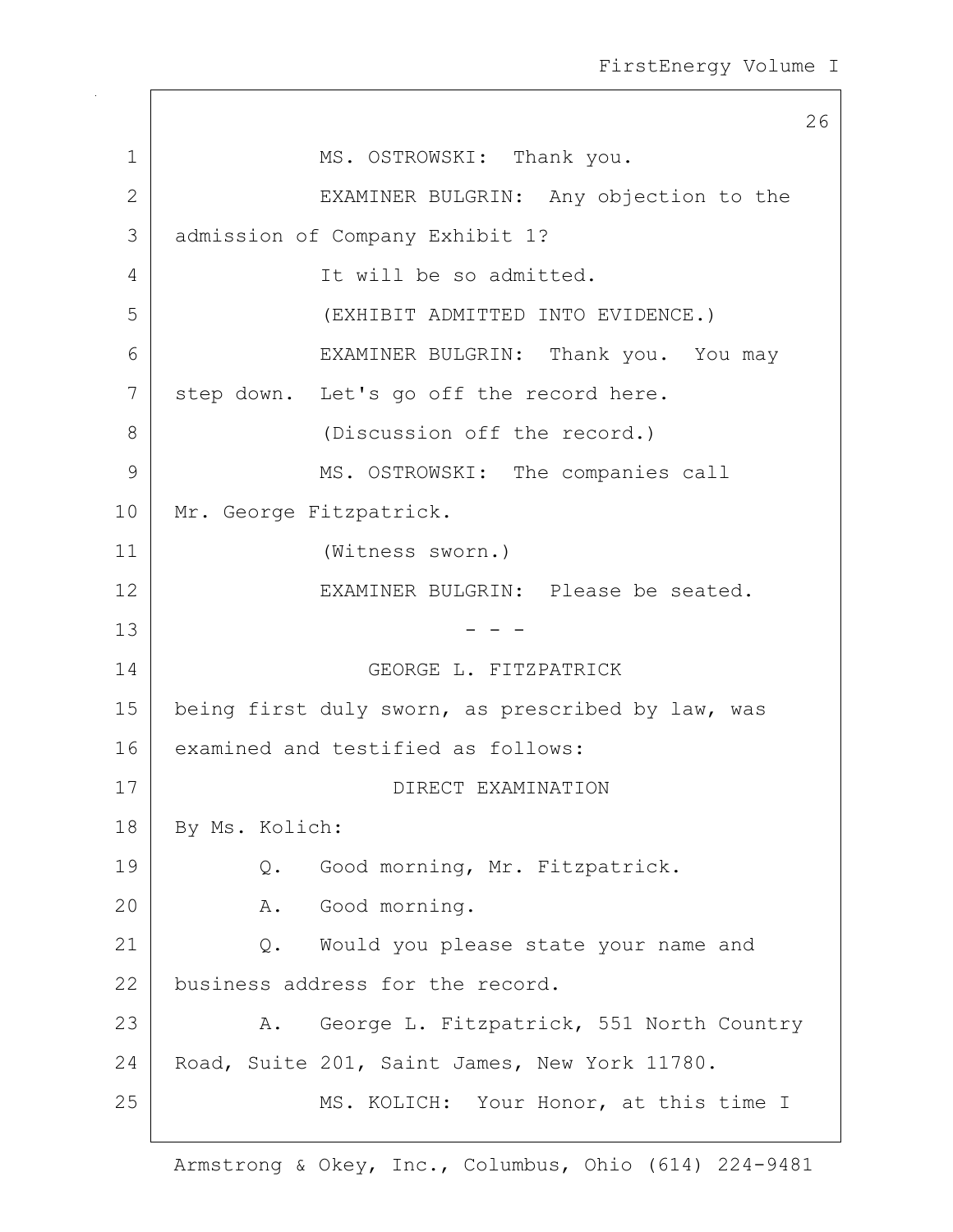1 would like to have marked as Company Exhibit 2 for 2 | identification, the amended direct testimony of 3 George L. Fitzpatrick on behalf of The Ohio Edison 4 | Company, The Cleveland Electric Illuminating Company, 5 and Toledo Edison Company, marked. 6 EXAMINER BULGRIN: Okay. It will be so 7 marked. 8 GEXHIBIT MARKED FOR IDENTIFICATION. 9 Q. Mr. Fitzpatrick, do you have a copy of 10 | your amended -- may we approach the witness? 11 EXAMINER BULGRIN: Sure. 12 | Q. Mr. Fitzpatrick, do you have a copy of 13 your amended direct testimony which has been marked 14 as Company Exhibit 2 for identification? 15 A. Yes, I do. 16 Q. And do you have -- was this testimony 17 | prepared by you or under your direct supervision? 18 A. Yes. 19 Q. Do you have any changes to the amended 20 direct testimony? 21 | A. No. 22 Q. Now, attached to your amended direct 23 | testimony is GLF-1 which is the direct testimony of 24 George L. Fitzpatrick on behalf of the companies. Do  $25$  you have any changes to that exhibit?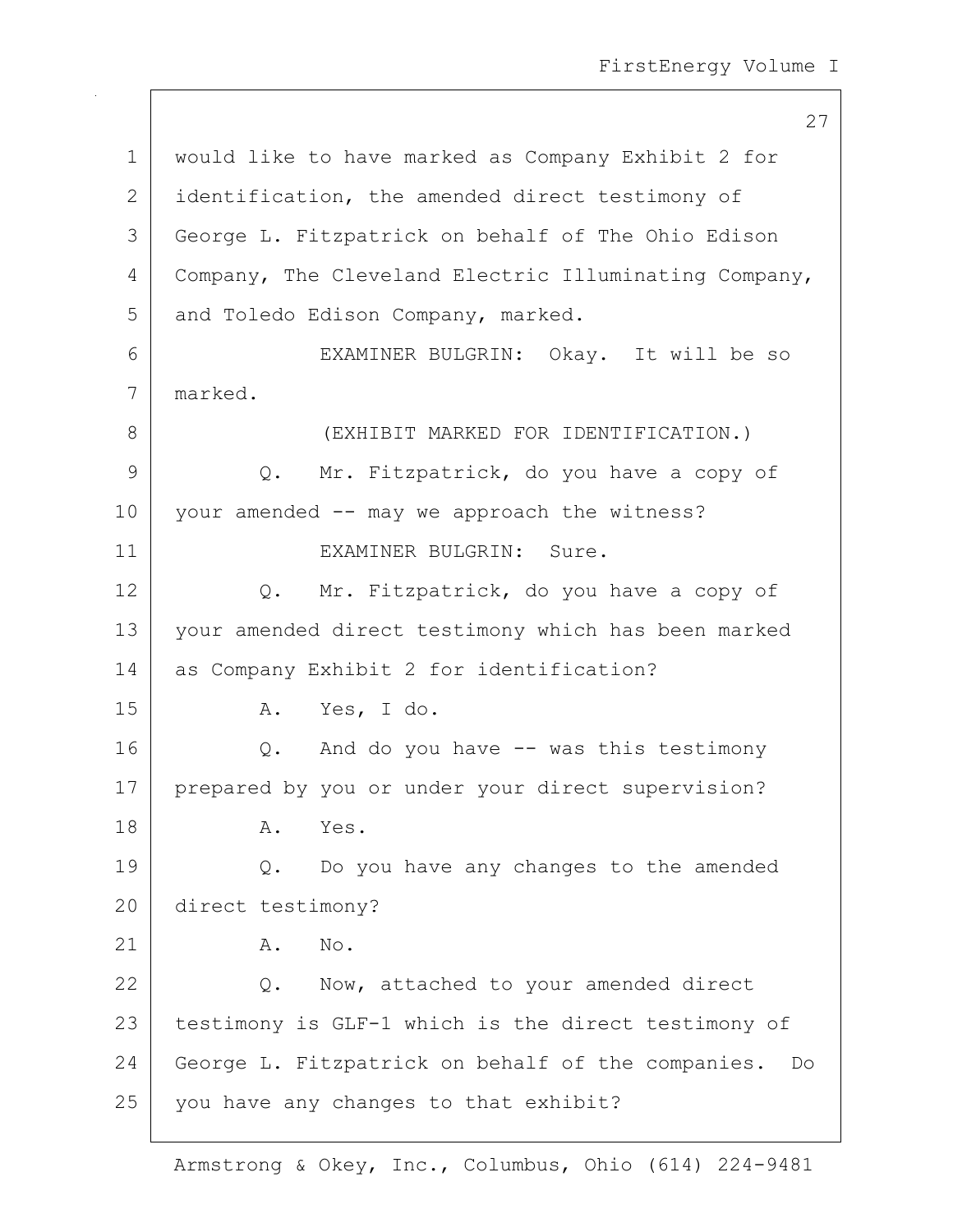|              | 28                                                   |
|--------------|------------------------------------------------------|
| 1            | A. No, I do not.                                     |
| $\mathbf{2}$ | Q. Okay. So if I asked you the same                  |
| 3            | questions as set forth in your amended direct        |
| 4            | testimony or in the exhibit attached thereto, would  |
| 5            | your answers be the same today?                      |
| 6            | A. Yes.                                              |
| 7            | MS. KOLICH: Your Honor, the witness is               |
| 8            | available for cross.                                 |
| 9            | EXAMINER BULGRIN: All right.                         |
| 10           | MR. STINSON: Can we go off the record                |
| 11           | for a minute?                                        |
| 12           | EXAMINER BULGRIN: Sure. Let's go off                 |
| 13           | the record.                                          |
| 14           | (Discussion off the record.)                         |
| 15           | EXAMINER BULGRIN: Ms. Kolich.                        |
| 16           | MS. KOLICH: Thank you.                               |
| 17           | Mr. Fitzpatrick, do you have other<br>Q.             |
| 18           | corrections?                                         |
| 19           | I do, to the Market Potential Study which<br>Α.      |
| 20           | was developed under my direction and control. I      |
| 21           | refer to it in my amended and my original testimony. |
| 22           | What's your first correction?<br>Q.                  |
| 23           | Okay. In order to make the peak tables<br>Α.         |
| 24           | consistent with Table 1-3 on page 12, on page 15     |
| 25           | under the heading of "State Peak Reduction Mandate   |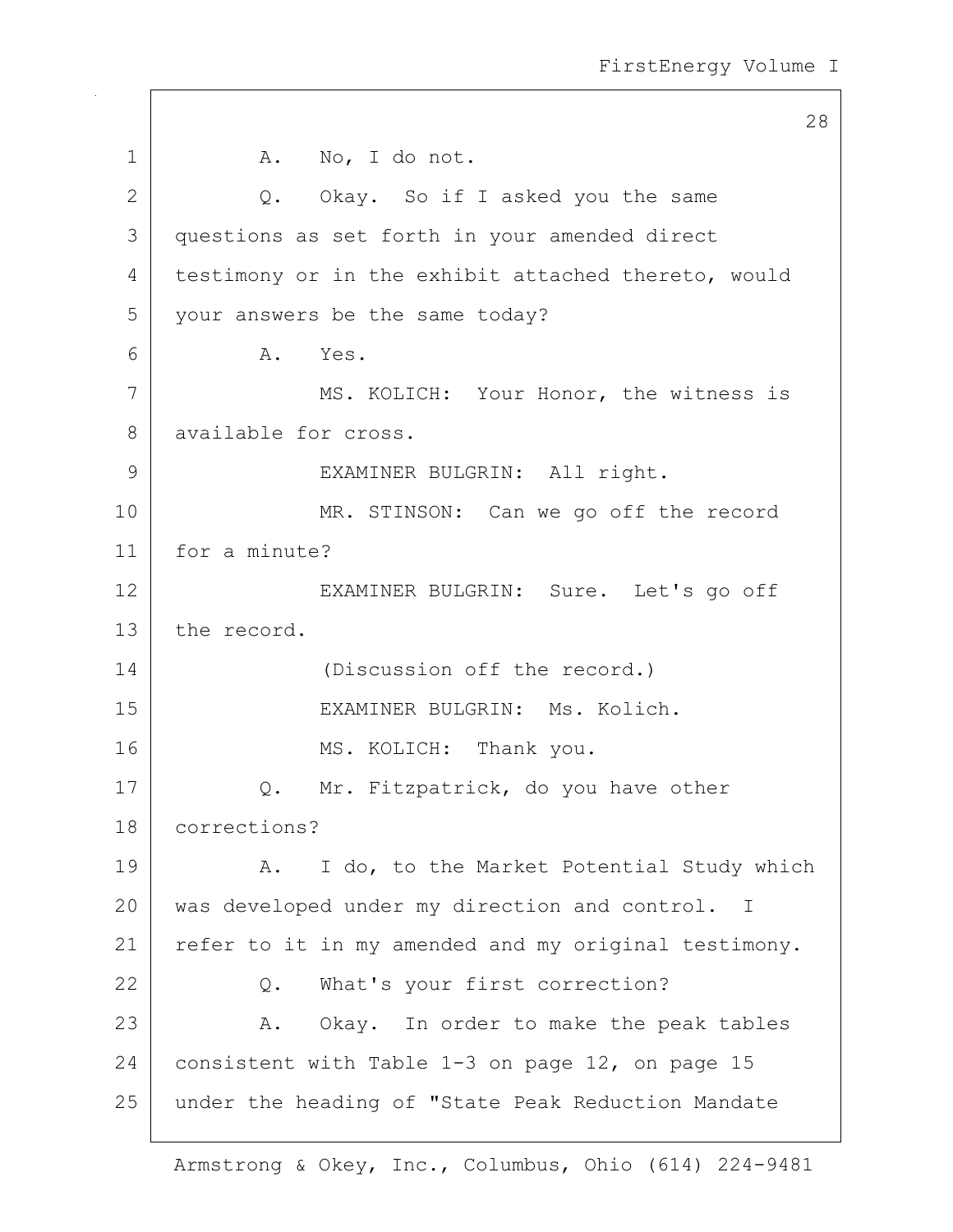| $\mathbf 1$ | Percentage," I would strike out the percentages, the  |
|-------------|-------------------------------------------------------|
| 2           | 7.75 percentage from 2021 through 2027. And           |
| 3           | similarly on page 18, Table 1-9, I would strike out   |
| 4           | the State -- "State Peak Reduction Mandate" of 7.75   |
| 5           | starting in 2021 through 2027.                        |
| 6           | Q. Do you have other corrections?                     |
| 7           | I do. On page 32, it's the paragraph --<br>A.         |
| 8           | third paragraph on the page entitled "Customer        |
| 9           | Characteristics, Behavior and Intentions." The third  |
| 10          | line it says -- at the end of that line it says       |
| 11          | "another 100 commercial telephone surveys." That      |
| 12          | number should be "200 commercial telephone surveys    |
| 13          | per Company"                                          |
| 14          | And on page 39, on 4.3, third line down,              |
| 15          | I would strike out the words "Internet and" and then  |
| 16          | I would leave -- I would leave the word "email" and I |
| 17          | would add the words "and telephone survey responses." |
| 18          | Q. Are there any other corrections?                   |
| 19          | Yes. On page 56, under 6.0, the title<br>Α.           |
| 20          | "Residential Mail Survey Results," I would change     |
| 21          | that to be "Email and Telephone Survey Results."      |
| 22          | And then I would go to page 99.<br>In                 |
| 23          | Section 8.5, fourth line down it says right now "mail |
| 24          | and telephone surveys." I would change that to be     |
| 25          | "email and telephone surveys." And at the end of      |
|             |                                                       |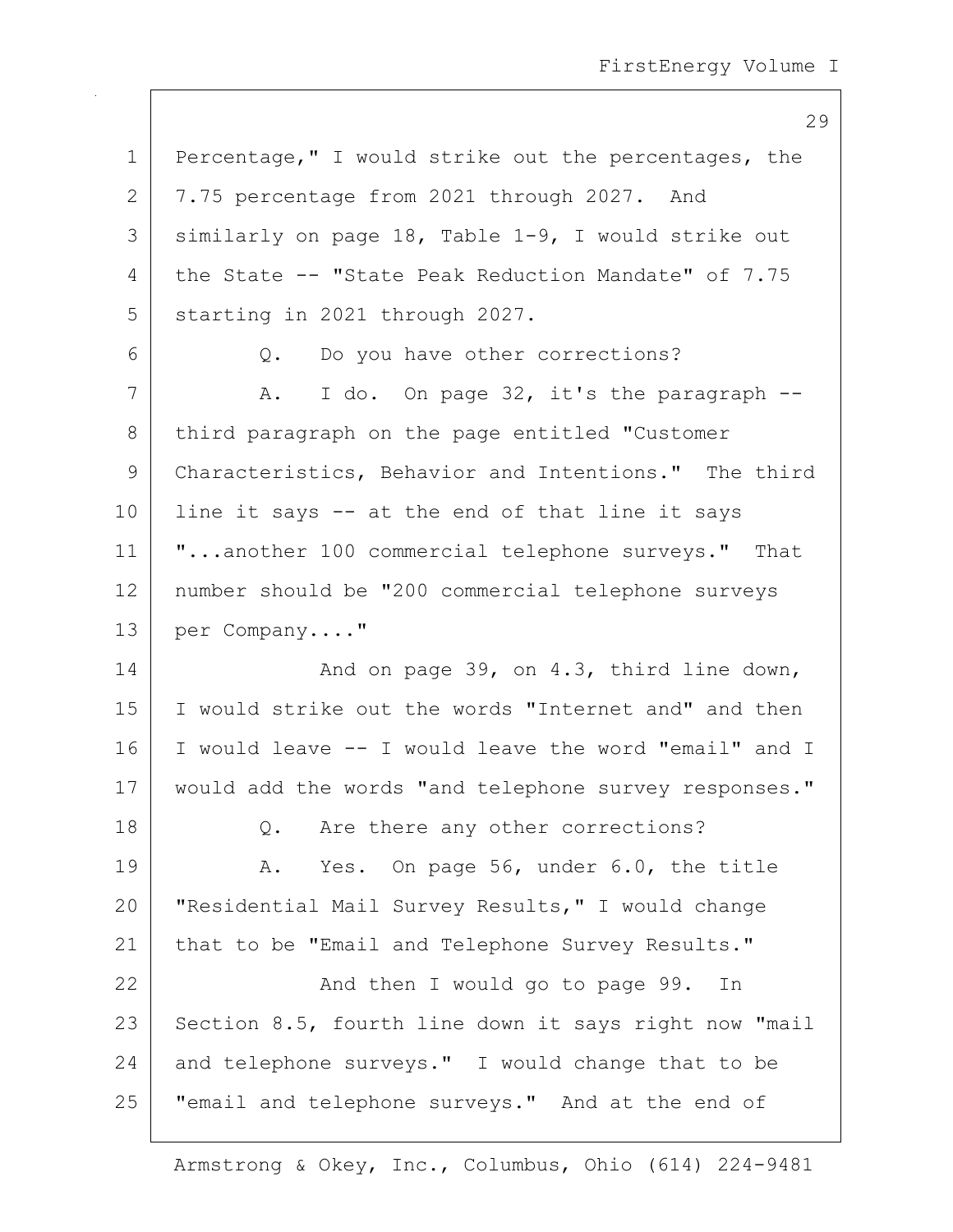30 1 | that line it says "mail and telephone" -- it says 2 | "mail survey data." It should say based on "email 3 and telephone survey data." 4 And finally on page 100, under Section  $5$  | 8.7, third line down, the middle of the page, "The 6 residential survey was conducted by email and 7 telephone" instead of "mail." 8 Q. Mr. Fitzpatrick, could you turn back to 9 page 39. 10 A. Sure. 11 | Q. The Market Potential Study. 12 A. I'm there. 13  $Q.$  On  $-$  I'm sorry, page 32. 14 A. 32. Yes. 15 Q. Where you made your correction to change 16 the 100 to 200. 17 A. Yes. 18 Q. There is a reference up above that to 19 "Completed residential internet." 20 A. Yes. I am sorry I missed that. I would 21 | change "internet" to "email." 22 Q. Okay. 23 A. Sorry about that. 24 Q. Are there any other changes? 25 A. No.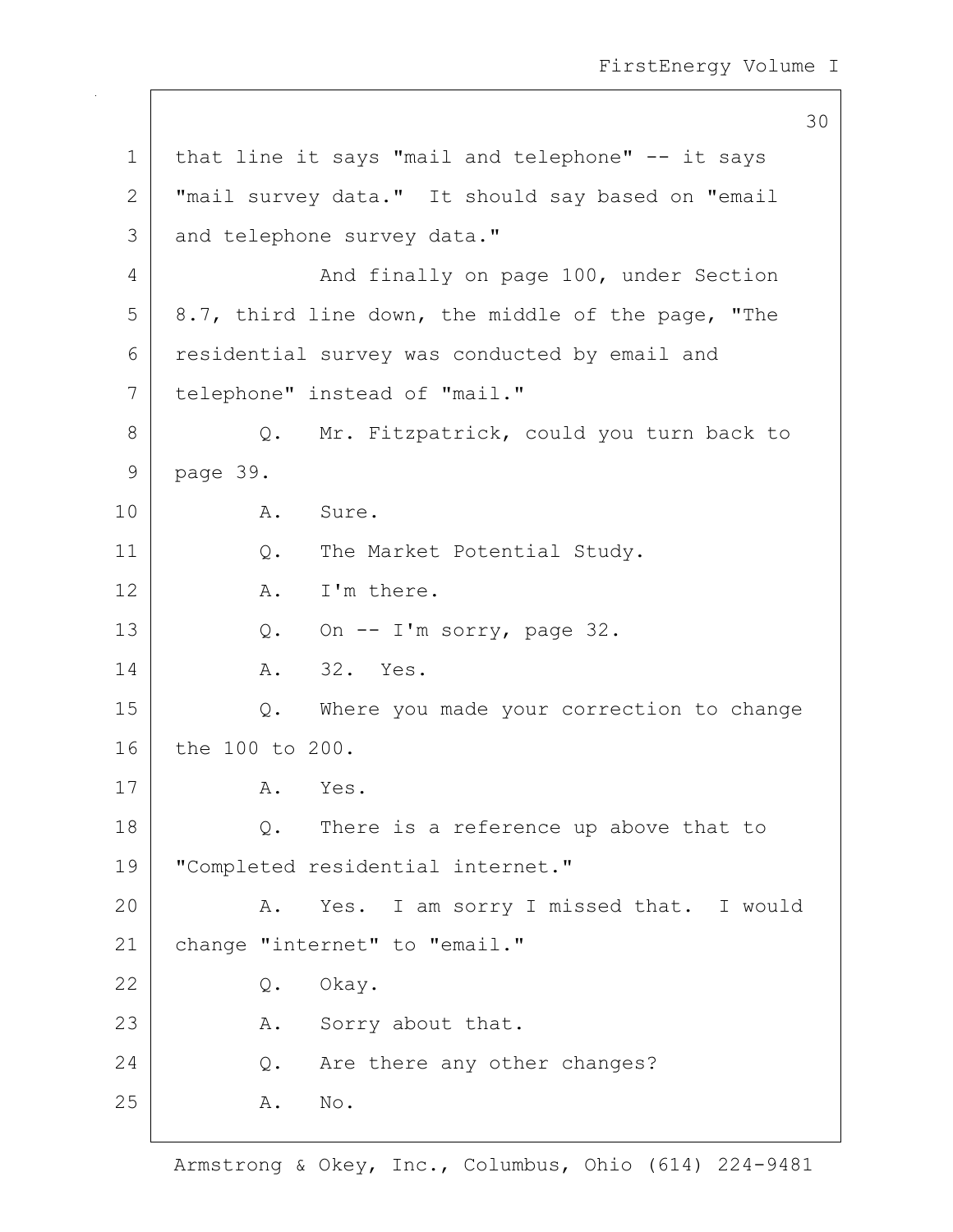31 1 | Q. Okay. So if -- since you incorporate the 2 | Market Potential Study into your testimony, if I 3 asked you the questions set forth in your amended 4 direct testimony today, with those changes, would 5 your answers be the same? 6 A. They would. 7 | MS. KOLICH: Now the witness is ready for 8 cross. 9 EXAMINER BULGRIN: Thank you. 10 Mr. Healey. 11 Mr. Stinson. 12 MR. STINSON: Thank you, your Honor. 13 Just for clarification, is the Market Potential Study 14 | going to be a part of Exhibit No. 2 or a separate 15 exhibit or how are we handling that? 16 MS. KOLICH: It was attached to the 17 | application and it's Exhibit D in the original plan. 18 MR. STINSON: I guess my inquiry is 19 whether your Honor wants the application marked as an 20 exhibit. 21 | EXAMINER BULGRIN: Ms. Kolich. 22 MS. KOLICH: Your Honor, rather than get 23 confused what's in the record and what's out from the 24 original filing, we'll have it identified and mark it 25 as its own exhibit for purposes of hearing, if that's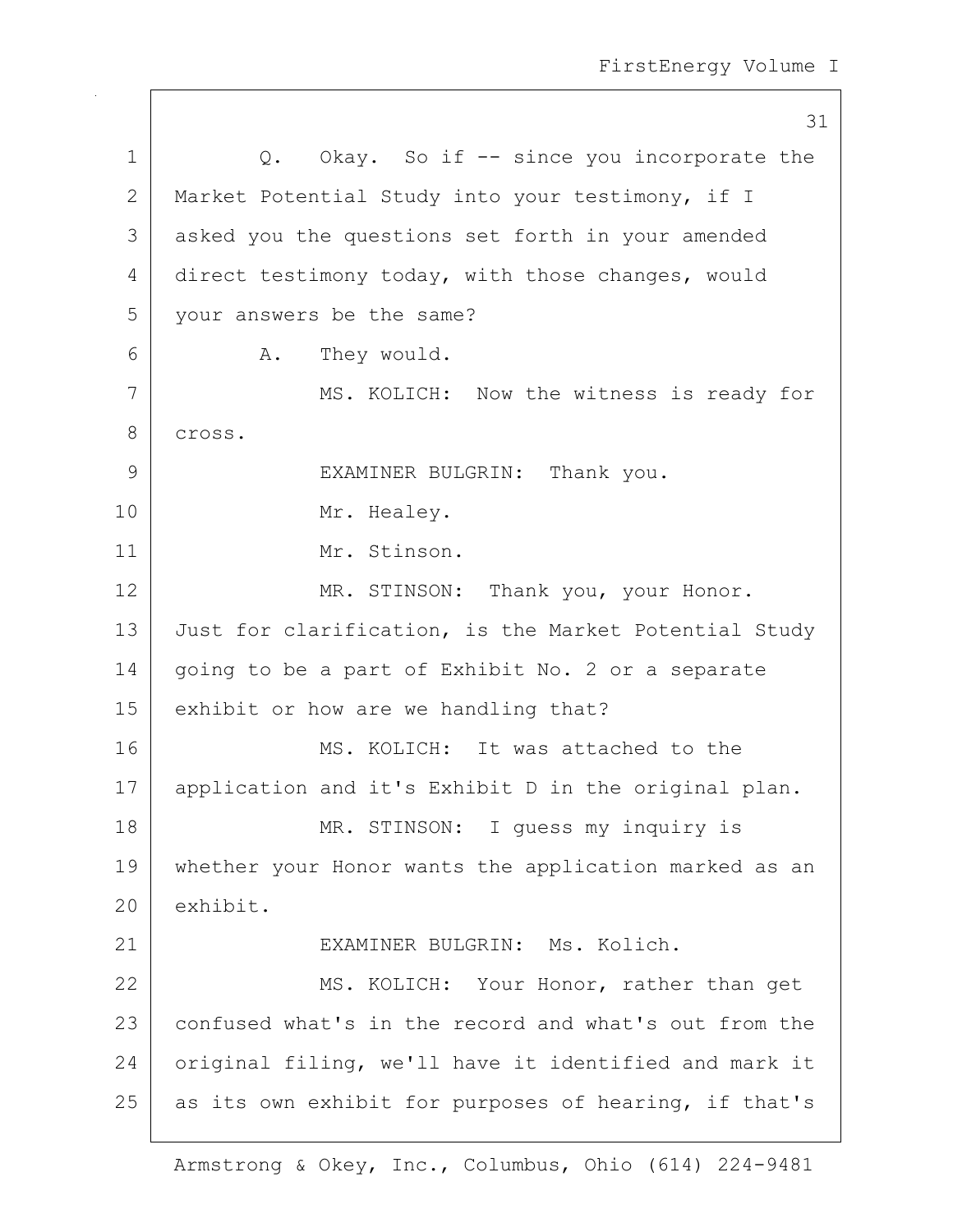|             | 32                                                    |
|-------------|-------------------------------------------------------|
| $\mathbf 1$ | okay.                                                 |
| 2           | EXAMINER BULGRIN: Sure. Let's go off                  |
| 3           | the record.                                           |
| 4           | (Discussion off the record.)                          |
| 5           | EXAMINER BULGRIN: Let's go back on the                |
| 6           | record.                                               |
| 7           | Q. Mr. Fitzpatrick, do you have a copy of             |
| 8           | the Market Potential Study that Harbourfront prepared |
| 9           | on behalf of the companies?                           |
| 10          | I have a copy, but it has my own notes on<br>Α.       |
| 11          | it, so.                                               |
| 12          | Q. Okay. Hang on.                                     |
| 13          | MS. KOLICH: Your Honor, I have a                      |
| 14          | document, FirstEnergy Ohio Operating Companies Market |
| 15          | Potential Study, dated April 2016. It's a multi-page  |
| 16          | document with a number of exhibits. I would like      |
| 17          | that to be marked Company Exhibit 3 for               |
| 18          | identification.                                       |
| 19          | EXAMINER BULGRIN: Okay. It will be so                 |
| 20          | marked.                                               |
| 21          | (EXHIBIT MARKED FOR IDENTIFICATION.)                  |
| 22          | MS. KOLICH: Mr. Fitzpatrick -- may I                  |
| 23          | approach?                                             |
| 24          | EXAMINER BULGRIN: Sure.                               |
| 25          | Mr. Fitzpatrick, I am handing you a copy<br>Q.        |
|             |                                                       |

 $\mathbf{I}$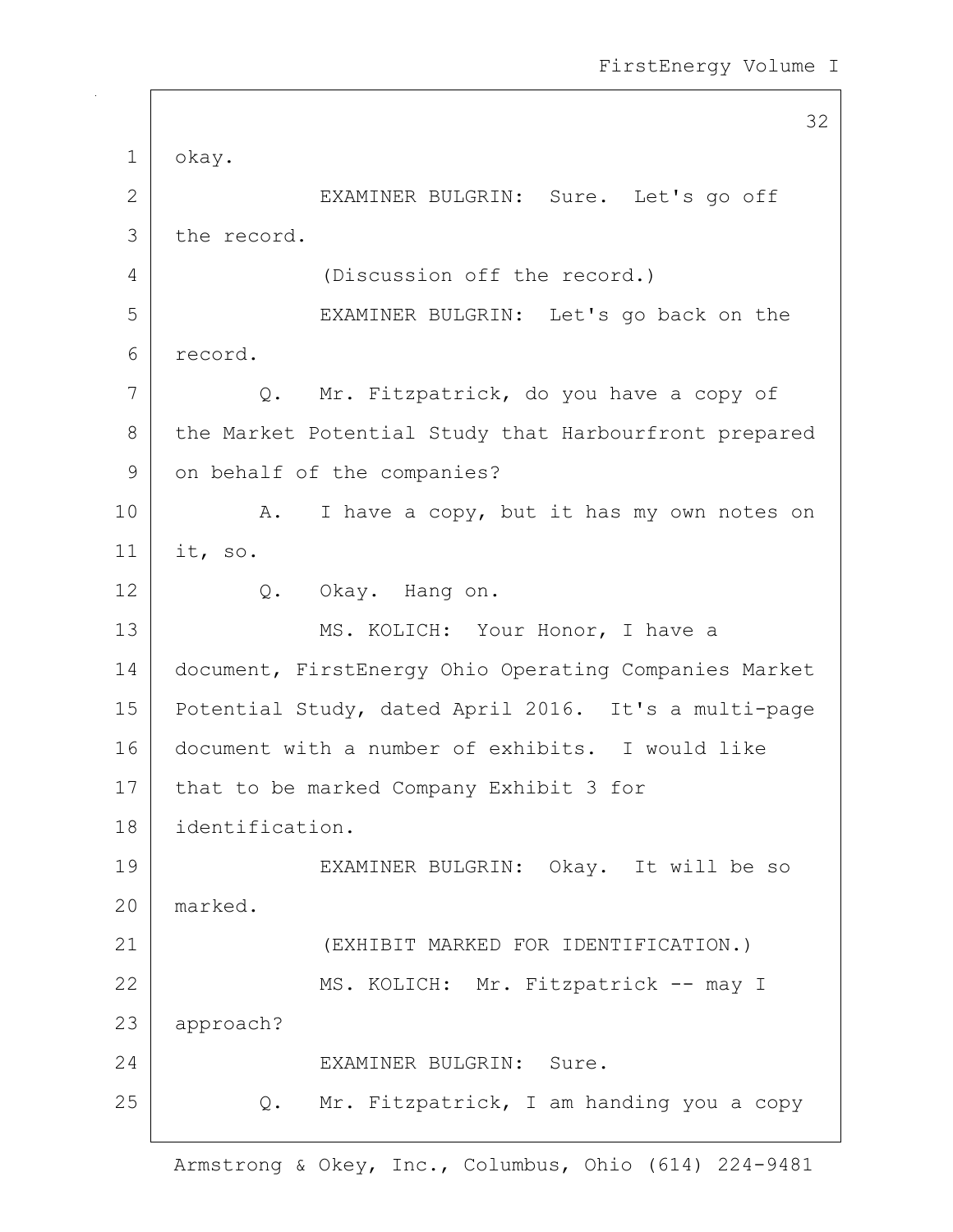33 1 of what's been marked as Company Exhibit 3 for 2 identification. Do you recognize that document? 3 A. I do, yes. 4 Q. And what is that document? 5 | A. It's the April 2016 Market Potential 6 Study for the FirstEnergy Ohio companies. 7 Q. And does this document support the 8 revised plan that's before the Commission in this 9 case? 10 A. Yes. 11 | MS. KOLICH: Okay. Your Honor, I would 12 move that Company Exhibit 3 for identification be 13 admitted. 14 EXAMINER BULGRIN: Any objection? 15 | MR. STINSON: Pending cross, I suppose, 16 | your Honor. 17 | EXAMINER BULGRIN: Okay. 18 | MR. KELTER: Yeah, can you speak up, 19 please, Dane? 20 MR. STINSON: Yes, I'll try. We don't 21 have microphones in this room. 22 EXAMINER BULGRIN: No, we don't. 23 Mr. Stinson. 24 MR. STINSON: Thank you, your Honor.  $25$  - - -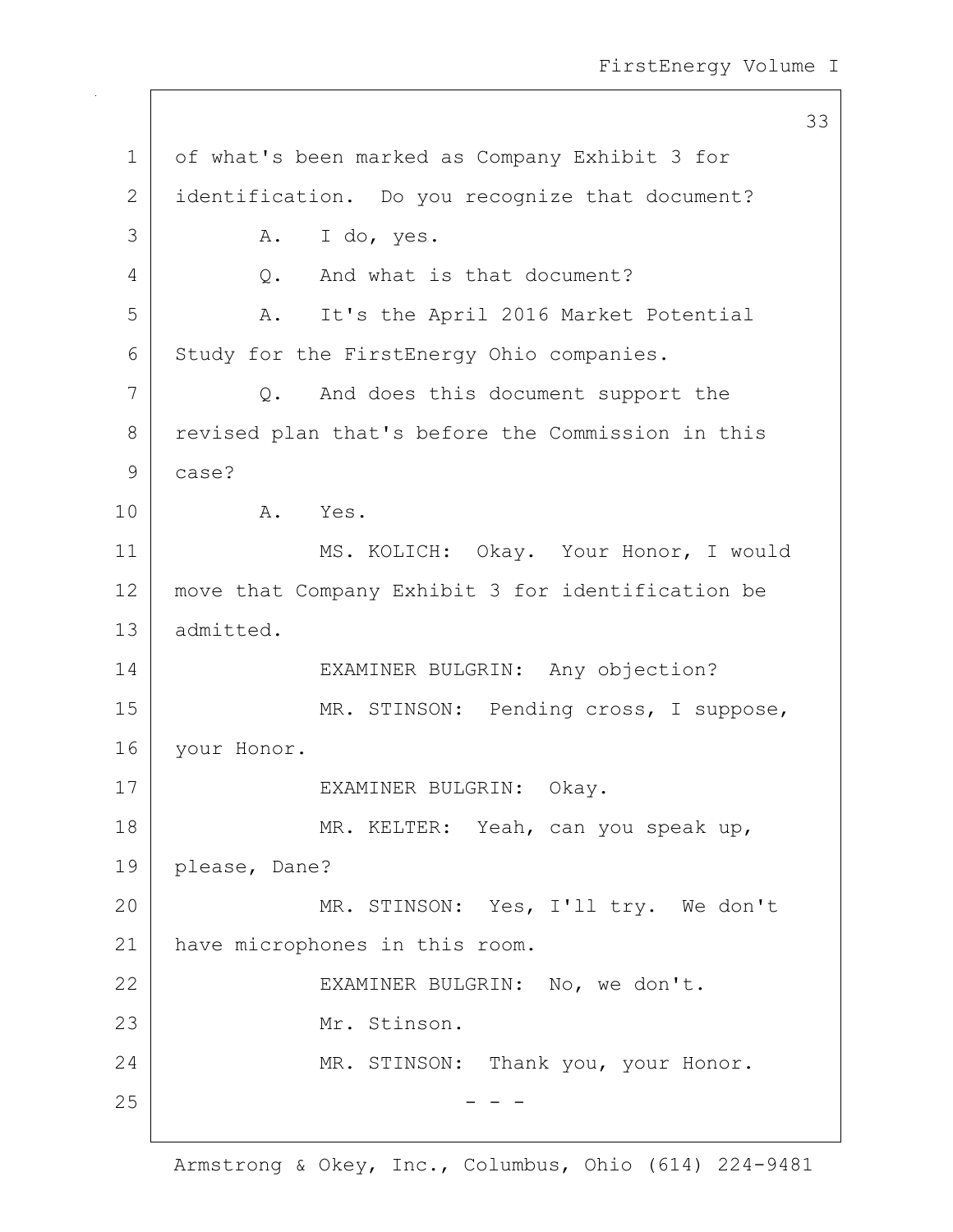|               | 34                                                    |
|---------------|-------------------------------------------------------|
| $\mathbf 1$   | CROSS-EXAMINATION                                     |
| $\mathbf{2}$  | By Mr. Stinson:                                       |
| 3             | Good morning, Mr. Fitzpatrick.<br>Q.                  |
| 4             | Good morning.<br>Α.                                   |
| 5             | Just a few questions for you here today.<br>Q.        |
| 6             | My name is Dane Stinson. I'm representing the Office  |
| 7             | of Consumers' Counsel here, the residential customers |
| 8             | of the state. And I do want to ask you some           |
| $\mathcal{G}$ | questions about the Market Potential Study. The       |
| 10            | cover of the study has the date April 2016. Is that   |
| 11            | the month in which the study was conducted and        |
| 12            | prepared?                                             |
| 13            | Α.<br>No.                                             |
| 14            | What is it? What does that date signify?<br>Q.        |
| 15            | It's the date at which the final report<br>Α.         |
| 16            | was edited and finished. We started the study in      |
| 17            | December of 2015. We looked at the savings estimates  |
| 18            | and the cost estimates in the December time frame.    |
| 19            | We then prepared surveys in December and then we got  |
| 20            | the surveys back which gives us information on        |
| 21            | participation in the base case and the light case.    |
| 22            | We got them back at the end of February. I got some   |
| 23            | data earlier than that, but we were finished with the |
| 24            | study the middle of March.                            |
| 25            | Do you know what date in December that<br>Q.          |

 $\overline{\phantom{a}}$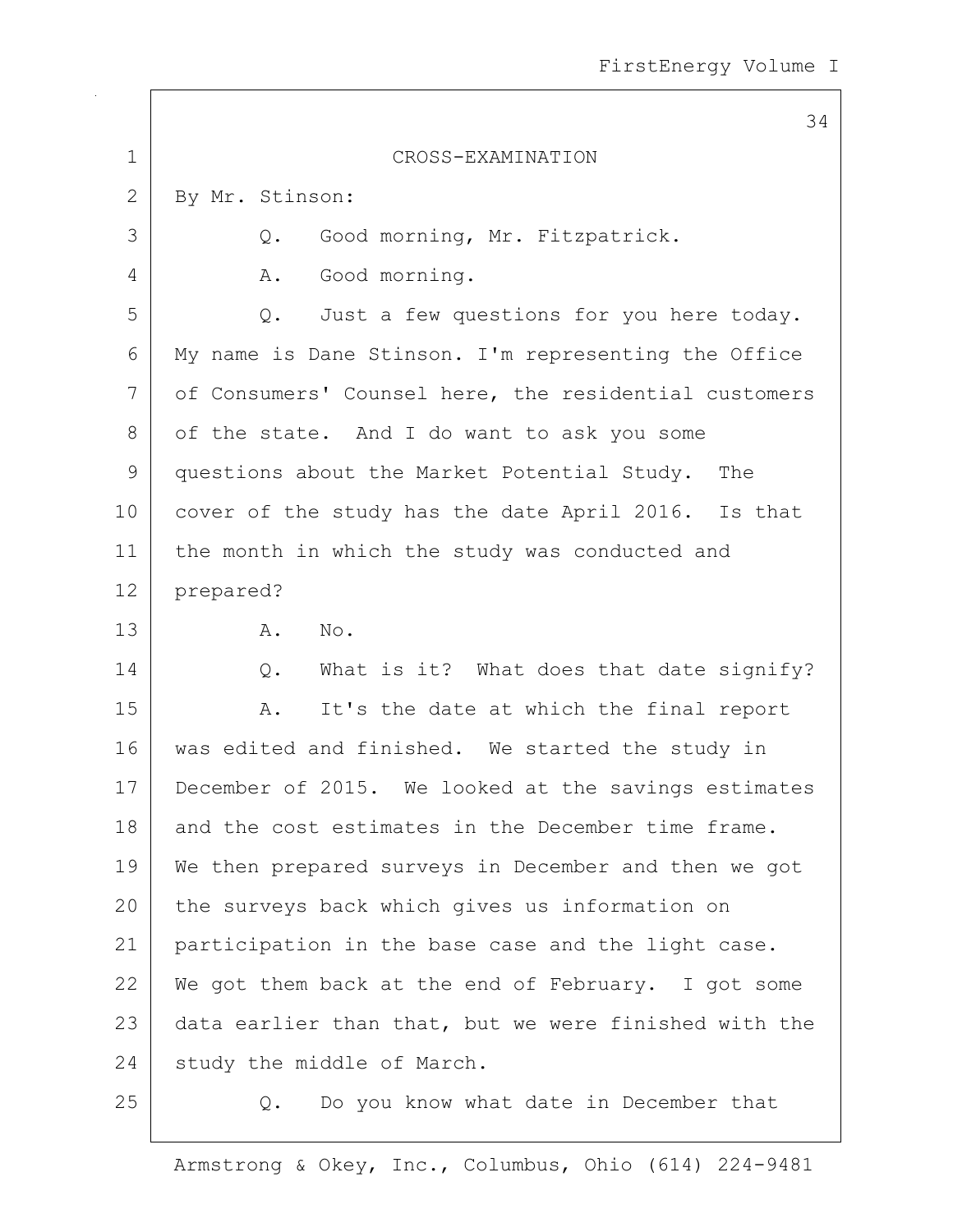1 you began the study?

| 2             | I can tell you I began -- I began doing<br>Α.         |
|---------------|-------------------------------------------------------|
| 3             | the work around November 16th, because I received --  |
| 4             | I received a phone call in the end of October from    |
| 5             | counsel, FirstEnergy Counsel, and a letter on I think |
| 6             | November 5th or 6th indicating they were going to     |
| 7             | retain us to do this work. And then once I heard      |
| $8\,$         | that and given I know the time frame of what we had   |
| $\mathcal{G}$ | to do, we started doing the -- some of the metrics    |
| 10            | for quantities in terms of costs and savings. We      |
| 11            | started that right away.                              |
| 12            | The only thing we couldn't start right                |
| 13            | away was participation because we had to get that     |
| 14            | from our surveys. So we had to modify our surveys,    |
| 15            | send those to FirstEnergy, the design team for their  |
| 16            | look and their help and their input. And those        |
| 17            | surveys went out back to our -- our contractor that   |
| 18            | does surveys for us in January. And we decided at     |
| 19            | that point we would do a combination of telephone     |
| 20            | like -- for residential, 200 property company, and    |
| 21            | then internet surveys or e-mail surveys where we have |
| 22            | e-mail lists, and we did that and we turned that data |
| 23            | around in the final form in like the 26th of          |
| 24            | February. I know the date because we were under a     |
| 25            | time frame to get that done.                          |

Armstrong & Okey, Inc., Columbus, Ohio (614) 224-9481

35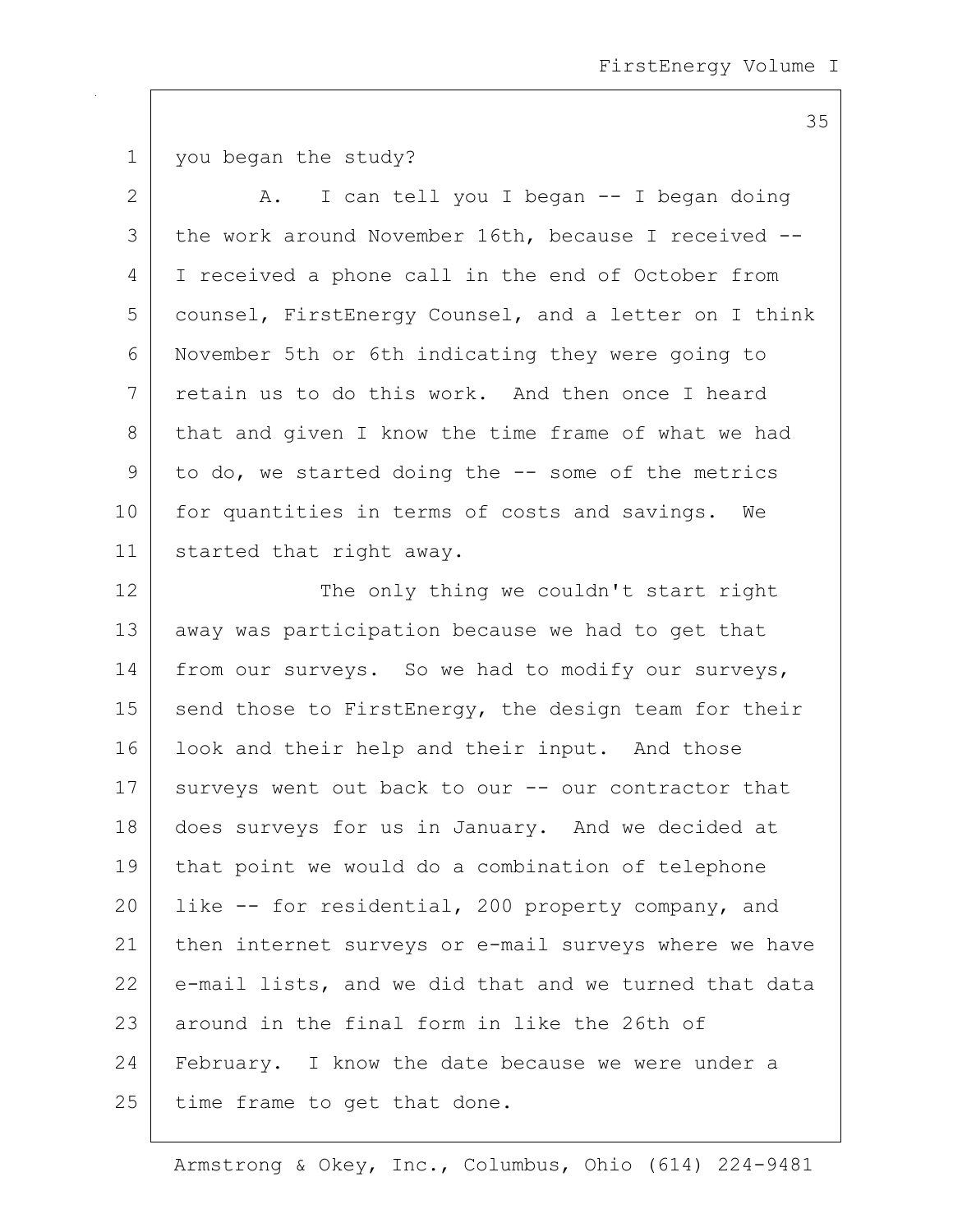|             | 36                                                   |
|-------------|------------------------------------------------------|
| $\mathbf 1$ | Thank you, Mr. Fitzpatrick. Now, just<br>Q.          |
| 2           | for some background for the -- for the next few      |
| 3           | questions. Just to confirm that the Market Potential |
| 4           | Study assesses three areas, correct? Technical       |
| 5           | potential, economic potential, and achievable        |
| 6           | potential; is that correct?                          |
| 7           | A.<br>That's correct.                                |
| 8           | Now, I want to focus some on the economic<br>$Q$ .   |
| 9           | potential. Is it correct that the purpose of the     |
| 10          | economic potential assessment is to determine cost   |
| 11          | effectiveness?                                       |
| 12          | A. Yes, it is.                                       |
| 13          | Q. And in determining cost effectiveness,            |
| 14          | you have used the total resource cost test, correct? |
| 15          | We actually present three tests in the<br>Α.         |
| 16          | report and -- but in Ohio they rely on the total     |
| 17          | resource cost test. We look at the total resource    |
| 18          | cost test and we look at utility cost test as well.  |
| 19          | And we also look at $--$ I mean I know $--$ I        |
| 20          | think I understand some of these questions in that   |
| 21          | there were certain things of an educational nature   |
| 22          | that we included in these programs because the whole |
| 23          | idea of these energy efficiency programs is not only |
| 24          | to capture kilowatt-hours and kilowatt savings, but  |
| 25          | also to move the market towards the next level of    |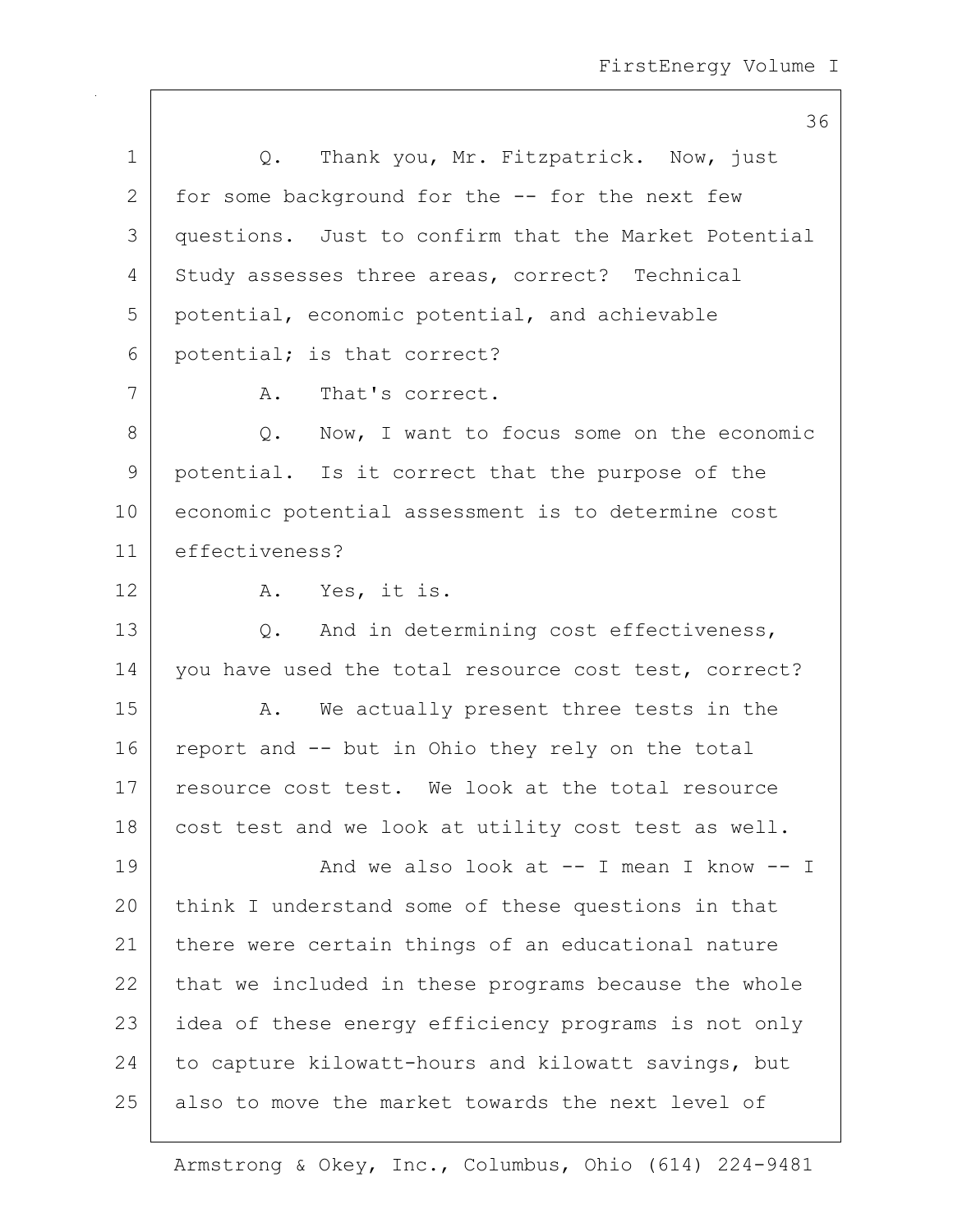37

1 energy efficiency, and you can't really do that 2 without having the informational programs as well. 3 0. And is it correct that the total resource 4 cost test is applied to energy efficient measures, 5 programs, and portfolio? 6 A. It's applied to -- it's applied to energy 7 efficiency measures and programs. And we look at 8 also an overall portfolio basis. Our -- our metric  $9$  is to make sure that the  $-$  at the end of the day 10 that the overall portfolio that we present in the 11 economic and certainly the achievable potential 12 passes the TRC test in toto. 13 Q. Thank you. 14 And, generally, a TRC score of less than 15 | 1 signifies that the measure, program, or portfolio 16 is not cost effective? 17 A. A TRC less than 1 would indicate that 18 | it's not cost effective from the TRC perspective. 19 Not necessarily from the utility cost test 20 perspective, for example, or the participants. 21 | Q. Thank you. My question goes to the TRC. 22 A. Sure. 23 Q. And a score of greater than 1 means that  $24$  a measure, program, or portfolio is not cost 25 effective, correct?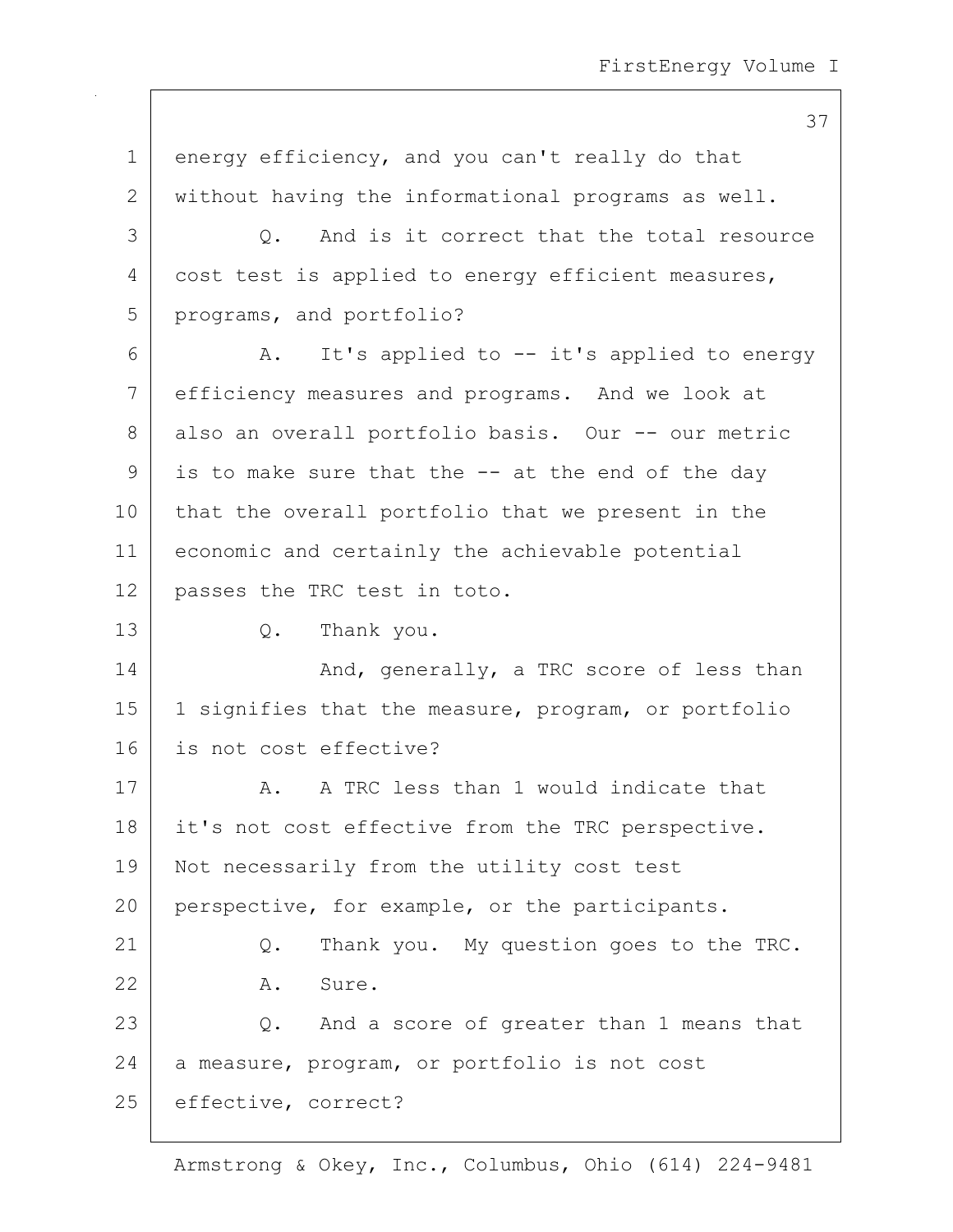|              | 38                                                   |
|--------------|------------------------------------------------------|
| $\mathbf 1$  | A. Can you repeat that?                              |
| $\mathbf{2}$ | And a score of greater than 1 means that<br>$Q$ .    |
| 3            | a measure, program, or portfolio is cost effective?  |
| 4            | It means it is cost effective in the<br>Α.           |
| 5            | context in which it's designed, yes.                 |
| 6            | I want to direct your attention to, I<br>Q.          |
| 7            | believe your amended testimony at page 5. I'm sorry, |
| 8            | it's the original, I'm sorry.                        |
| $\mathsf 9$  | My amended has three pages so. It must<br>Α.         |
| 10           | be.                                                  |
| 11           | MS. KOLICH: Dane, I'm sorry, where are               |
| 12           | you?                                                 |
| 13           | MR. STINSON: I'm on page 5 of the                    |
| 14           | original.                                            |
| 15           | A. Yes, I am there.                                  |
| 16           | And there you state that "Generally,<br>Q.           |
| 17           | Economic Potential reviews the Technical Potential   |
| 18           | and screens it to identify and select only those     |
| 19           | measures that pass the cost-effectiveness test,"     |
| 20           | correct?                                             |
| 21           | MS. KOLICH: Could I have a line number,              |
| 22           | please?                                              |
| 23           | MR. STINSON: I'm sorry. Line 19 and 20.              |
| 24           | Yes, that's what it says.<br>Α.                      |
| 25           | And does the economic potential review,<br>Q.        |
|              |                                                      |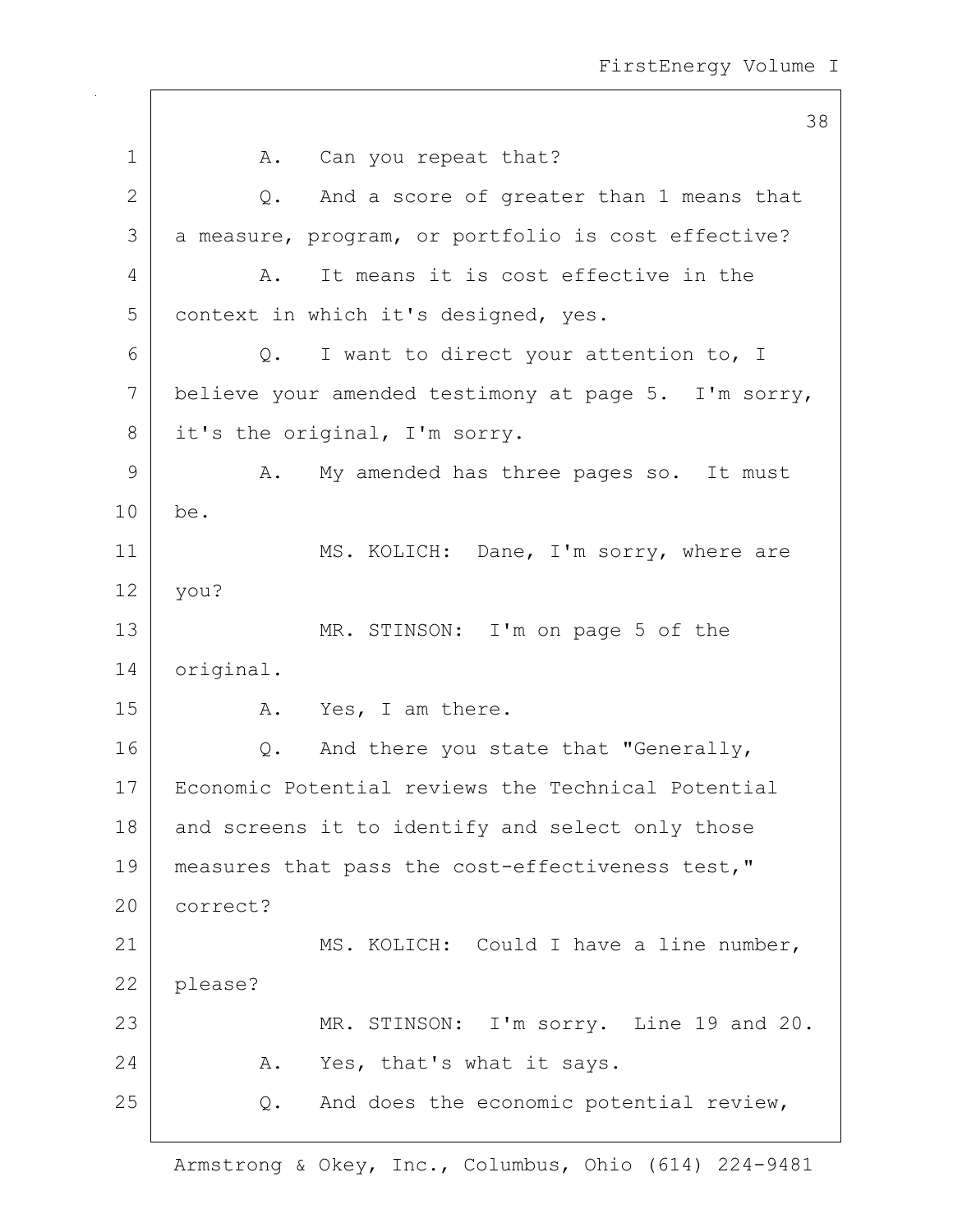39

1 as well, and select those measures and programs that 2 pass the cost effectiveness test? 3 A. I'm sorry. I apologize. 4 Q. In other words, this talks about 5 measures. I am just asking whether the economic 6 potential screens for programs that pass the 7 cost-effectiveness test? 8 A. Yeah. We basically in the Market 9 Potential Study look more at -- at measures. We do 10 | roll-up to programs, but we look more at measures 11 because we are really interested in the packages of 12 measures that we put together for different sectors, 13 be they rebates, be they information programs, be 14 they educational programs and things of that nature. 15 Q. Now, we've mentioned measures, programs, 16 and a portfolio. I want to direct your attention to 17 | the Market Potential Study. I will just refer to  $18$  that as "the study." And on page 89. 19 A. 89, I'm there. 20 Q. And am I correct those are the 21 residential programs which you screen for cost 22 effectiveness? I'm sorry. Let me restate that.  $23$  Those are the measures that you  $-$  the residential 24 measures you screened for cost effectiveness. 25 A. Yeah. 31 of them, yes.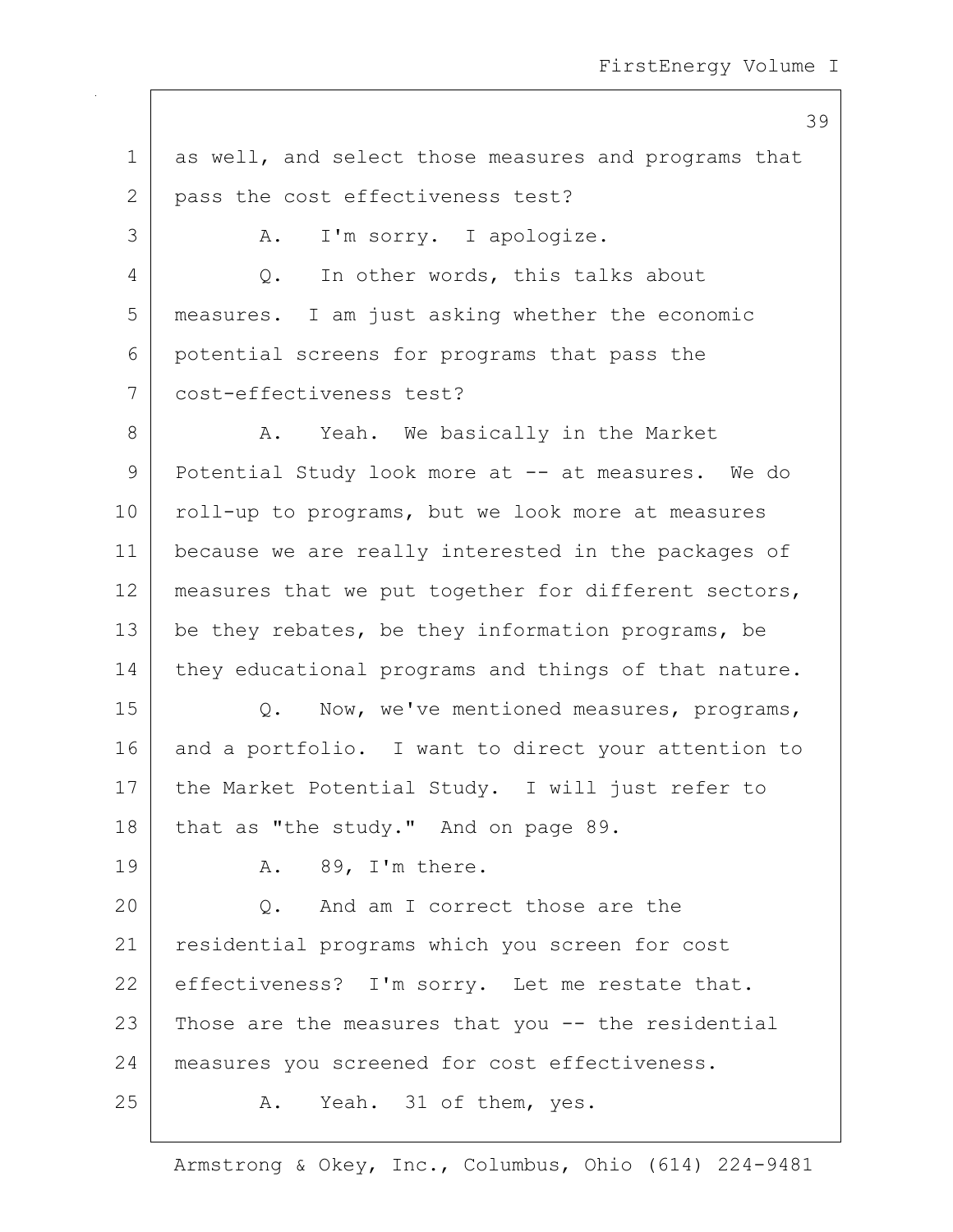40 1 |  $Q$ . And of those 31, 19 were considered 2 economic? 3 A. That's true. 4 Q. And as to programs, I would like to 5 direct your attention to pages 106 to 108. 6 A. I'm there. 7 Q. Are those the programs to which you 8 applied the TRC test for residential customers? 9 A. No. It says "Sub Program Name" but we 10 did apply the TRC to those elements on those tables, 11 yes. 12 Q. And just for background, page 106 is for 13 Ohio Edison, page 107 is for CEI, and page 108 is for 14 Toledo Edison, correct? 15 A. That's correct. 16 | Q. Now, Column 4 of each of those pages is 17 | captioned "Today's Value TRC Test." What is meant by 18 "Today's"? 19 | A. It's basically when you look at the 20 present value of the TRC over the period we looked at 21 from 2017 through 2031. That's the TRC test that we  $22$  see, given all the escalations and other issues that 23 | we account for in doing this type of a test on a 24 15-year basis. 25 Q. So "today" would be mean 2016?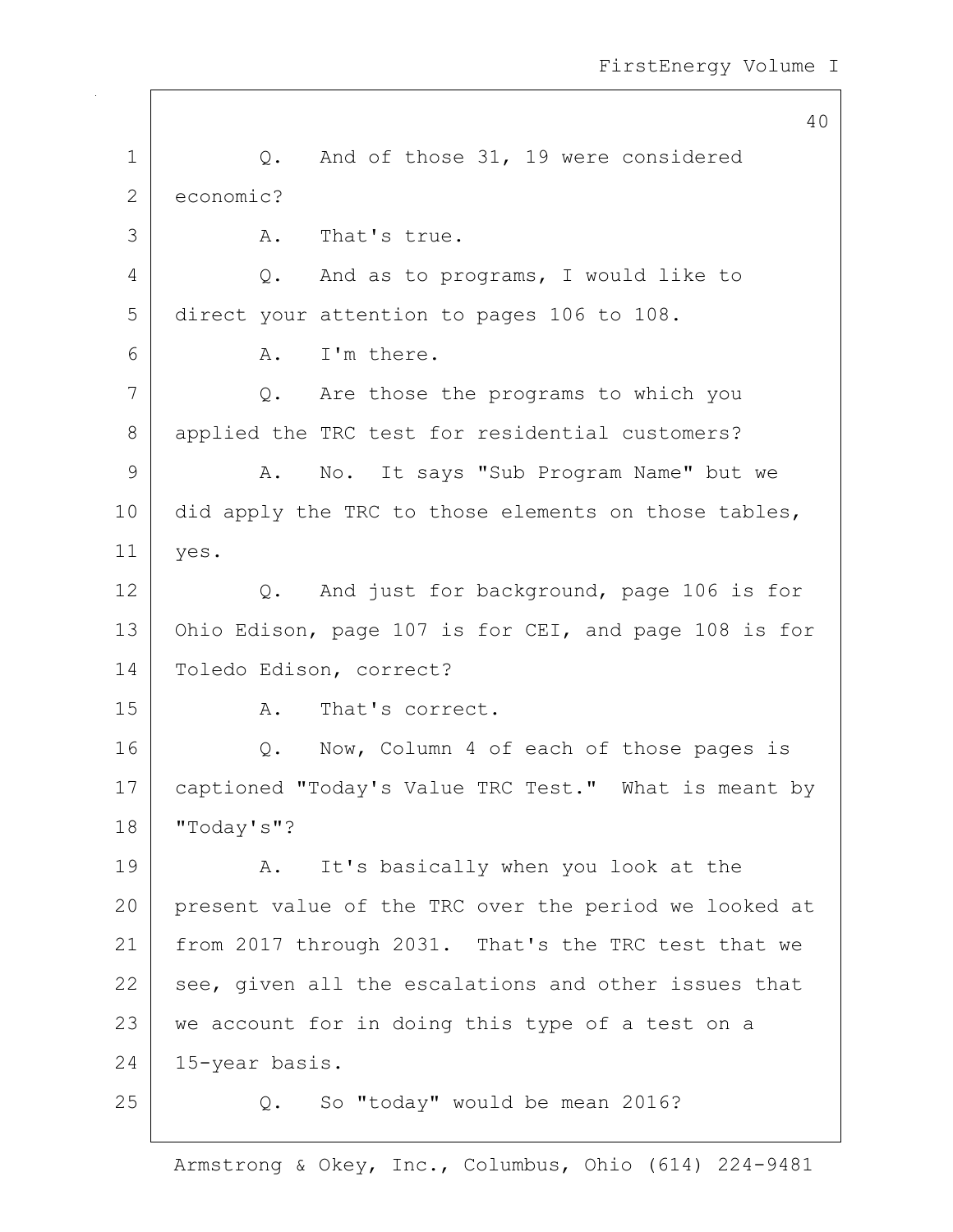|    | 41                                                   |
|----|------------------------------------------------------|
| 1  | A. It would mean when it was done, yes. It           |
| 2  | would be as of today, the present value of the       |
| 3  | streams of costs and benefits over the 2017 through  |
| 4  | '31 time frame.                                      |
| 5  | Q. Column 2, "RES" stands for residential,           |
| 6  | correct?                                             |
| 7  | A. Yes, it does. And "LI" stands for low             |
| 8  | income.                                              |
| 9  | Q. Okay. Thank you.                                  |
| 10 | And for each of those residential                    |
| 11 | programs that have a TRC value of less than 1, those |
| 12 | would be considered not cost effective; is that      |
| 13 | correct?                                             |
| 14 | They would not be cost effective in and<br>Α.        |
| 15 | of themselves, but they add tremendous value to an   |
| 16 | overall portfolio. And if you look -- if you go back |
| 17 | and look at the overall portfolio for Ohio Edison,   |
| 18 | for example, the Ohio Edison TRC for the package and |
| 19 | portfolio of measures that we have in the Market     |
| 20 | Potential Study has a TRC of 1.69.                   |
| 21 | MR. STINSON: Your Honor, I would move to             |
| 22 | strike everything beginning with "in and of          |
| 23 | themselves" as not responsive to the question.       |
| 24 | EXAMINER BULGRIN: Denied. Can you                    |
| 25 | explain your answer? Where are you getting that      |
|    |                                                      |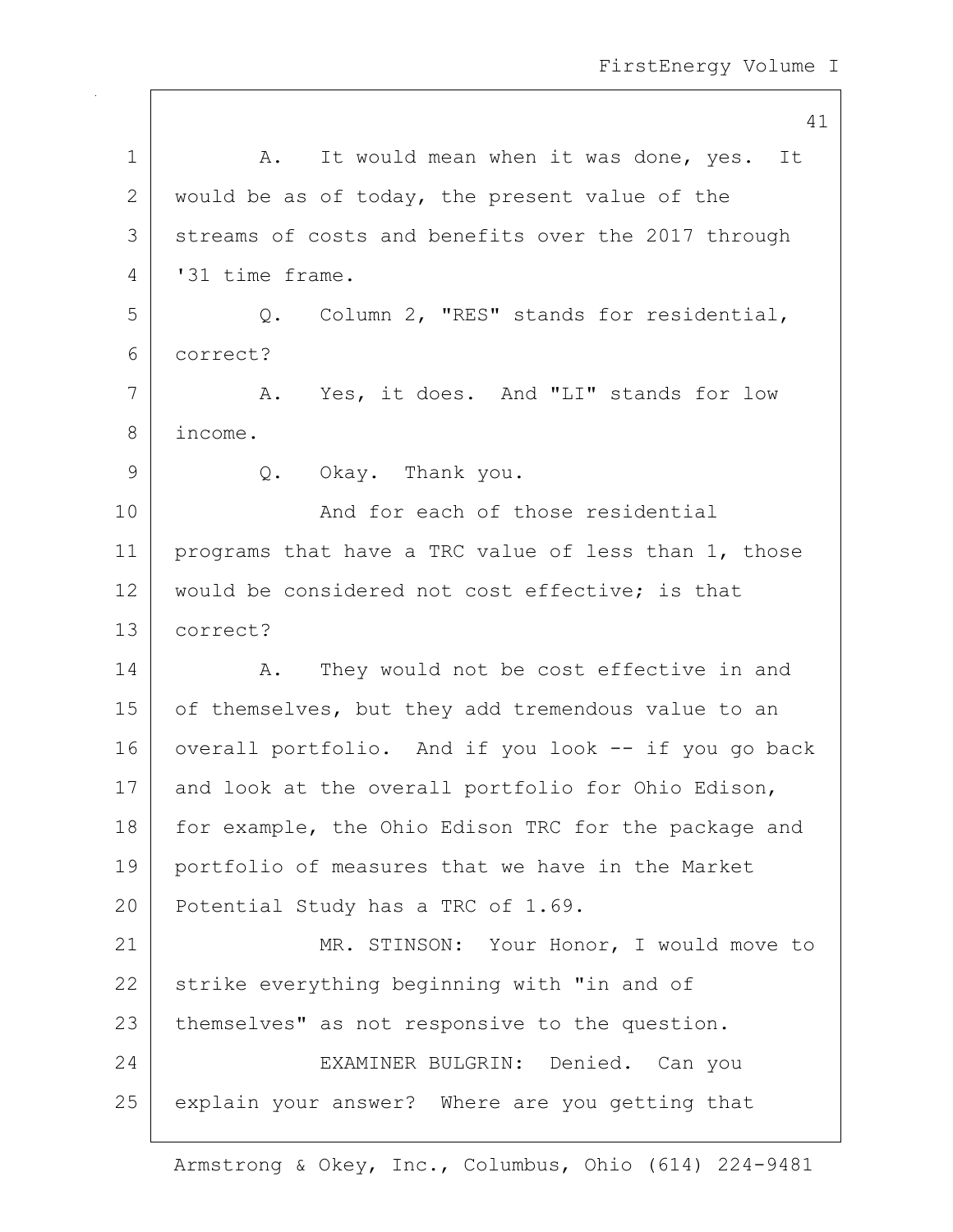42

1 | number?

| $\overline{2}$ | THE WITNESS: If we go to page 105, what              |
|----------------|------------------------------------------------------|
| 3              | we do, your Honor, is we -- in the Market Potential  |
| 4              | Study we design or we pick a set of measures and     |
| 5              | programs that are -- that are current best practice. |
| 6              | Along with the ones that give rebates to get energy  |
| 7              | savings and things of that nature. We also pick      |
| 8              | those measures and those programs that educate       |
| 9              | consumers. The most important thing to do with these |
| 10             | programs is to move the market toward the next level |
| 11             | of energy efficiency. Therefore, you need some of    |
| 12             | these programs even though they don't pass the TRC   |
| 13             | test.                                                |
| 14             | EXAMINER BULGRIN: Thank you.                         |
| 15             | (By Mr. Stinson) Just a few other<br>Q.              |
| 16             | questions, Mr. Fitzpatrick. On what pages of the     |
| 17             | Market Potential Study did you assess the energy     |
| 18             | efficient homes programs?                            |
| 19             | I'm not sure I have a specific page that<br>Α.       |
| 20             | we did that. I think that was done in our analysis,  |
| 21             | in our models which were provided I believe to the   |
| 22             | parties.                                             |
| 23             | Q. Sorry.                                            |
| 24             | No. They were provided to the parties, I<br>Α.       |
| 25             | believe. I don't have anything in here where I --    |
|                |                                                      |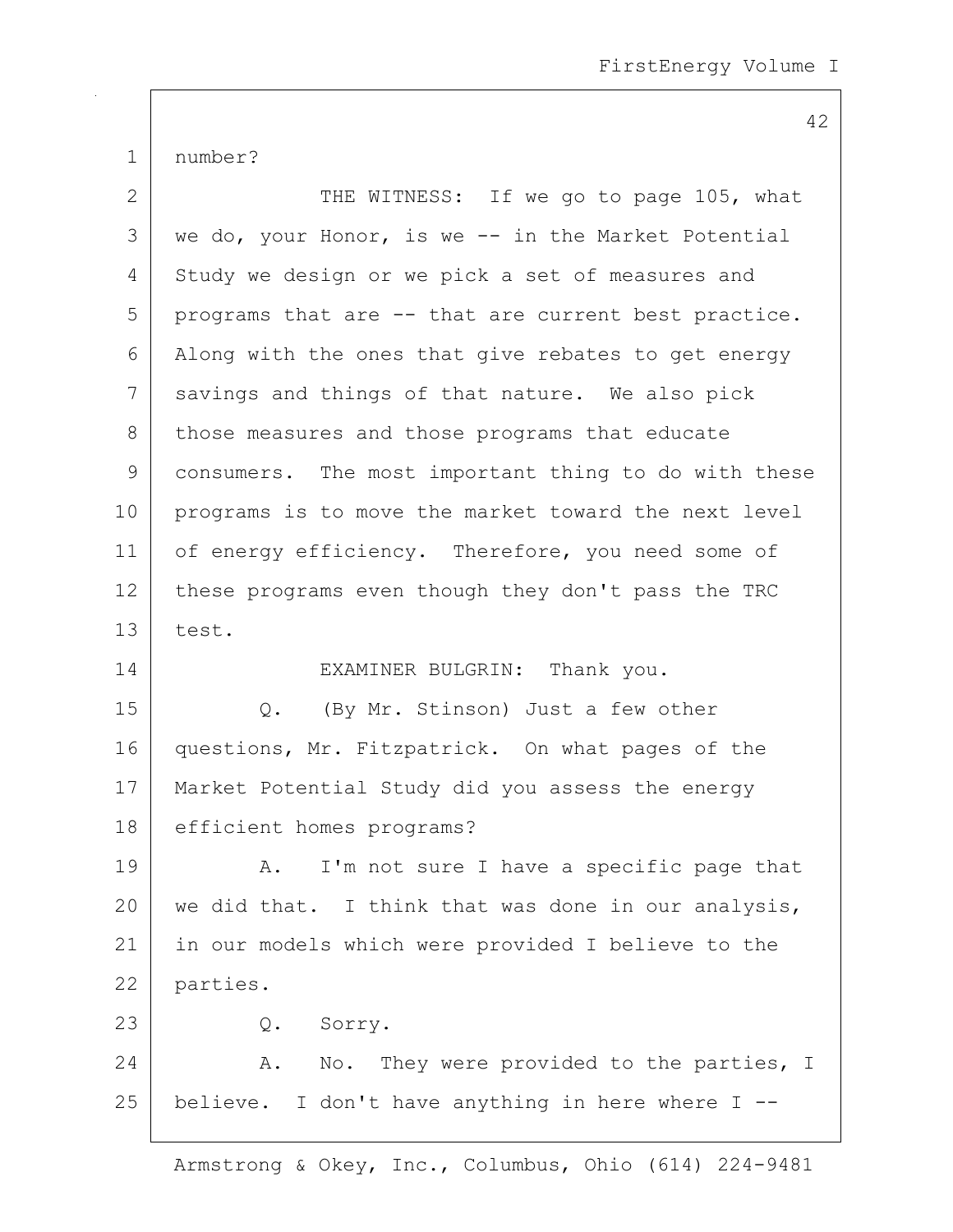1 where I actually show that.  $2$  Q. Do you have any reference in the Market 3 Potential Study that assesses energy efficient 4 production programs? 5 A. I'm sorry. There is a lot of things 6 here. I can look at it if you want to give me 10 7 minutes to look, but I can't recall off the top of my 8 head if it's in this big report. 9 Q. Yeah, I'll give you the time if you need 10 to look at it. 11 | A. Okay. What was that again you want to  $12$  see? 13 Q. The energy efficient production program 14 and also the residential demand response program, 15 | that would be the next question. 16 MS. KOLICH: Did you say energy efficient 17 | production program? 18 MR. STINSON: Right. 19 EXAMINER BULGRIN: Let's go off the 20 record here. 21 (Discussion off the record.) 22 EXAMINER BULGRIN: Let's go back on the 23 record. 24 Dane, why don't you rephrase the question 25 and ask it again.

Armstrong & Okey, Inc., Columbus, Ohio (614) 224-9481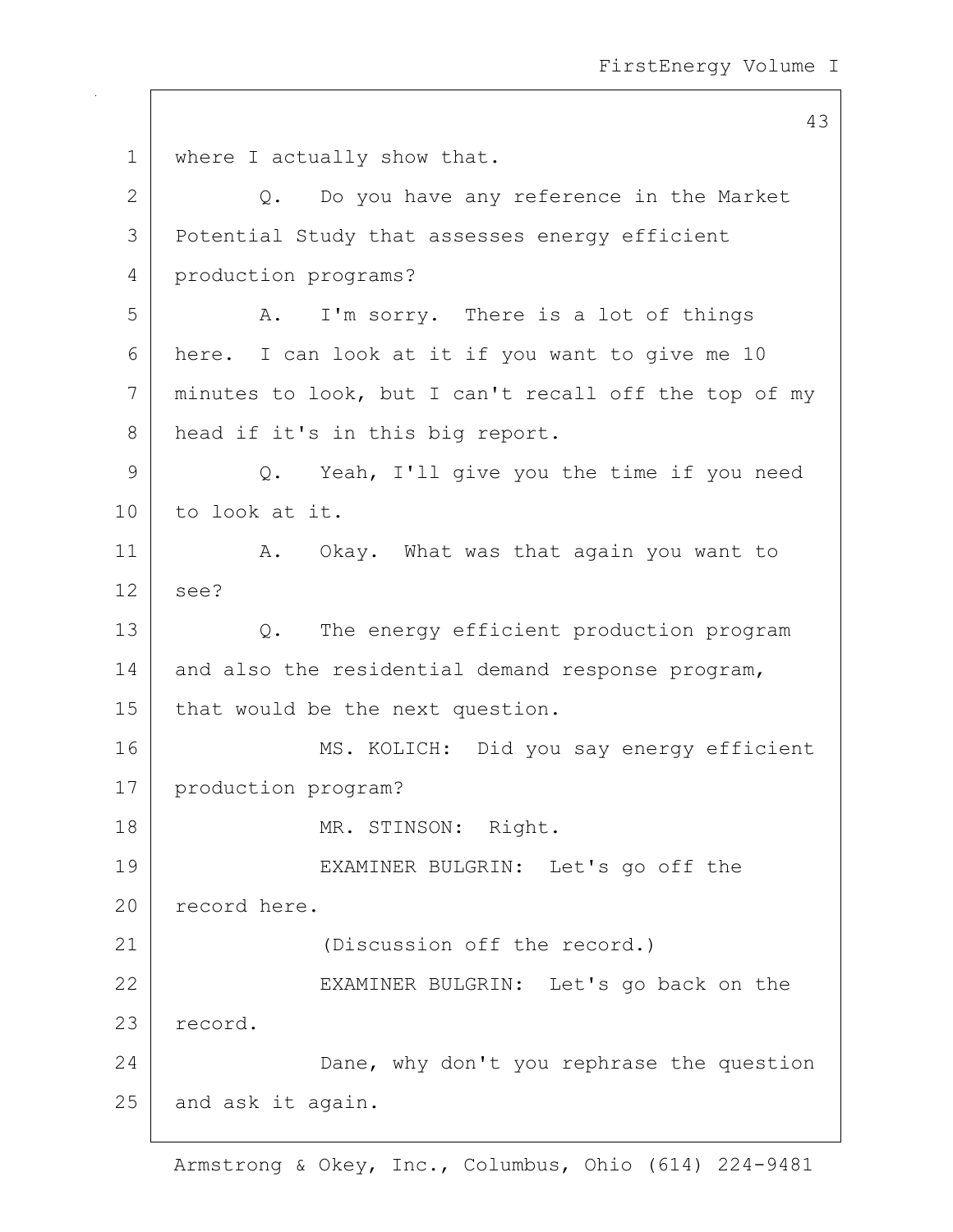|              | 44                                                    |
|--------------|-------------------------------------------------------|
| $\mathbf 1$  | Q. (By Mr. Stinson) Again, Mr. Fitzpatrick,           |
| $\mathbf{2}$ | my questions are -- there is three here. I am         |
| 3            | looking for references in your Market Potential Study |
| 4            | that assesses the energy efficient homes program, the |
| 5            | energy efficient products program, and the            |
| 6            | residential demand response program.                  |
| 7            | Did you say direct demand response<br>A.              |
| 8            | program? Is that one you mentioned?                   |
| 9            | I said residential demand response<br>$\circ$ .       |
| 10           | program.                                              |
| 11           | We have a direct residential direct load<br>Α.        |
| 12           | control program.                                      |
| 13           | Q. Well, my question is a specific program            |
| 14           | captioned "residential demand response program."      |
| 15           | I don't see that. I see direct load<br>Α.             |
| 16           | control. Residential direct load control. What was    |
| 17           | the next one, sir?                                    |
| 18           | Q. Energy -- let me get this right. Energy            |
| 19           | efficient products program.                           |
| 20           | Well, the energy efficient products<br>Α.             |
| 21           | program, there are elements of that that we look at.  |
| 22           | For example, we would look at lighting. We would      |
| 23           | look at consumer electronics. We look at appliance    |
| 24           | turn in. We look at smart thermostat. We look at      |
| 25           | appliance rebates, those kinds of things. So we look  |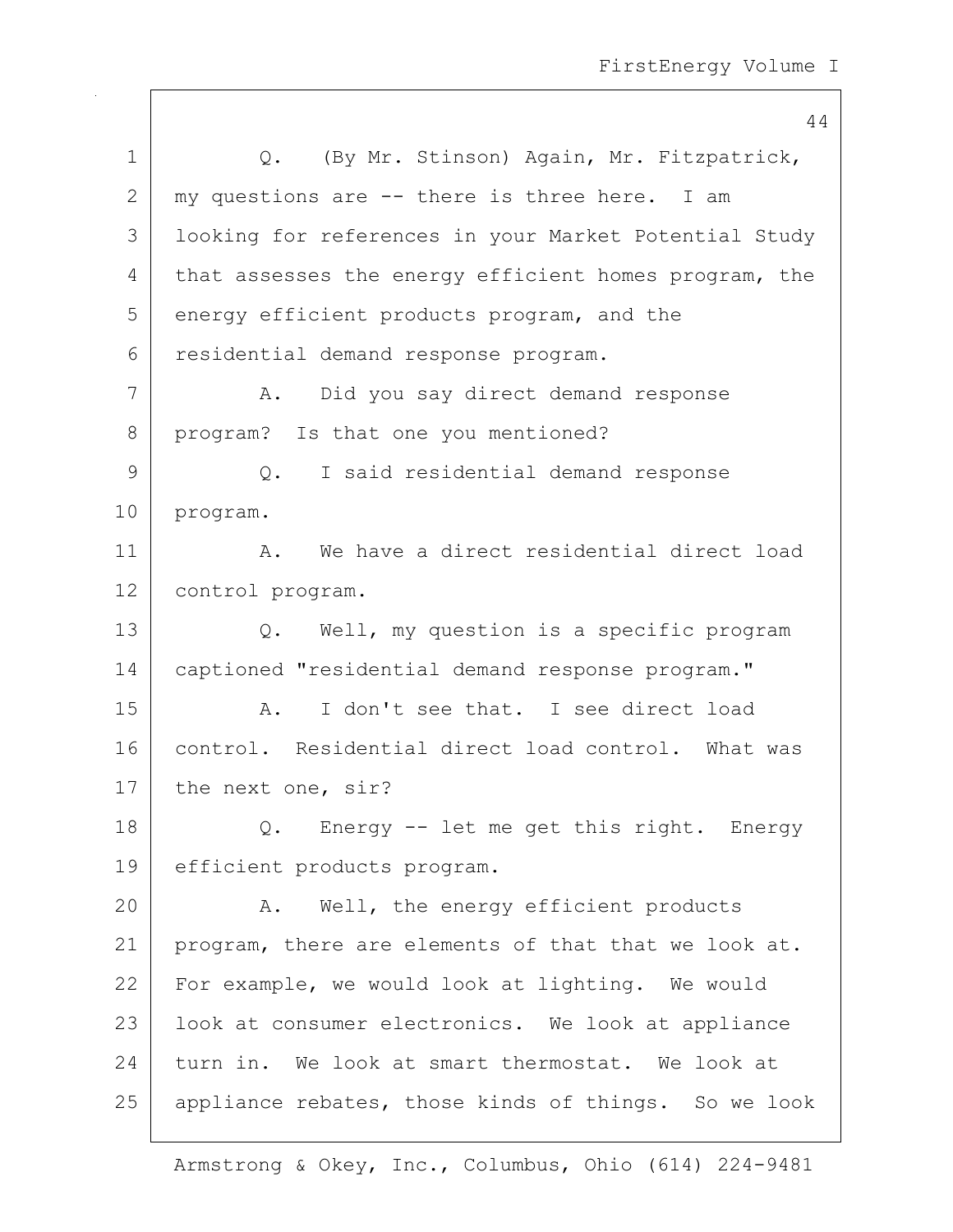45 1 at components of that in our list of measures.  $2$  Q. Again, my question is, is there any 3 reference in your testimony -- any assessment in your 4 testimony of that program itself? 5 A. I don't believe so, no. It's measures we 6 look at. 7 |  $Q.$  And the final is the residential -- you 8 mentioned the residential. Strike that. 9 The final is the energy efficient homes 10 program. 11 | A. We have -- we have a new homes program, 12 and we have a low-income new homes program. And we 13 have audits -- audits and education program which are 14 | components of that. 15 Q. Again, my question is a reference in your 16 testimony to the energy efficient homes programs. 17 | A. Where do you find that in my testimony? 18 Q. I don't find it. I am just confirming 19 that it's not there. 20 A. Right. It's not there. We looked -- we 21 | looked at many of the elements of that, but we don't 22 build it into a program as the designers do. 23 | MR. STINSON: Nothing further, your 24 Honor. 25 | MR. PARRAM: No questions, your Honor.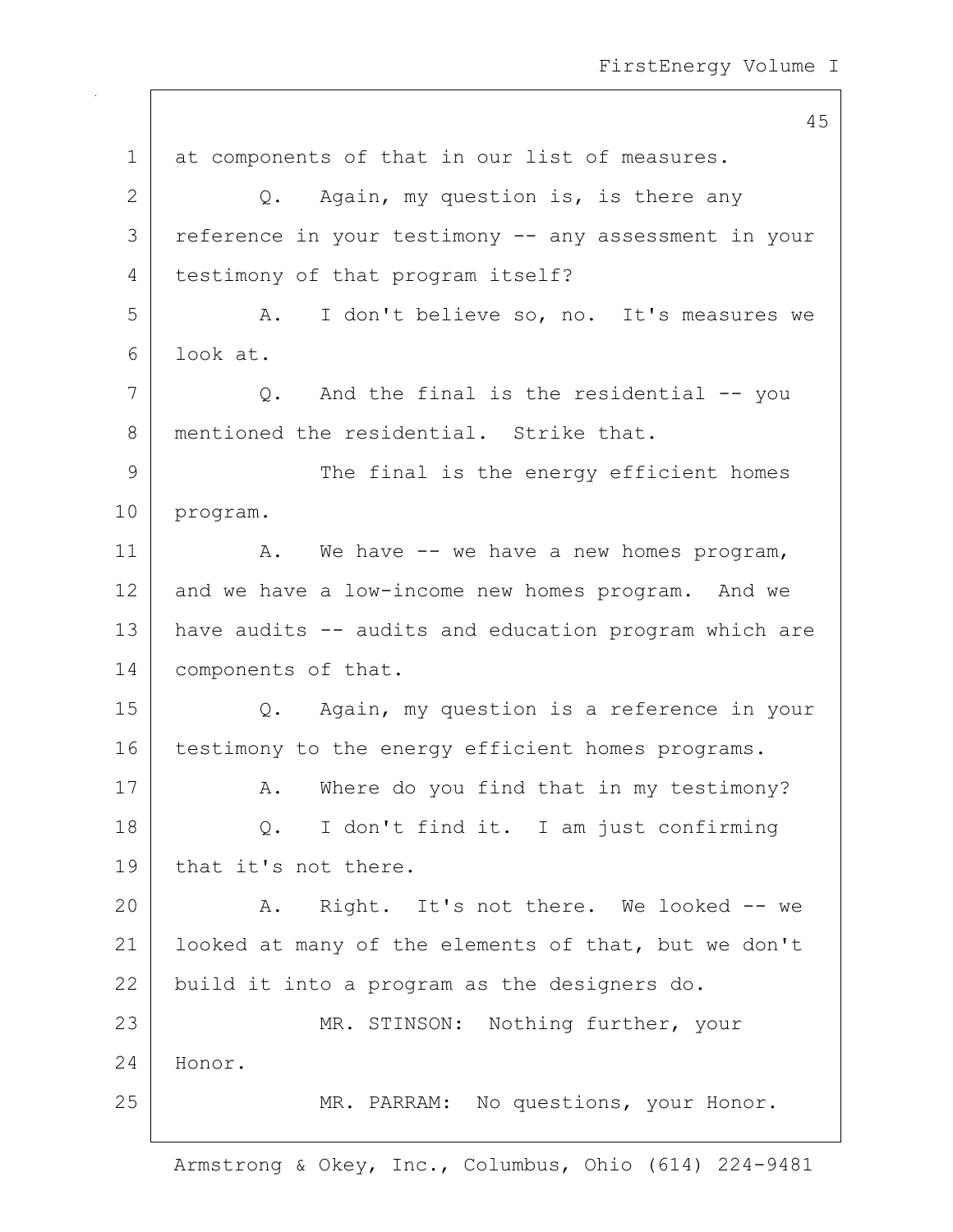46 1 EXAMINER BULGRIN: Anyone else? 2 We have -- any objections to the 3 admission of Exhibits -- Company Exhibits 2 or 3? 4 MS. KOLICH: Your Honor, do we have an 5 | opportunity to redirect? 6 EXAMINER BULGRIN: Oh, I'm sorry. Yes. 7 MS. KOLICH: Could we take a break? 8 EXAMINER BULGRIN: Sure. How about 5 9 minutes? 10 (Discussion off the record.) 11 EXAMINER BULGRIN: Back on the record. 12 Ms. Kolich. 13 | MS. KOLICH: Thank you, your Honor.  $14$  - - -15 | REDIRECT EXAMINATION 16 By Ms. Kolich: 17 | Q. Mr. Fitzpatrick, Mr. Stinson asked you 18 some questions about the TRC test, and I believe you 19 indicated that the TRC test is used in Ohio. In what 20 context were you referring to the TRC test? 21 A. What I do, the TRC -- the TRC is a test. 22 We screen programs with the total resource cost test, 23 and that's what we use to screen our programs. But 24 | we also present, like I said, other tests, the 25 utility cost test, as well, in the Market Potential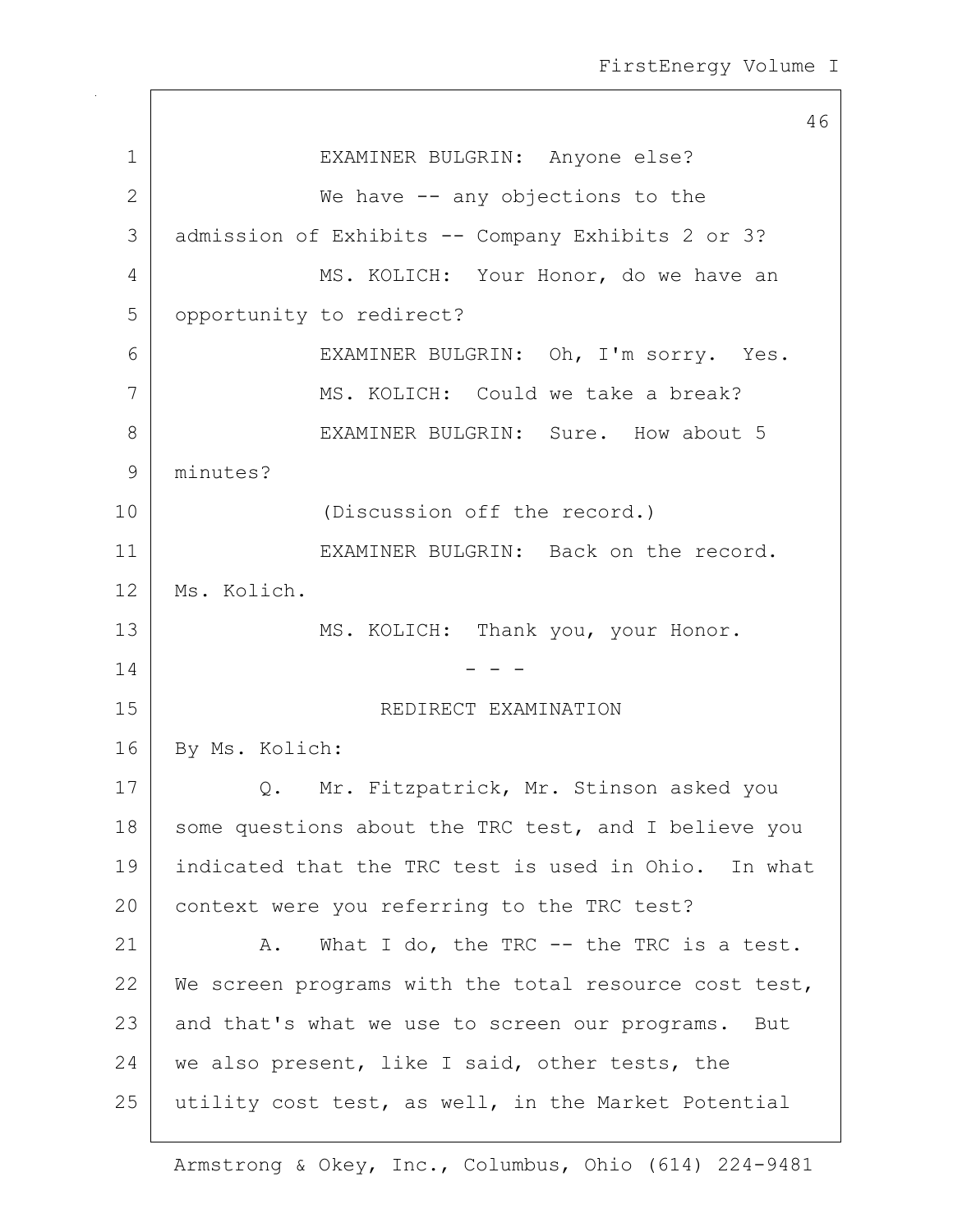1 Study.

| $\overline{2}$ | Right, but you are -- you are not<br>Q.               |
|----------------|-------------------------------------------------------|
| 3              | conceding that the TRC test is used for every aspect  |
| 4              | of the Market Potential Study, are you?               |
| 5              | Oh, no, certainly not. I think the TRC<br>Α.          |
| 6              | is a good test to use when you are looking at -- at   |
| 7              | measures of programs that provide rebates to          |
| 8              | customers and things of that nature.                  |
| $\mathsf 9$    | But like I said before, I think during my             |
| 10             | cross-examination, there are other programs that need |
| 11             | to be part of a Market Potential Study that would not |
| 12             | necessarily pass the TRC, like educational programs,  |
| 13             | like new technology programs, like inserting new      |
| 14             | technologies. I think we found LEDs, when they were   |
| 15             | originally used in 2009, I remember buying LEDs and   |
| 16             | they were super expensive and you have -- you could   |
| 17             | not have a cost-effective program back then to        |
| 18             | incentivize LEDs because they would be so expensive.  |
| 19             | So you need to incentivize new technologies.          |
| 20             | Okay. Now, would you expect the TRC<br>Q.             |
| 21             | values that you used for purposes of the Market       |
| 22             | Potential Study to be identical to the TRC values     |
| 23             | that would be reflected in the revised plans before   |
| 24             | the Commission?                                       |
| 25             | MR. STINSON: I am going to object, your               |

Armstrong & Okey, Inc., Columbus, Ohio (614) 224-9481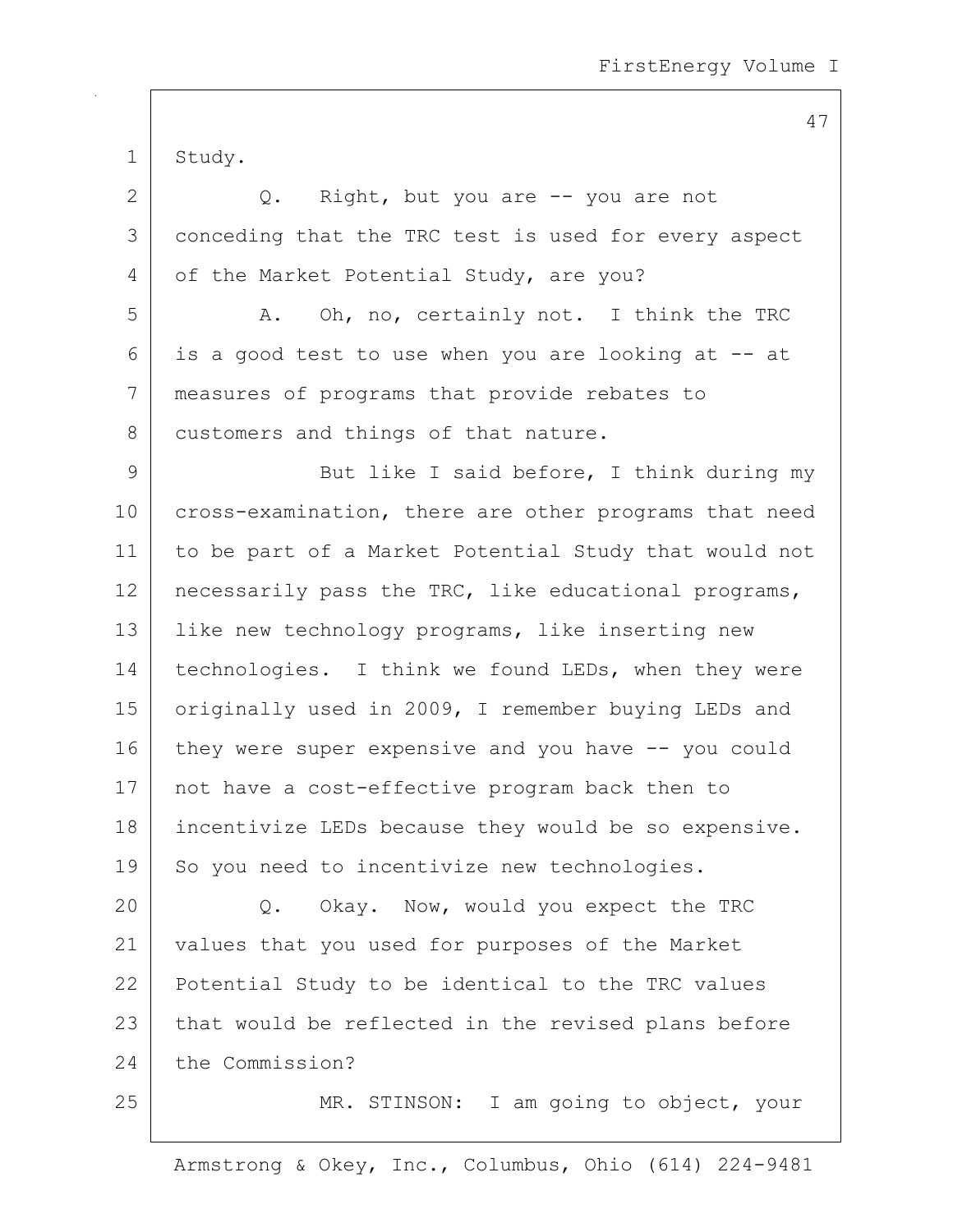48 1 | Honor. Outside the scope of cross. 2 EXAMINER BULGRIN: Okay. Sustained. 3 | MS. KOLICH: Oh, I don't get to respond? 4 EXAMINER BULGRIN: No. I was waiting for 5 your response. 6 MS. KOLICH: Oh. Your Honor, he has 7 asked all kinds of questions about the TRC values and 8 how low they are or the low ones. And in the context 9 of the plan it is relevant as to why they are 10 different, why they could be different, or if they 11 are different. 12 EXAMINER BULGRIN: Okay. I will allow 13 it. Anything further? 14 THE WITNESS: Can I answer? 15 | MS. KOLICH: Could I have the question 16 reread, please. 17 (Record read.) 18 | A. No, I would not. As I stated during my 19 cross-examination, we have a 15-year present value 20 | look. And so we have a present value of the TRC over 21 | a 15-year period where you have escalations in costs. 22 While the savings may stay the same, your costs will  $23$  go up, for example, administration costs, perhaps 24 rebate costs, whatever. 25 I think when I look at what Mr. Miller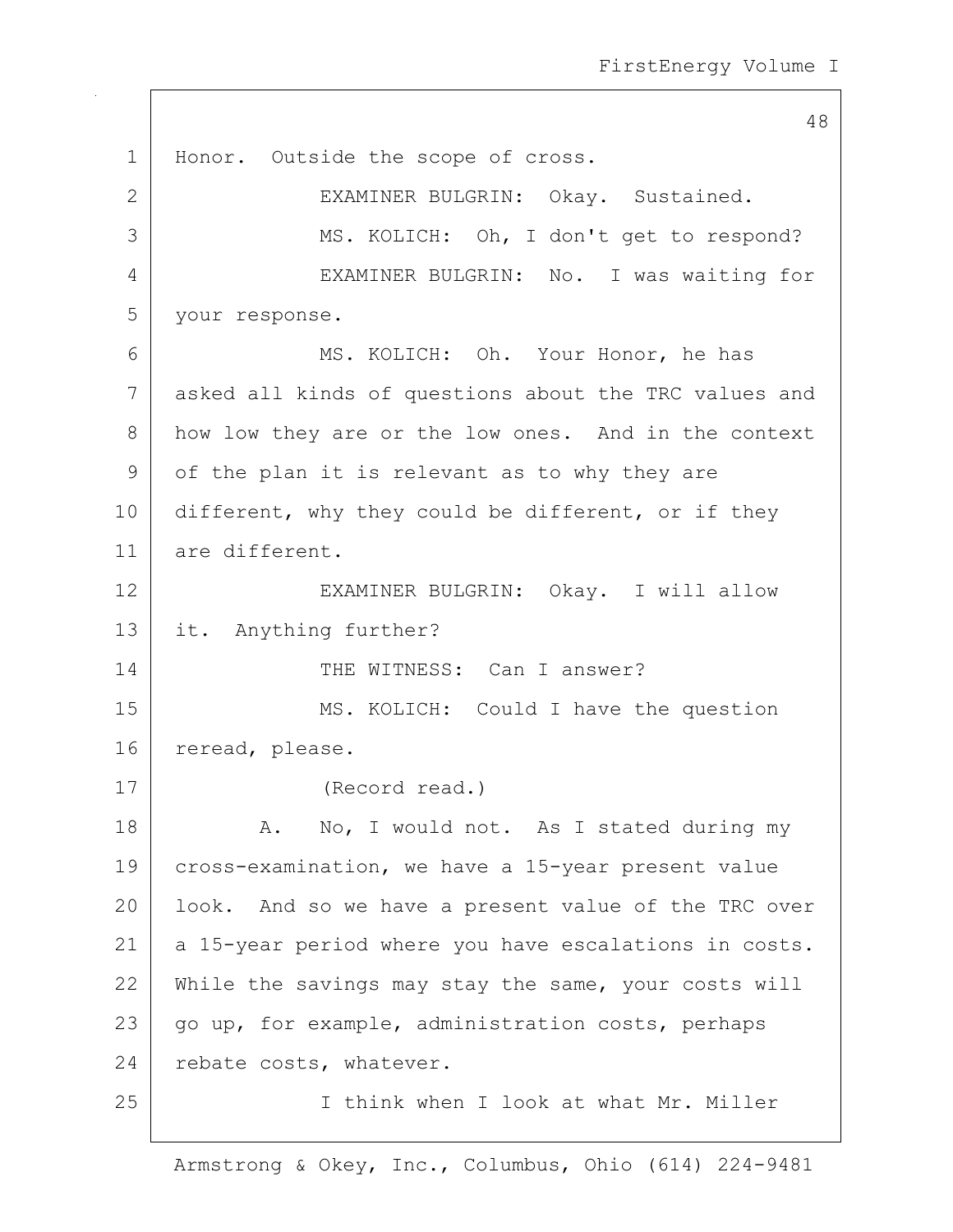49 1 does, he does a three-year plan, a three-year look. 2 And the three-year look is much more granular than a 3 15-year higher-level look. 4 Furthermore, I think the revised plans,  $5$  if I recall, there were a few of those measures, 6 three or four of those programs actually changed, the 7 | TRCs change because he has better data now and he is 8 constantly having better data; where I had data as of 9 December or January of 2015-'16. 10 | Q. Okay. And just to clear the record up, 11 Mr. Stinson questioned you about if you are on 12 page 106 of the Market Potential Study. The column 13 | that talks about today's value. 14 A. Yes. 15 | C. What time frame were those numbers 16 calculated? 17 | A. It was a present value analysis that was 18 done in the, I quess, February time frame. Net 19 present value analysis over a 15-year period up to 20 2031 brought back to 2016 TRC or -- yeah, 2016 TRC. 21 Q. February 2016? 22 A. February 2016. 23 | MS. KOLICH: That's all I have, your 24 Honor. 25 | EXAMINER BULGRIN: Anything further?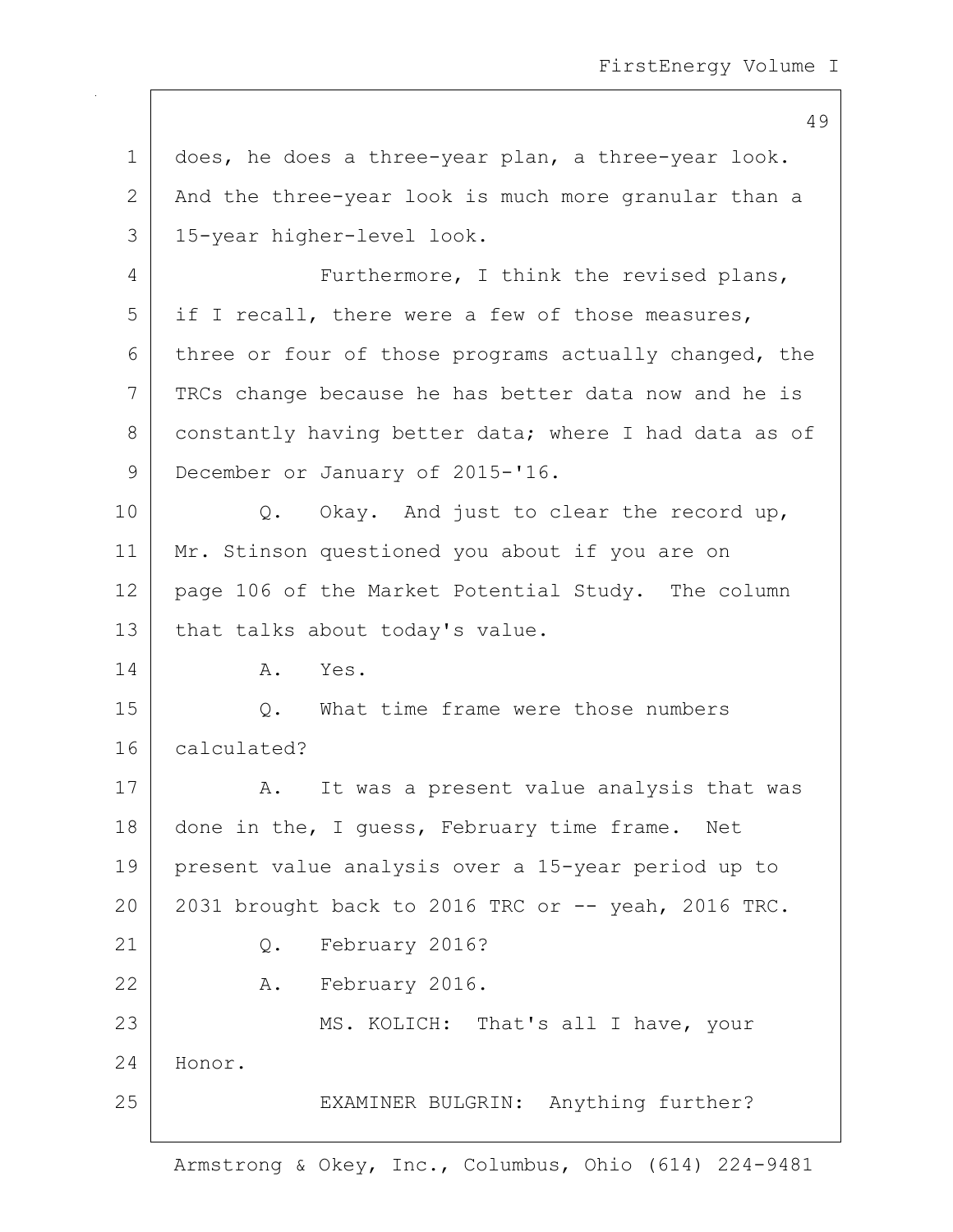50 1 | Any objections to the admission of 2 Company Exhibits 2 and 3, I believe it was. 3 MR. STINSON: None, your Honor. 4 EXAMINER BULGRIN: It will be so 5 admitted. 6 (EXHIBITS ADMITTED IN A EVIDENCE.) 7 EXAMINER BULGRIN: You may step down. 8 Thank you. 9 THE WITNESS: Thank you. 10 | MS. OSTROWSKI: Companies call Mr. Edward 11 C. Miller. 12 (Witness sworn.) 13 EXAMINER BULGRIN: Be seated.  $14$  - - -15 EDWARD C. MILLER 16 being first duly sworn, as prescribed by law, was 17 examined and testified as follows: 18 DIRECT EXAMINATION 19 | By Ms. Kolich: 20 Q. Good morning, Mr. Miller. 21 A. Good morning. 22 | Q. Would you please state your name and 23 business address for the record. 24 A. My name is Edward C. Miller. Business 25 | address is 800 Cabin Hill Drive, Greensburg,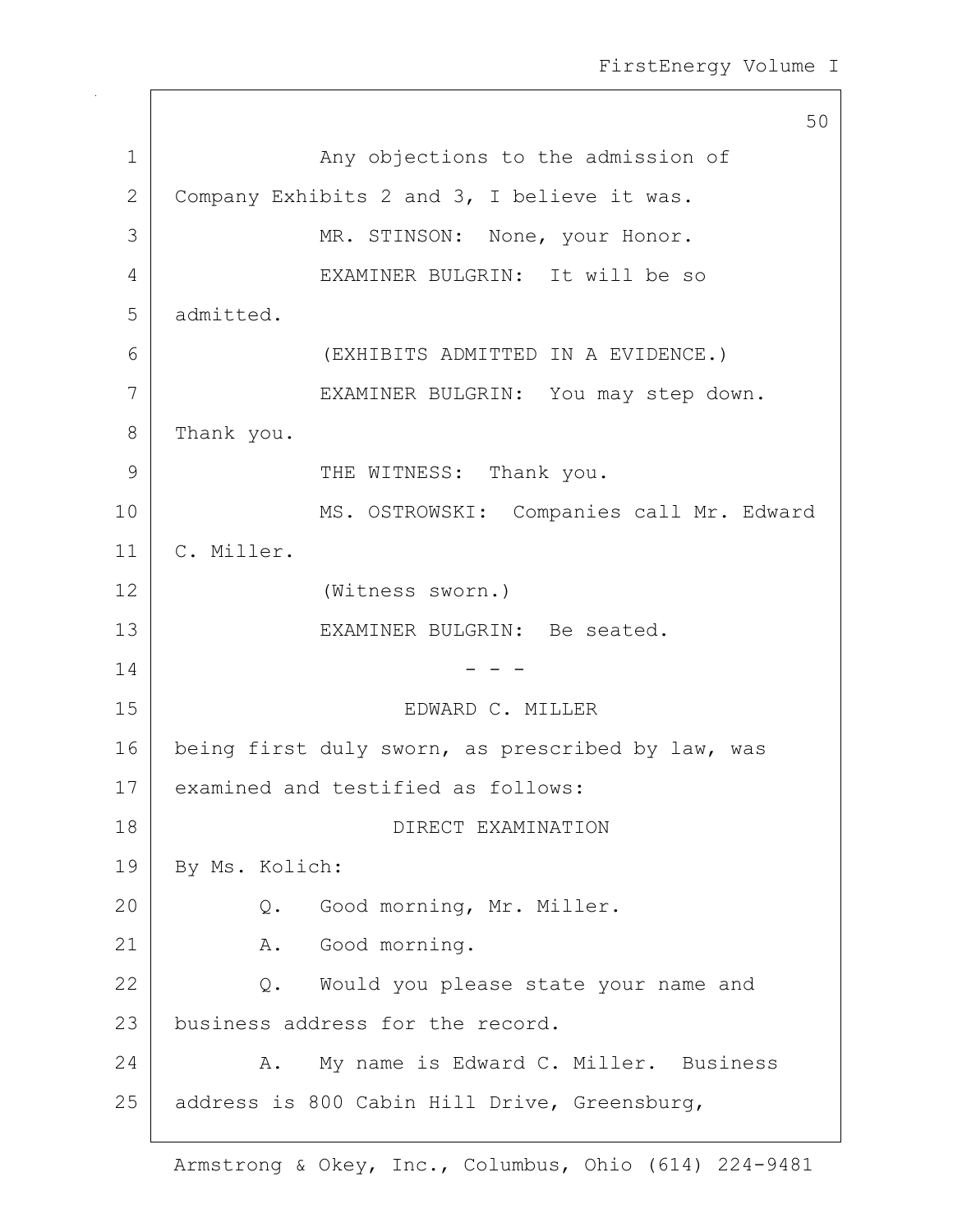51

1 Pennsylvania 15601. 2 | MS. KOLICH: And, your Honor, at this 3 time I would like to have marked as Company Exhibit 4 4 for identification, the direct testimony of Edward C. 5 Miller on behalf of The Ohio Edison Company, The 6 Cleveland Electric Illuminating Company, and The 7 | Toledo Edison Company. 8 EXAMINER BULGRIN: It will be so marked. 9 (EXHIBIT MARKED FOR IDENTIFICATION.) 10 | MS. KOLICH: May we approach? 11 EXAMINER BULGRIN: Sure. 12 | Q. Mr. Miller, you have just been handed 13 what's been marked as Company Exhibit No. 4 for 14 | identification. Do you recognize that document? 15 A. Yes. 16 O. And what is that document? 17 | A. This is my direct testimony. 18 | Q. Was that testimony prepared by you or 19 under your direct supervision? 20 A. Yes. 21  $\bigcup$  2. And in that testimony, do you have any 22 corrections or changes? 23 A. Yes. 24 O. What would that be? 25  $\vert$  A. Page 29, line 1, the "passes" should be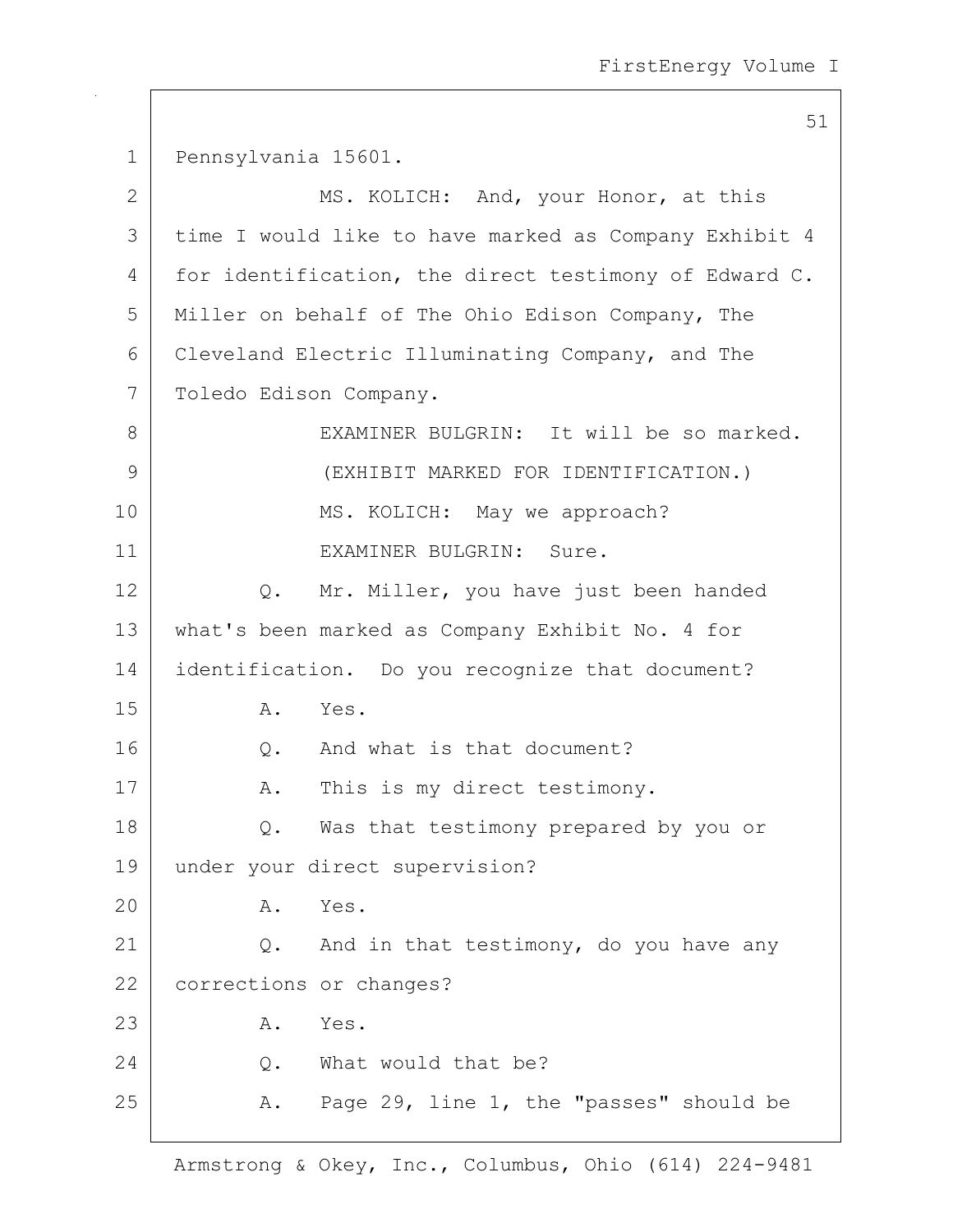52 1 "pass" in the question. 2 Q. Are there any other changes to your 3 direct testimony? 4 A. No. 5 Q. So if I asked you the questions as 6 modified -- as you just modified today, would your 7 answers set forth in your direct testimony be the 8 same? 9 A. Yes. 10 | MS. KOLICH: Your Honor, I would like now 11 marked as Company Exhibit -- 12 EXAMINER BULGRIN: Company Exhibit 5? 13 MS. KOLICH: Company Exhibit 5 for 14 | identification, please. 15 EXAMINER BULGRIN: It will be so marked. 16 (EXHIBIT MARKED FOR IDENTIFICATION.) 17 MS. KOLICH: Entitled the supplemental 18 direct testimony of Edward C. Miller on behalf of The 19 | Ohio Edison Company, The Cleveland Electric 20 | Illuminating Company, and The Toledo Edison Company. 21 EXAMINER BULGRIN: So I'm clear the 22 initial testimony is Exhibit 4 and supplemental is 23 Exhibit 5. 24 MS. KOLICH: Correct. So marked? 25 EXAMINER BULGRIN: Yes.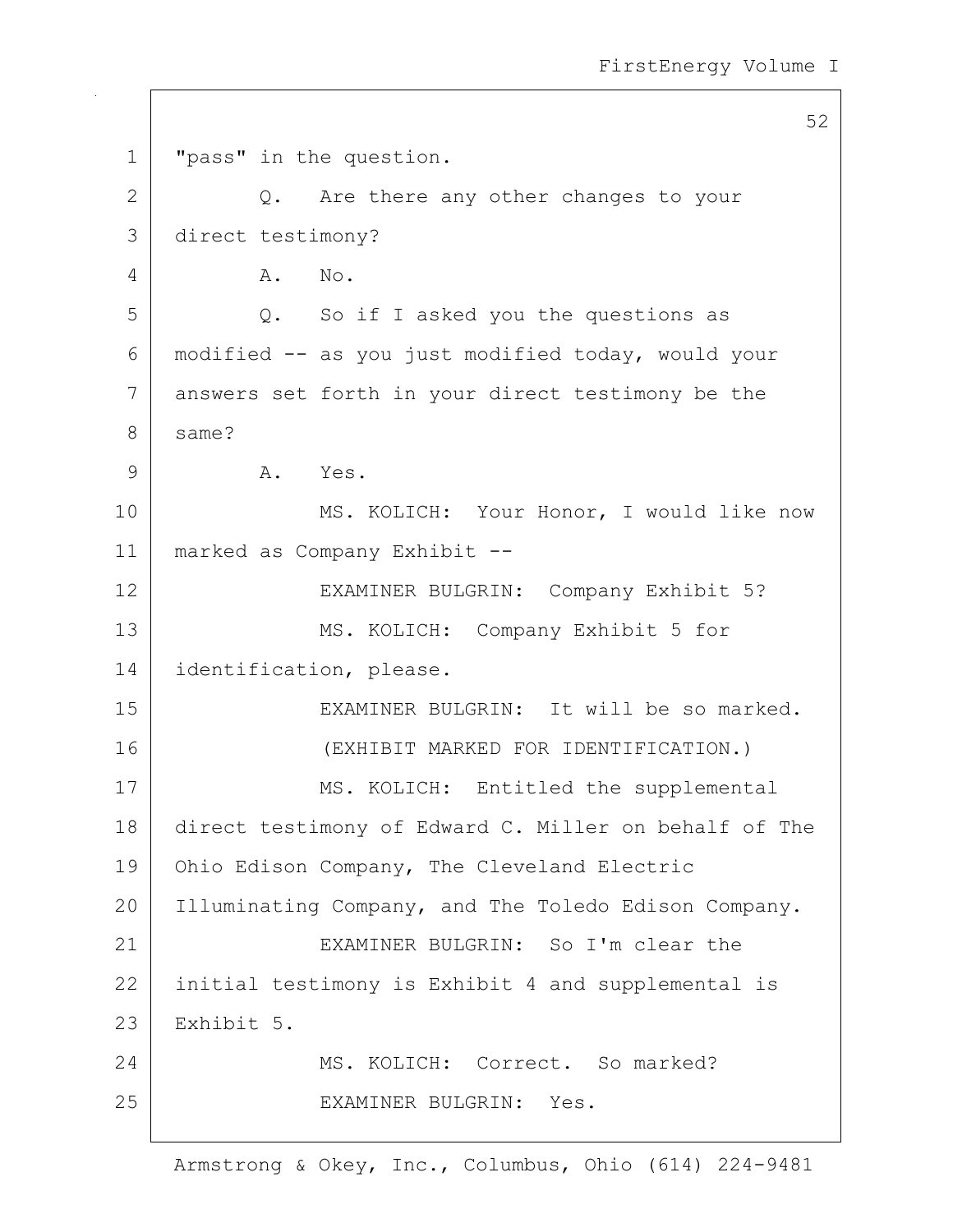|              |                                                  | 53 |
|--------------|--------------------------------------------------|----|
| $\mathbf 1$  | MS. KOLICH: May we approach?                     |    |
| $\mathbf{2}$ | EXAMINER BULGRIN: Sure.                          |    |
| 3            | Mr. Miller, you have just been handed<br>Q.      |    |
| 4            | what's been marked as Company Exhibit 5 for      |    |
| 5            | identification. Do you recognize that document?  |    |
| 6            | Yes, I do.<br>Α.                                 |    |
| 7            | And what is that document?<br>Q.                 |    |
| 8            | It's my supplemental direct testimony.<br>Α.     |    |
| 9            | Do you have any changes to this<br>Q.            |    |
| 10           | testimony?                                       |    |
| 11           | A. Yes.                                          |    |
| 12           | Q. What's -- what change do you have?            |    |
| 13           | Page 18, line 21, it's missing a word<br>Α.      |    |
| 14           | "of." It should read " is generally anticipated  |    |
| 15           | before the launch of many"                       |    |
| 16           | Do you have any other changes?<br>Q.             |    |
| 17           | A. Yes.                                          |    |
| 18           | What change would that be?<br>Q.                 |    |
| 19           | Page 20, line 2. "Savings achieved" is<br>Α.     |    |
| 20           | duplicative and one "savings achieved" should be |    |
| 21           | stricken to read "New savings achieved delay"    |    |
| 22           | Do you have any other changes?<br>Q.             |    |
| 23           | A. I do not.                                     |    |
| 24           | So with those changes, if I asked you the<br>Q.  |    |
| 25           | same questions as set forth in your supplemental |    |

 $\mathsf{I}$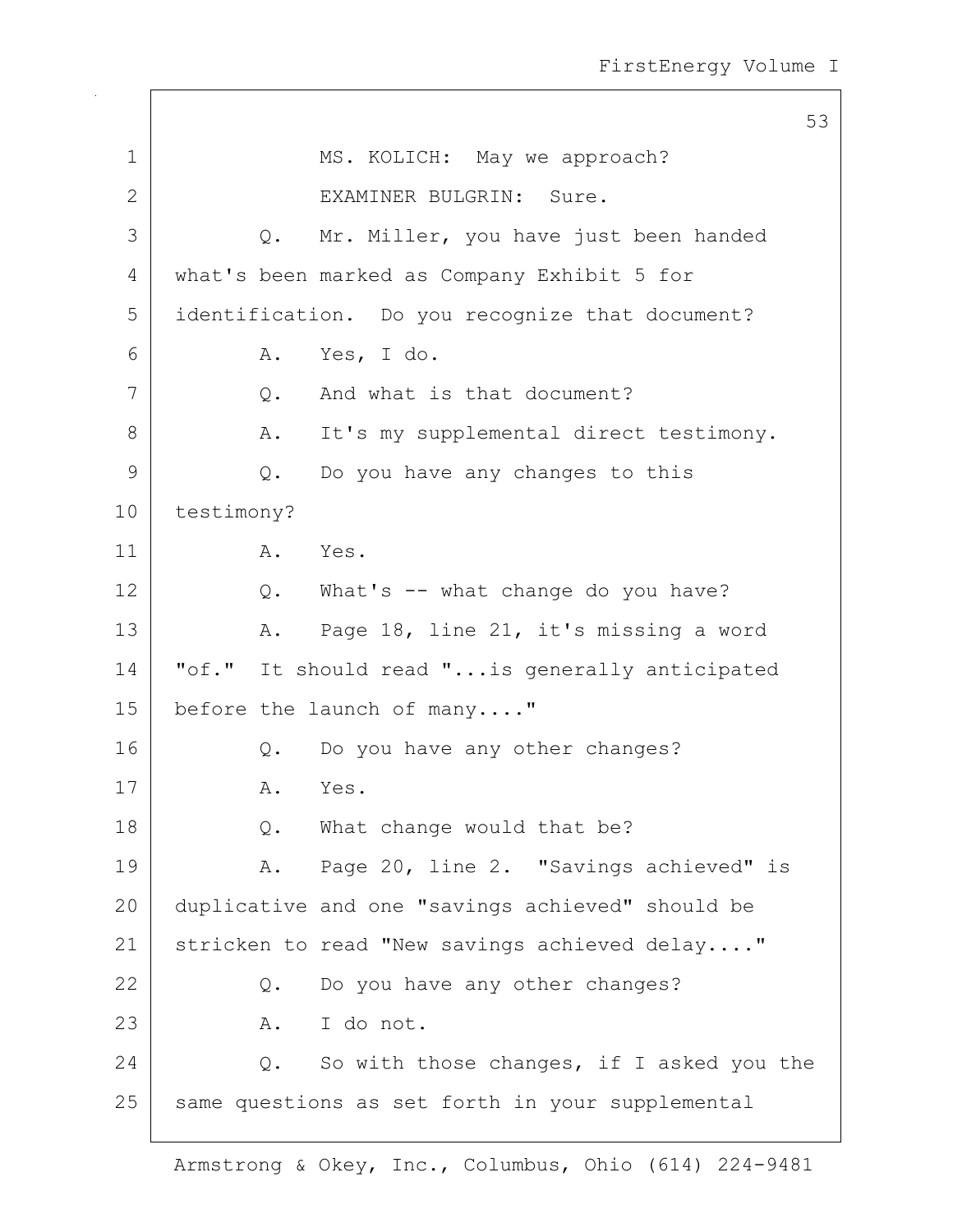54 1 direct testimony, would your answers to those 2 questions be the same today? 3 A. Yes. 4 MS. KOLICH: Your Honor, I would move for  $5$  the admission of Company Exhibits No. 4 and No. 5, 6 subject to cross. 7 | EXAMINER BULGRIN: Okay. Mr. Healey. 8 MR. HEALEY: Subject to cross. 9 EXAMINER BULGRIN: And we are tendering 10 the witness for cross. 11 MS. KOLICH: I am sorry, your Honor. The 12 witness is available for cross-examination. 13 | EXAMINER BULGRIN: Thank you. 14 MR. HEALEY: Thank you, your Honor.  $15$  - - -16 CROSS-EXAMINATION 17 By Mr. Healey: 18 | Q. Mr. Miller, you are the Manager, 19 Compliance and Development in the Energy Efficiency 20 Department for FirstEnergy, correct?  $21$  A. Yes. 22 Q. And in that role you oversaw the 23 development of FirstEnergy's proposed energy 24 efficiency and peak-demand reduction portfolio in 25 this case, correct?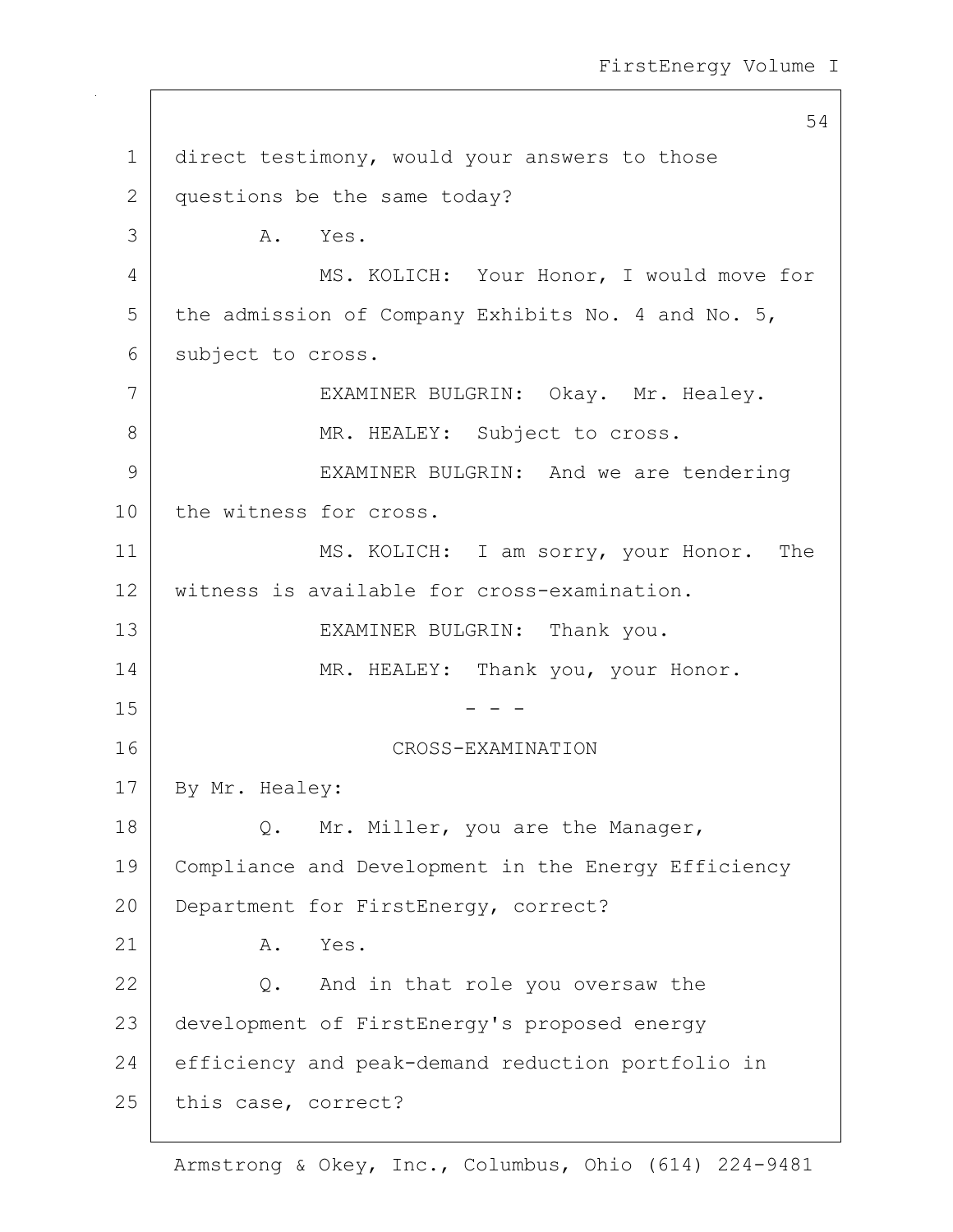|              | 55                                                    |
|--------------|-------------------------------------------------------|
| 1            | Α.<br>Yes.                                            |
| $\mathbf{2}$ | And in that role you also oversaw the<br>Q.           |
| 3            | modifications to the portfolio in the settlement in   |
| 4            | this case, correct?                                   |
| 5            | Yes.<br>Α.                                            |
| 6            | And by "settlement" I am referring to the<br>Q.       |
| 7            | December stipulation that was filed in this case,     |
| 8            | which is not in the record yet, but you'll understand |
| 9            | that's what I am referring to if I say "stipulation"  |
| 10           | or "settlement, " correct?                            |
| 11           | Α.<br>Yes.                                            |
| 12           | Now, Mr. Miller, you are generally<br>Q.              |
| 13           | familiar with the requirements under Ohio Revised     |
| 14           | Code 4928.66 for energy savings benchmarks in Ohio,   |
| 15           | correct?                                              |
| 16           | Α.<br>Yes.                                            |
| 17           | And you understand that for 2017, 2018,<br>Q.         |
| 18           | and 2019, each of the companies is required to        |
| 19           | achieve energy savings of 1 percent of their          |
| 20           | baseline?                                             |
| 21           | Yes.<br>Α.                                            |
| 22           | And the combined benchmark for the three<br>Q.        |
| 23           | companies together is about 530,000 megawatt-hours    |
| 24           | for 2017, '18, and '19. Does that sound about         |
| 25           | right?                                                |
|              |                                                       |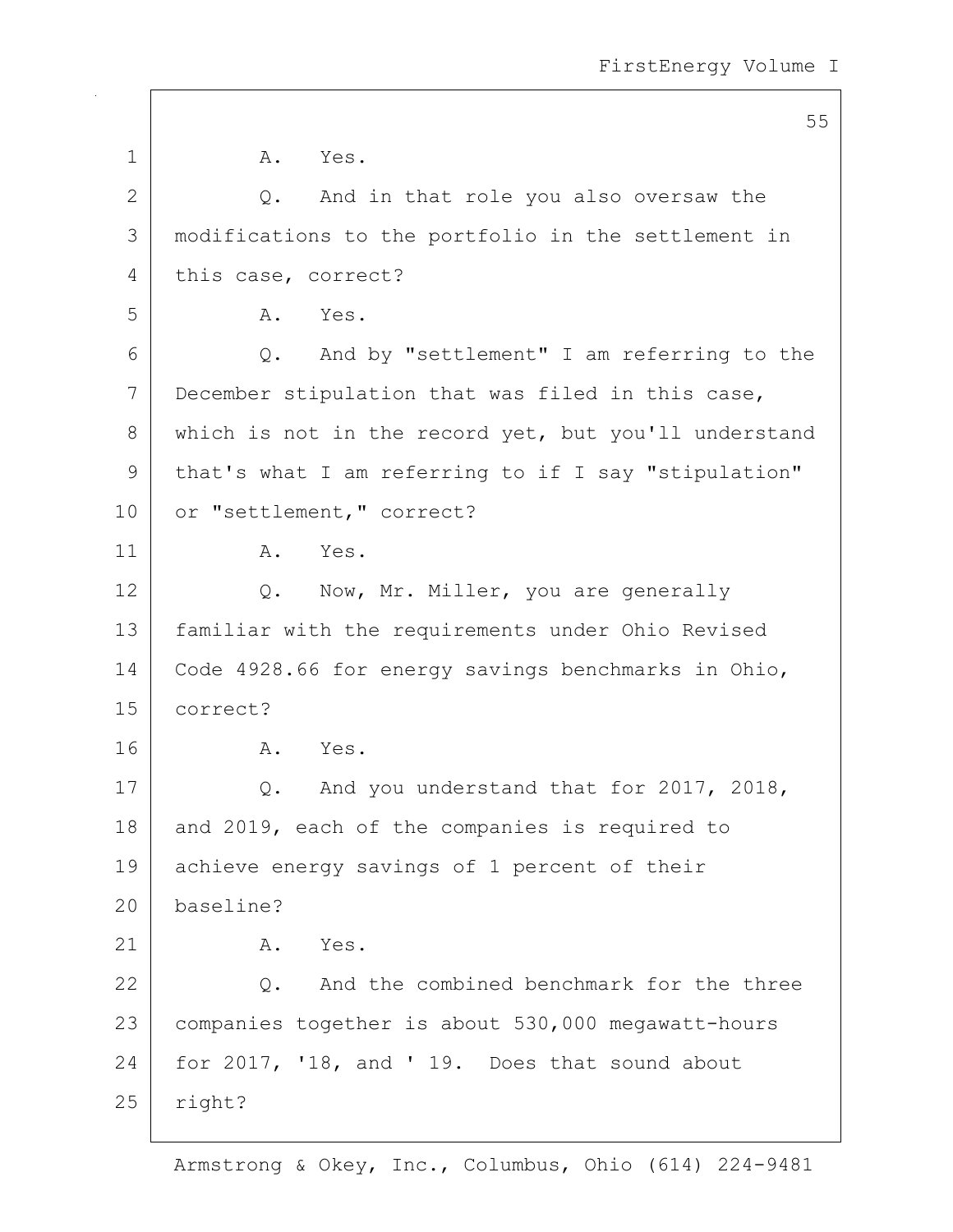|              | 56                                                      |
|--------------|---------------------------------------------------------|
| $\mathbf 1$  | The combined benchmark does change on an<br>Α.          |
| $\mathbf{2}$ | annual basis. I believe it's closer to 535 in 2017      |
| 3            | and then the other years are slightly less.             |
| 4            | Mr. Miller, do you have a copy of your<br>$Q_{\bullet}$ |
| 5            | supplemental testimony in front of you?                 |
| 6            | I do.<br>Α.                                             |
| 7            | Q. Can you please turn to page 6. Starting              |
| 8            | on line 11 you state that the estimated acquisition     |
| 9            | costs per kWh saved for the programs under the          |
| 10           | Companies' Revised Plans is approximately --            |
| 11           | approximately 16 cents per kilowatt-hour. When you      |
| 12           | say "acquisition costs," you're talking about the       |
| 13           | first-year cost for the energy savings, correct?        |
| 14           | That is correct.<br>Α.                                  |
| 15           | And that's distinguished from the<br>Q.                 |
| 16           | lifetime costs?                                         |
| 17           | A.<br>Yes.                                              |
| 18           | Q. Let's move on to page 11 of your                     |
| 19           | supplemental testimony, please. Starting at line 8      |
| 20           | which is marked Paragraph 6, you referred to a          |
| 21           | mid-stream program approach for certain items           |
| 22           | including heat-pump water heaters, EnergyStar           |
| 23           | products, and circulation pumps. Now a mid-stream       |
| 24           | approach, that involves paying incentives to            |
| 25           | retailers, correct?                                     |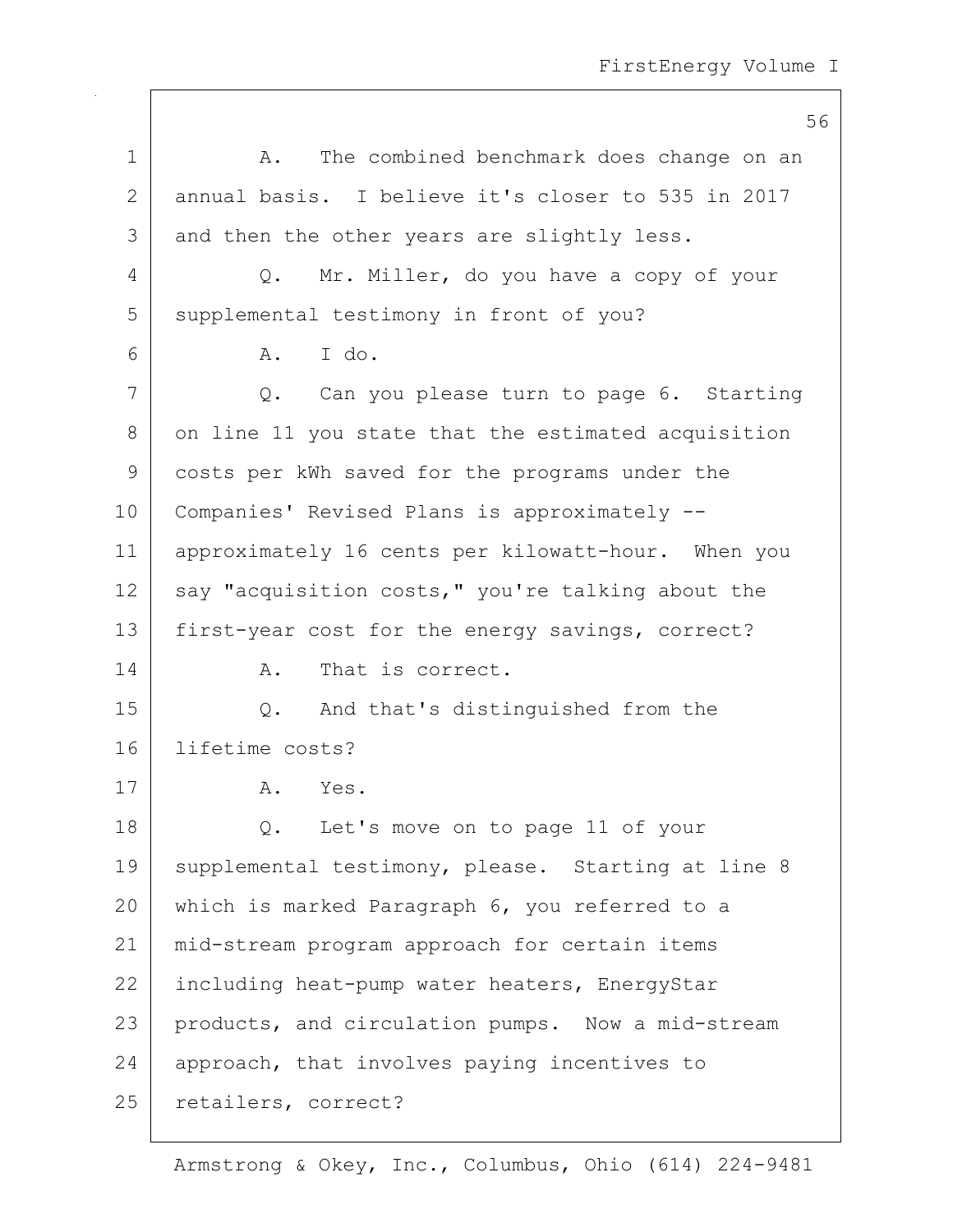1 A. Yes. 2 Q. And under the mid-stream approach, the 3 incentives are not paid directly to FirstEnergy 4 residential customers, correct? 5 A. Through a mid-stream approach, we engage 6 I'll call it market actors, could be retailers, could 7 be contractors as an example, for them to promote the 8 eligible products for the program. The incentive 9 that we provide is the -- is to the, you know, to 10 | that market actor for that program. 11 There could be some passthrough where the 12 retailer or the contractor or whatnot passes some 13 portion of the incentive that we are providing on to 14 the customer, but that is up to the retailer or the 15 | contractor who is engaged in the program. 16 | Q. So the incentive does not go directly to 17 | the customer, correct? Under a mid-stream approach?  $18$  A. The incentive would be to the retailer, 19 the contractor, whoever the entity is that we're  $20$  engaging to promote the program. 21 | Q. And you mentioned that the party that you 22 were engaging may pass through some of the savings to 23 the customer. They are not required to pass any of  $24$  that savings through, are they? 25 | R. That's correct.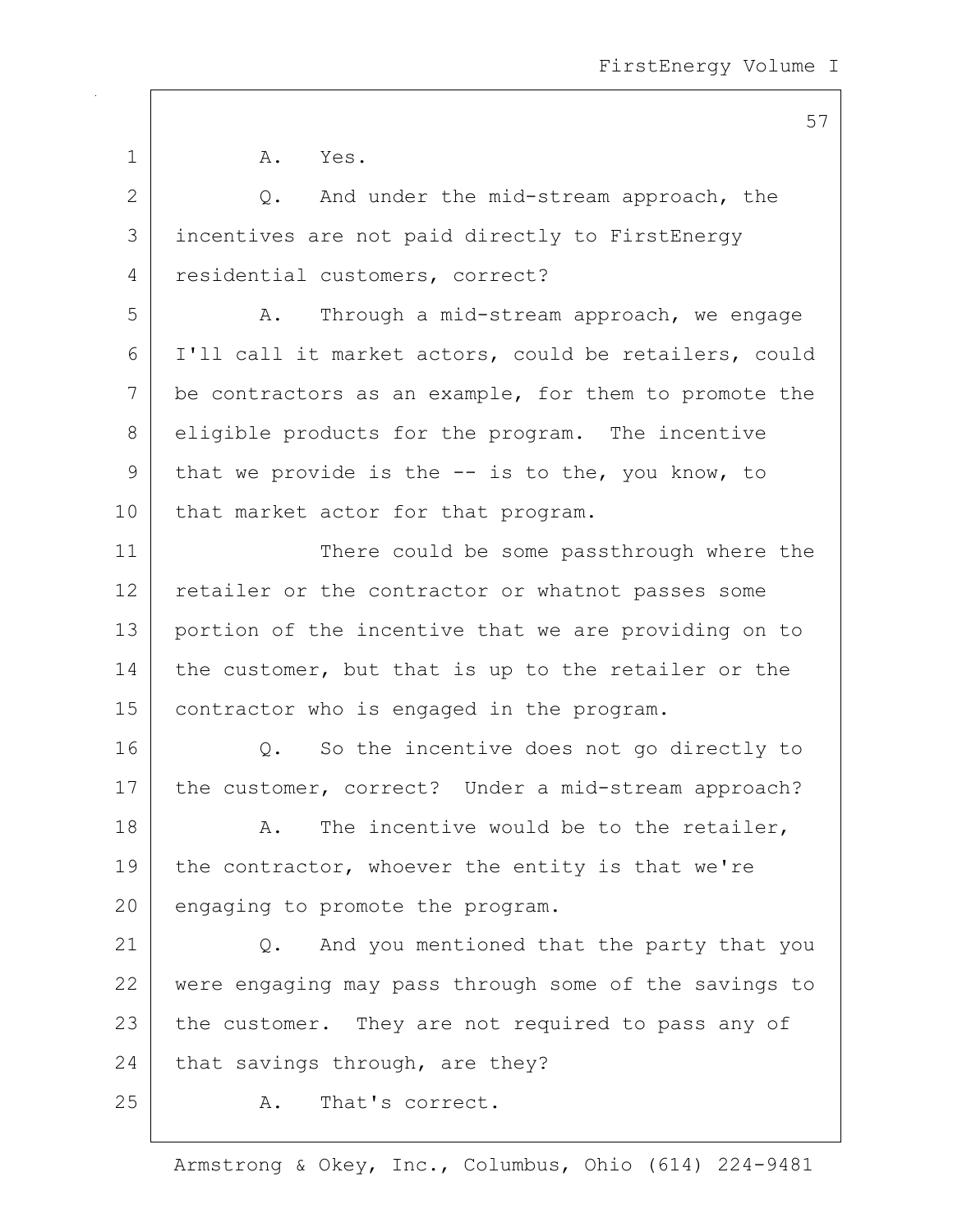| $\mathbf 1$ | And on page 11, same lines, you also<br>Q.            |
|-------------|-------------------------------------------------------|
| 2           | refer to an upstream approach. Now, in an upstream    |
| 3           | program approach, the incentives are going to         |
| 4           | manufacturers; is that correct?                       |
| 5           | Manufacturers would be one of the<br>Α.               |
| 6           | entities that upstream would represent, yes.          |
| 7           | And what other entities would<br>Q.                   |
| 8           | represent -- be represented in an upstream approach   |
| 9           | other than a manufacturer?                            |
| 10          | Potentially distributors. I guess<br>A.               |
| 11          | distributors could be considered mid-stream as well.  |
| 12          | So those are the parties that come to mind.           |
| 13          | And by "distributor" you mean kind of a<br>Q.         |
| 14          | middleman between a manufacturer and a retailer, for  |
| 15          | example?                                              |
| 16          | A. Correct.                                           |
| 17          | And, again, under the upstream approach,<br>Q.        |
| 18          | there's no incentive in going directly to a           |
| 19          | residential customer, correct?                        |
| 20          | It would be similar to my -- my prior<br>Α.           |
| 21          | answer, you know, in an upstream approach, we are     |
| 22          | working with the manufacturer or working with the     |
| 23          | distributor, you know, it's encouragement for them to |
| 24          | promote the eligible products to their customers      |
| 25          | which could be contractors, could be the end-use      |
|             |                                                       |

Armstrong & Okey, Inc., Columbus, Ohio (614) 224-9481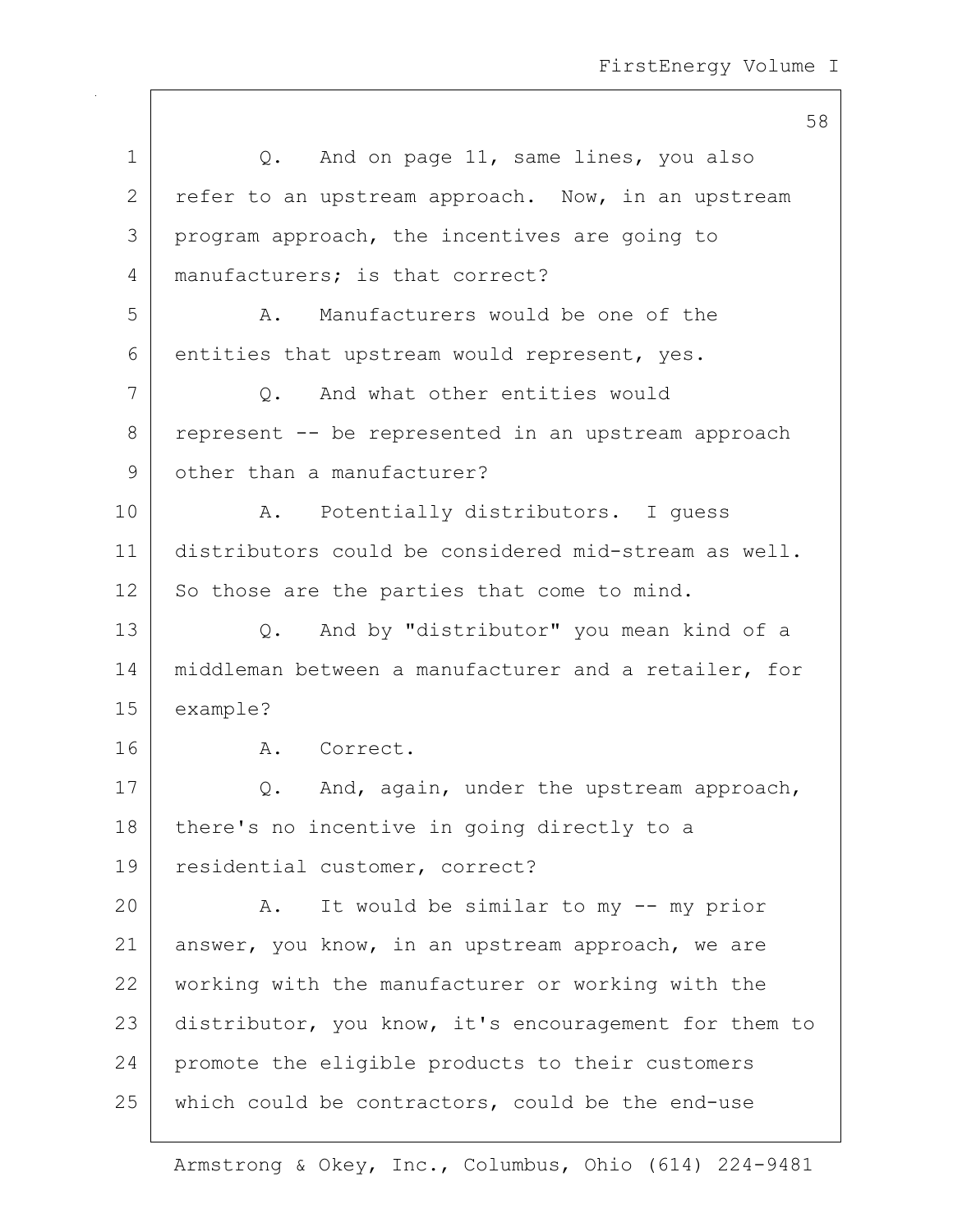59 1 customers as well, regarding the qualified products, 2 and that entity could again pass through a portion of 3 the incentive to the customer. 4 Q. And, again, they would not be required to  $5$  pass through any of the incentive to the customer, 6 correct? 7 A. That is correct. 8 Q. Mr. Miller, do you have a copy of the 9 stipulation in front of you? 10 A. Yes. 11 Q. And do you have the exhibits as well? 12 A. I have Exhibit A as well as Exhibit B. 13 Q. Let's look at Exhibit A. Now, Exhibit A 14 is attached to the stipulation, and just to describe 15 | it, it is a list of all of the programs, subprograms, 16 and then provides a comparison of the projected 17 energy savings and costs under these programs and 18 subprograms from the application to the settlement, 19 correct? 20 A. From the initial application to the 21 | settlement, that is correct. 22 Q. And there are two columns that I would 23 | like to talk about right now. The second column is 24 referred to as "Program" and the third column is 25 | referred to as "Sub-Program." Do you see those two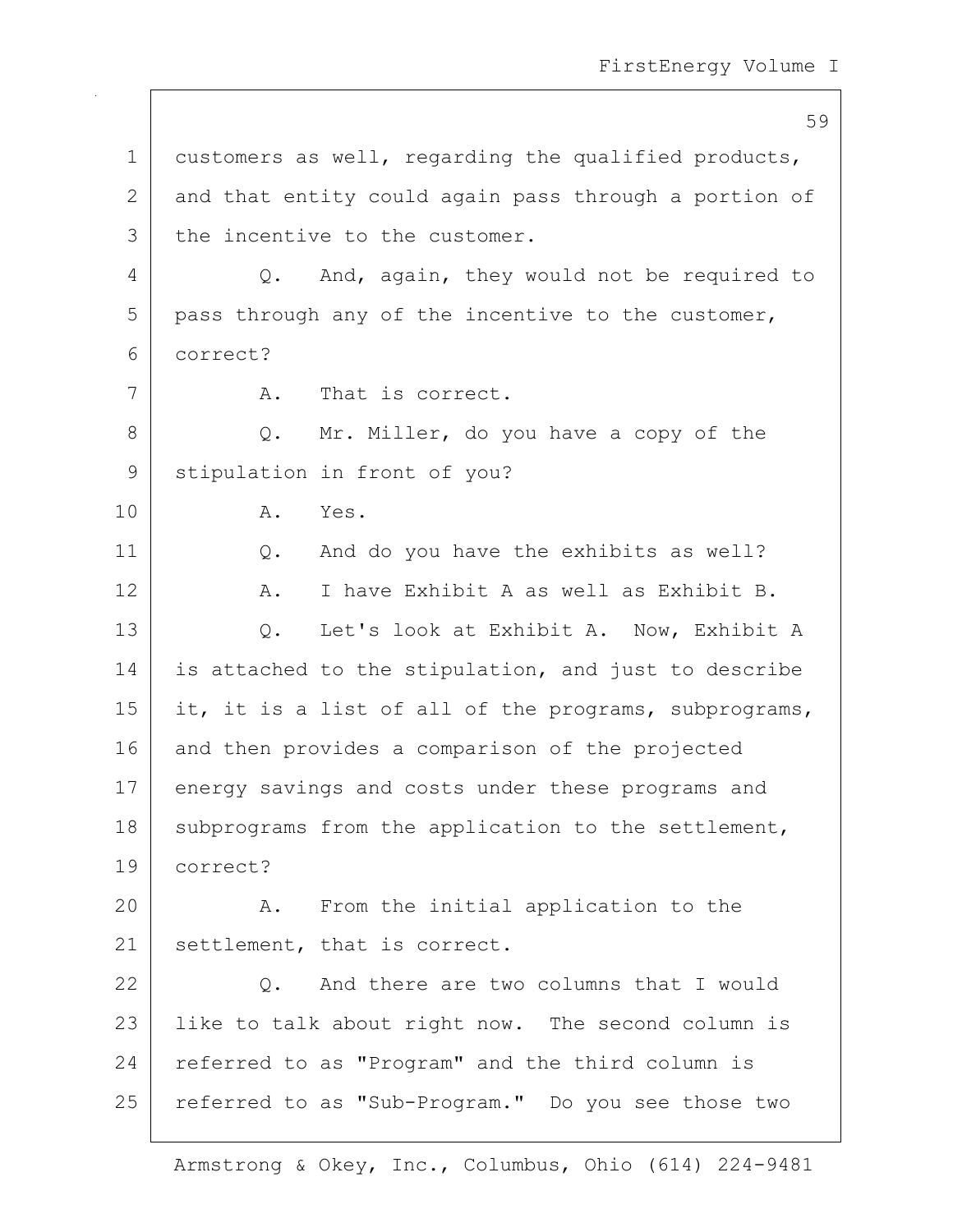60 1 columns? 2 A. Yes. 3 Q. Now, there is no column on Exhibit A that 4 | is called "measures," is there? 5 A. There is no column on Exhibit A that is 6 measures. The measures would be identified in 7 Exhibit B.  $8$  Q. And looking at Exhibit A, we see that 9 subprograms fall within programs, that is to say, 10 there are some programs that have multiple 11 subprograms, correct? 12 A. Yes. 13 Q. So just to take an example, under the 14 energy efficient homes program, you've got school 15 education, so school education is a subprogram but it 16 is also therefore part of the energy efficient homes 17 | program according to FirstEnergy's Exhibit A? 18 A. Yes. 19 Q. And in some instances the program only 20 has a single subprogram like appliance turn in as 21 only a single subprogram, correct? 22 A. Yes. 23 Q. So in that example, the subprogram and 24 the program are the same thing, correct? 25 A. Yes.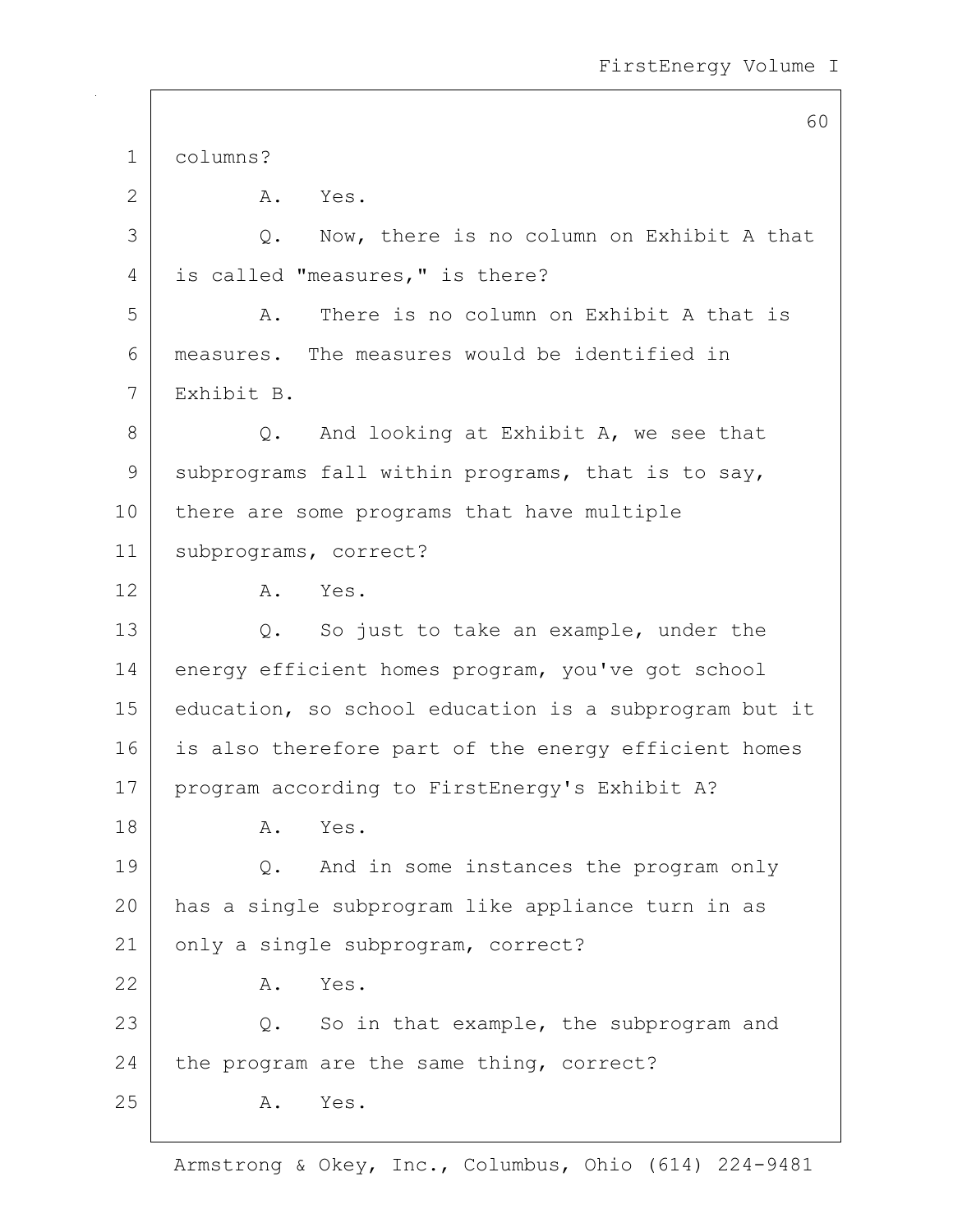1 |  $Q.$  Now, we mentioned measures briefly. 2 Measures are another level down from subprograms, 3 correct? So a subprogram can have multiple measures 4 within it? 5 A. A subprogram generally is a grouping of 6 measures based on common-end uses or activities that 7 that measure grouping includes. 8 Q. Now, in Exhibit A we see a column near 9 | the top called "Budget." Do you see that? It's near 10 | the right top of this exhibit. 11 A. Yes. 12 Q. And "As Filed" means the budget as filed 13 in the application on April 15, 2016, in this case, 14 correct? 15 A. Yes. 16 Q. And "Reprojection" means the new budget 17 under the December stipulation, correct? 18 A. Yes. 19 | Q. And then "Delta" is just subtracting the 20 | "Reprojection" column from the "As Filed" column, 21 correct? 22 A. Yes. 23 Q. And then the "Percent Change" is just 24 identifying the percentage change of the delta? 25 A. Yes.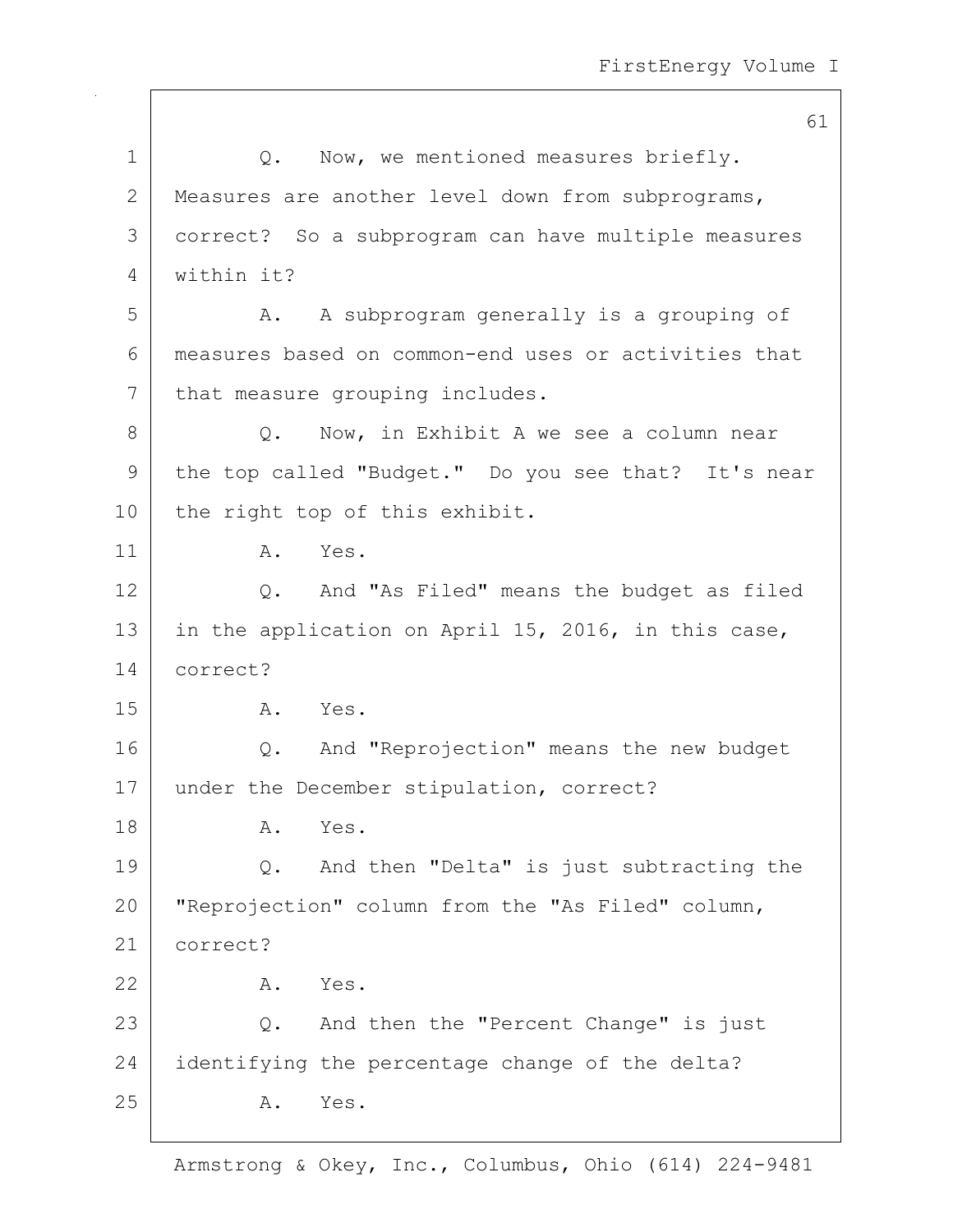62 1 | O. Now, as we see in Exhibit A, the budget  $2$  is done  $-$  or the budgets identified at the 3 subprogram level; is that right? 4 A. They are shown on Exhibit A at the 5 subprogram level, that is correct. 6 Q. And then for each program I see a line 7 for "Sub-Total" and that adds up all the subprogram 8 budgets to get you a program budget, correct? 9 A. That is correct. 10 | Q. Now, there is no -- let me strike that. 11 | The First Energy's stipulation there are no 12 | specific budgets at the measure level, correct? 13 A. That is correct. 14 | Q. And so in developing a budget, the 15 budgeting is largely or -- the budgeting is done at 16 the subprogram level, correct? 17 A. That is correct. 18 Q. And then to get the budget for the 19 program you just take the individual subprogram 20 budgets and add them up and that's your program 21 budget, correct? 22 A. Correct. 23 Q. Mr. Miller, there is no scientific way to 24 determine what should be a program and what should be 25 a subprogram, is there?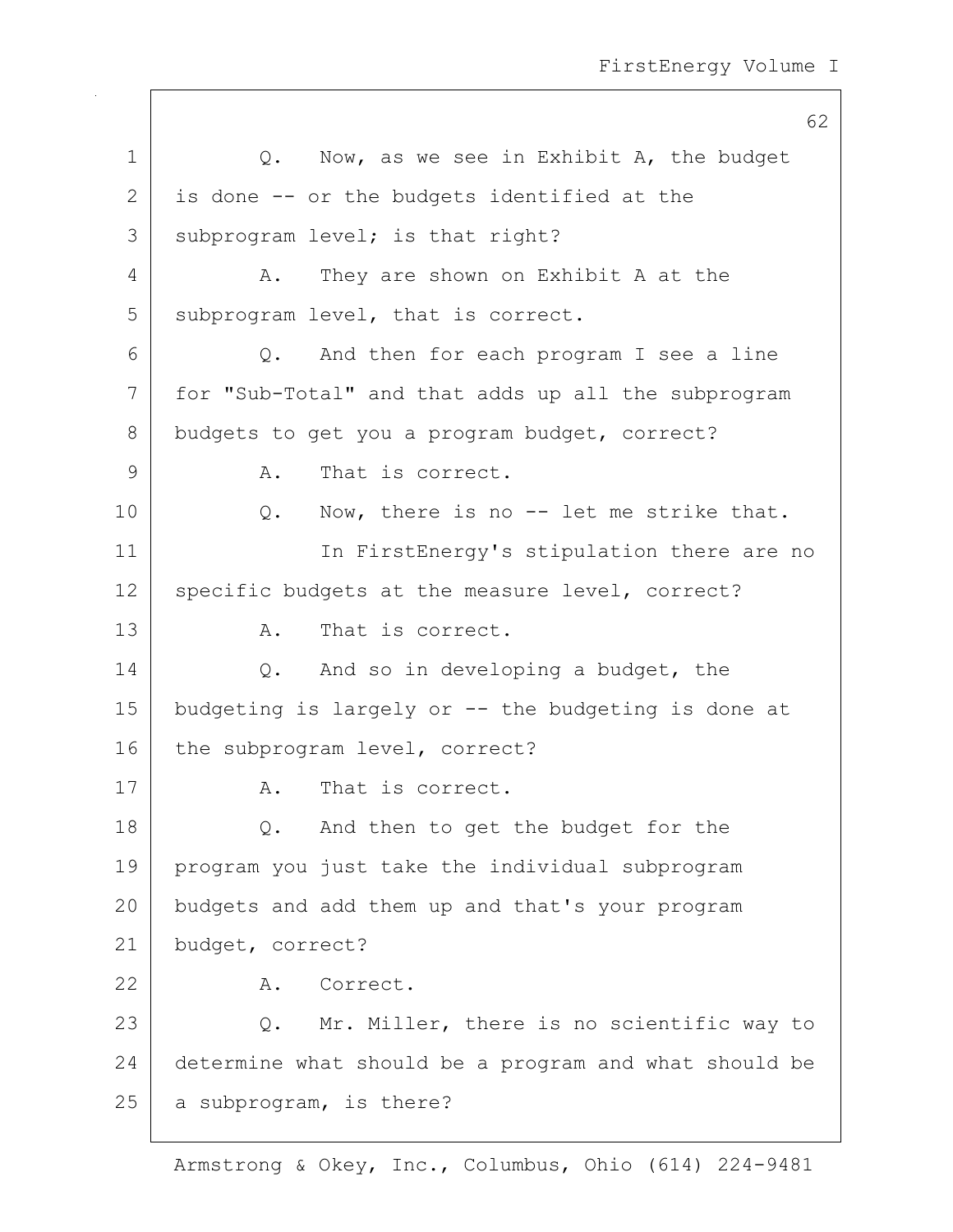63 1 A. I'm not sure --2 MS. KOLICH: Objection. 3 EXAMINER BULGRIN: Basis? 4 MS. KOLICH: Vaque, "scientific way." In 5 what context? 6 MR. HEALEY: I'll rephrase, your Honor. 7 | EXAMINER BULGRIN: Thank you. 8 Q. Mr. Miller, if you were to look at a 9 specific subprogram in isolation, is there any 10 | objective way to determine whether that subprogram 11 should be a subprogram as opposed to a program? 12 A. When we design our portfolio, which would 13 include the program as well as all the measures that 14 are included, there's a lot of factors that influence 15 it. 16 You know, first off, we have implemented 17 | programs, you know we have prior programs in Ohio 18 where we have had, you know, the measures, the 19 | subprograms and the programs identified. We have 20 experience from operating those programs. And every 21 time we design a plan we take into account that 22 experience in terms of how best to present the 23 programs and its elements to our customers and to all 24 of our stakeholders and to the collaborative. 25 | So over the years the subprogram listing,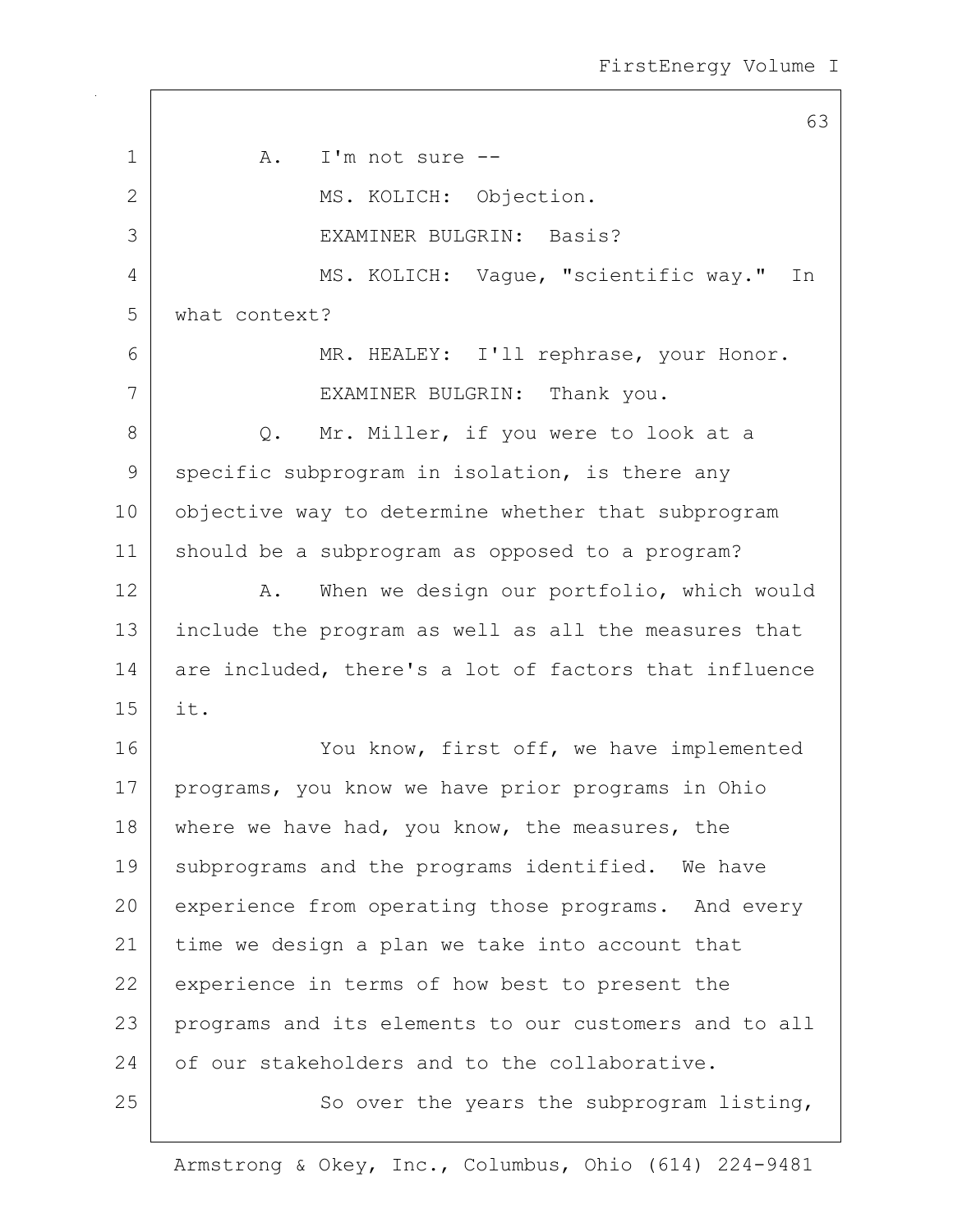1 as I mentioned earlier, is a -- effectively is a 2 grouping of measures that have common end uses or 3 common activities. And our grouping of the measures 4 that make up the subprograms to the program level is 5 more of a where program -- you know, where the 6 measures are targeting common objectives as an 7 example.

8 So, you know, our makeup of the measures 9 and the bundling of measures that the subprogram 10 column indicates and the alignment with the programs 11 | is based on that experience.

 $12$  Q. So is it fair to say then in developing 13 the portfolio, putting together programs, subprograms 14 and measures, you are considering a lot of factors 15 and then you, as Manager of Energy Efficiency 16 Programs, has to exercise some judgment to decide 17 | where things fall in the spectrum of program, 18 | subprogram, or measure?

19 A. Myself, as well as the energy efficiency 20 team.

21 | Q. Mr. Miller, let's turn to page 2 of your 22 supplemental testimony, please. Now, starting on 23 | line 20 of page 2 of your supplemental testimony, you 24 discuss a stipulation from Case No. 14-1297-EL-SSO 25 which you refer to as the ESP IV case. Do you see

Armstrong & Okey, Inc., Columbus, Ohio (614) 224-9481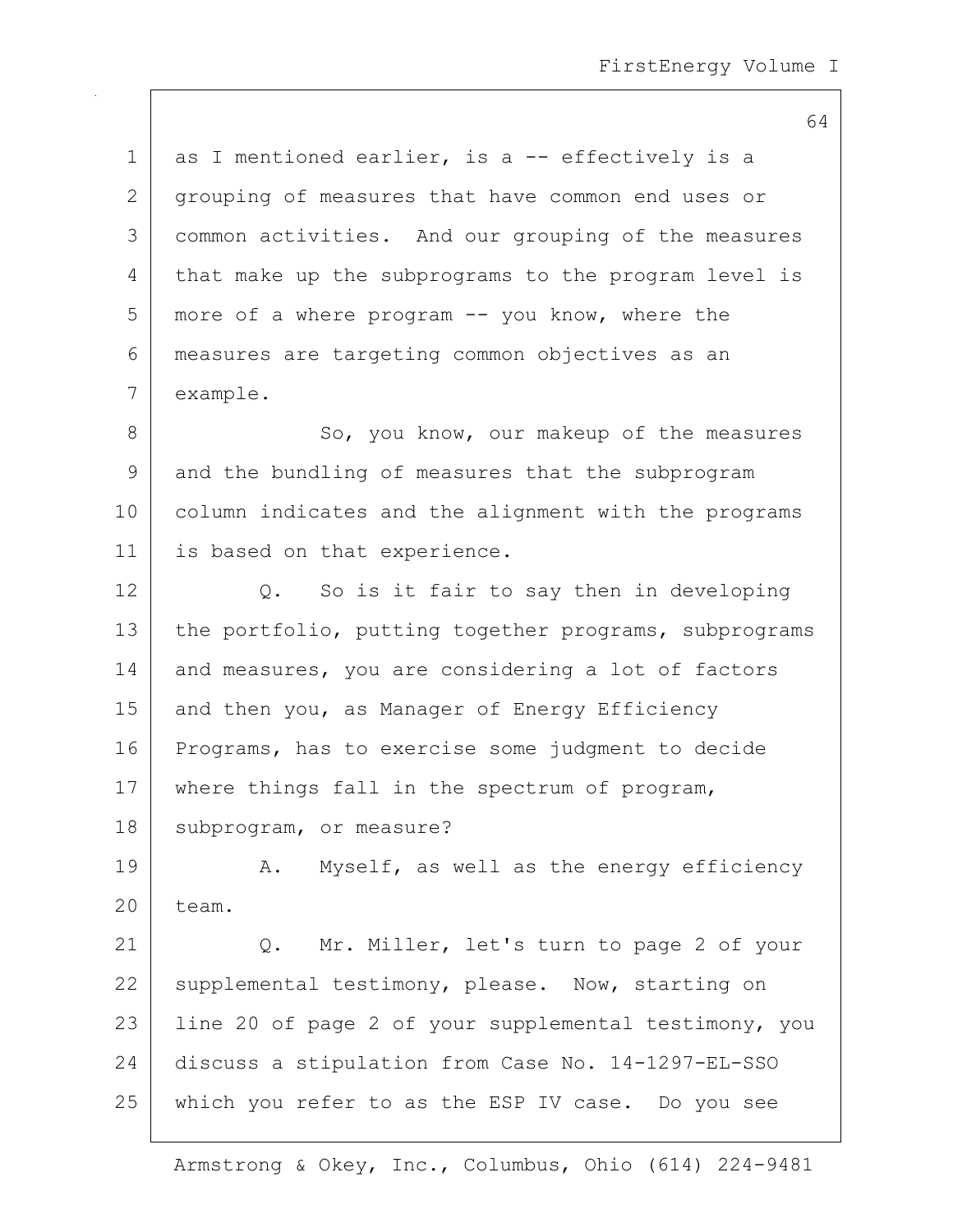65 1 | that at the bottom of page 2? 2 A. Yes. 3 MR. HEALEY: Your Honor, I would like to 4 | mark as OCC Exhibit 1, a copy of the December 1, 5 2015, stipulation from Case No. 14-1297-EL-SSO that 6 is mentioned at the bottom of page 2 of Mr. Miller's 7 | supplemental testimony. May I approach? 8 BULGRIN: Sure. 9 (EXHIBIT MARKED FOR IDENTIFICATION.) 10 EXAMINER BULGRIN: This is OCC Exhibit 1. 11 | Q. Mr. Miller, you have in front of you a 12 December 1, 2015 stipulation that was filed in Case 13 | No. 14-1297. Is this the stipulation you referred to 14 at the bottom of page 2 of your supplemental 15 testimony? 16 MS. KOLICH: Could I have that question 17 | reread, please? 18 (Record read.) 19 A. Yes. 20 Q. And Mr. Miller, this -- you are generally 21 familiar with the stipulation at least as it pertains 22 to energy efficiency, correct? 23 A. Correct. 24 | C. Let's turn to page 11 of the ESP IV 25 | stipulation, please. And there's no line numbers so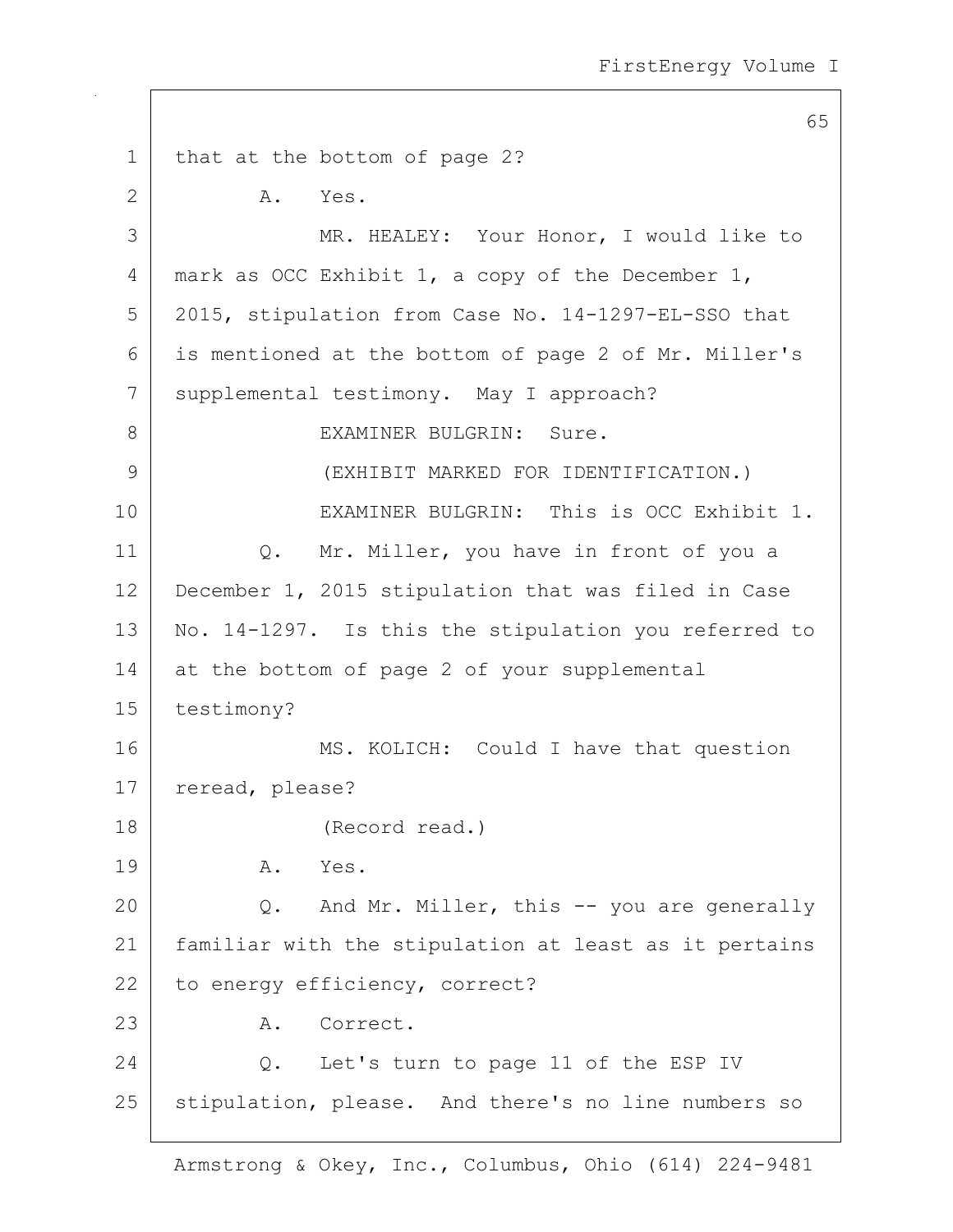66

1 | I will do my best to direct you where I'm looking. 2 It's Section E.3.a. and it states here "The Companies" 3 will reactivate in 2017 all programs suspended in 4 their EE/PDR Portfolio Plan in Case No. 5 12-2190-EL-POR...." 6 Now, by "suspended" here, the stipulation 7 is referring to the companies' decision to suspend 8 some of its program after Senate Bill 310 was passed; 9 is that correct? 10 A. Yes. 11 | Q. And those programs that were suspended 12 were suspended for 2015 and 2016, correct? 13 A. Yes.  $14$  O. And so this  $-$ 15 A. Yes. 16 | Q. This stipulation here from the ESP IV 17 | case, which has been marked OCC Exhibit 1, commits 18 the companies to reactivate all of those programs 19 beginning in 2017, correct? 20 A. Yes. 21 Q. And then let's look at the next -- next 22 subparagraph, E.3.b. in the ESP IV stipulation. This 23 notes that "The robust EE/PDR Portfolio Plan 24 offerings would strive to achieve over  $25$  800,000 megawatts of energy savings annually, subject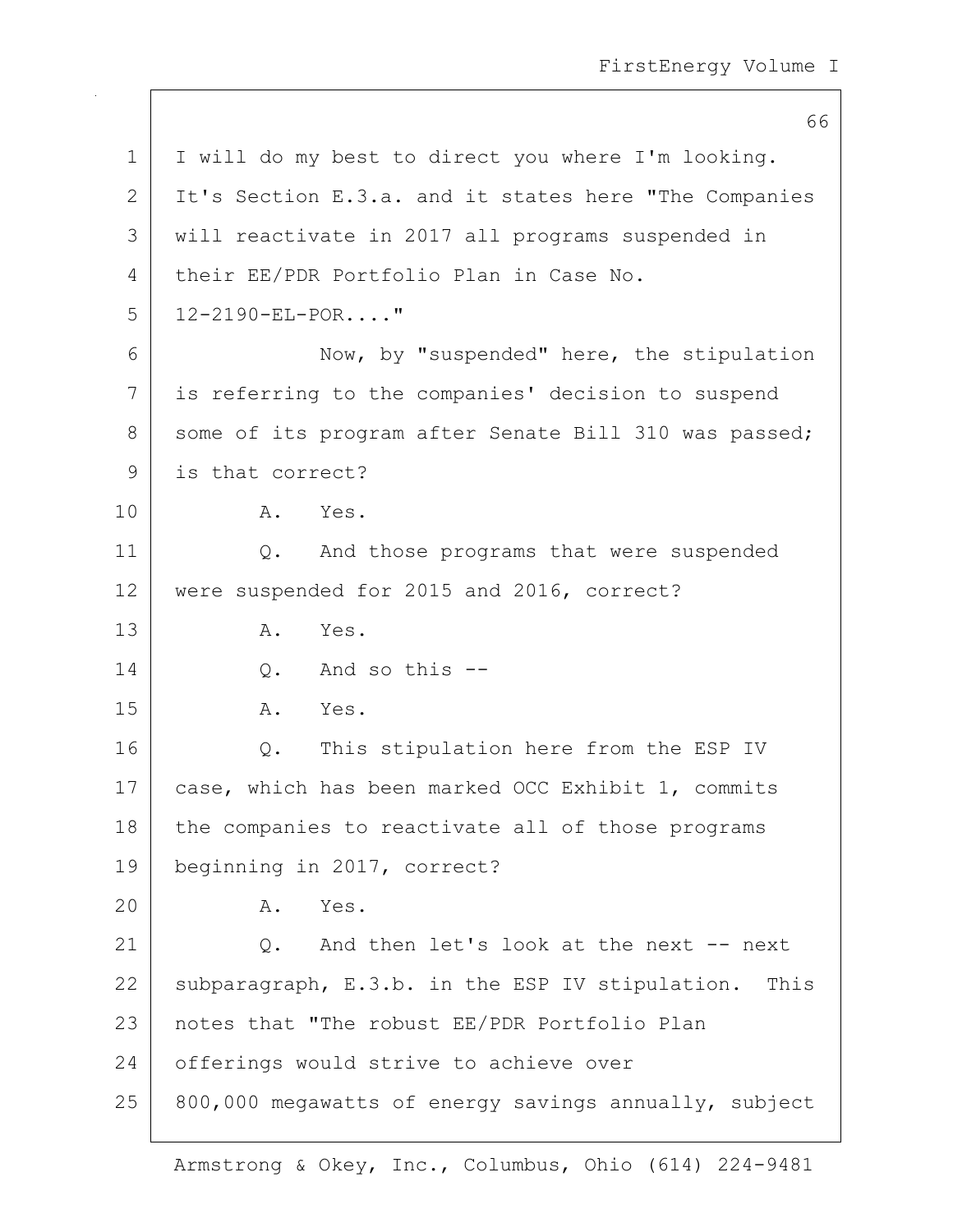67 1 to customer opt outs." Do you see that, correct? 2 A. Yes.  $3$  |  $Q.$  And 800,000, just to do very basic math,  $4 \mid 800,000$  megawatt-hours of energy savings annually, 5 over the three-year planned period in the settlement  $6$  2017 to 2019, that would be 2.4 million 7 megawatt-hours of energy savings, correct? 8 A. Yes. 9 Q. Let's go back to Exhibit A to the 10 stipulation, please. Now, at the top there is a 11 | column identified as "MWH," megawatt-hours. That's  $12$  the projected energy savings for the programs, 13 correct? 14 A. I'm sorry. Can you repeat the question? 15 Q. Sure. At the top of Exhibit A there is a 16 column which has four subcolumns. "MWH" is 17 | megawatt-hours. That heading identifies that what is 18 below is the projected energy savings for the 19 programs, correct? 20 A. Yes. There is a "As Filed" column which 21 would be the companies' initial application and the  $22$  reprojection represents the stipulated  $-$  stipulated 23 plan, the revised plan. 24 Q. And so all the way at the bottom of the 25 "As Filed" column, you see a number, 2,416,670. Do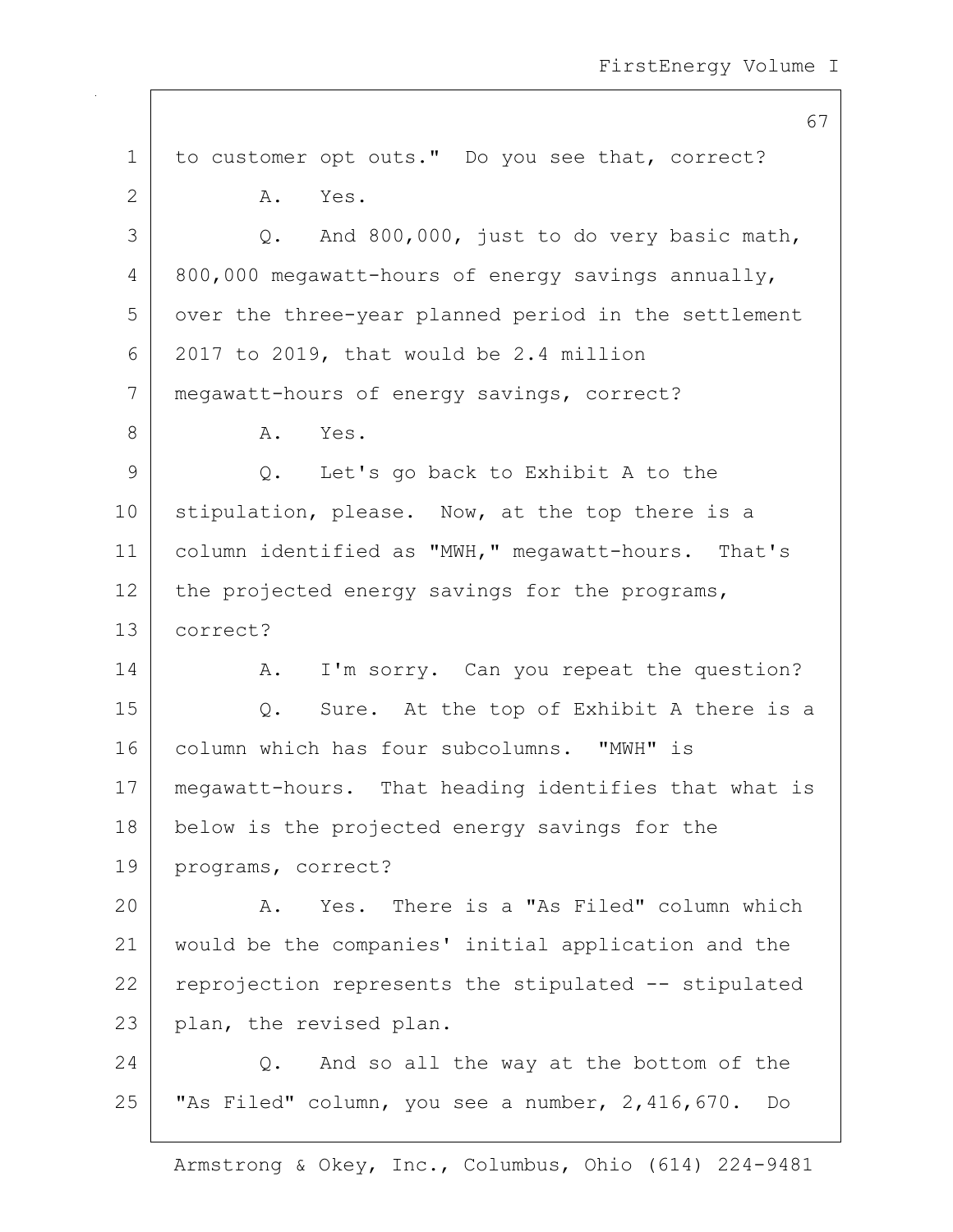68 1 | you see that? 2 A. Yes. 3 Q. And so is it fair to say then that this 4 2,416,670 was intended to comply with the 5 Stipulation's requirement for about 2.4 million 6 megawatt-hours in energy savings? 7 A. Yes. 8 | MS. KOLICH: I'm sorry. I am having a 9 | little trouble hearing. Can I have that last 10 question reread? 11 (Record read.) 12 MS. KOLICH: Your Honor, I object to that 13 question on the grounds that it characterizes it as a 14 requirement. I believe the stipulation indicates 15 | that the companies will strive to achieve it. It did 16 | not make it a requirement. 17 MR. HEALEY: Your Honor, he has already 18 answered the question, and Counsel --19 | MS. KOLICH: I couldn't hear the question 20 to object before. 21 EXAMINER BULGRIN: Okay. Well, I'll note 22 | your objection. I think he did already answer it so. 23 Q. Mr. Miller, let's go back to your 24 supplemental testimony, please. Page 3, starting on 25 | line 4, you mentioned in October 12, 2016, the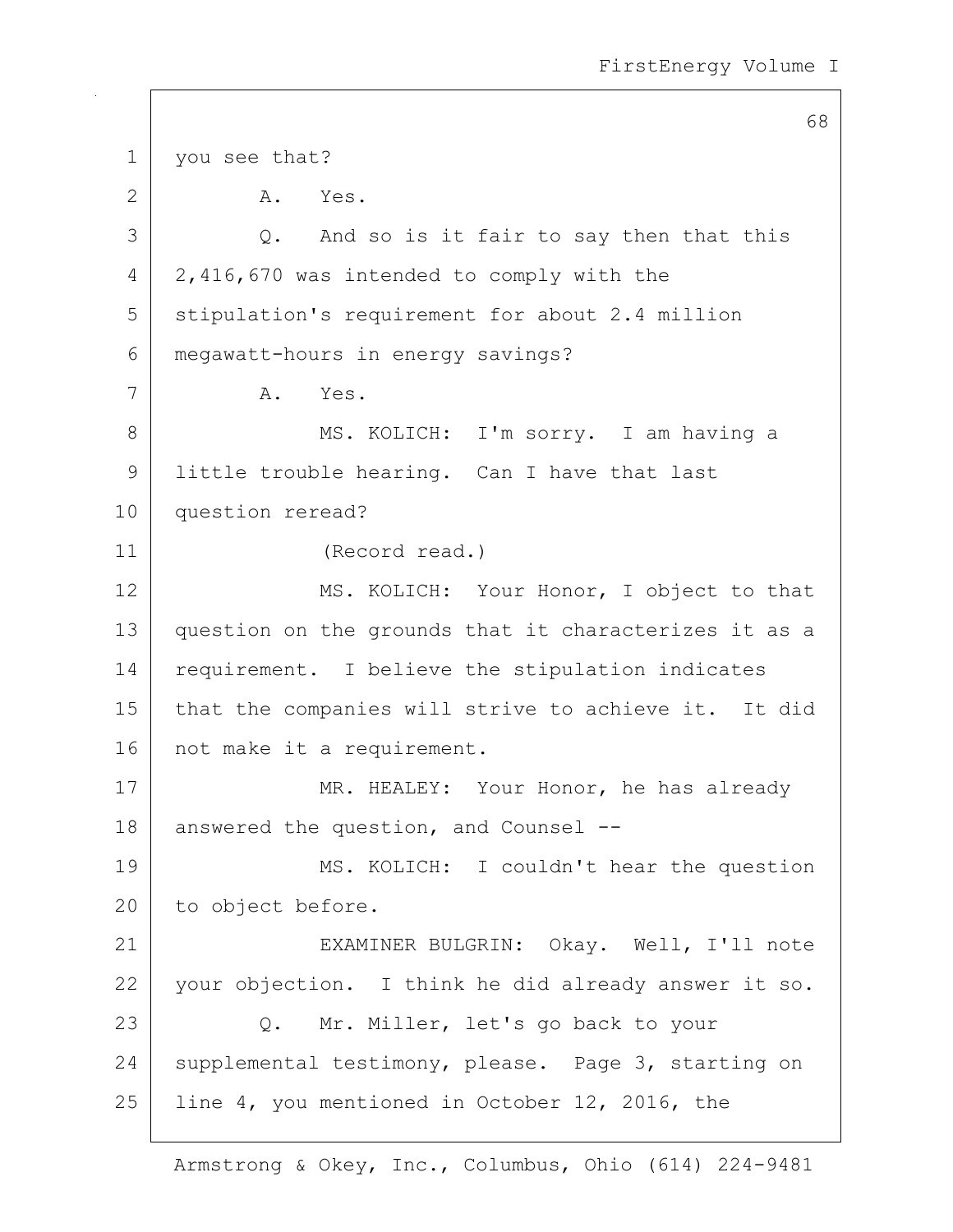| $\mathbf 1$  | Commission entry on rehearing in the ESP IV case     |
|--------------|------------------------------------------------------|
| $\mathbf{2}$ | which says that "[T]he Commission will clarify that  |
| 3            | the goal of 800,000 megawatt-hours of energy         |
| 4            | efficiency savings annuallyis simply a goal.<br>The  |
| 5            | Companies are expected in the energy efficiency      |
| 6            | program portfolio plans to budget for the annual     |
| 7            | statutory energy efficiency mandate rather than the  |
| $8\,$        | goal." Do you see that in your testimony?            |
| $\mathsf 9$  | Yes.<br>Α.                                           |
| 10           | And as we discussed before, the annual<br>Q.         |
| 11           | stat -- statutory energy efficiency mandate is about |
| 12           | 535,000 megawatt-hours for 2017, and then I believe  |
| 13           | you said slightly lower than that for '18 and '19,   |
| 14           | correct?                                             |
| 15           | Yes.<br>Α.                                           |
| 16           | Now, let's look at Exhibit A to the<br>Q.            |
| 17           | stipulation again, please. Sorry for all the         |
| 18           | bouncing back and forth. Now, before we discussed    |
| 19           | the 2,416,670 at the bottom of the "As filed" column |
| 20           | under megawatt-hours. Immediately next to that is a  |
| 21           | number, 1,781,833. That's -- that represents the     |
| 22           | total projected energy savings for all three         |
| 23           | companies for 2017 to 2019 under the stipulation,    |
| 24           | correct?                                             |
| 25           | Yes.<br>Α.                                           |
|              |                                                      |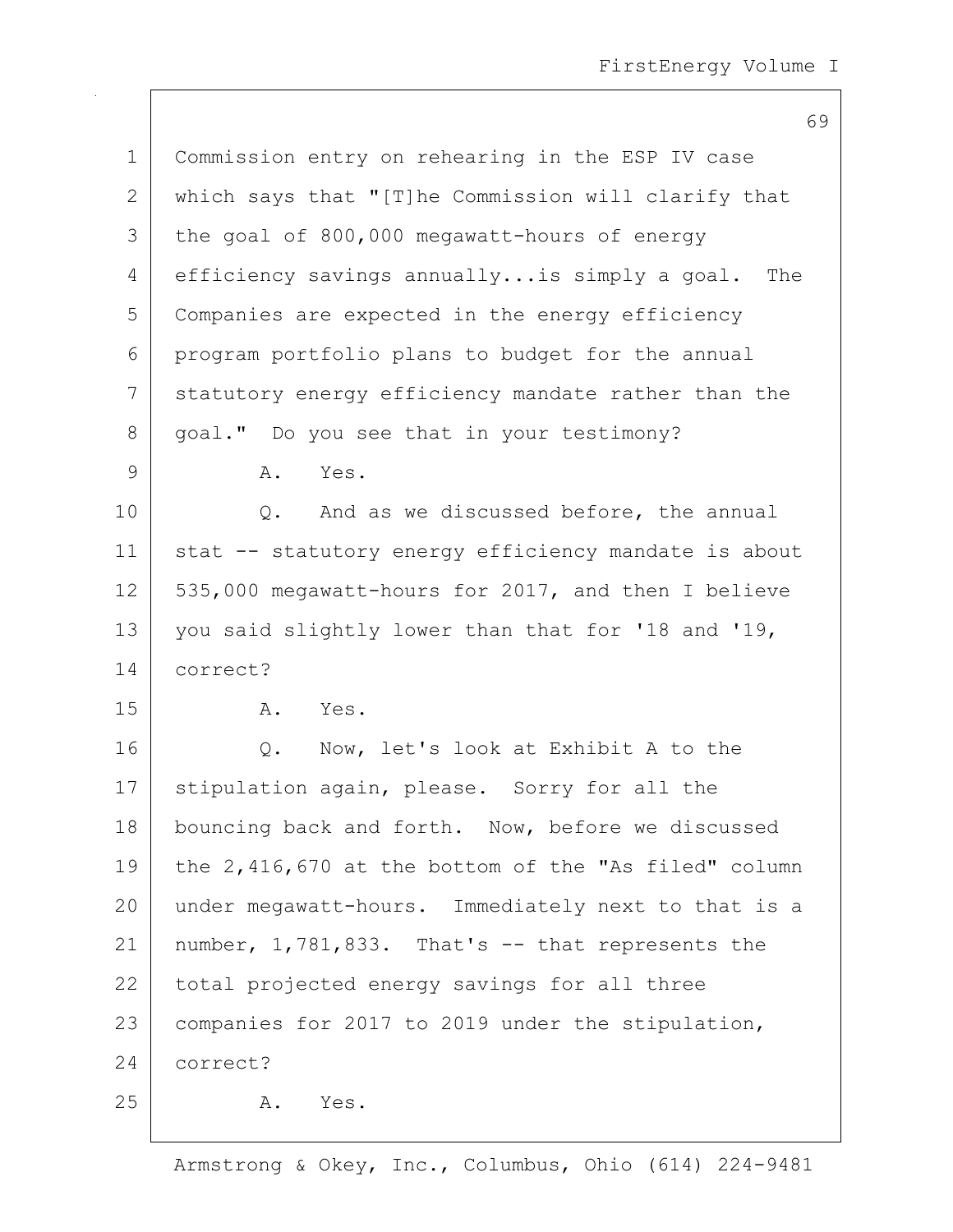1 | Q. So you identified this 1,781,833 2 megawatt-hour energy savings target as a target that  $3$  you believed was consistent with the October 12, 4 2016, fifth entry on rehearing in the ESP IV case, 5 correct? 6 A. I wouldn't consider it a target. That is 7 the amount of energy savings that we have based on 8 our assumptions of developing the plan, with the plan 9 design achieved to meet the statutory targets that's 10 associated with it. So the number -- that number 11 there itself is not the target. When I refer to 12 | "targets," it would be the statutory targets. 13 Q. Okay. So the -- so the 17 -- 1,781,833, 14 | though, that would be the projected energy savings 15 under the stipulation based on the budgets as you've 16 projected them, correct? 17 A. That would be the number that would 18 | result if every assumption in the plan held true to 19 the projections. 20  $\vert$  Q. And you believe that this 1,781,833 is 21 | sufficient to achieve your statutory minimum energy 22 savings, correct? 23 A. We believe that amount is what is 24 required for us to ensure we are able to meet our 25 | statutory targets.

Armstrong & Okey, Inc., Columbus, Ohio (614) 224-9481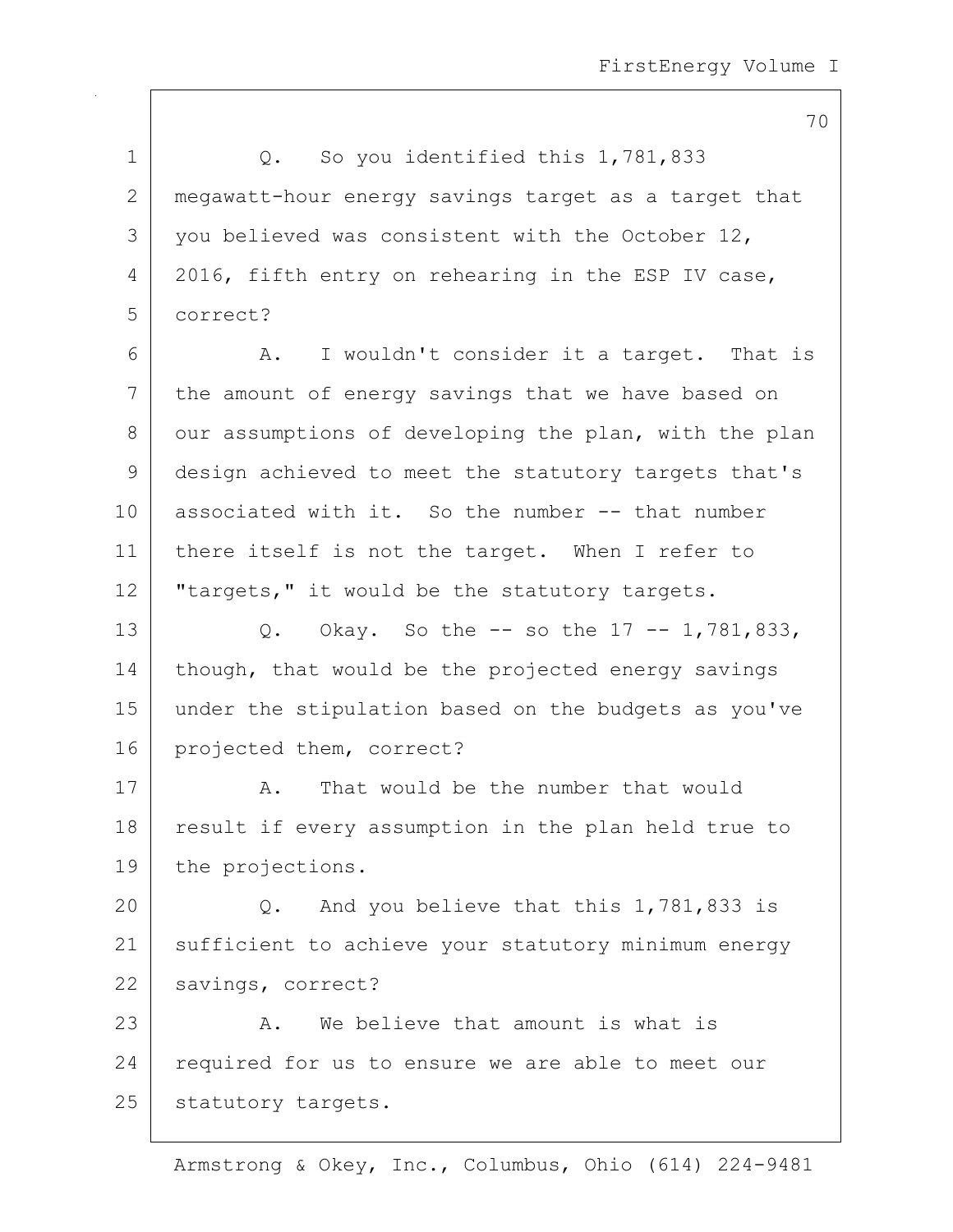|    | 71                                                    |
|----|-------------------------------------------------------|
| 1  | Q. Now, when you say that's what is required          |
| 2  | to meet your energy savings requirements, are you     |
| 3  | saying that that is the only number that you could    |
| 4  | possibly use that would be sufficient to reach your   |
| 5  | statutory minimums?                                   |
| 6  | No.<br>Α.                                             |
| 7  | So, for example, the number here is<br>Q.             |
| 8  | 1,781,833. 1,781,832 might also work, right?          |
| 9  | When we designed our plans, we had an<br>Α.           |
| 10 | amount of cushion that we felt was needed to ensure   |
| 11 | that we were able to meet our targets. And that       |
| 12 | number was within the amount of cushion that we felt  |
| 13 | was needed.                                           |
| 14 | When you refer to the "cushion," you are<br>Q.        |
| 15 | talking about a certain amount of energy savings      |
| 16 | above the statutory minimum?                          |
| 17 | I'm referring to that when you're<br>Α.               |
| 18 | designing a plan, we have targets to meet. You can't  |
| 19 | just design the plan to just hit the targets. That    |
| 20 | will never happen. That's just unreasonable from the  |
| 21 | standpoint that we wouldn't be able to ensure that we |
| 22 | are able to meet the targets and it would be at a     |
| 23 | much level -- or a significant amount of compliance   |
| 24 | risk. And, I'm sorry, I may have forgot the question  |
| 25 | while I was responding.                               |
|    |                                                       |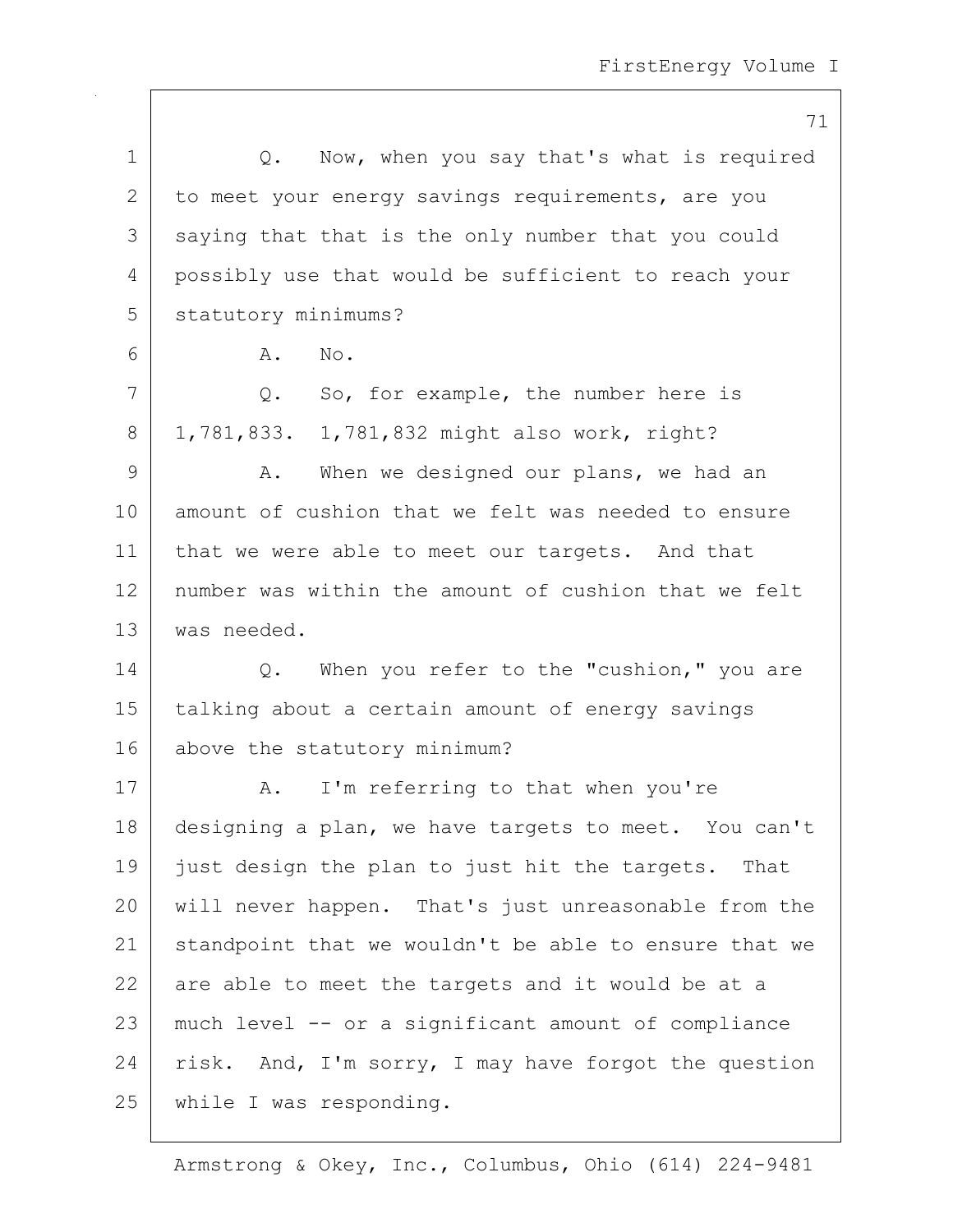| $\mathbf 1$    | I'll move on.<br>Q.                                   |
|----------------|-------------------------------------------------------|
| $\overline{2}$ | And so given that you were responsible                |
| 3              | for overseeing the modifications to the programs for  |
| 4              | purposes of the stipulation, you had to make a        |
| 5              | judgment call on what number you believed would give  |
| 6              | you an adequate cushion, correct?                     |
| 7              | It mischaracterizes it. It would not be<br>Α.         |
| 8              | a number that I, myself, believe is necessary. It     |
| 9              | would be based on the experience of the entire energy |
| 10             | efficiency department and what level of savings we    |
| 11             | must design a plan that, you know, if every           |
| 12             | assumption holds true, you know, would result in this |
| 13             | level of savings. But as we know, assumptions are     |
| 14             | assumptions and they will not hold true.              |
| 15             | Let's stay with Exhibit A. Now, it's<br>Q.            |
| 16             | clear to reduce the energy savings from 2.4 million   |
| 17             | to about 1.78 million, there had to be modifications  |
| 18             | to some of the programs and subprograms, correct?     |
| 19             | Α.<br>Yes.                                            |
| 20             | And, for example, in some cases you<br>Q.             |
| 21             | eliminated an entire subprogram. I see that the new   |
| 22             | homes subprogram under energy efficient homes in the  |
| 23             | residential sector now has a reprojected budget of    |
| 24             | zero, correct?                                        |
| 25             | Yes.<br>Α.                                            |

Armstrong & Okey, Inc., Columbus, Ohio (614) 224-9481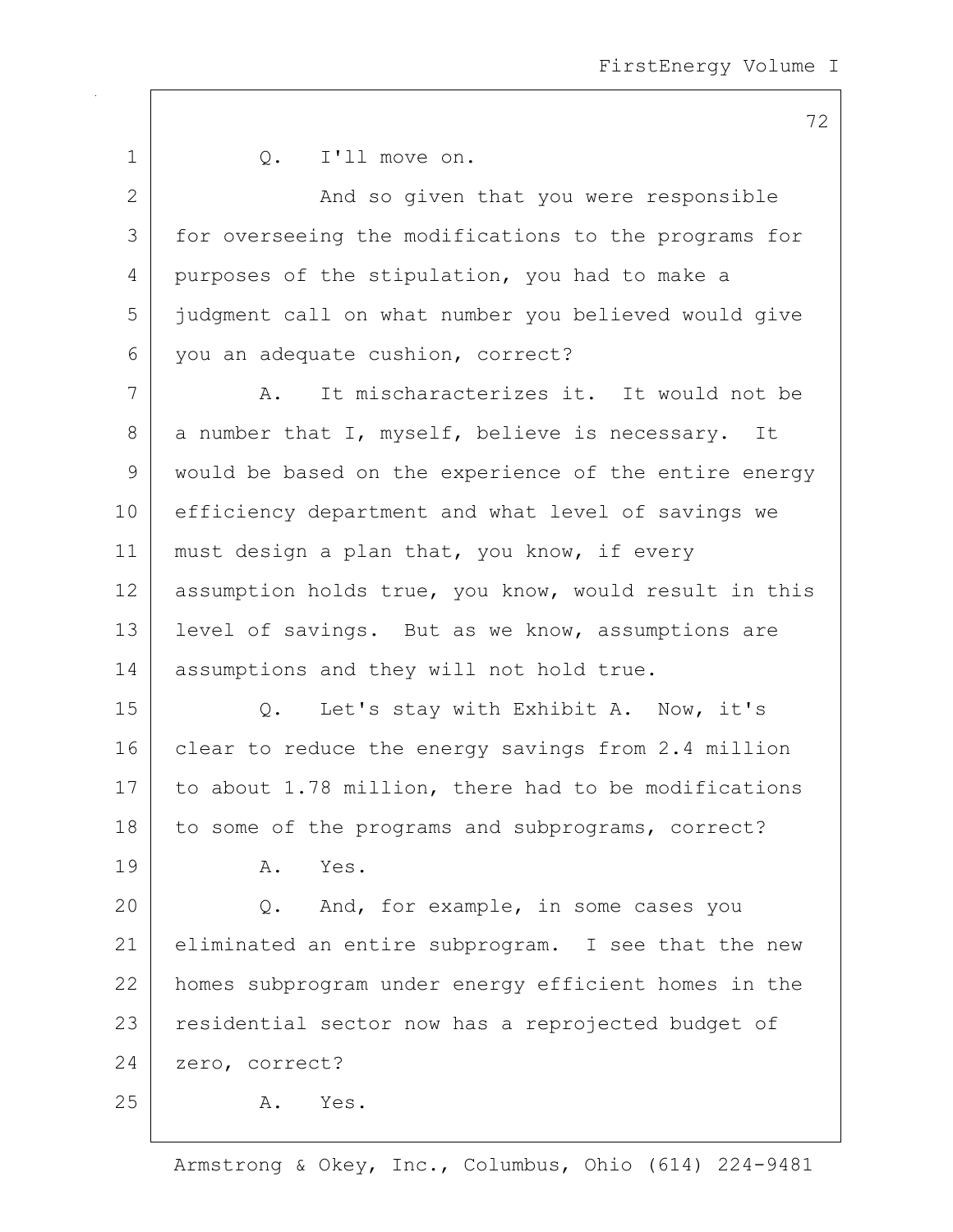1 | Q. And in other instances the program 2 budgets were reduced, correct? 3 A. Program budgets were revised to reflect 4 the changes that we made to the programs. 5 Q. So just, you know, looking down the list, 6 we discussed new homes, but it's clear other programs 7 have -- or well, let's say subprograms since that's  $8$  the term used here, other subprograms have a new 9 budget that's lower than the old budget compared to 10 the application, correct? 11 | A. Some programs have a budget that is less. 12 I do note that there are a program or two that have a 13 budget increase associated with it. 14 Q. Now, in deciding which programs to 15 modify, you considered input from the intervenors in 16 this case, correct? 17 A. We considered input from the intervenors 18 as well as from the collaborative. 19 Q. And when you refer to "input from the 20 intervenors," are you talking about suggestions they 21 may have made during settlement negotiations? And I 22 | don't want you to reveal those to me because I 23 understand the confidentiality issues, but is that 24 what you are referring to when you say "input from 25 intervenors"?

Armstrong & Okey, Inc., Columbus, Ohio (614) 224-9481

## 73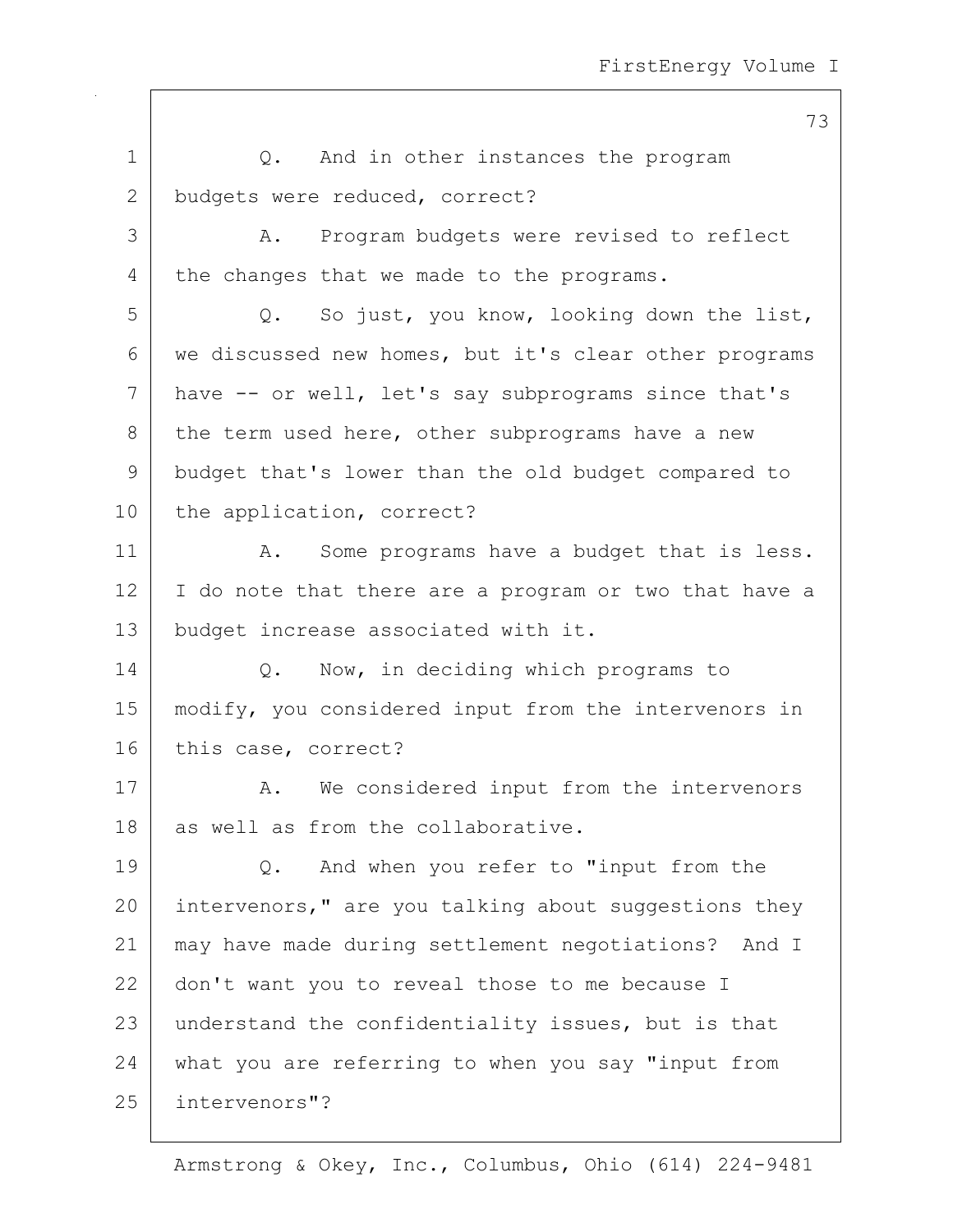|                 | 74                                                   |
|-----------------|------------------------------------------------------|
| $\mathbf 1$     | A. When I say "input from intervenors," I            |
| 2               | would be referring to input that we received in the  |
| 3               | direct testimony filed by several parties in the     |
| 4               | case, input that we may have received at the         |
| 5               | collaborative meetings, as well as input that we     |
| 6               | received through the settlement discussions.         |
| 7               | Did you consider the objections that were<br>Q.      |
| 8               | filed in this case back in June of 2016?             |
| 9               | Yes, we did.<br>Α.                                   |
| 10 <sub>o</sub> | Mr. Miller, can you turn to page 5 of<br>$Q$ .       |
| 11              | your supplemental testimony, please. Starting on     |
| 12              | line 11, you state that the Market Potential Study   |
| 13              | that was used to develop the proposed plans was also |
| 14              | used to develop the revised plans; is that correct?  |
| 15              | Α.<br>Yes.                                           |
| 16              | Q. And just so we're clear for the record,           |
| 17              | when you are discussing the revised plans, we are    |
| 18              | talking about the plans as they stand in the         |
| 19              | stipulation from December 2016, correct?             |
| 20              | Yes.<br>Α.                                           |
| 21              | And so the Market Potential Study was<br>$Q$ .       |
| 22              | used, at least in part, to decide which subprograms  |
| 23              | to eliminate or reduce or add to, correct?           |
| 24              | I wouldn't characterize it that way.<br>Α.<br>We     |
| 25              | used the Market Potential Study to perform           |
|                 |                                                      |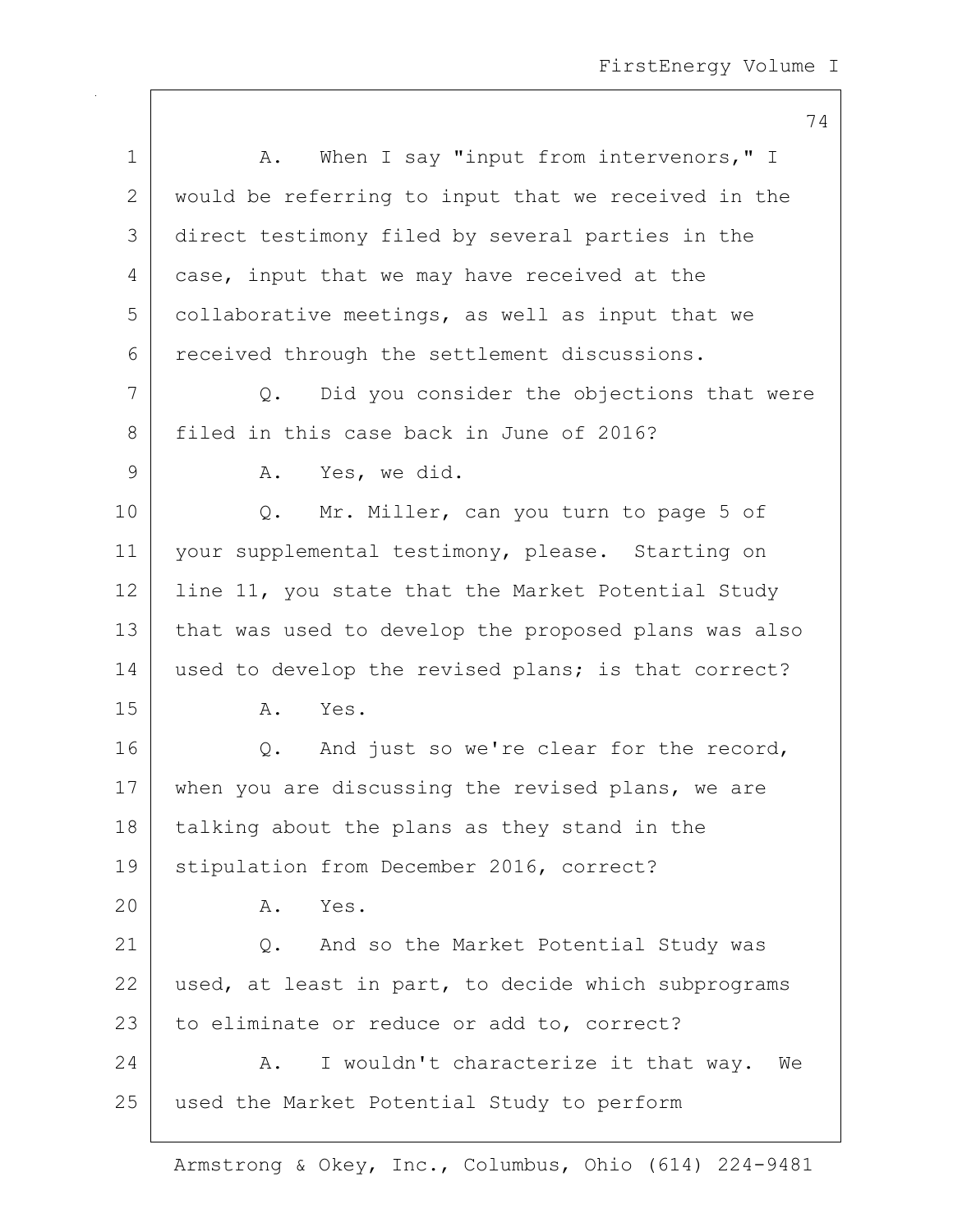|    | 75                                                     |
|----|--------------------------------------------------------|
| 1  | participation projections of specific measures.<br>We  |
| 2  | used it to perform the potential -- or the amount of   |
| 3  | potential that the programs were designed to achieve.  |
| 4  | That was done in part of our balancing effort to       |
| 5  | ensure we're not unreasonably expecting any given      |
| 6  | program to target a different amount of potential.     |
| 7  | And we also used it to $--$ it was also                |
| 8  | used in the original plans to establish measures that  |
| 9  | we should consider as we develop our plans.            |
| 10 | So it really had the three prong or three              |
| 11 | primary areas of input being, you know, measure        |
| 12 | considerations, potential, and participation           |
| 13 | projections.                                           |
| 14 | Did you consider the Market Potential<br>Q.            |
| 15 | Study's conclusions on -- on economically-feasible     |
| 16 | energy savings when modifying the programs for         |
| 17 | purposes of this stipulation?                          |
| 18 | We considered the achievable potential of<br>A.        |
| 19 | the Market Potential Study.                            |
| 20 | $Q_{\bullet}$<br>So you did not consider the technical |
| 21 | potential or the economic potential?                   |
| 22 | That is correct.<br>Α.                                 |
| 23 | Did you consider the cost effectiveness<br>Q.          |
| 24 | of the subprograms when modifying the portfolio under  |
| 25 | the settlement?                                        |
|    |                                                        |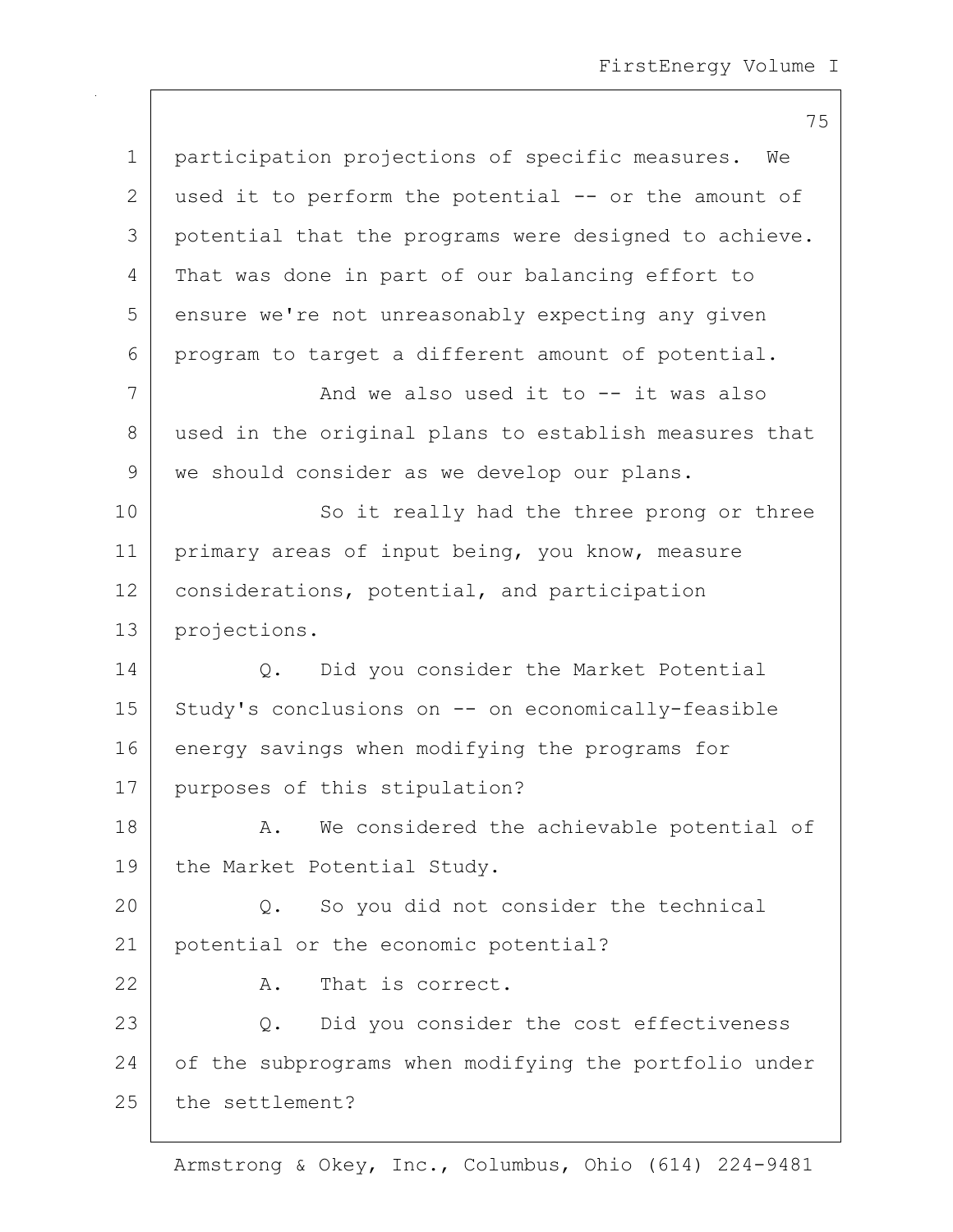1 1 A. We considered cost effectiveness of the 2 programs according to our cost effectiveness 3 modeling. 4 Q. And so, for example, according to your 5 cost effectiveness modeling, you looked at a 6 subprogram that had a sub-1.0 TRC score, that would 7 have made you, all else equal, more likely to reduce  $8$  or eliminate that program under the stipulation, 9 correct? 10 A. As we completed our modeling, when we had 11 cost -- you know, as we completed our modeling and 12 had the cost effectiveness results for the various 13 | components of our plan, we did take into account the 14 cost effectiveness results in establishing our final 15 projections. It did cause us to look at components 16 of the plan to, you know, basically validate the 17 reason for continuing to include measures, and as 18 part of that, that would have also been a 19 consideration of whether we should eliminate some 20 measures. 21 Q. Okay. Let's go back to Exhibit A to the 22 stipulation, please. I would like to focus right now 23 on the residential customer action program. Do you

24 see that in the "Residential" section?

25 A. You are on Exhibit A, correct?

Armstrong & Okey, Inc., Columbus, Ohio (614) 224-9481

76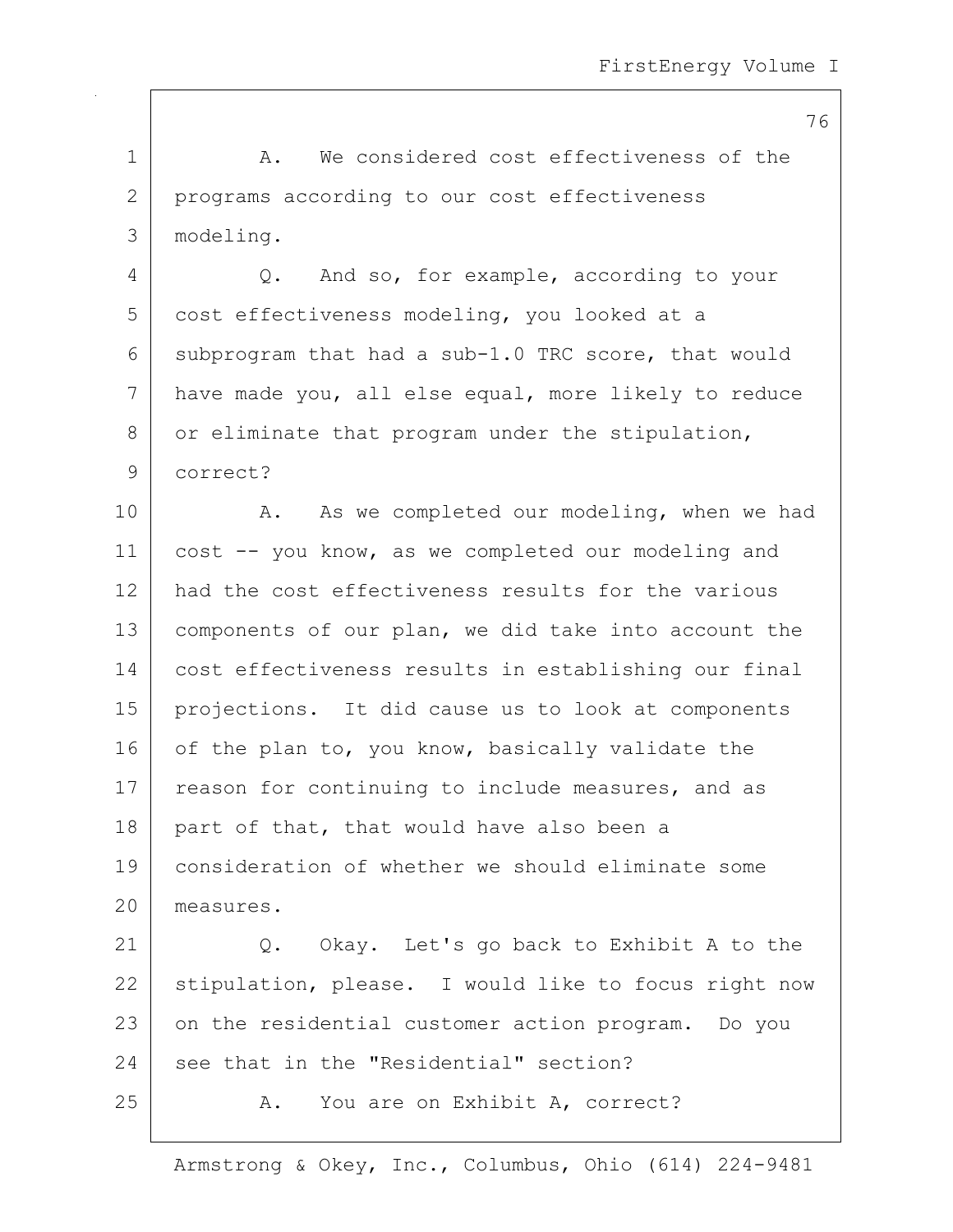|              | 77                                                    |
|--------------|-------------------------------------------------------|
| $\mathbf 1$  | Q.<br>Yes.                                            |
| $\mathbf{2}$ | Yes, I do.<br>A.                                      |
| 3            | And looking at the budget for the<br>Q.               |
| 4            | customer action program residential, it appears to    |
| 5            | have been reduced by 119,395 which is an 8 percent    |
| 6            | reduction; is that correct?                           |
| 7            | That is correct.<br>Α.                                |
| 8            | Now, under the settlement there were no<br>$Q$ .      |
| 9            | changes to the program that resulted in this          |
| 10           | 8 percent decrease, correct?                          |
| 11           | That is correct.<br>Α.                                |
| 12           | And moving a little further to the left<br>Q.         |
| 13           | in that same row for the customer action program, we  |
| 14           | see that the energy savings projection went from      |
| 15           | 150,490 down to 13,681 which is a 91 percent decrease |
| 16           | in energy savings under the customer action program,  |
| 17           | correct?                                              |
| 18           | That is correct.<br>A.                                |
| 19           | MR. HEALEY: Your Honor, I would like to               |
| 20           | mark as OCC Exhibit 2, a copy of FirstEnergy's        |
| 21           | response to OCC Set 6 Interrogatory 130. May I        |
| 22           | approach, your Honor?                                 |
| 23           | EXAMINER BULGRIN: Sure. This will be                  |
| 24           | marked OCC Exhibit 2.                                 |
| 25           | (EXHIBIT MARKED FOR IDENTIFICATION.)                  |
|              |                                                       |

 $\mathsf{I}$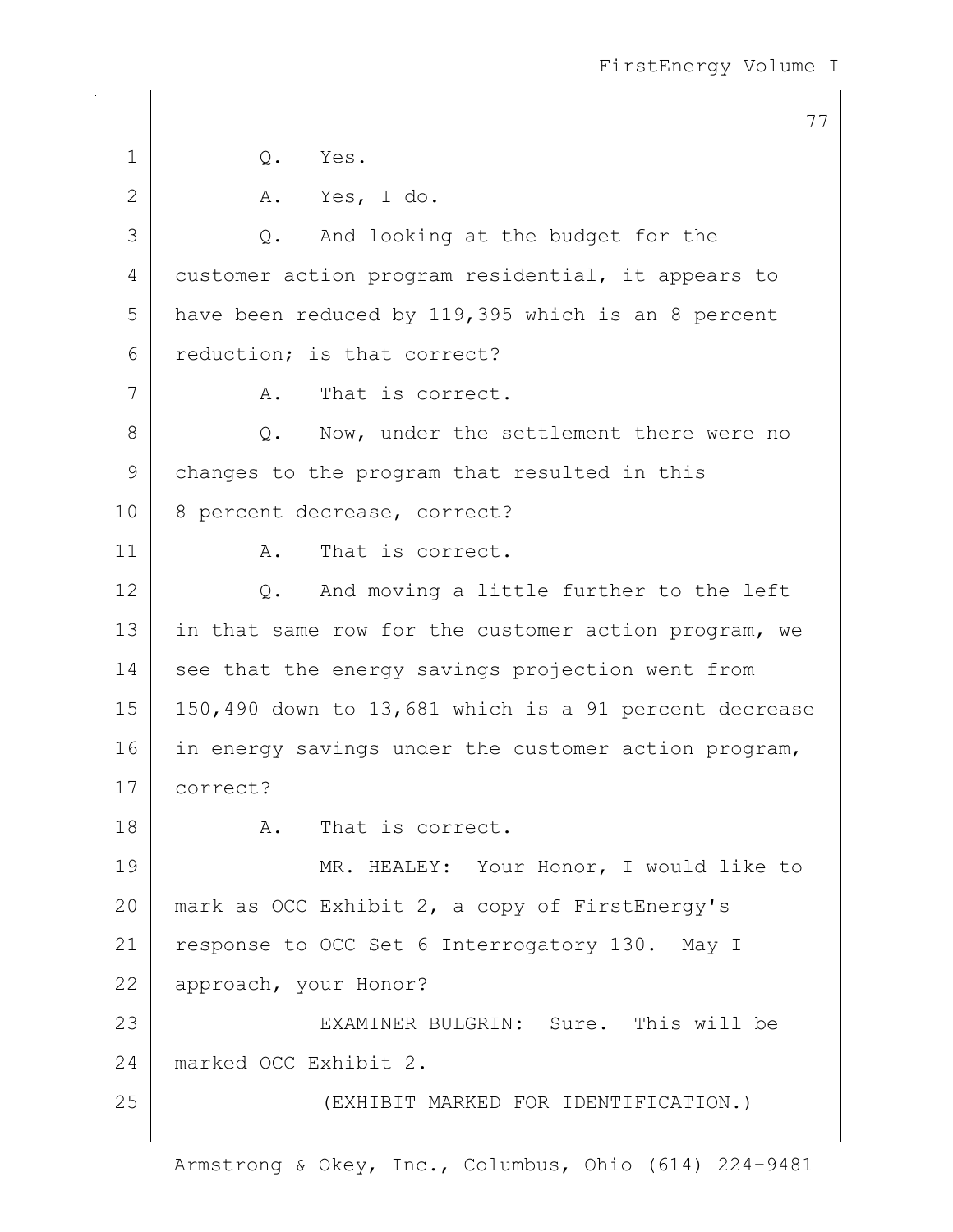78

| $\mathbf 1$ | Mr. Miller, you have in front of you<br>Q.           |
|-------------|------------------------------------------------------|
| 2           | what's been marked as OCC Exhibit 2 and this is one  |
| 3           | of FirstEnergy's discovery responses to an           |
| 4           | interrogatory from OCC. You'll see at the top right  |
| 5           | you are identified as the witness for this response. |
| 6           | Are you familiar with this interrogatory?            |
| 7           | Yes, I am.<br>Α.                                     |
| 8           | Q. And the question here asks about the line         |
| 9           | that I was just discussing on Exhibit A and asks the |
| 10          | companies to describe how they arrived at the 13,691 |
| 11          | megawatt-hour savings number. Do you see that in the |
| 12          | question?                                            |
| 13          | Α.<br>Yes.                                           |
| 14          | And your response is that the updated<br>$Q$ .       |
| 15          | projections for the residential customer action      |
| 16          | program are based on the current expectations that   |
| 17          | the utility -- utility-administered programs will    |
| 18          | capture the vast majority of customer projects. Do   |
| 19          | you see that in your response?                       |
| 20          | Α.<br>Yes.                                           |
| 21          | Now, when you say that the current<br>Q.             |
| 22          | expectations are that the utility-administered       |
| 23          | programs will capture the vast majority of customer  |
| 24          | projects, what you're saying is that because there   |
| 25          | are programs available to customers, they are less   |
|             |                                                      |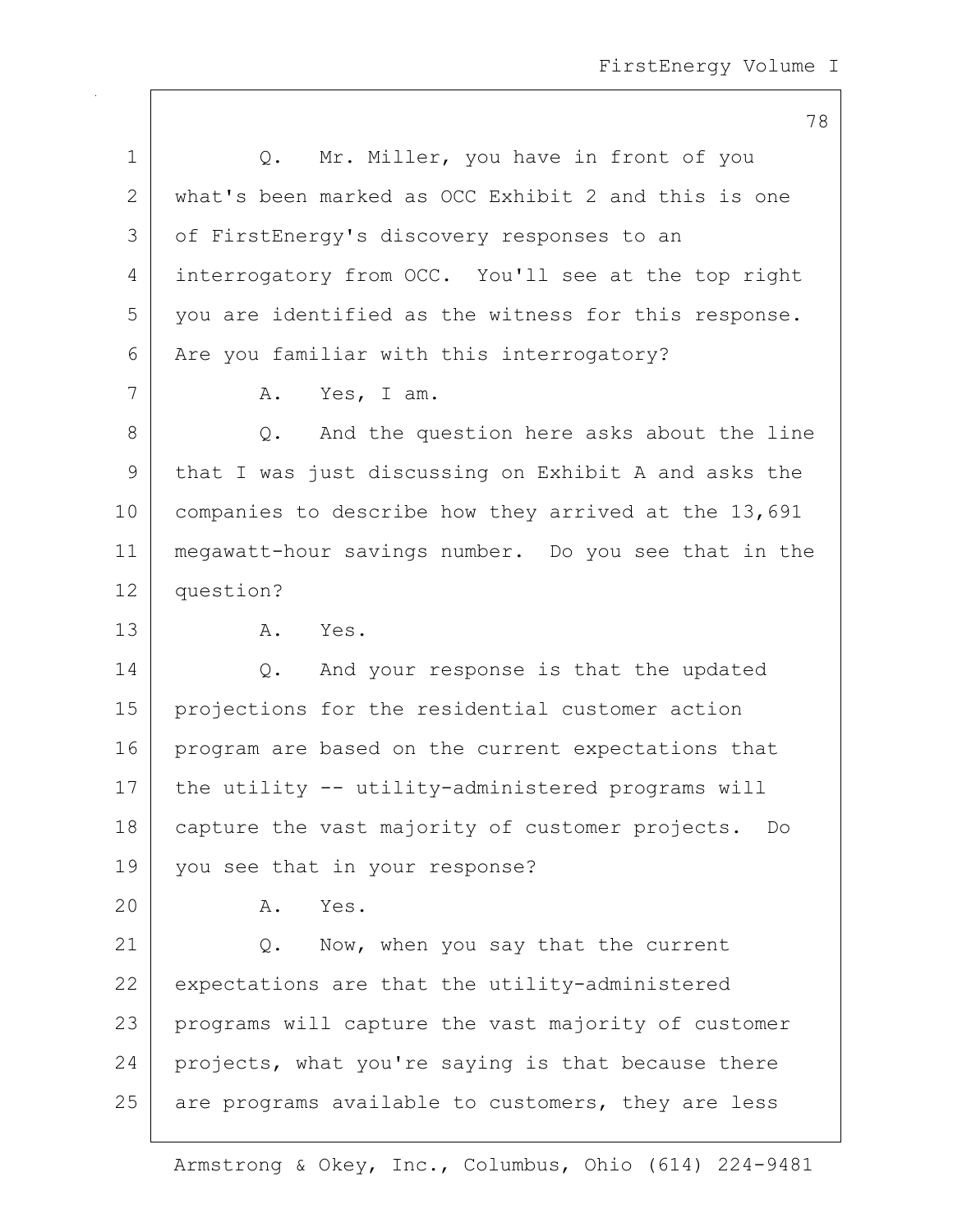1 likely to do energy efficiency measures on their own, 2 correct?

3 A. That's not how I would characterize it. 4 The response is that as a result of having a robust 5 portfolio of programs and measures, as a result, it's 6 our expectation that customers will participate in 7 the programs. It's not the customers are going to do 8 | less. It's that customers will participate in the 9 programs. 10 | Q. So some customers who might have done 11 energy efficiency on their own if there were no 12 programs, you're saying will now participate in the 13 | program instead. 14 A. That's the expectation, yes. 15 Q. Now, we discussed earlier that the scope 16 of the programs under the stipulation has been 17 | reduced as compared to the application, correct? 18 A. Yes. 19 Q. And so wouldn't it have been true when 20 the application was filed and the programs were even

22 customers' energy savings on their own as opposed to 23 less as is projected in Exhibit A?

21 | larger, that that would capture even more of the

24 A. I think the rest of the response to this 25 discovery request speaks to it. When we were

Armstrong & Okey, Inc., Columbus, Ohio (614) 224-9481

79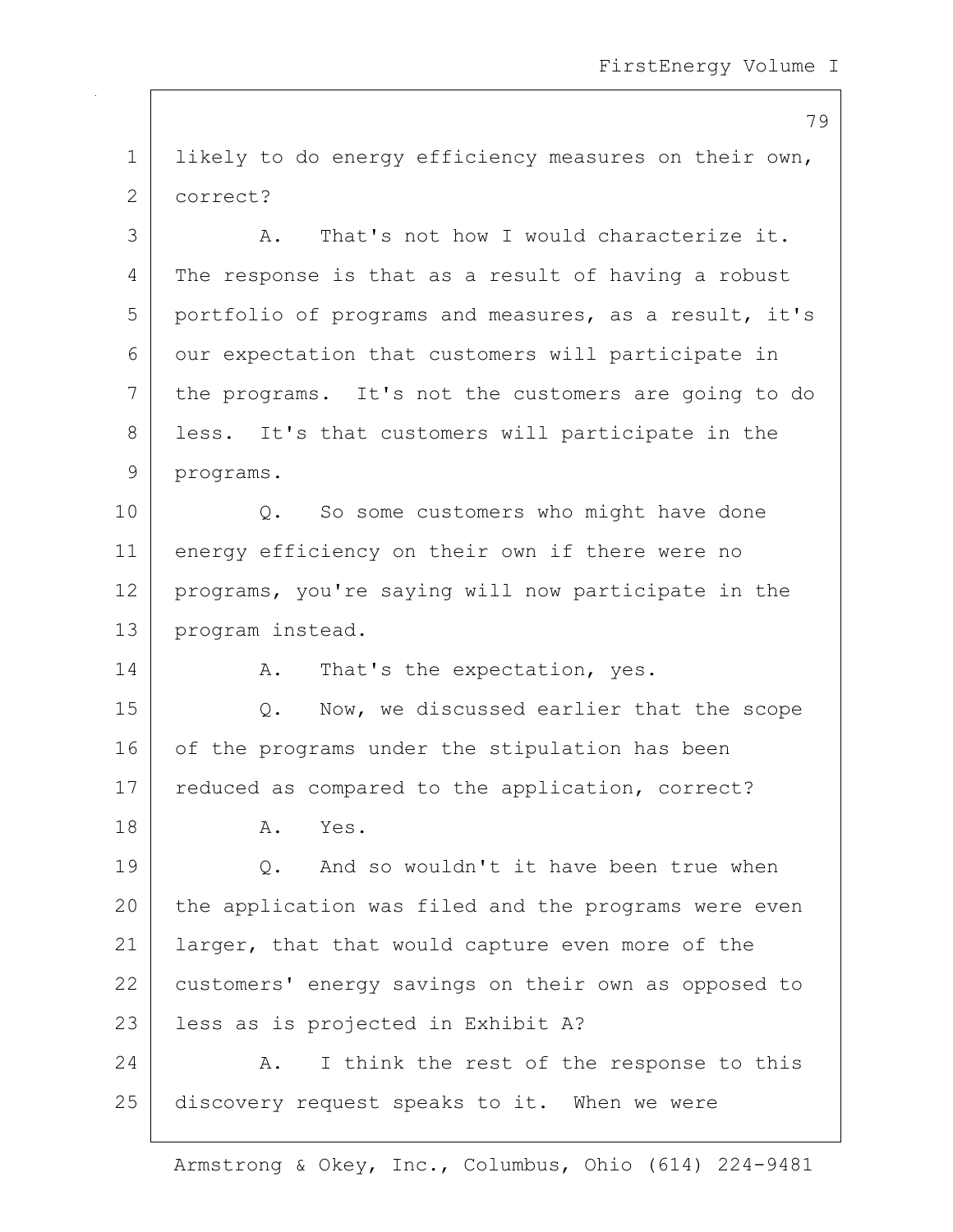80

| $\mathbf 1$  | targeting 800 gigawatt-hours, our statutory          |
|--------------|------------------------------------------------------|
| $\mathbf{2}$ | requirements were still the 535. As a result of the  |
| 3            | Commission order to effectively budget to meet the   |
| 4            | statutory targets, we had to revise our plan in the  |
| 5            | programs as a result of that.                        |
| 6            | So given that our revised plan is now                |
| 7            | designed just to meet the statutory targets, we must |
| 8            | ensure -- I mean, it says it here, we just ensure    |
| 9            | that the utility-administered programs are of        |
| 10           | sufficient size to ensure compliance. And that's     |
| 11           | associated with the uncertainty of the amount of     |
| 12           | savings that will be recognized under the CAP        |
| 13           | program.                                             |
| 14           | Q. Mr. Miller, you testified earlier there           |
| 15           | were no changes to the customer action program,      |
| 16           | didn't you?                                          |
| 17           | No changes to the customer, that is<br>Α.            |
| 18           | correct, in terms of the program.                    |
| 19           | Q. So what you're saying is under the                |
| 20           | settlement --                                        |
| 21           | MS. KOLICH: Could you let the witness                |
| 22           | complete his answer?                                 |
| 23           | MR. HEALEY: I apologize.                             |
| 24           | Q. Were you done? I didn't mean to cut you           |
| 25           | off.                                                 |
|              |                                                      |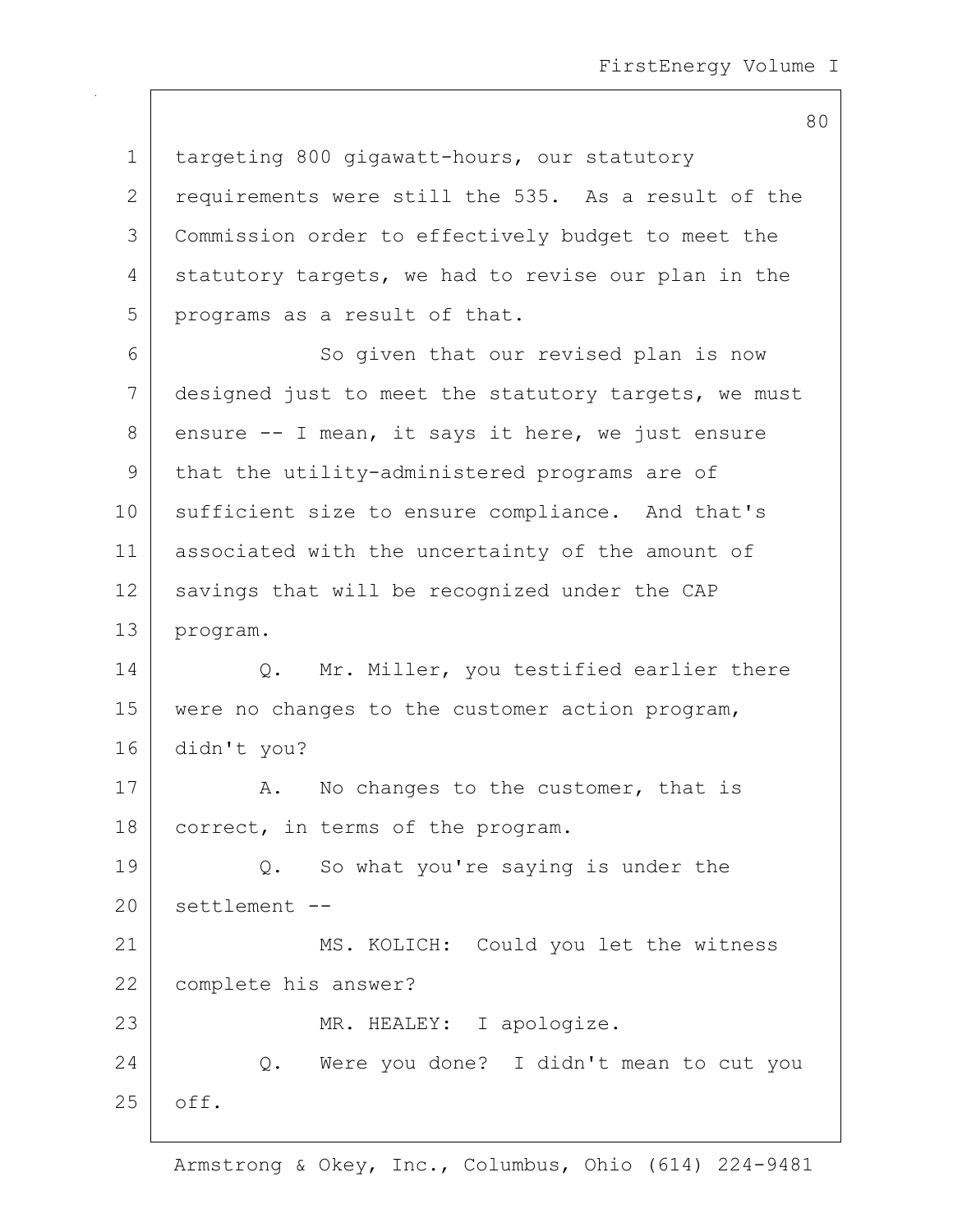|              | 81                                                              |
|--------------|-----------------------------------------------------------------|
| $\mathbf 1$  | The design of the program is the same.<br>Α.                    |
| $\mathbf{2}$ | It's as part of developing the revised plans we very            |
| 3            | carefully looked at all the programs that make up               |
| 4            | that plan. We looked at the potential study, as I               |
| 5            | mentioned earlier, across the various programs.<br>$\mathbb{I}$ |
| 6            | mentioned, you know, we have to ensure that we don't            |
| 7            | unnecessarily overrely on any given component. Given            |
| 8            | the reduced design of the plan to meet the statutory            |
| 9            | targets, we have to ensure and be very comfortable              |
| 10           | with every program's ability to contract savings for            |
| 11           | us to meet our targets and that includes the                    |
| 12           | utility-administered programs.                                  |
| 13           | I quess what I am having trouble<br>Q.                          |
| 14           | understanding is why everything you said -- just said           |
| 15           | isn't also true when you filed the application.                 |
| 16           | When we filed the initial application,<br>Α.                    |
| 17           | that was a much larger robust portfolio. As a                   |
| 18           | result, every program had an increased level of                 |
| 19           | expectation associated with it. But the -- you can't            |
| 20           | overlook that the statutory targets are the same in             |
| 21           | both cases, the original plan and the revised plan.             |
| 22           | The only difference was the original plan was                   |
| 23           | targeting a goal of 800 gigawatt hours so there was             |
| 24           | reliance on each and every component of the plan to             |
| 25           | do more.                                                        |

 $\overline{\phantom{a}}$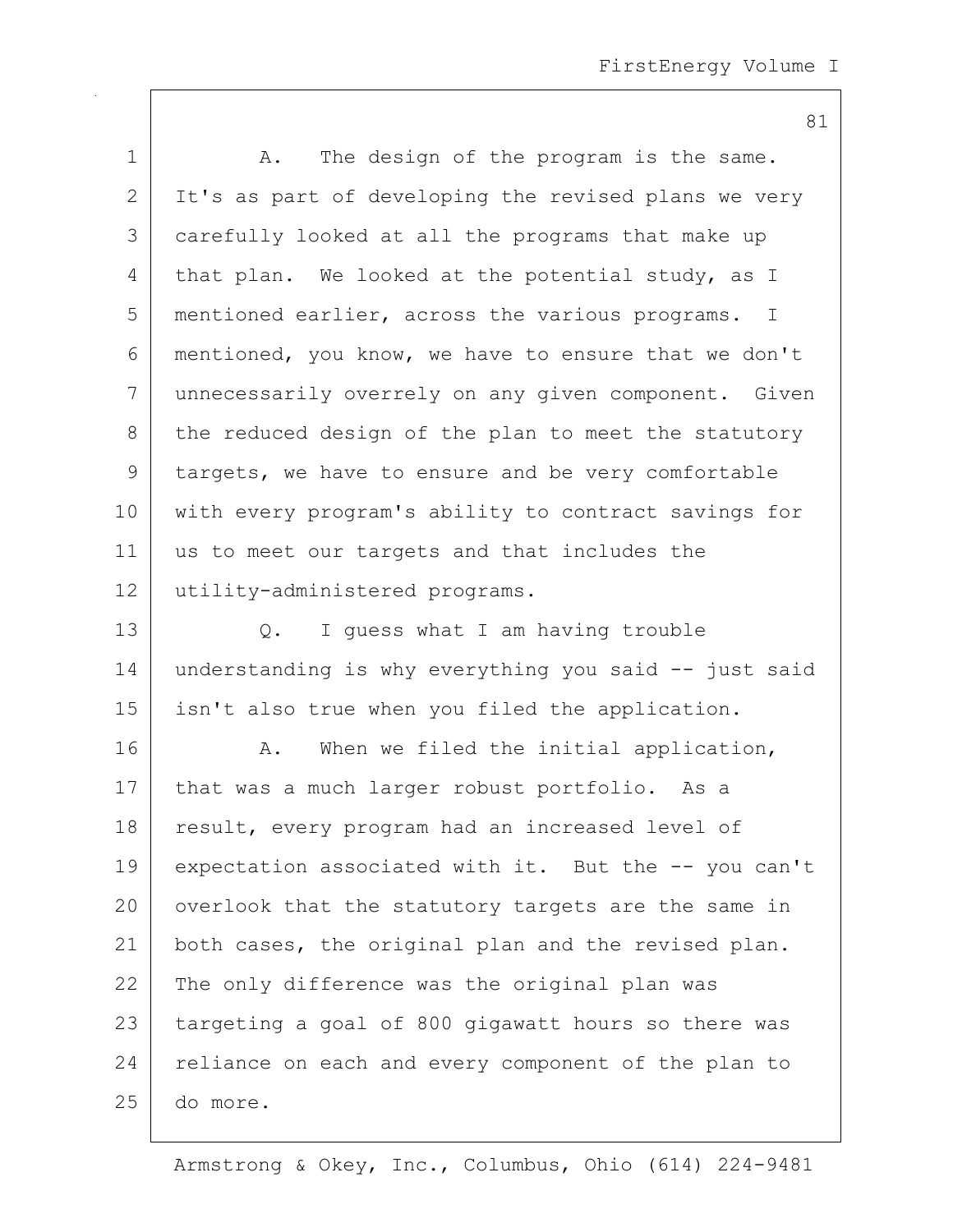|              | 82                                                    |
|--------------|-------------------------------------------------------|
| $\mathbf 1$  | Q. Okay. Let's move on, still within                  |
| $\mathbf{2}$ | Exhibit A, to the residential HVAC program. Do you    |
| 3            | see that about halfway down the residential sector on |
| 4            | Exhibit A?                                            |
| 5            | Yes.<br>A.                                            |
| 6            | Now, let's run through some numbers<br>Q.             |
| 7            | again. "As Filed" meaning under the application, the  |
| 8            | residential HVAC program was projected to save 27,580 |
| $\mathsf 9$  | megawatt-hours, correct?                              |
| 10           | A. As filed, yes.                                     |
| 11           | And then that increases by 1,291 under<br>Q.          |
| 12           | the settlement, correct?                              |
| 13           | A. Correct.                                           |
| 14           | And the as-filed budget was 8,665,309,<br>Q.          |
| 15           | correct?                                              |
| 16           | Α.<br>Yes.                                            |
| 17           | And then that is one of the programs we<br>Q.         |
| 18           | discussed before that actually has an increase in the |
| 19           | budget of 3,208,743, correct?                         |
| 20           | Yes.<br>Α.                                            |
| 21           | MR. HEALEY: If it's all right with your               |
| 22           | Honor, I would like to ask Mr. Miller to do some very |
| 23           | basic math involving nothing more than division.      |
| 24           | Would that be all right, Mr. Miller?<br>Q.<br>Do      |
| 25           | you have a calculator on you?                         |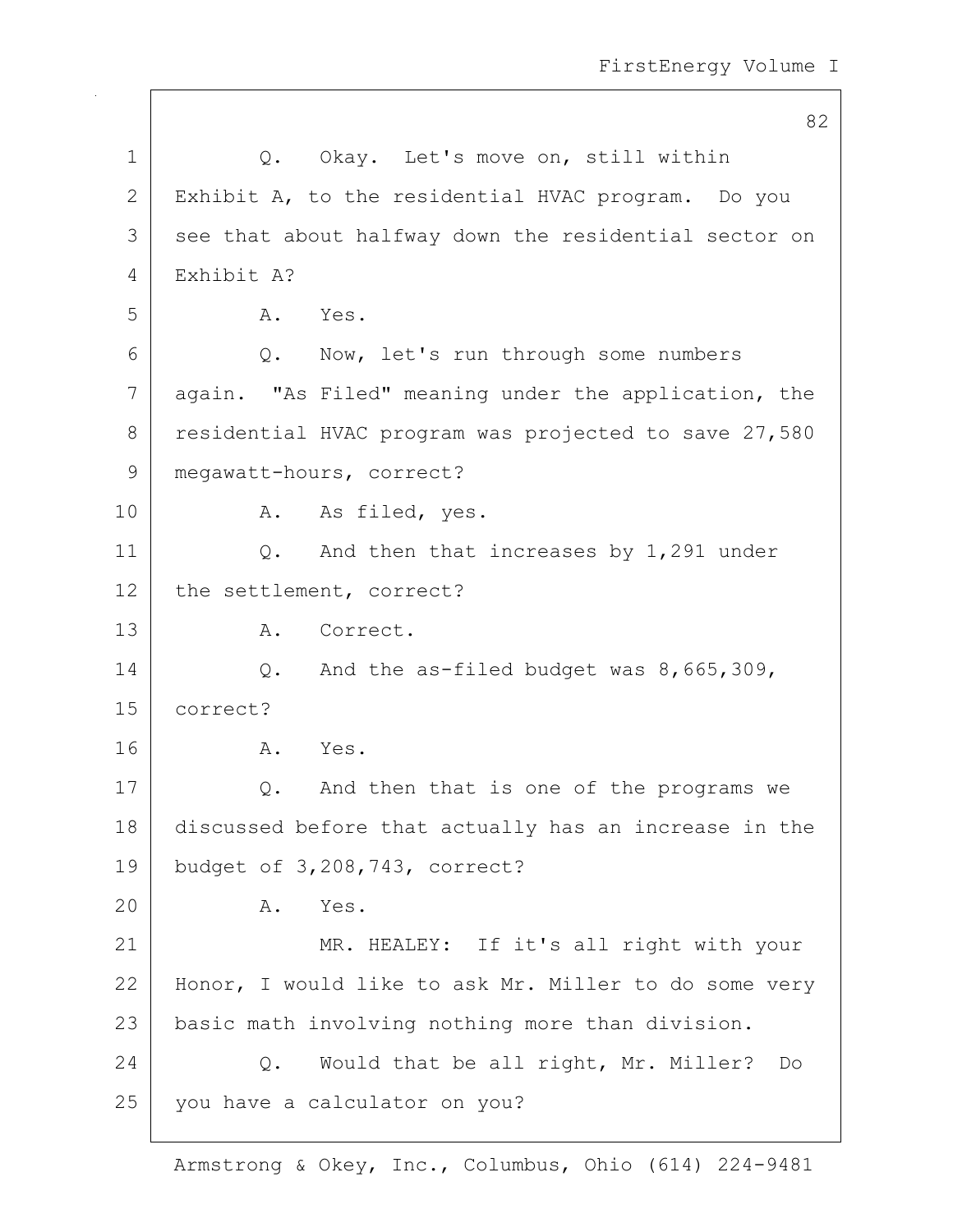|    | 83                                                       |
|----|----------------------------------------------------------|
| 1  | A. If my battery is not dead. It's hanging               |
| 2  | in there, so, yes, I do.                                 |
| 3  | Okay. So we notice that there is an<br>Q.                |
| 4  | increase in the cost of 3,208,743 and an increase in     |
| 5  | the energy savings of 1,291. That comes out to a         |
| 6  | cost of \$2,485 for each of those additional 1,291       |
| 7  | megawatt-hours. Can you confirm that, please?            |
| 8  | So you are asking me to divide the<br>Α.                 |
| 9  | 3,208,743 by the 1,291. The number is 2,485.             |
| 10 | And that's for megawatt-hours, correct,<br>$Q_{\bullet}$ |
| 11 | since Exhibit A is done in megawatt-hours?               |
| 12 | A. On that metric, yes.                                  |
| 13 | And then one more quick conversion.<br>Q.                |
| 14 | \$2,485 per megawatt-hour is \$2.48 per kilowatt-hour,   |
| 15 | correct?                                                 |
| 16 | Yes.<br>Α.                                               |
| 17 | And that's compared to what we discussed<br>Q.           |
| 18 | before, the average acquisition costs under your         |
| 19 | portfolio of just 16 cents per kilowatt-hour,            |
| 20 | correct?                                                 |
| 21 | A. That metric, yes.                                     |
| 22 | Q. Mr. Miller, we'll stick with Exhibit A.               |
| 23 | Let's move down to the --                                |
| 24 | EXAMINER BULGRIN: Let's go off the                       |
| 25 | record for a minute.                                     |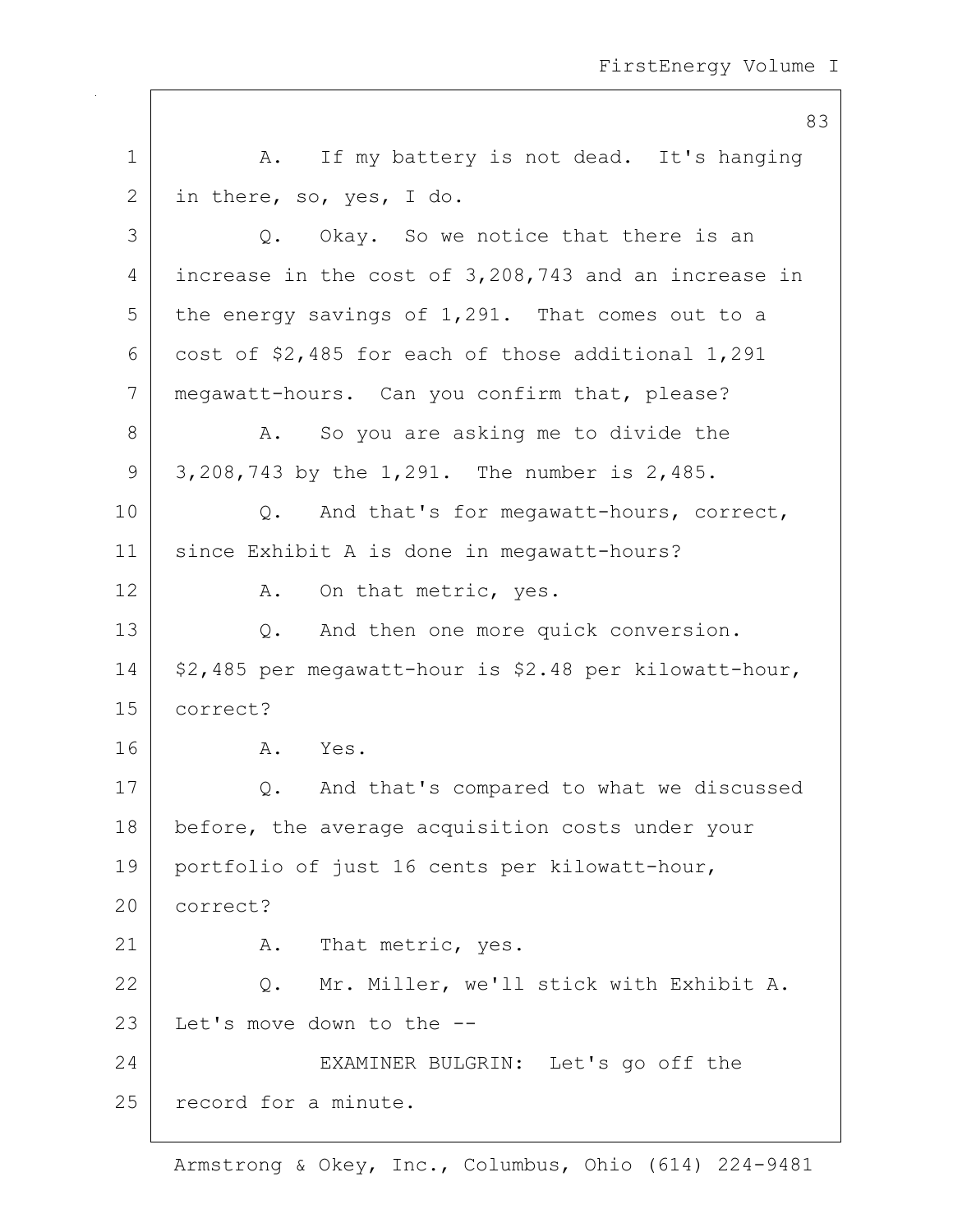```
84
1 (Discussion off the record.)
2 (Thereupon, at 12:10 p.m., a lunch recess
3 was taken.)
 4 - - -
5
6
7
8
9
10
11
12
13
14
15
16
17
18
19
20
21
22
23
24
25
```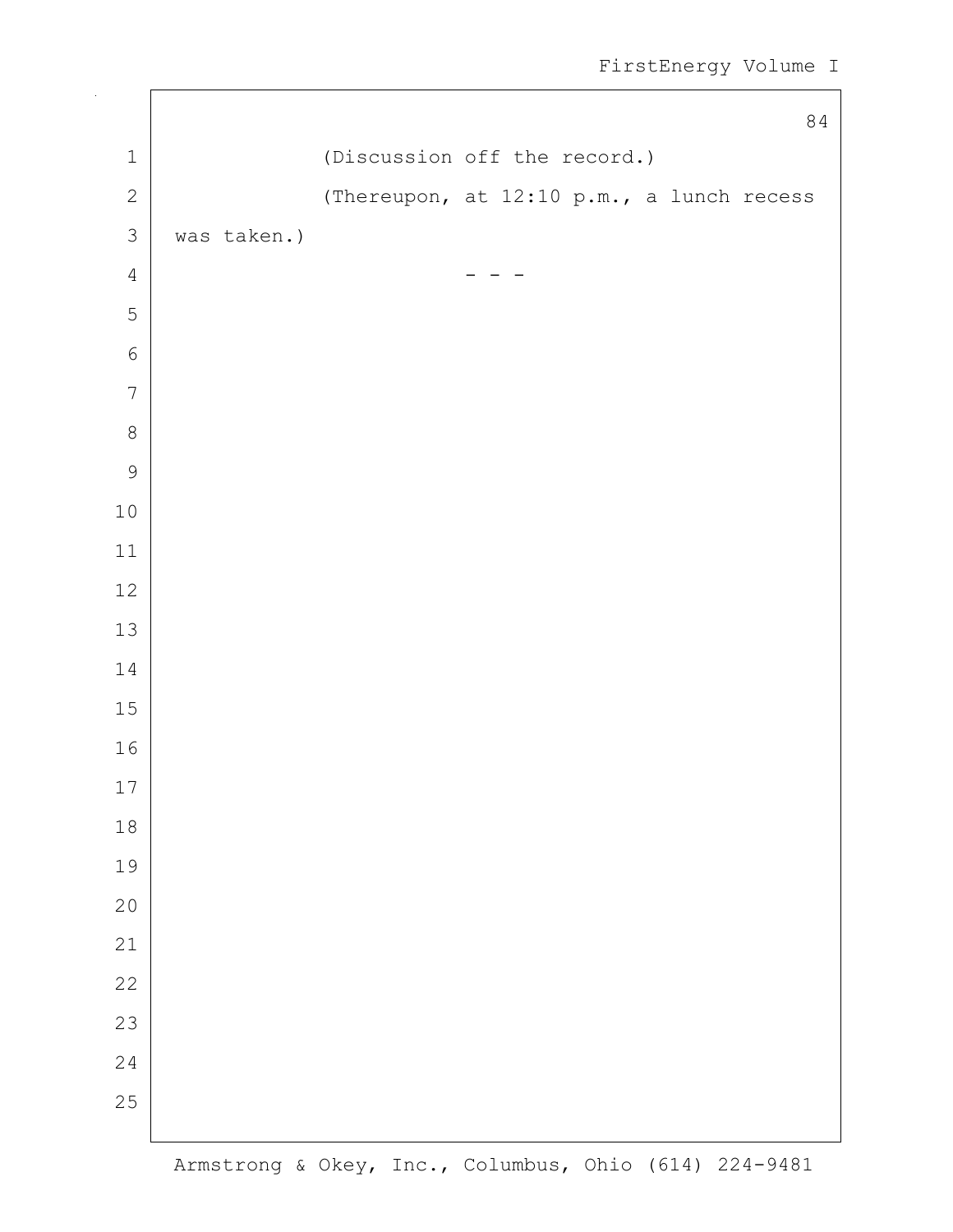85 1 | Monday Afternoon Session, 2 January 23, 2017.  $3 \mid - - -$ 4 EXAMINER BULGRIN: Okay. Let's go back 5 on the record. And I believe Mr. Healey. 6 MR. HEALEY: Yes. 7 - - - 8 EDWARD C. MILLER 9 being previously duly sworn, as prescribed by law, 10 was examined and testified further as follows: 11 CROSS-EXAMINATION 12 By Mr. Healey: 13 Q. Mr. Miller, let's go back to Exhibit A to 14 the stipulation, please. 15 A. Okay. 16 | Q. I would like to direct your attention to 17 | "Small Enterprise" and then the subprogram 18 Custom-SCI. Do you see that? 19 A. Yes. 20 Q. Now, the SCI, that stands for "Small 21 | Commercial and Industrial"; is that right? 22 A. Yes. 23 Q. And there's a subprogram, too, below 24 that, "Custom Buildings-SCI." Do you see that as 25 well?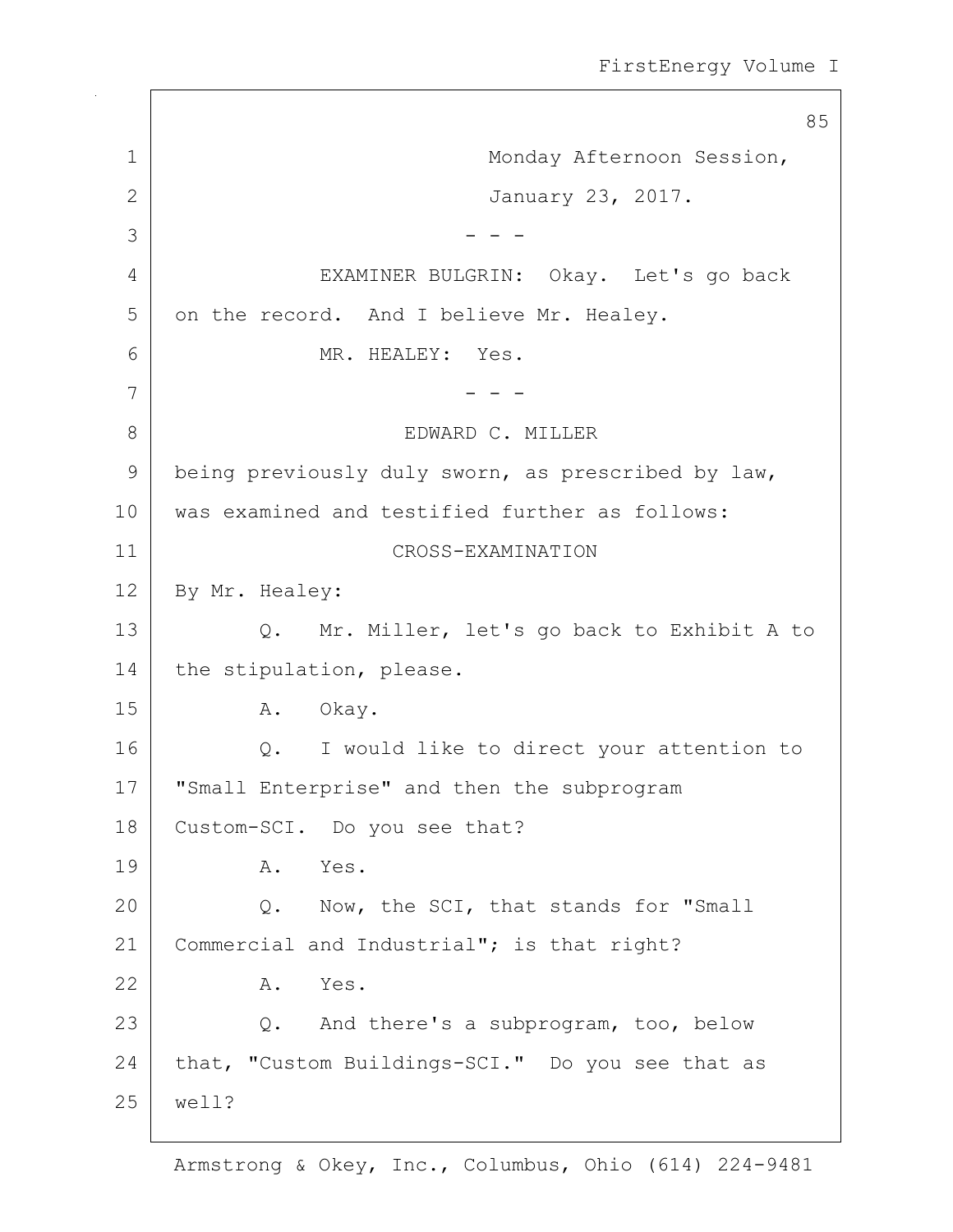|              | 86                                                   |
|--------------|------------------------------------------------------|
| 1            | A. Yes.                                              |
| $\mathbf{2}$ | Now, the Custom-SCI program, that's a<br>Q.          |
| 3            | program for energy-efficient equipment for           |
| 4            | nonresidential customers, correct?                   |
| 5            | The "Energy Solutions for Business<br>A.             |
| 6            | Program" is the program for small, commercial and    |
| 7            | industrial customers.                                |
| 8            | Q. Okay. Sorry. Maybe I was hung up on the           |
| $\mathsf 9$  | word "program." The Custom-SCI subprogram is a       |
| 10           | subprogram for energy-efficient equipment for        |
| 11           | nonresidential customers, correct?                   |
| 12           | A. Correct.                                          |
| 13           | Q. And the Custom Buildings-SCI subprogram,          |
| 14           | in contrast with the Custom-SCI, focuses on building |
| 15           | shell improvements; is that correct?                 |
| 16           | That is correct.<br>Α.                               |
| 17           | Q. And then moving down into "Large                  |
| 18           | Enterprise," I see there is also "Custom-LCI." Do    |
| 19           | you see that under the "Large Enterprise" section of |
| 20           | Exhibit A to the stipulation?                        |
| 21           | Yes.<br>Α.                                           |
| 22           | Q. And "LCI" stands for "Large Commercial            |
| 23           | and Industrial"?                                     |
| 24           | Α.<br>Yes.                                           |
| 25           | And then same question, Custom-LCI is a<br>Q.        |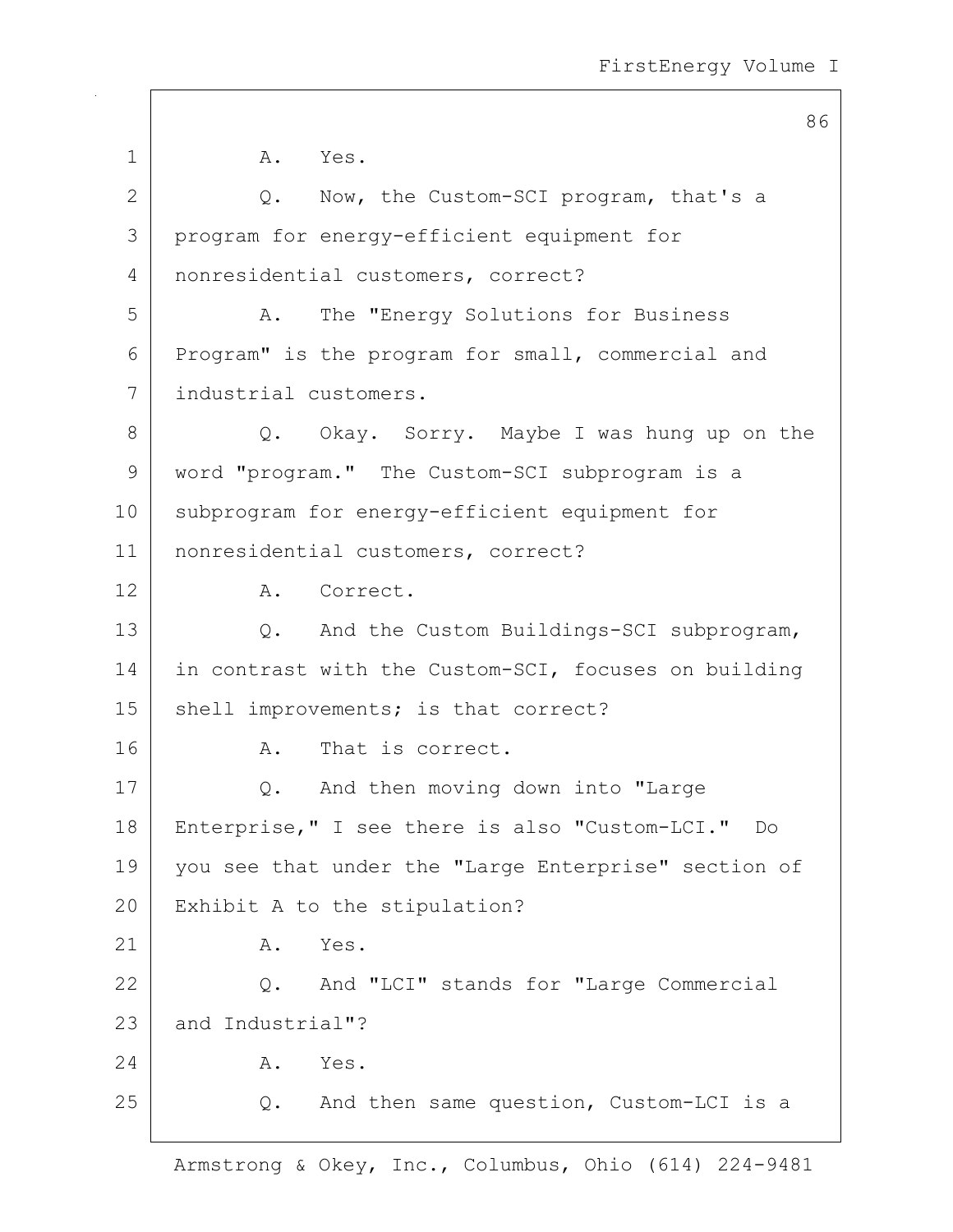87 1 | program for equipment -- sorry, a subprogram for 2 equipment for large nonresidential customers, 3 correct? 4 A. Yes. 5 Q. And then Custom Buildings-LCI is a 6 nonresidential subprogram for energy-efficient 7 building shell improvements, correct? 8 A. For large commercial and industrial 9 customers, yes. 10 | Q. Now, let's move back to the megawatt-hour 11 columns. The -- let's start with Custom-SCI. We see 12 under the stipulation, 142,886 megawatt-hours over 13 the three-year period, correct? 14 A. For Custom-SCI, correct. 15 Q. And then for Custom Buildings, 56,855? 16 A. Correct. 17 | Q. And then moving down, Custom-LCI is 18 233,208? 19 A. Correct. 20 Q. And Custom Buildings is 50,454? 21 A. Correct. 22 Q. Now, can I ask you to do some math again 23 and add those four numbers up for me, please? 24 MS. KOLICH: Which four numbers would 25 those be?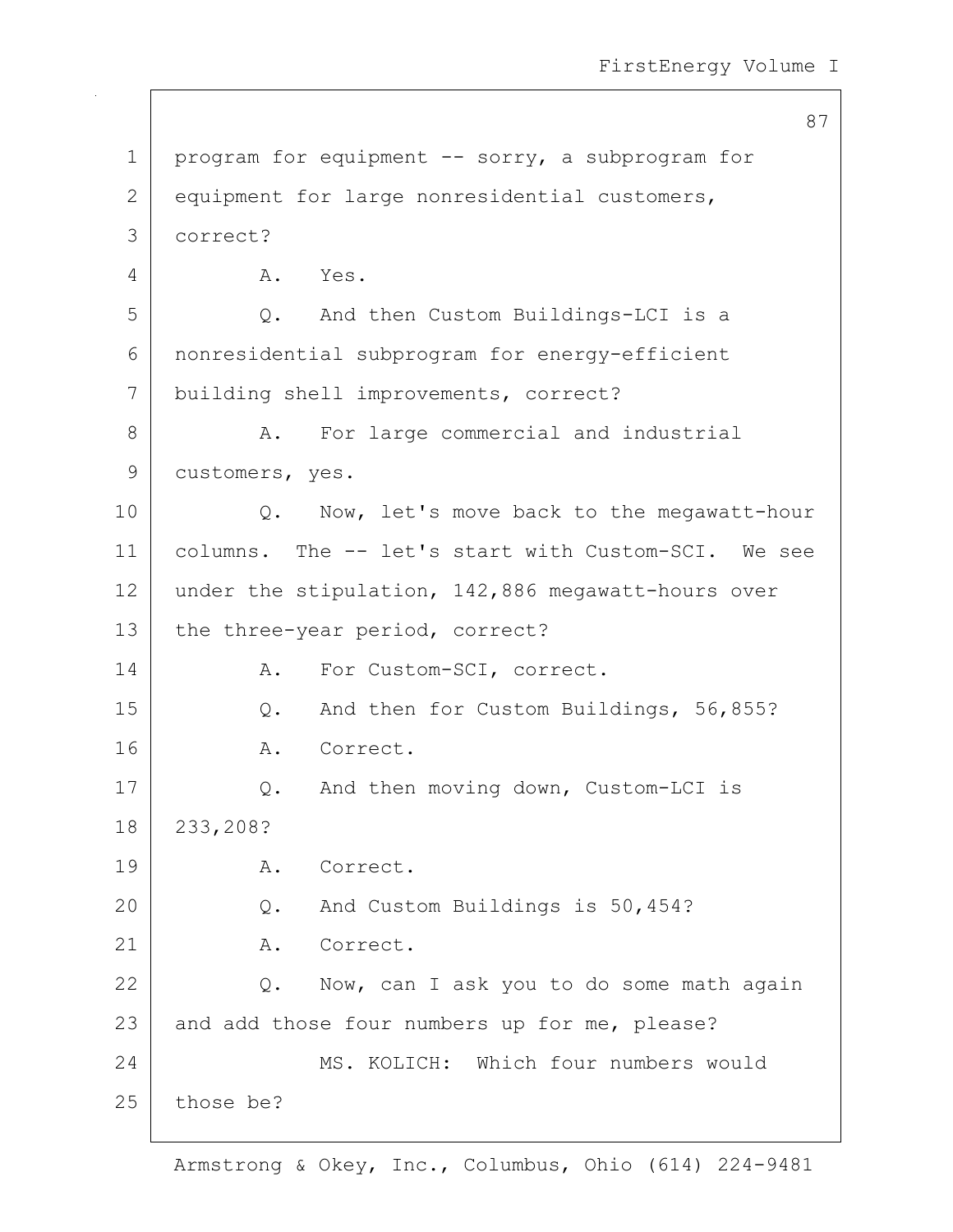88 1 MR. HEALEY: Those would be the projected 2 energy savings for the Custom-SCI, Custom 3 Buildings-SCI, Custom-LCI, and Custom Buildings-LCI 4 subprograms on Exhibit A to the stipulation. 5 A. Okay. 6 Q. And what's the total for those four put 7 together? 8 A. Subject to check my calculations that I 9 didn't key a wrong number or read the wrong number, 10 | the number I get by adding  $142,886$ , with  $506,855$ , 11 plus 233,208, plus 50,454 should be 483,403. 12 Q. And that's in megawatt-hours? 13 A. Yes. 14 O. Thank you. 15 | Mr. Miller, let's turn to page 18 of your 16 | supplemental testimony, please. 17 | A. I'm sorry, what page number? 18 Q. 18 of your supplemental testimony. 19 | A. Okay. 20 Q. Now, on line 13 to 14 you note that there 21 was an additional hearing date scheduled for July 22 2016 in this case, correct? 23 A. What line? I'm sorry? 24 Q. 13 to 14. 25 A. Yes.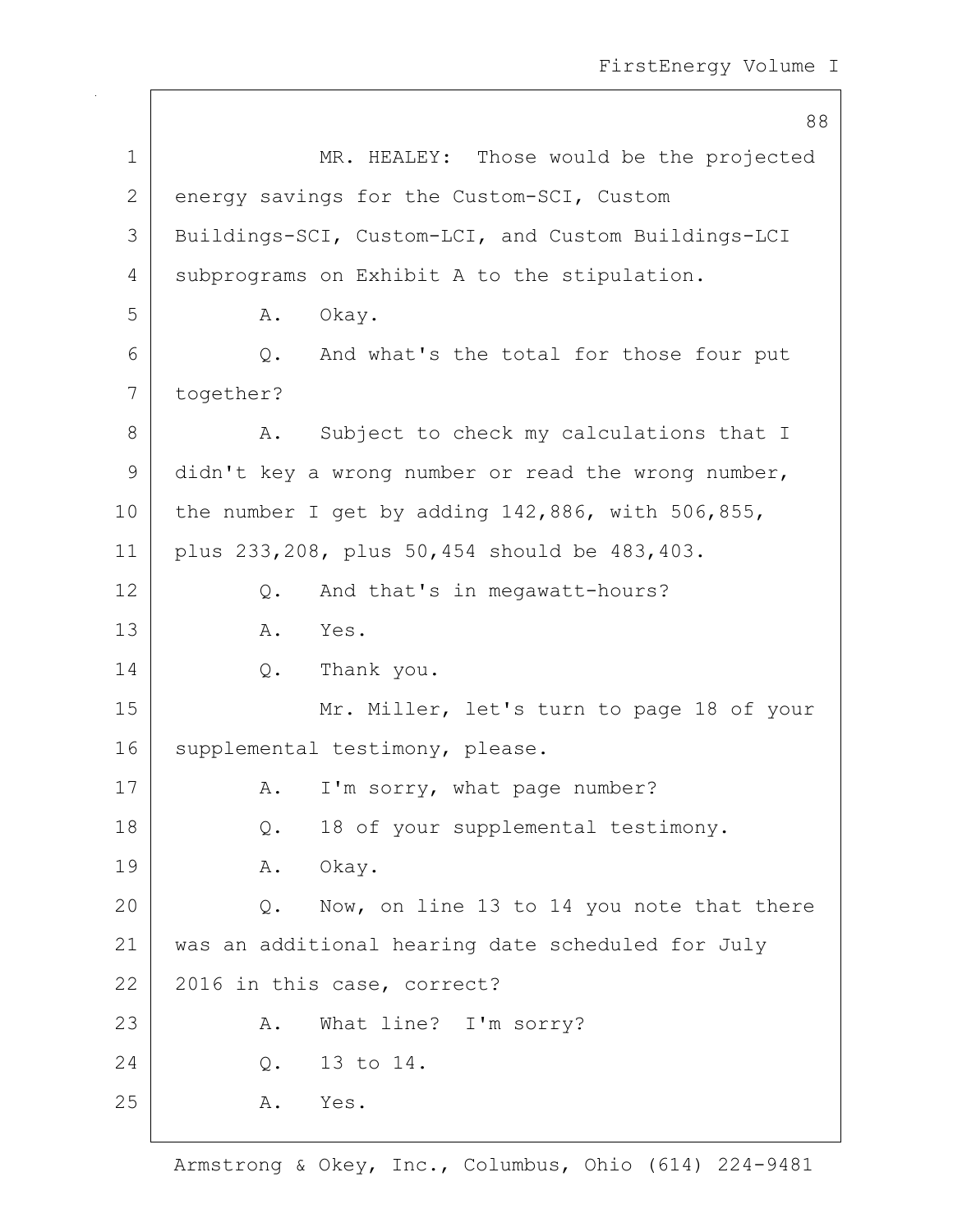89 1 |  $Q$ . And obviously the hearing did not take 2 place in July 2016, correct? 3 A. Correct. 4 Q. Now, the next sentence you say, "Through 5 | no fault of the Companies, that schedule was 6 postponed on several occasions." Do you see that? 7 A. Yes. 8 Q. And with that statement, are you 9 referring to other parties seeking continuances of 10 the hearing in this case? 11 | A. I was generally referring to the fact  $12$  that we filed the plans in April of this  $-$  in April 13 of 2016. We had a procedural schedule with a hearing 14 scheduled for July, and I do know that in the docket 15 there's been several extensions of that procedural 16 schedule due to various reasons and that's what 17 | that's referring to. 18 | MR. HEALEY: Your Honor, I would like to 19 mark as OCC Exhibit 3, a printout of the docket from 20 this case that Mr. Miller just referenced. May I 21 approach? 22 EXAMINER BULGRIN: Sure. 23 (EXHIBIT MARKED FOR IDENTIFICATION.) 24 | C. Now, Mr. Miller, do you recognize what I 25 just handed you which has been marked OCC Exhibit 3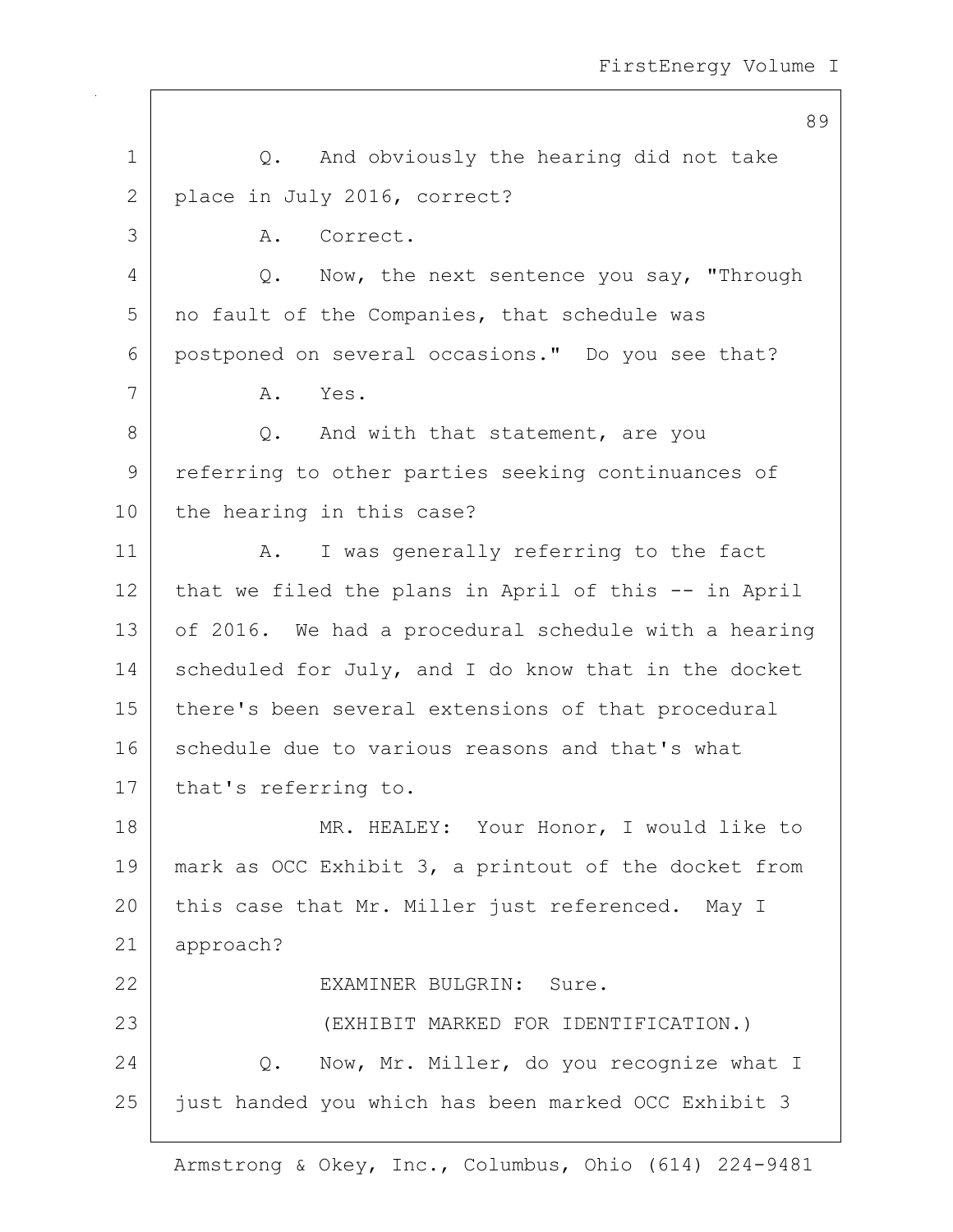90

| $\mathbf 1$  | as a printout of the docket from this Case No.         |
|--------------|--------------------------------------------------------|
| $\mathbf{2}$ | $16 - 743 - E L - POR?$                                |
| 3            | I haven't seen a printout before, so the<br>Α.         |
| 4            | format is something that I haven't seen before.<br>But |
| 5            | from looking at the content, I believe that's          |
| 6            | correct.                                               |
| 7            | And looking at this, do you have any<br>Q.             |
| 8            | reason to believe this is an inaccurate                |
| 9            | representation of the docket in this case?             |
| 10           | It looks like it was printed from the<br>A.            |
| 11           | Ohio Commission website, so I would believe so.        |
| 12           | Q. Okay. Now, this is in reverse                       |
| 13           | chronological order, so let's start near the back,     |
| 14           | actually on page 3 out of 4. There's a filing on       |
| 15           | June 27, 2016. There is only one filing that date so   |
| 16           | you should be able to find it. It's a "Motion For      |
| 17           | Continuance and Request for Expedited Treatment and    |
| 18           | Memorandum in Support filed on behalf of the Public    |
| 19           | Utilities Commission of Ohio, electronically filed by  |
| 20           | Ms. Tonnetta Scott on behalf of PUC." Do you see       |
| 21           | that?                                                  |
| 22           | Yes.<br>Α.                                             |
| 23           | And do you see any objections to that<br>Q.            |
| 24           | motion for continuance?                                |
| 25           | I see objections earlier in June.<br>I'm<br>Α.         |
|              |                                                        |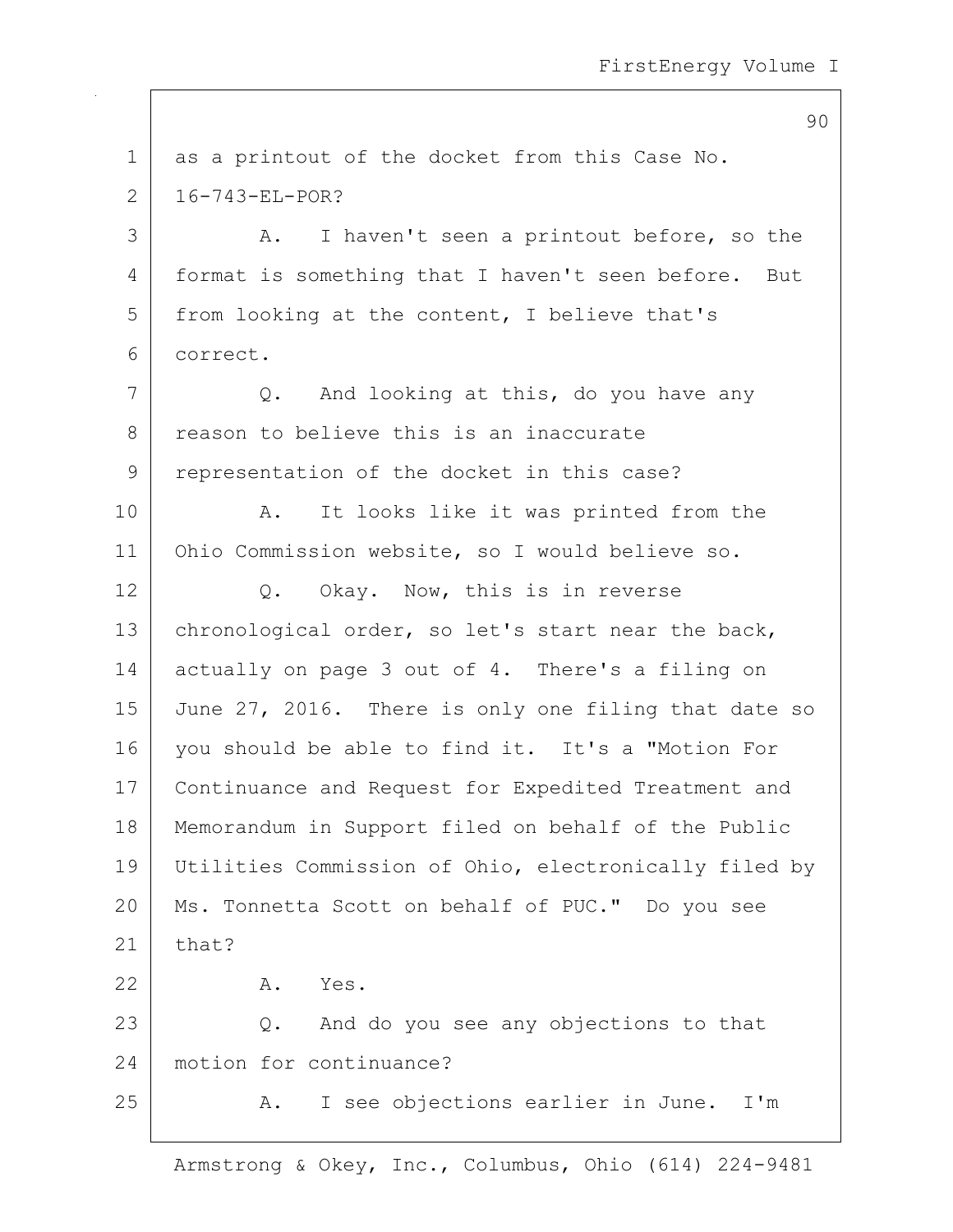91 1 not seeing an objection following that motion for 2 continuance immediately following. 3 Q. Thank you. 4 Let's move to page 2 of OCC Exhibit 3. 5 And there is, again, a single filing on September 29, 6 "Motion to Continue Indefinitely Procedural Schedule, 7 Request for Expedited Treatment, and Memorandum in 8 Support filed by J. Jones PUCO staff." Do you see 9 that? 10 | A. What was the date again? I'm sorry. 11 Q. September 29. 9-29. 12 A. "Motion to Continue Indefinitely 13 | Procedural Schedule, Request for Expedited Treatment 14 and Memorandum in Support filed by J. Jones, PUCO  $15$  Staff," yes. 16 Q. And, again, do you see any objections to 17 | this motion to continue the procedural schedule? 18 | R. Not immediately following it. 19 Q. And moving up the same page 2 on 20 November 15. Again, only one filing that date and 21 this is "Unopposed Joint Motion for Continuance 22 electronically filed by Michael Gladman on behalf of 23 The Ohio Edison Company and The Toledo Edison 24 Company, and The Cleveland Electric Illuminating 25 Company." Do you see that on the 15th?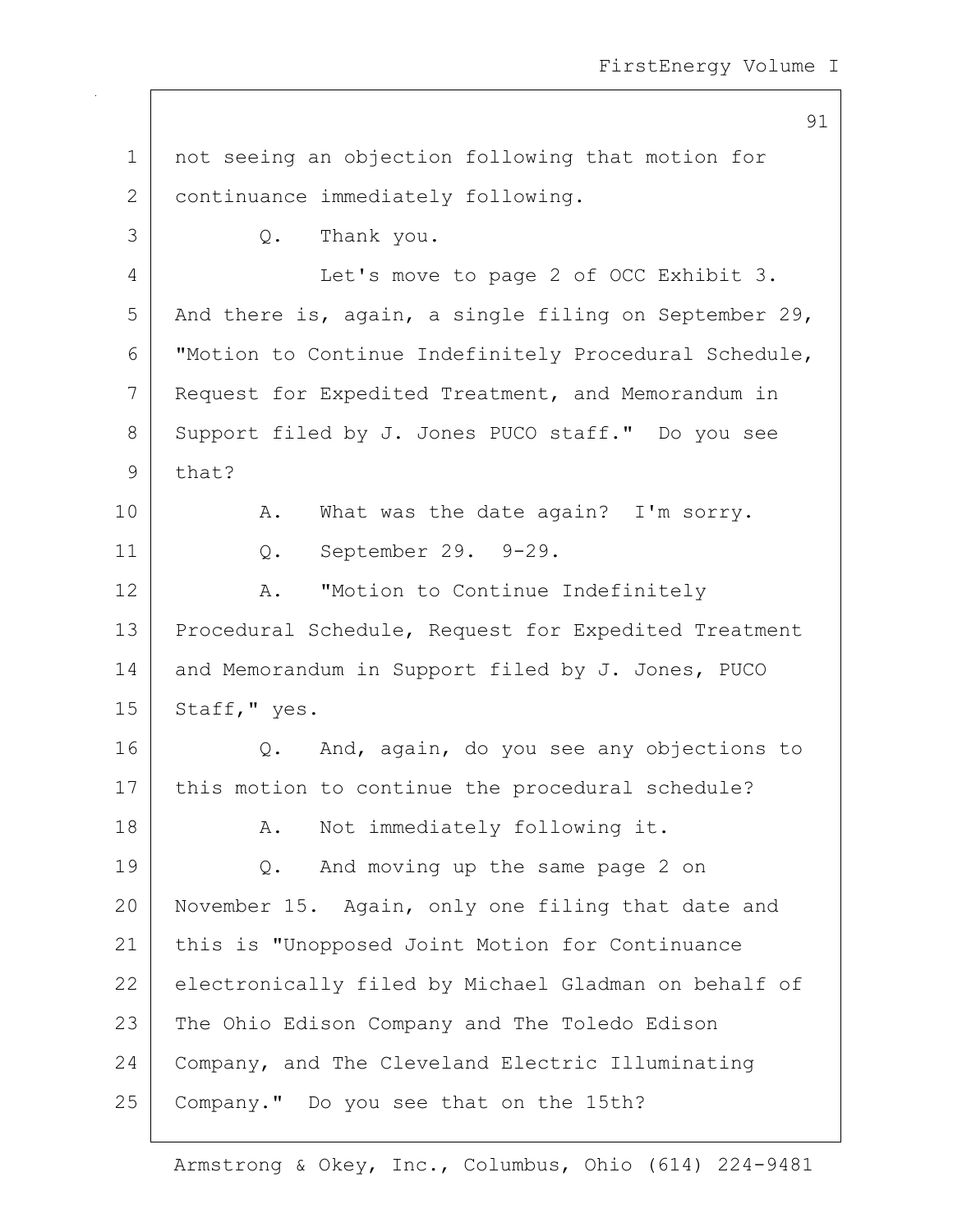92 1 A. Yes.  $2$  Q. And based on this docket, you see that 3 | was filed by the FirstEnergy companies, correct? 4 A. Yes. 5 Q. And, again, there appears to be no 6 opposition to this given that it is marked "Unopposed 7 Joint Motion" and you do not see any objections on 8 the docket to this motion for continuance, correct? 9 A. Correct. 10 Q. Let's go back to page 18 of your 11 | supplemental testimony. 12 MS. KOLICH: I am sorry. What was that 13 reference? 14 MR. HEALEY: Page 18 of the supplemental 15 testimony. 16 MS. KOLICH: Thank you. 17 | Q. And starting on line 20 you state, "Once 18 | the Revised Plans are approved, a three-month 19 'ramp-up' is generally anticipated before the launch 20 of many of the programs." Do you see that on page 18 21 there? 22 A. Yes. 23 Q. Now, it's true that some of your programs 24 are already in place for 2017; isn't that right? 25 A. I'm aware of one program that's in place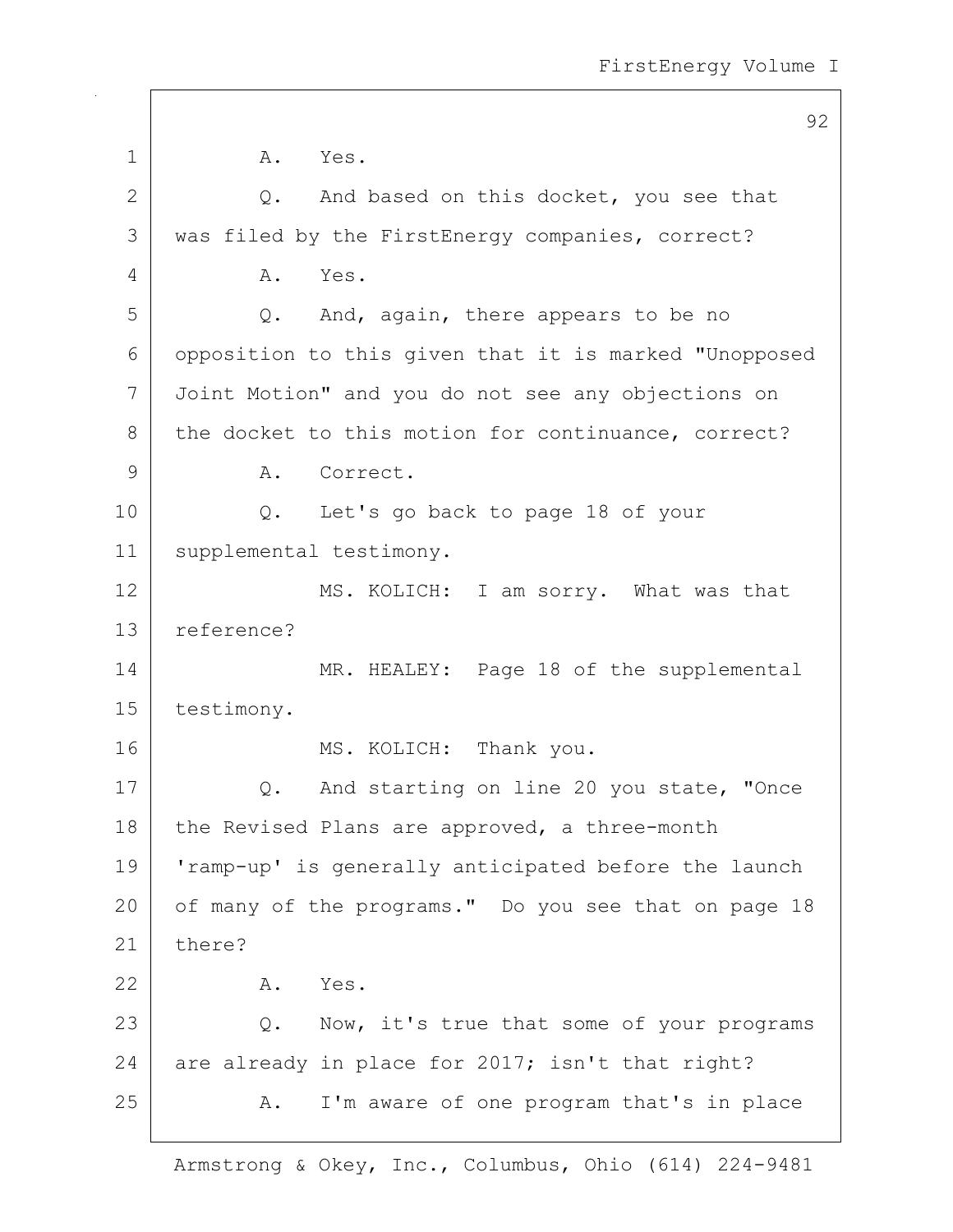93

1 and components of two other programs that are in 2 | place. 3 Q. And what programs -- what program are you 4 referring to that is in place? 5 A. The Community Connections program.  $6$  Q. And what program are you  $-$  what programs  $7$  are you referring to that there are  $-$ - well, let me 8 ask you this, can you explain what you mean when you 9 say "components of a program"? 10 | A. I'm referring to certain measures within 11 certain programs. 12 Q. And which -- which programs are those? 13 | A. It would be components of the energy 14 solutions for business programs small and the energy 15 | solutions for business program large. 16 | Q. And which components of those programs 17 are currently active? 18 | A. What I am aware of is the lighting 19 measures, excluding standard CFLs, some of the custom 20 measures within both of those programs. That's what 21 | I'm recalling. 22  $\vert$  Q. When you say "custom," are you referring 23 to the Custom-SCI, Custom Buildings, and Custom 24 Buildings subprograms in each of Small Enterprise and 25 Large Enterprise?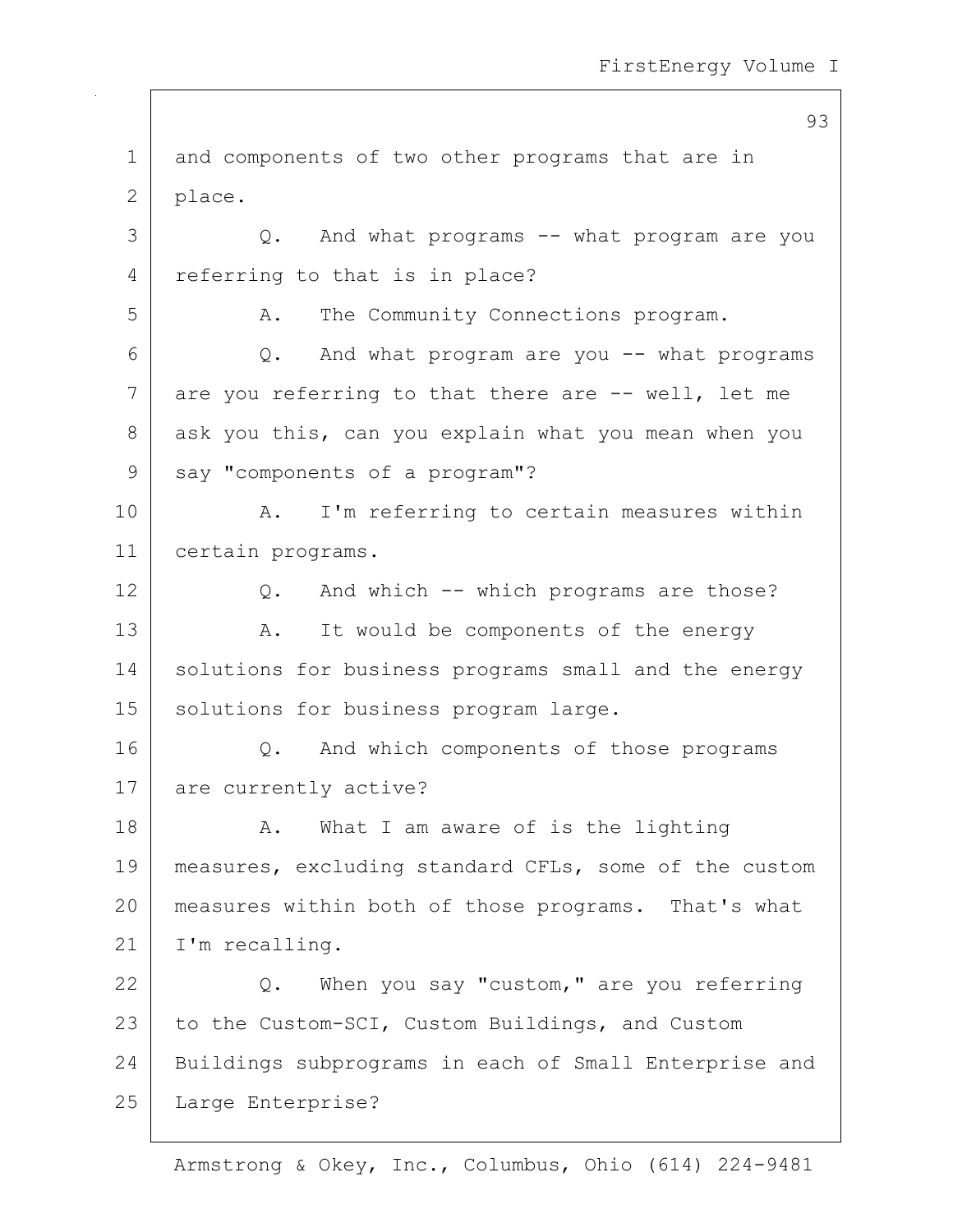|                | 94                                                  |
|----------------|-----------------------------------------------------|
| $\mathbf 1$    | A. Yes.                                             |
| $\overline{2}$ | And who is the -- let me ask you this,<br>Q.        |
| 3              | have you hired an implementation contractor for any |
| 4              | of the four custom subprograms, those being         |
| 5              | Custom-SCI, Custom Buildings-SCI, Custom-LCI, and   |
| 6              | Custom Buildings-LCI?                               |
| 7              | A.<br>Yes, we have.                                 |
| 8              | And is it the same implementation<br>Q.             |
| 9              | contractor for all four?                            |
| 10             | A. Yes.                                             |
| 11             | And is that implementation contractor an<br>Q.      |
| 12             | entity called Sodexo?                               |
| 13             | Α.<br>Yes.                                          |
| 14             | MR. HEALEY: Your Honor, I would like to             |
| 15             | mark as OCC Exhibit 4, this is a printout of a      |
| 16             | website for the current FirstEnergy custom programs |
| 17             | that are -- that Sodexo was hired as program        |
| 18             | implementer for. May I approach?                    |
| 19             | EXAMINER BULGRIN: Sure. OCC Exhibit 4.              |
| 20             | (EXHIBIT MARKED FOR IDENTIFICATION.)                |
| 21             | Q. Mr. Miller, I just handed you what's been        |
| 22             | marked as OCC Exhibit 4. Can you turn to the last   |
| 23             | page of this exhibit which is marked 5 out of 5 at  |
| 24             | the bottom.                                         |
| 25             | A.<br>Yes.                                          |
|                |                                                     |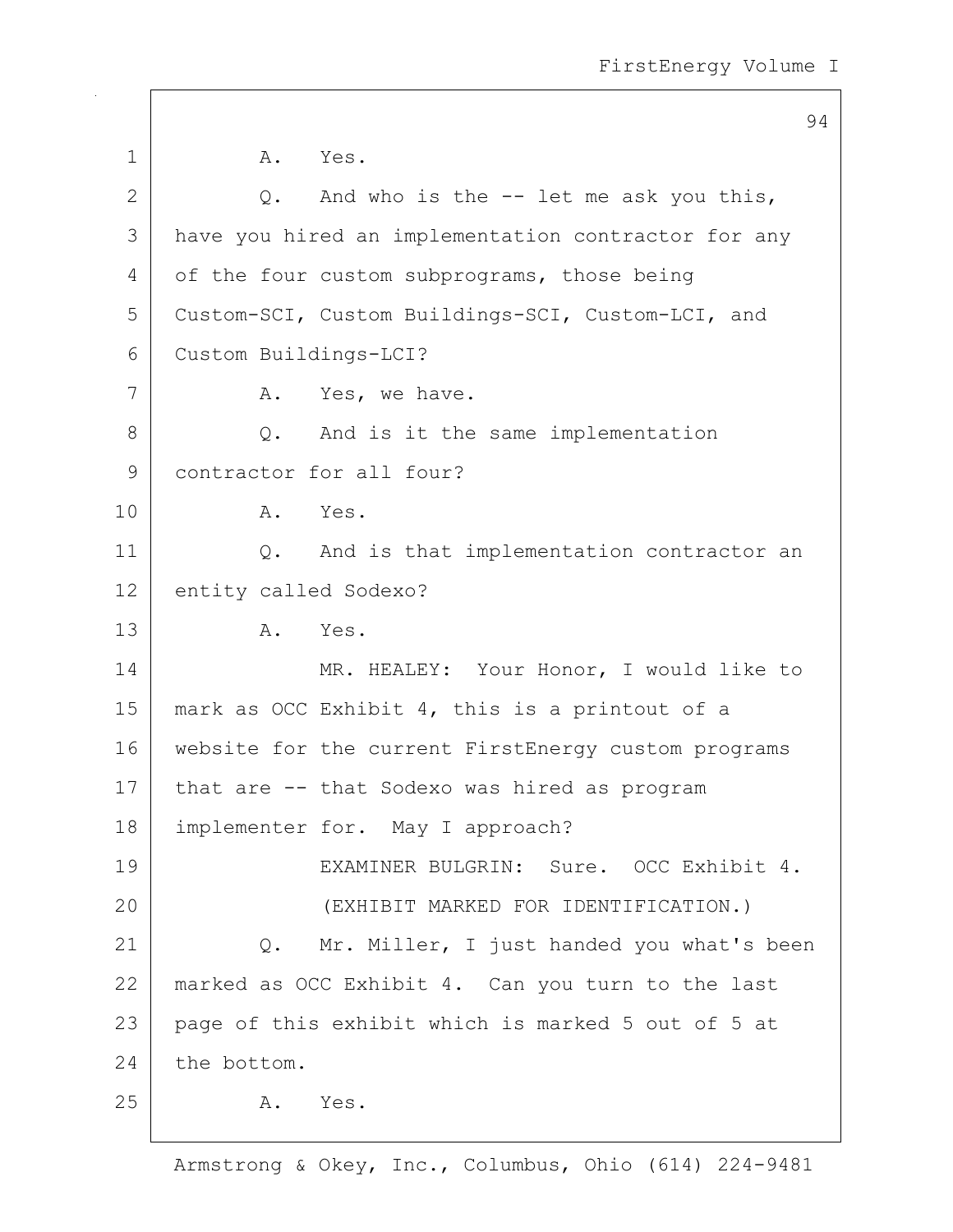|              | 95                                                    |
|--------------|-------------------------------------------------------|
| $\mathbf 1$  | And then in the middle of the page, the<br>$Q$ .      |
| $\mathbf{2}$ | name "Sodexo" is there, which we just -- you just     |
| 3            | testified is the program implementer for the four     |
| 4            | custom nonresidential programs. And you'll see here   |
| 5            | it says "Sodexo is the designated program implementer |
| 6            | for commercial and industrial energy efficiency       |
| 7            | programs for FirstEnergy's Ohio utilities. This       |
| 8            | website is maintained by Sodexo." Do you see that?    |
| $\mathsf 9$  | Yes.<br>Α.                                            |
| 10           | And in light of that, and with a quick<br>$Q$ .       |
| 11           | review of this, do you recognize this as the website  |
| 12           | for the Custom programs?                              |
| 13           | I believe it is.<br>A.                                |
| 14           | And let's look at the first page of this<br>Q.        |
| 15           | OCC Exhibit 4. There's a bold heading called the      |
| 16           | "Effective Dates." Do you see that?                   |
| 17           | Yes.<br>Α.                                            |
| 18           | Q. And it says, "To qualify for incentives            |
| 19           | through the program, equipment must be new and        |
| 20           | installed after January 1, 2017." Do you see that?    |
| 21           | Yes.<br>Α.                                            |
| 22           | Q. And so that states that these are the              |
| 23           | programs that are currently in effect, correct? In    |
| 24           | other words, it's not an old website for 2015 or 2016 |
| 25           | programs, correct?                                    |
|              |                                                       |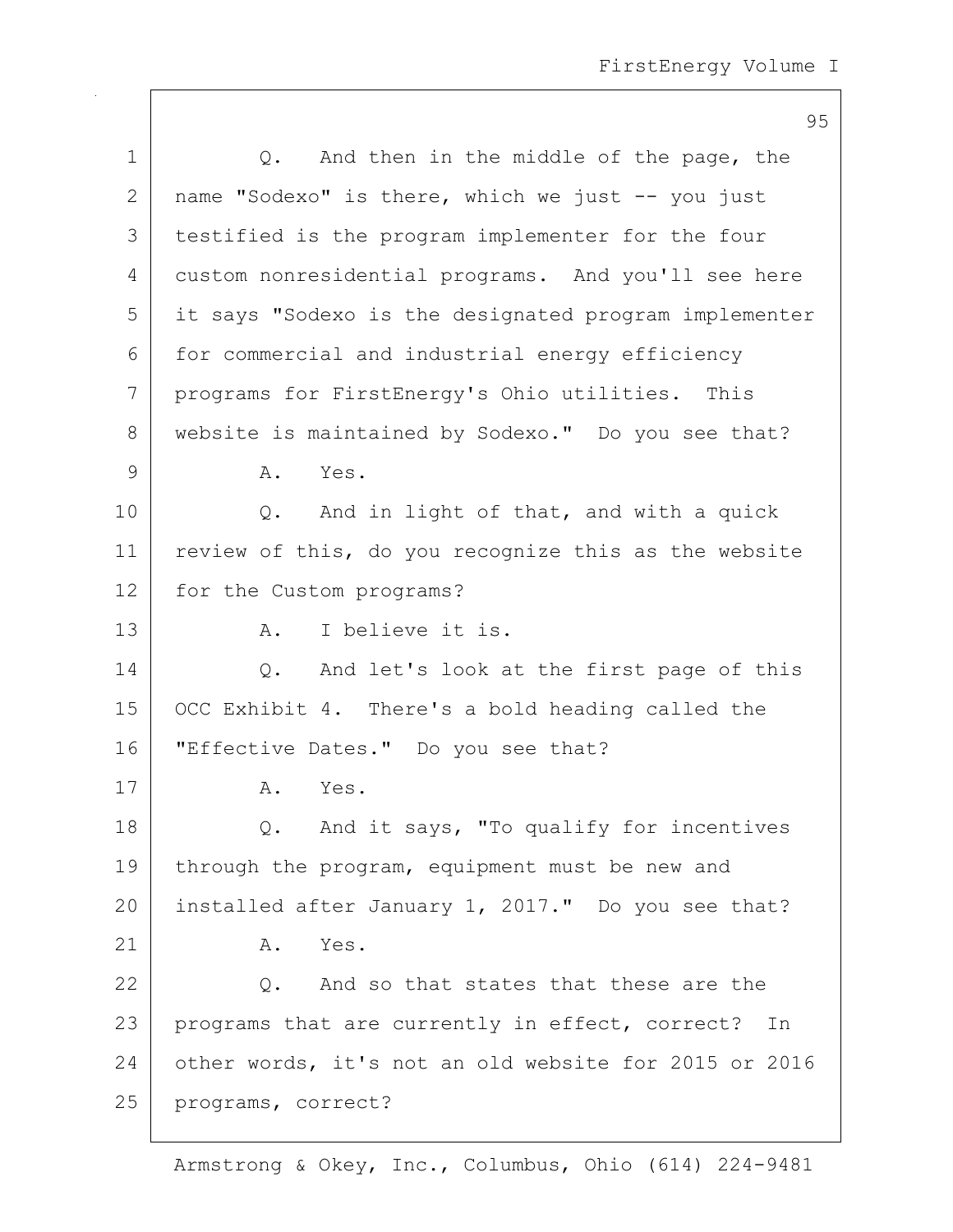|              | 96                                                   |
|--------------|------------------------------------------------------|
| $\mathbf 1$  | A. Correct.                                          |
| $\mathbf{2}$ | And then if we go to page 3, there's<br>Q.           |
| 3            | another bold heading, "Effective Dates." Do you see  |
| 4            | that on page 3?                                      |
| 5            | Yes.<br>A.                                           |
| 6            | Q. And that says, "To qualify for incentives         |
| 7            | through the Custom Buildings program, equipment must |
| 8            | be new and installed after January 1, 2017." Do you  |
| 9            | see that?                                            |
| 10           | A. Yes.                                              |
| 11           | Q. And so, again, that indicates that this           |
| 12           | portion of the website for the Custom Buildings      |
| 13           | program is also the current 2017 program, correct?   |
| 14           | Α.<br>Yes.                                           |
| 15           | MR. HEALEY: That's all I've got, your                |
| 16           | Honor.                                               |
| 17           | EXAMINER BULGRIN: Okay.                              |
| 18           | MR. PARRAM: I have some questions, your              |
| 19           | Honor.                                               |
| 20           | EXAMINER BULGRIN: Oh, I'm sorry, Devin.              |
| 21           |                                                      |
| 22           | CROSS-EXAMINATION                                    |
| 23           | By Mr. Parram:                                       |
| 24           | Q. Good afternoon, Mr. Miller. My name is            |
| 25           | Devin Parram. I am counsel on behalf of the Ohio     |
|              |                                                      |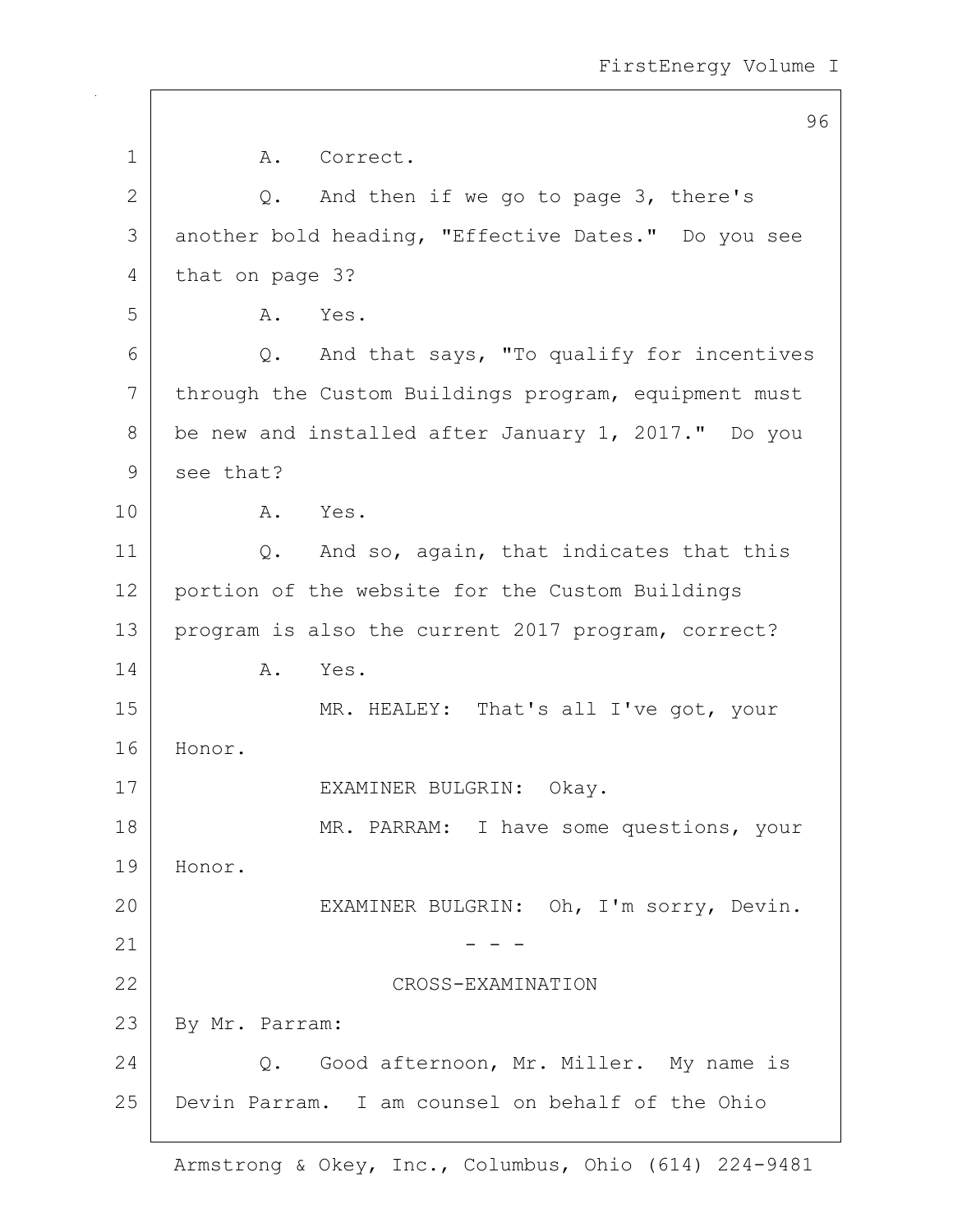```
97
1 Hospital Association and I have some questions for
2 you today with respect to the companies'
3 administrator contract with the Ohio Hospital
4 Association.
5 So, by way of background, I want to get
6 some definitions clear. Do you have Exhibit B to the
7 Stipulation in front of you?
8 | A. Exhibit B, yes.
9 Q. Okay. Exhibit B is the "Revised Energy
10 | Efficiency and Peak Demand Reduction Program
11 | Portfolio Plans"; is that correct?
12 A. Yes, sir.
13 MS. KOLICH: Your Honor, could I ask
14 Counsel to speak up. We've got this blower going.
15 MR. PARRAM: Oh, sure.
16 MS. KOLICH: Thank you.
17 Q. And could you turn to page 11 of
18 Exhibit B.
19 A. Yes.
20 Q. You're there, Mr. Miller?
21 A. Yes, sir.
22 Q. And in Section 1.4, in that paragraph, I
23 think about four sentences down, there is a
24 discussion about the companies using specific
25 | organizations called, quote-unquote, administrators.
```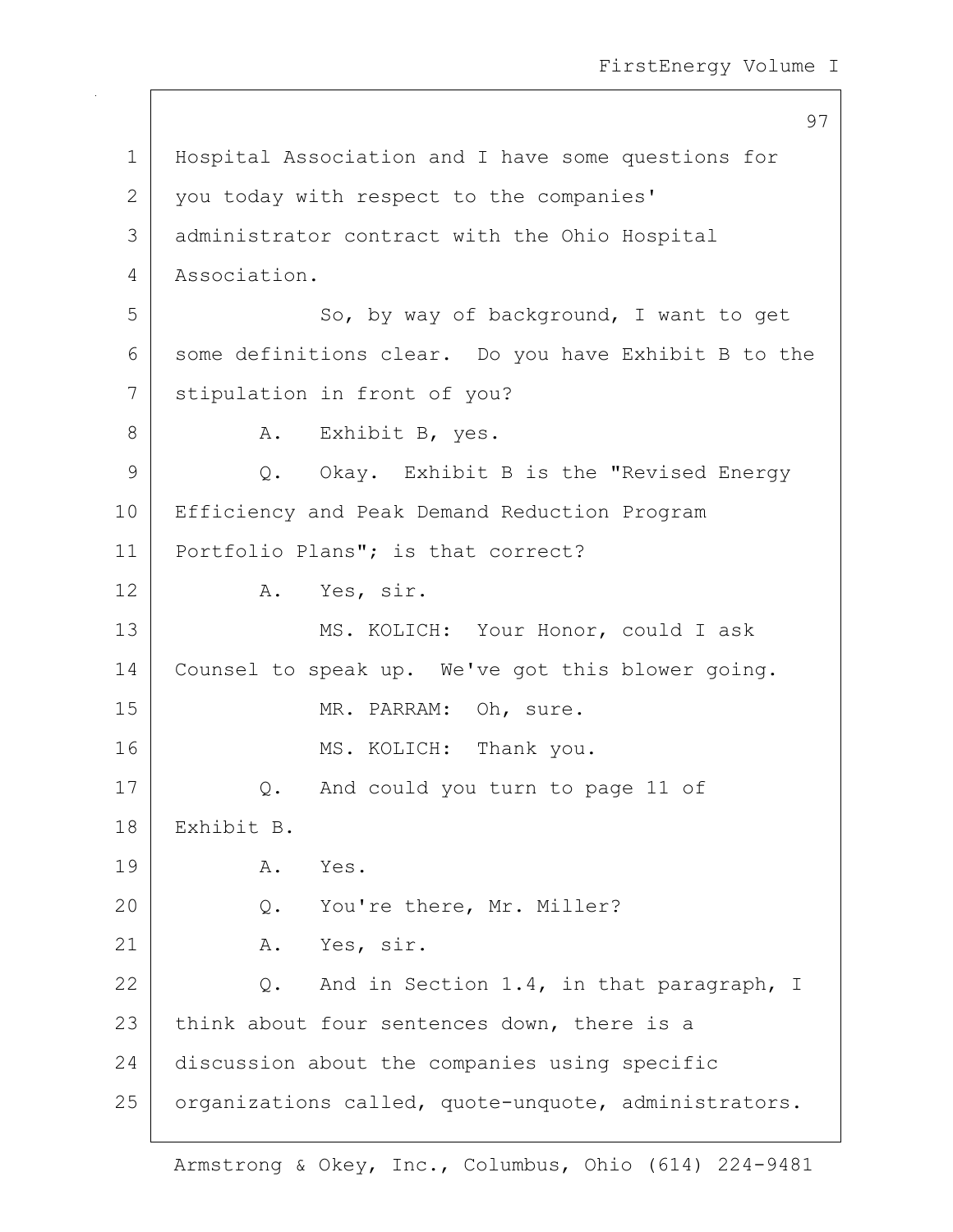98 1 Do you see that? 2 A. Not yet. I'm sorry. Can you redirect 3 me? 4 | Q. Sure. If you look at the -- if you go to 5 the second sentence in the very first paragraph under 6 Section 1.4. 7 A. Okay. 8 Q. It says, "Pursuant to a stipulation 9 entered into in Case No. 08-0935-EL-SSO, the 10 Companies committed to using specific organizations 11 as 'Administrators.'" Do you see that? 12 A. Yes. 13 Q. And are you familiar with the companies' 14 filing in Case No. 08-0935-EL-SSO? 15 | A. I am generally aware of it. 16 O. It's correct that in that case the 17 companies filed an application for approval from the 18 Commission with respect to a number of different 19 administrator contracts; is that correct? 20 A. That's my understanding. 21 Q. And one of those specific organizations 22 that were an administrator was the Ohio Hospital 23 | Association; is that correct? 24 A. I believe so. 25 Q. And the Commission ultimately approved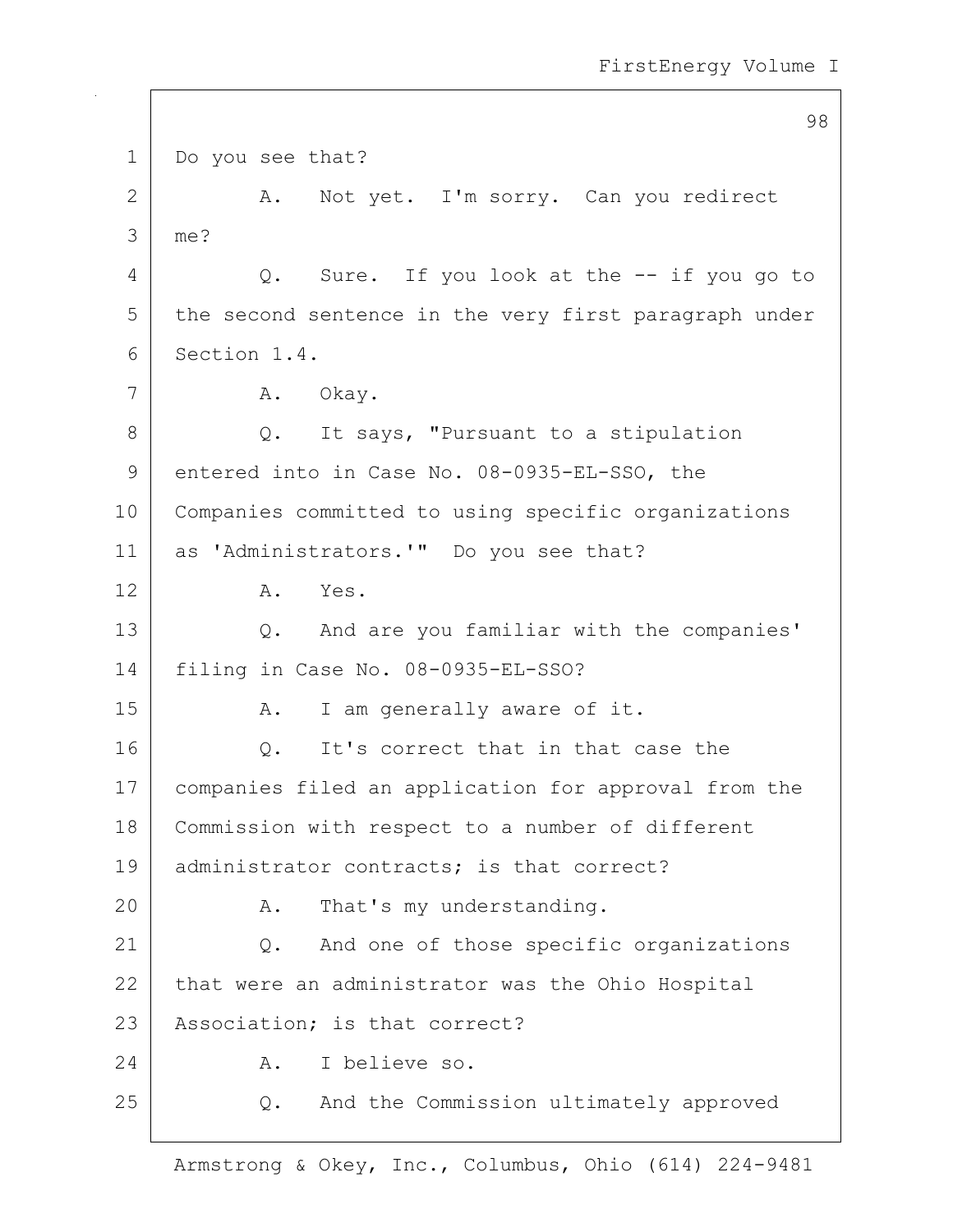99 1 | the companies' request to -- for approval of those 2 administrator contracts; is that correct? 3 A. Yes. 4 Q. And the Commission approved of the -- of 5 OHA's specific administrator contract; is that 6 correct? 7 A. That's my understanding. 8 Q. And OHA has been acting as a contract 9 administrator throughout the companies' prior 10 portfolio program; is that correct? 11 A. Yes. 12 Q. And on December 1, 2016, the companies 13 | served OHA written notification that the companies 14 intended to terminate OHA as administrator of 15 contract; is that correct? 16 A. Yes. 17 | MR. PARRAM: Your Honor, I would like to 18 | have marked for purposes of identification, OHA 19 Exhibit 1, which is the December 1, 2016, Notice of 20 | Intent to Terminate Program Administrator Agreement. 21 EXAMINER BULGRIN: Okay. It will be so 22 marked. 23 (EXHIBIT MARKED FOR IDENTIFICATION.) 24 MR. PARRAM: May I approach the witness, 25 your Honor?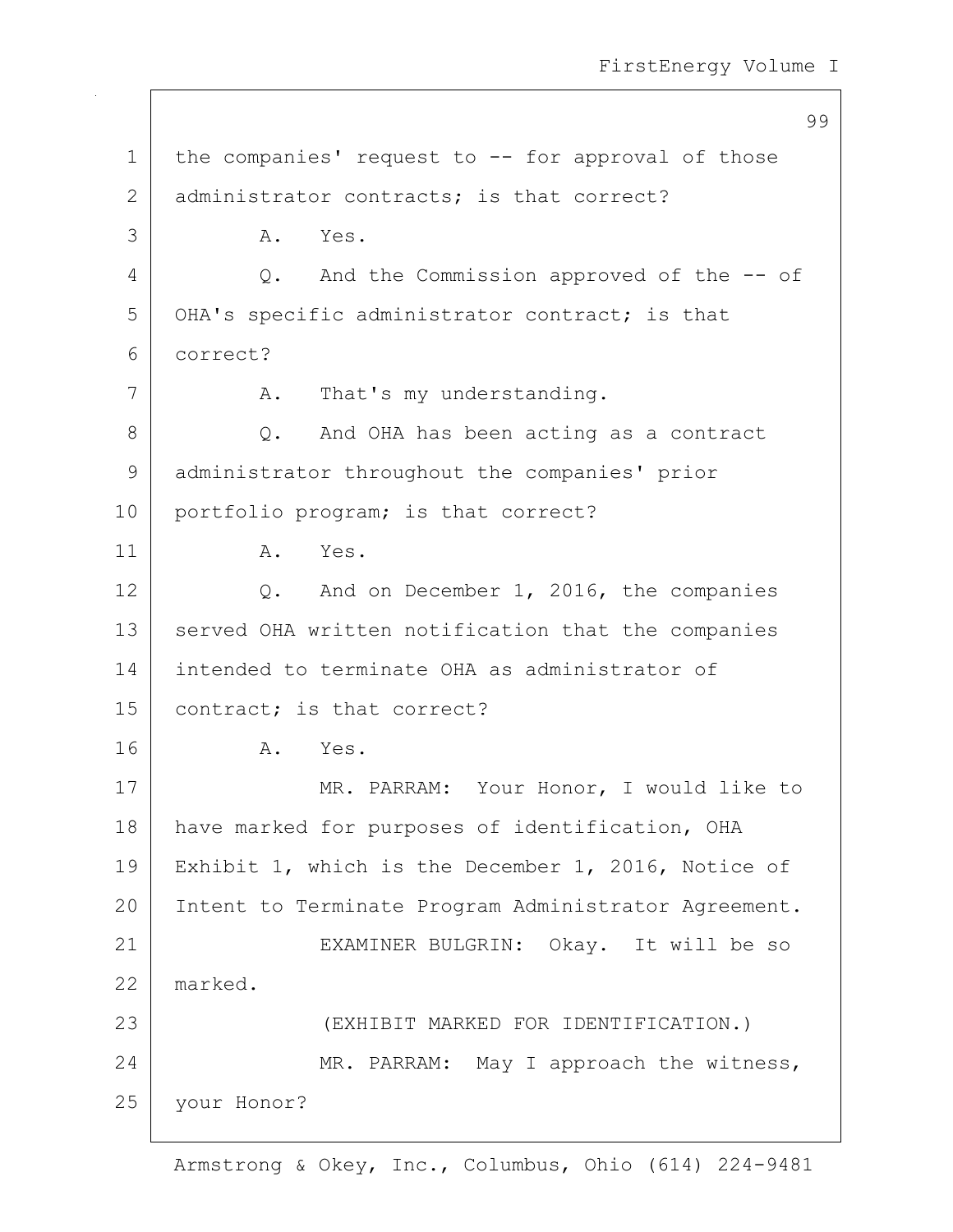|              | 100                                                  |
|--------------|------------------------------------------------------|
| $\mathbf{1}$ | EXAMINER BULGRIN: Sure.                              |
| 2            | Mr. Miller, do you have in front of you a<br>Q.      |
| 3            | document that's been marked OHA Exhibit 1?           |
| 4            | Α.<br>Yes.                                           |
| 5            | Q. What is OHA Exhibit 1?                            |
| 6            | It's Notice of Intent to Terminate the<br>A.         |
| 7            | Program Administrator Agreement dated December 1,    |
| 8            | 2016, from the company to Ohio Hospital Association. |
| 9            | And you've seen this document before?<br>Q.          |
| 10           | Yes, I have.<br>A.                                   |
| 11           | And in this document, the companies --<br>Q.         |
| 12           | the companies' basis for terminating OHA as a        |
| 13           | contract administrator was Section 11 of the         |
| 14           | agreement; is that correct?                          |
| 15           | A. Yes.                                              |
| 16           | And in this notice of termination there<br>$Q$ .     |
| 17           | is no other basis articulated for the termination of |
| 18           | OHA; is that correct?                                |
| 19           | MS. KOLICH: Objection. The letter                    |
| 20           | speaks for itself.                                   |
| 21           | EXAMINER BULGRIN: I'll let him answer.               |
| 22           | You can answer the question.                         |
| 23           | A. Okay. As I read, the basis indicated is           |
| 24           | Section 11 of the agreement.                         |
| 25           | And are you familiar with Section 11 of<br>Q.        |
|              |                                                      |

 $\sqrt{2}$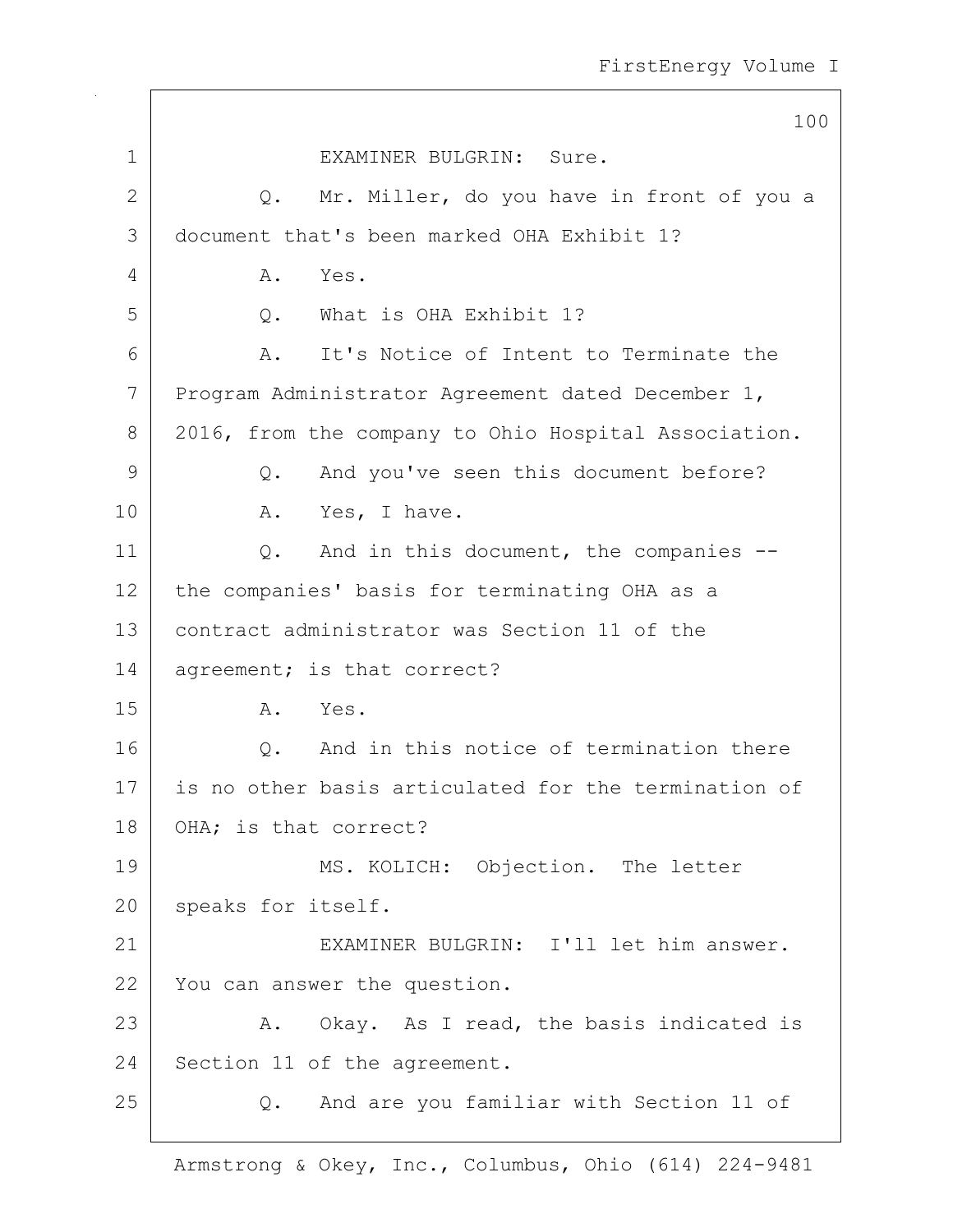101

1 the agreement? 2 A. I am aware of Section 11 of the 3 agreement. I'm not sure I can quote it verb and 4 verse. 5 Q. Have you seen the OHA's administrator 6 contract? 7 A. I have not. 8 Q. Now, the administrator contract with OHA 9 officially terminated on December 31st of 2016; is 10 that correct? 11 MS. KOLICH: Objection. The witness 12 indicated that he had not seen the contract, so how 13 would he know when it had terminated? 14 MR. PARRAM: Well, let me rephrase, your 15 Honor. 16 Q. In OHA Exhibit 1, if you go down to the 17 second paragraph, "Accordingly, the Agreement will 18 terminate on December 31, 2016...." Do you see that? 19 A. I see the "intent to terminate the 20 | Agreement effective December 31, 2016." 21 Q. Okay. So assuming this -- that OHA 22 Exhibit 1 accurately summarizes the administrator 23 | contract, the companies' administrator contract with 24 OHA terminates on December 31, 2016; is that correct? 25 MS. KOLICH: Objection. The witness is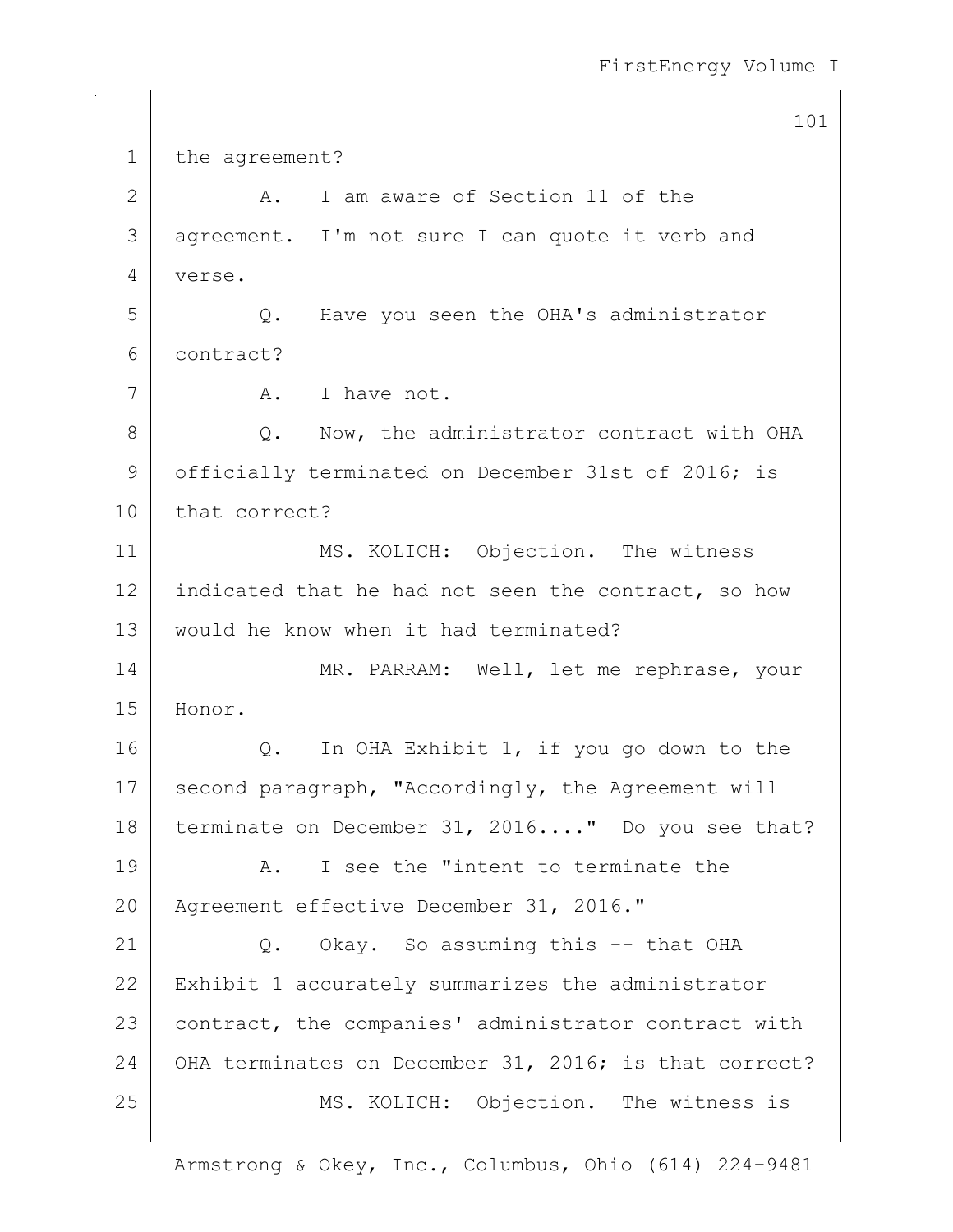102 1 | not an attorney as to contract -- he is not an 2 attorney. He is not an expert on contract law and --3 EXAMINER BULGRIN: Okay. Sustained. 4 MS. KOLICH: The letter speaks for 5 itself. 6 EXAMINER BULGRIN: Sustained. 7 Q. To the best of your knowledge, prior to 8 this Notice of Intent to Terminate OHA, was OHA ever 9 terminated as a contract administrator? 10 | A. Can you repeat the question? 11 Q. Sure. Prior to the companies' serving 12 this Notice of Intent to Terminate on OHA, are you 13 aware of another instance where OHA was terminated as 14 a contract administrator? 15 A. I am not aware. 16 | Q. Now, I want to talk quickly about the 17 companies' prior portfolio case which would be the 18 portfolio case from 2013 to 2015. And a hearing took 19 place in 2012, where I believe you testified in that 20 case; is that correct? 21 | A. I testified in the prior case. I'm not 22 certain of the timing. 23 Q. Okay. And the case -- the Case No. is 24 12-2190-EL-POR. Does that help you remember about 25 when the case was?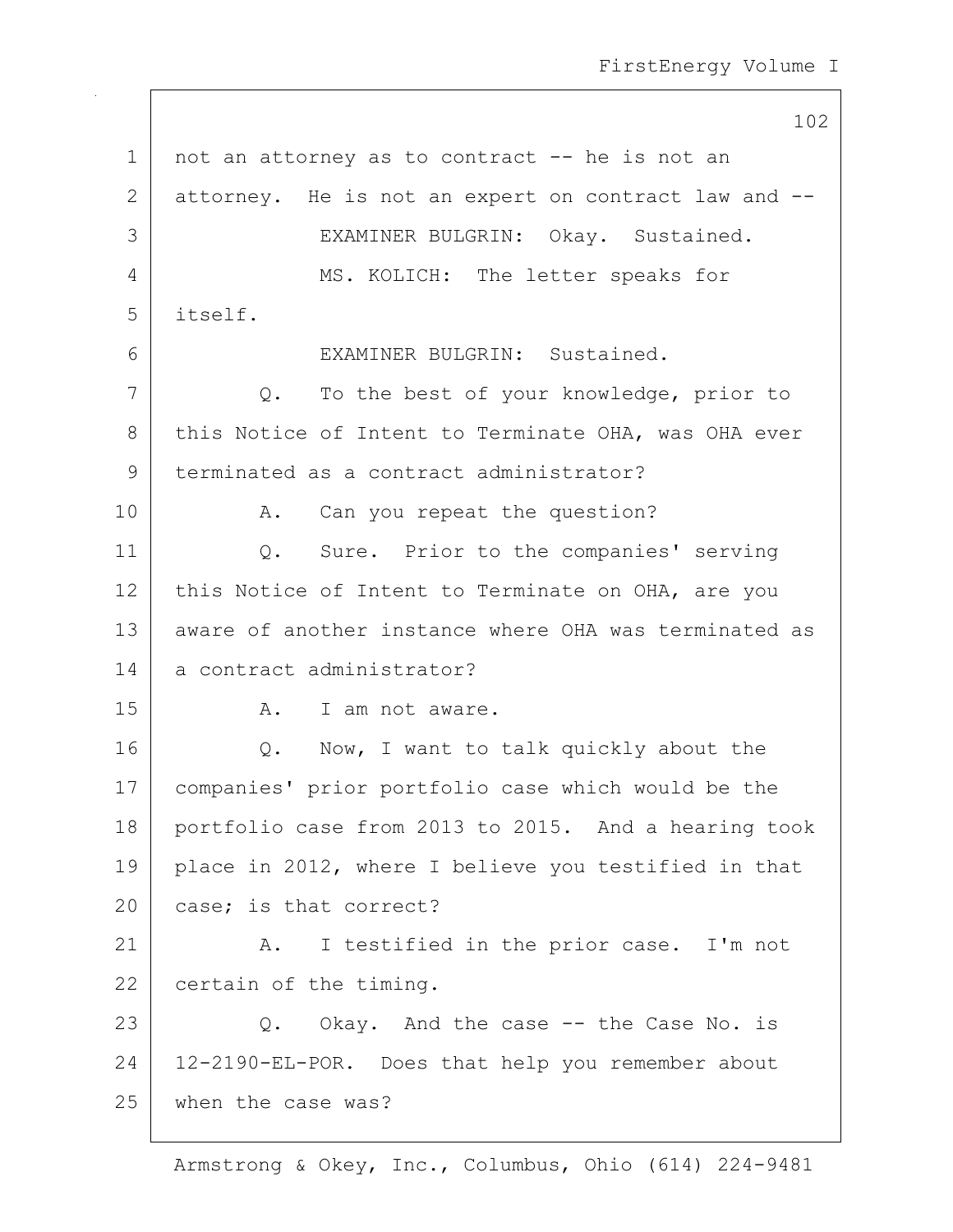|               | 103                                                  |
|---------------|------------------------------------------------------|
| 1             | I'm sorry. I don't remember the prior<br>A.          |
| 2             | Case No. I was actually looking in our revised plan  |
| 3             | to see if it was noted.                              |
| 4             | MR. PARRAM: Your Honor, I would like to              |
| 5             | have marked, for purposes of identification, the     |
| 6             | rebuttal testimony of Edward C. Miller from Case No. |
| 7             | 12-2190-EL-POR.                                      |
| 8             | EXAMINER BULGRIN: That would be OHA                  |
| $\mathcal{G}$ | Exhibit 2?                                           |
| 10            | MR. PARRAM: Yes.                                     |
| 11            | (EXHIBIT MARKED FOR IDENTIFICATION.)                 |
| 12            | MR. PARRAM: May I approach?                          |
| 13            | I actually found a reference in our<br>Α.            |
| 14            | revised plan that the prior case was 12-2190-EL-POR. |
| 15            | Mr. Miller, do you have in front of you<br>$Q$ .     |
| 16            | OHA Exhibit 2?                                       |
| 17            | A. Yes.                                              |
| 18            | Have you seen this document before?<br>Q.            |
| 19            | Brings back memories.<br>Α.                          |
| 20            | Good memories, I'm sure. What is OHA<br>Q.           |
| 21            | Exhibit 2?                                           |
| 22            | OHA Exhibit 2 is rebuttal testimony of<br>Α.         |
| 23            | Edward C. Miller on behalf of Ohio Edison Company,   |
| 24            | The Cleveland Electric Illuminating Company, The     |
| 25            | Toledo Edison Company, and I'm not sure of the date  |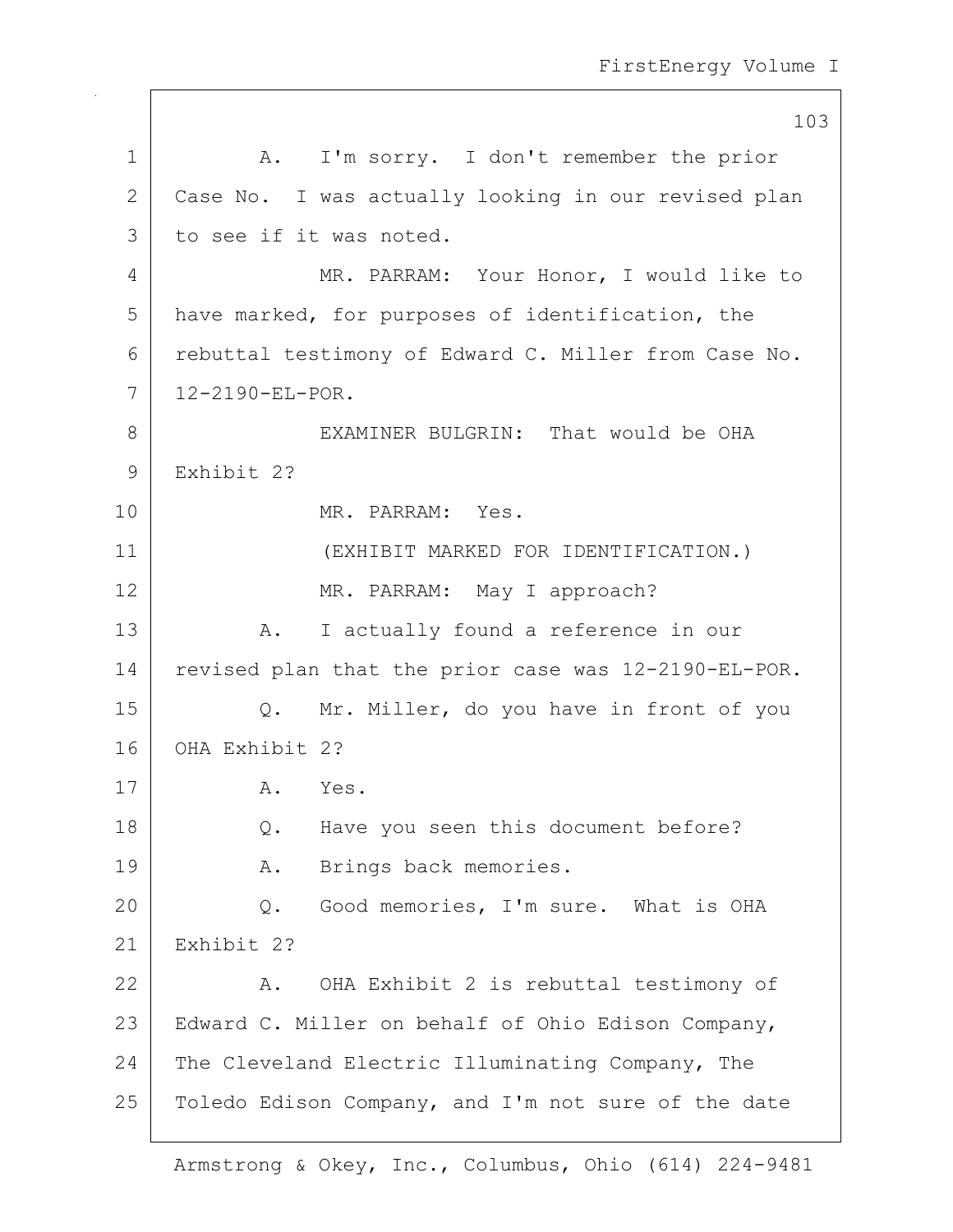104 1 though.  $2$  Q. But you do recall now testifying in that 3 case? 4 A. Yes. 5 Q. Okay. Now, if you turn to page 6 of OHA 6 Exhibit 2 and specifically lines 13 through 18, you 7 testify regarding some proposals that OHA had 8 presented in that case; is that correct? 9 A. Yes. 10 Q. And in that case you agreed that the 11 companies should provide OHA \$50,000 over the term of 12 the portfolio to assist OHA with its benchmarking 13 efforts; is that correct? 14 MS. KOLICH: Objection. Your Honor, what 15 does this have to do with the case before us? The 16 contract was terminated according to OHA Exhibit 1. 17 | This is  $-$  this is information dealing with a plan 18 that is no longer in existence. It expired last 19 year, at the end of last year, and we are not here to 20 rediscuss issues that dealt with the plan no longer 21 before this Commission. 22 MR. PARRAM: May I, your Honor? Your 23 | Honor, it's relevant because in this case the 24 companies have terminated OHA as a contract 25 administrator when in the initial portfolio plans the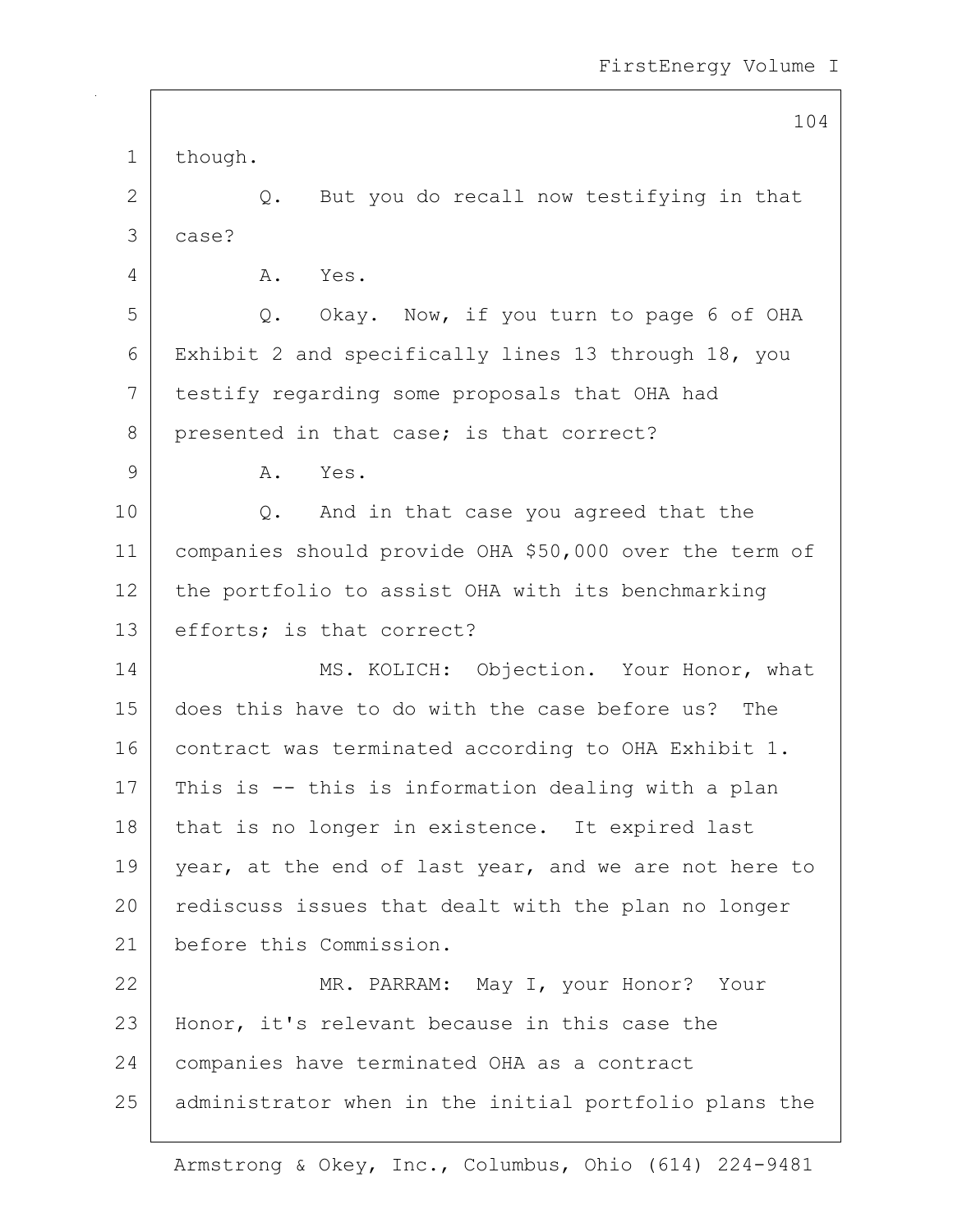105 1 companies filed they listed OHA as a specific 2 contract administrator that they planned to 3 potentially contract with. They -- let me finish. 4 MS. KOLICH: Sorry. 5 MR. PARRAM: They specifically have 6 decided to terminate and cut ties with OHA as a 7 contract administrator. OHA, for years, has been 8 | working with the companies to help its member 9 hospitals working as a contract administrator. 10 | MS. KOLICH: Objection. Facts not in 11 evidence. 12 MR. PARRAM: In the -- 13 EXAMINER BULGRIN: Okay. Well, I am 14 | going to  $-$  I think the question was basically that 15 they were reading this. 16 MR. PARRAM: With respect to Mr. Miller's 17 | rebuttal testimony, Mr. Miller specifically testified 18 | in Case 12-2190 with respect to the experience and 19 the commitment of OHA working with its member 20 hospitals and specifically agreed to a proposal to 21 | support OHA to work with its member hospitals, so 22 this is past evidence of the companies' agreeing that  $23$  OHA is  $-$ 24 EXAMINER BULGRIN: Okay. But I don't 25 think he's denying that.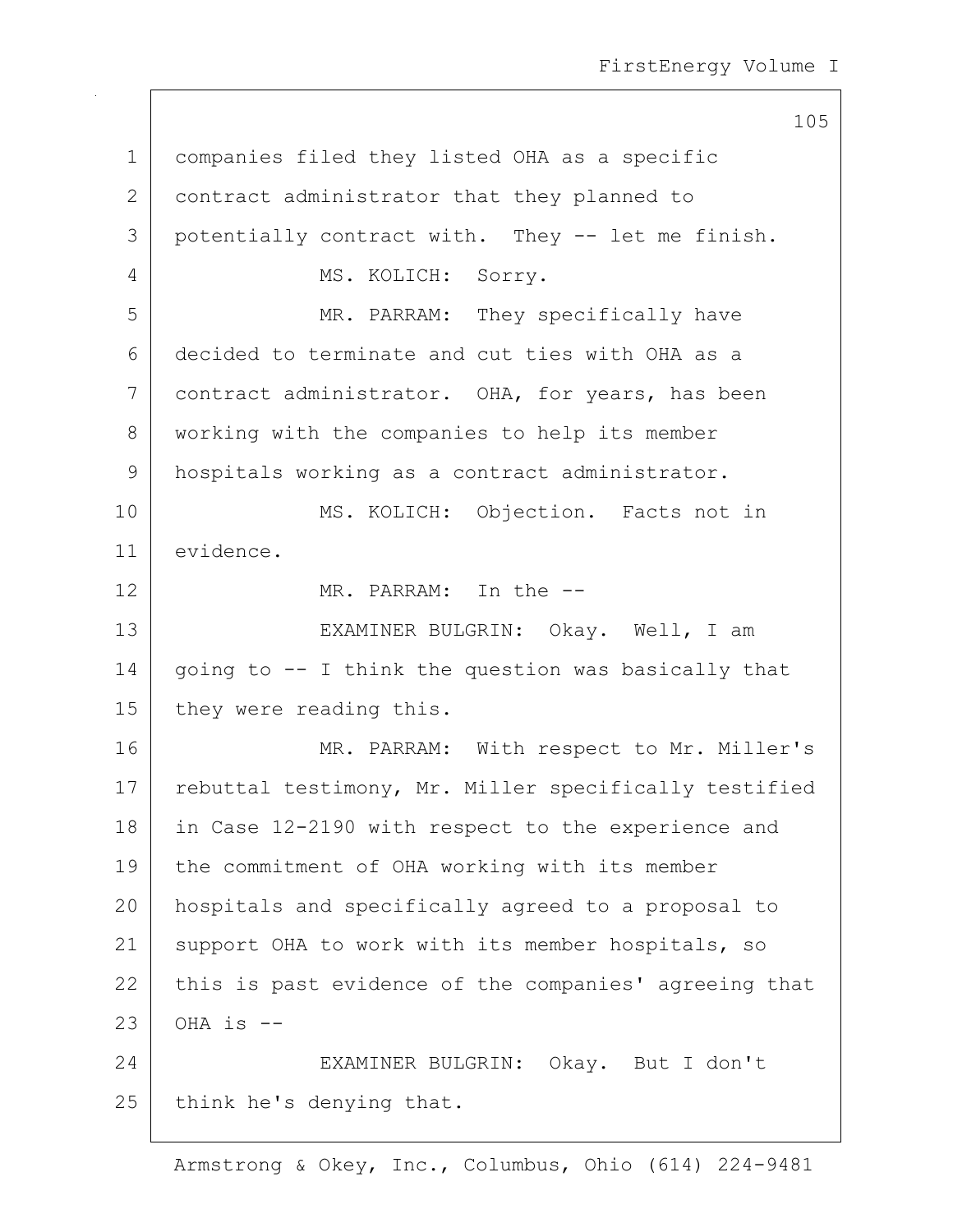|             | 106                                                  |
|-------------|------------------------------------------------------|
| $\mathbf 1$ | MS. KOLICH: Would you please direct me               |
| 2           | to where he testified to all of that in this case?   |
| 3           | MR. PARRAM: In this case?                            |
| 4           | MS. KOLICH: Yes.                                     |
| 5           | MR. PARRAM: I'm testifying -- I am                   |
| 6           | directing you directly to his testimony.             |
| 7           | MS. KOLICH: And I see no reference to                |
| 8           | where all of that you just said was in this          |
| 9           | testimony. I see a reference to a \$50,000 payment   |
| 10          | made as part of a program that's no longer in a plan |
| 11          | that's before this Commission.                       |
| 12          | MR. PARRAM: I'm -- I am able to ask the              |
| 13          | witness questions that go beyond his direct          |
| 14          | testimony. If it relates to a specific part of       |
| 15          | their -- part of your portfolio plans, which in this |
| 16          | case relates to the contract administrator's program |
| 17          | and OHA's performance as a contract administrator.   |
| 18          | EXAMINER BULGRIN: Okay. Do you have a                |
| 19          | question that relates to this case for this witness? |
| 20          | MR. PARRAM: Sure.                                    |
| 21          | (By Mr. Parram) Mr. Miller, with respect<br>Q.       |
| 22          | to OHA as a contract administrator, are you aware of |
| 23          | OHA -- any reason why the companies have terminated  |
| 24          | OHA as a contract administrator?                     |
| 25          | MS. KOLICH: Objection. The reasons for               |
|             |                                                      |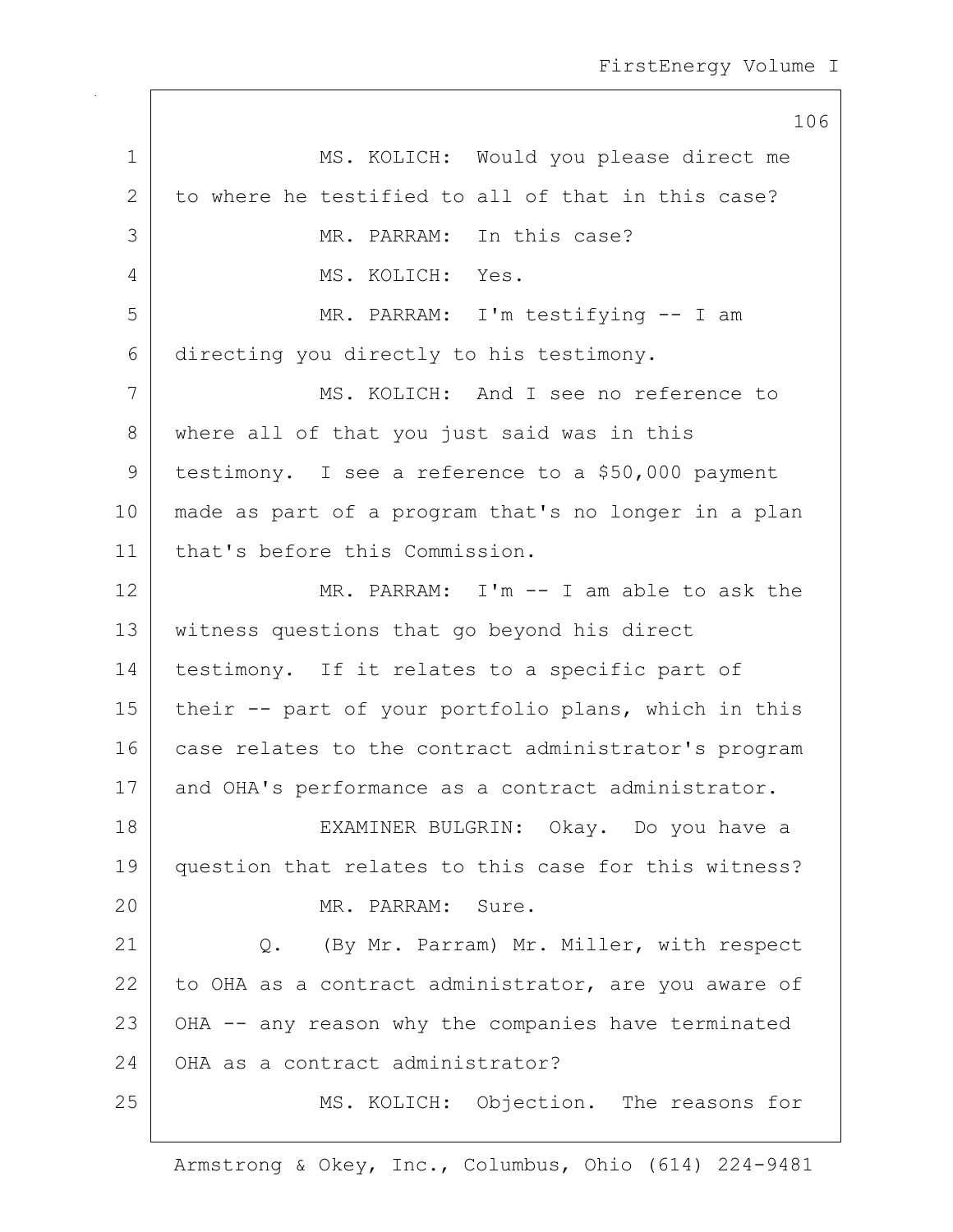107 1 termination are asked and answered. It's in OHA 2 Exhibit 1. He asked him. He responded that it was 3 done pursuant to Section 11. 4 EXAMINER BULGRIN: I am going to overrule 5 and let the witness answer if he can. 6 A. Can you repeat the question? 7 Q. Sure. With respect to the companies' 8 termination in this case of OHA as a contract 9 administrator, are you aware of a particular reason 10 why the companies have terminated OHA in this case? 11 | A. The only reason that I am aware of is as 12 indicated in the letter, the OHA Exhibit 1. 13 Q. Are you aware if the companies have 14 previously agreed to work with OHA as a contract 15 administrator with respect to funding to OHA? 16 MS. KOLICH: Could that question be 17 | reread? I'm sorry. 18 (Record read.) 19 MS. KOLICH: Objection on relevance. 20 EXAMINER BULGRIN: I don't know that the 21 question has actually been answered here. It's 22 certainly not answered in this letter. 23 | MS. KOLICH: I objected on relevance. 24 Why they've done business in the past has no bearing 25 on their decision to terminate the contract.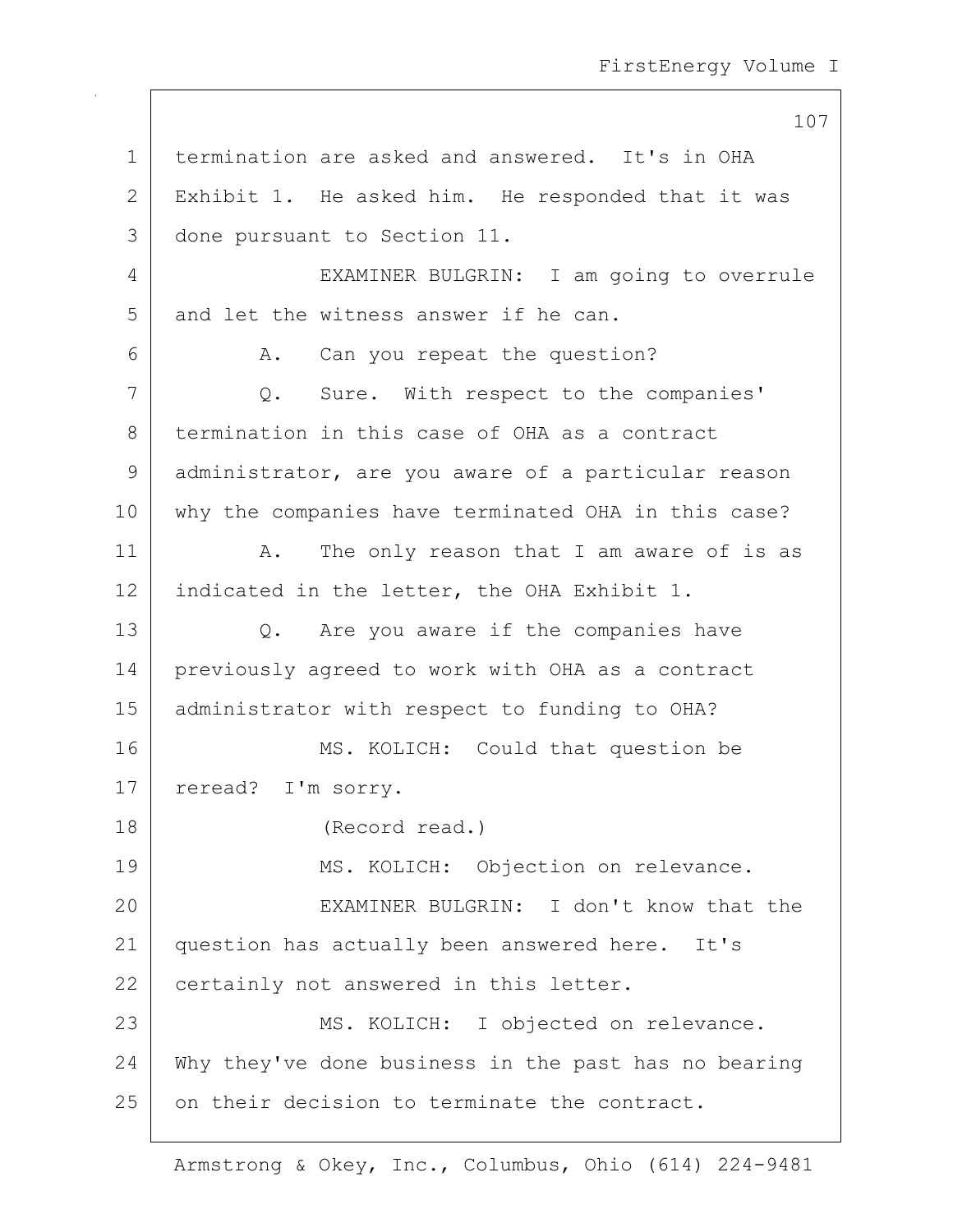108 1 MR. PARRAM: But --2 | EXAMINER BULGRIN: Do we have a question 3 pending here? Can you reread it? 4 (Record read.) 5 EXAMINER BULGRIN: You can answer. 6 A. I'm aware of the administrator agreements 7 which provided funding to OHA to act as an 8 administrator. 9 Q. Do you have a copy of the stipulation in 10 | front of you, Mr. Miller? 11 | A. Yes, I do. 12 Q. Can you turn to page 8 of the 13 | stipulation. Are you there? 14 A. Yes, sir. 15 Q. Under paragraph R which is "Miscellaneous 16 Provisions," first bullet point. Now, in this 17 paragraph the companies are indicating that they are 18 willing to work with OHA with respect to its Energy 19 Star benchmarking program; is that correct? 20 A. Yes. 21 Q. Does the stipulation contain any 22 provision with respect to funding assistance to OHA 23 to perform these energy benchmarking efforts? 24 MS. KOLICH: Objection. The stipulation 25 | speaks for itself.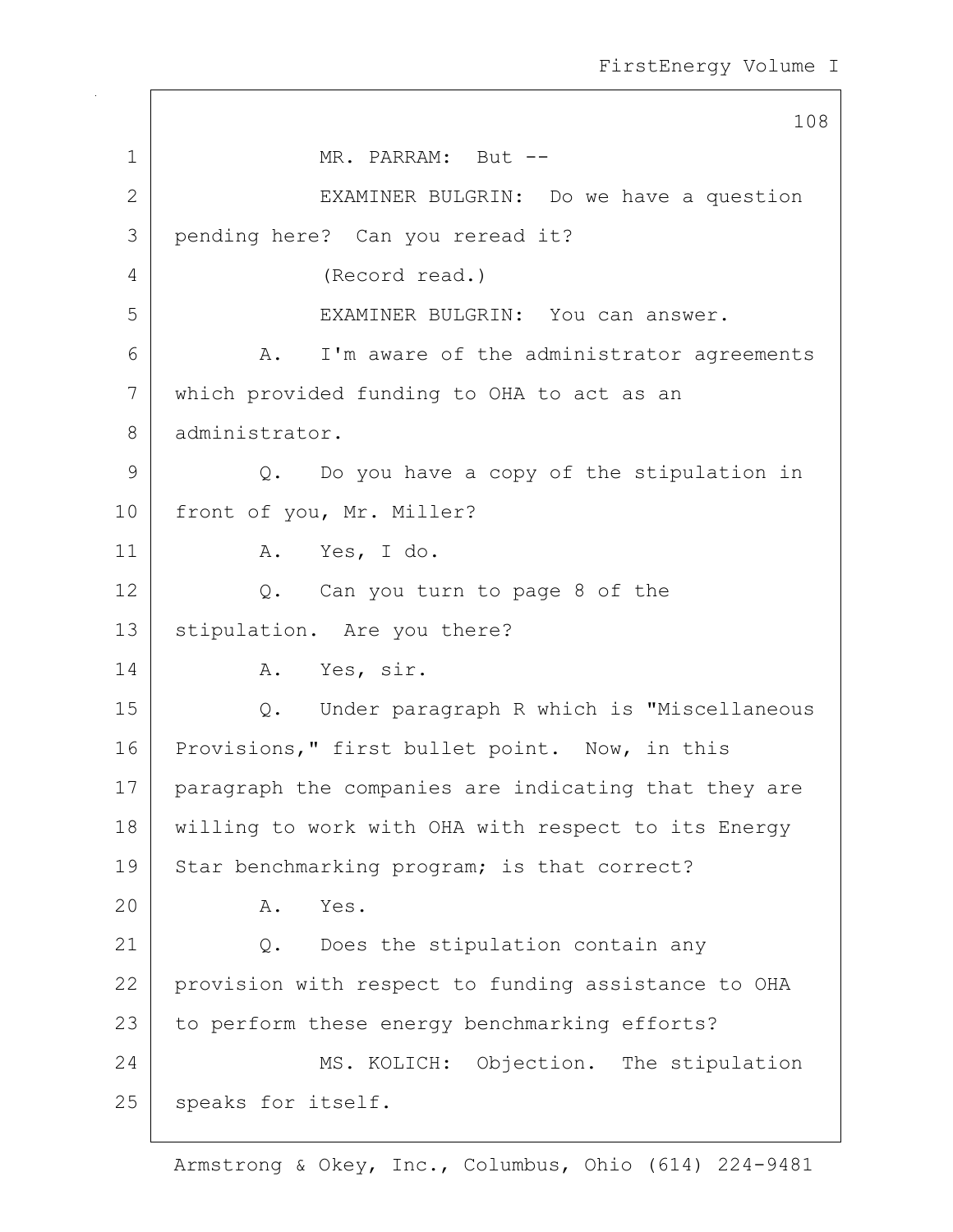|                | 109                                                  |
|----------------|------------------------------------------------------|
| $\mathbf 1$    | EXAMINER BULGRIN: Sustained.                         |
| $\mathbf{2}$   | Mr. Miller, do you have in front of you<br>Q.        |
| $\mathfrak{Z}$ | Company Exhibit 4 which I believe is your direct     |
| 4              | testimony?                                           |
| 5              | Α.<br>Yes.                                           |
| 6              | And could you turn to page 8 of your<br>Q.           |
| 7              | testimony. Are you there?                            |
| 8              | Yes.<br>A.                                           |
| 9              | Q. Okay. Pages -- or lines 9 -- I                    |
| 10             | apologize. Lines 10 and 11, you -- you testified     |
| 11             | that -- you testified regarding the companies'       |
| 12             | obligation to attempt to align and coordinate their  |
| 13             | programs with other utility programs. Do you see     |
| 14             | that?                                                |
| 15             | Yes.<br>A.                                           |
| 16             | And then on page 14 of your testimony,<br>Q.         |
| 17             | lines 11 and 12, you indicate that the plans contain |
| 18             | a description of the efforts of the companies to     |
| 19             | coordinate their programs with other public utility  |
| 20             | programs. Do you see that there?                     |
| 21             | Yes.<br>Α.                                           |
| 22             | And you say that specifically in Section<br>$Q$ .    |
| 23             | 3.16 of the proposed plans.                          |
| 24             | Yes.<br>Α.                                           |
| 25             | I am jumping around here.<br>Q.                      |

 $\sqrt{ }$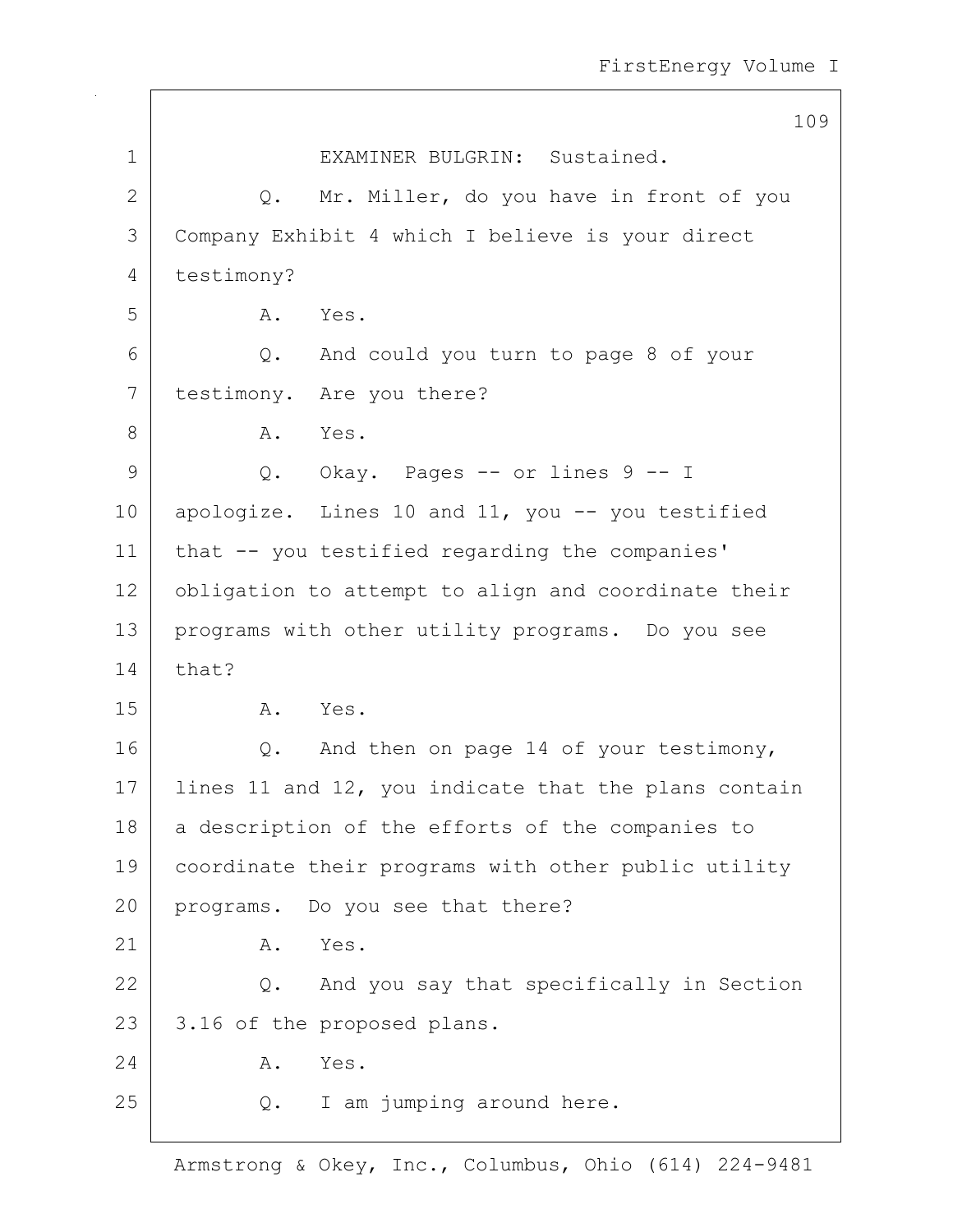110 1 MR. KELTER: I'm sorry, Mr. Parram, where 2 are you? 3 MR. PARRAM: Company Exhibit 4, page 14, 4 lines 11 and 12. 5 MR. KELTER: Page 14, lines 11 and 12? 6 MR. PARRAM: Yes. 7 | MR. KELTER: Thank you. 8 Q. And do you still have Exhibit B in front 9 of you, Mr. Miller, Exhibit B to the stipulation? 10 A. Yes. 11 | Q. So on page 24 of Exhibit B, the 12 | stipulation, is where the companies describe some of 13 the steps that they took to align their programs with 14 other utility -- Ohio utility portfolio programs; is 15 that correct? 16 A. Page 24 of? 17 | Q. Exhibit B of the stipulation. 18 | A. Correct. 19 | Q. Now, starting four lines down, you 20 indicate that in Section 3.1.6, four lines down, the 21 | first paragraph, there is a sentence that starts, 22 | "The Companies"  $-$  "Additionally, the Companies 23 | review other utilities' EE/PDR plans and programs to 24 determine if adopting some of these utilities' ideas 25 | may improve FirstEnergy's programs."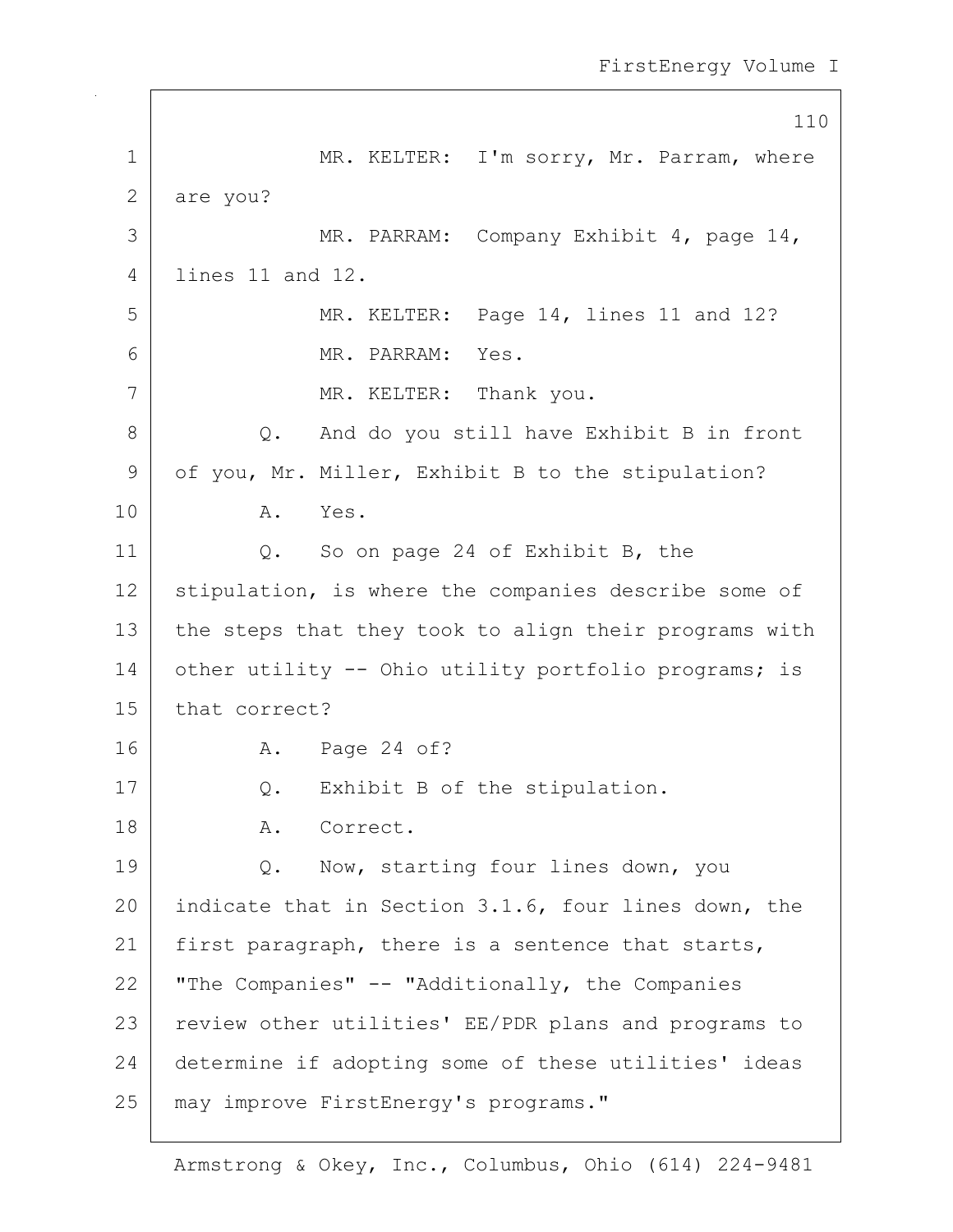111 1 My question is, did the companies review 2 DP&L's 2013 through 2015 plans and programs when they 3 were preparing their -- their portfolio plans? 4 A. Yes. 5 Q. Were the companies aware that DP&L 6 provided OHA \$75,000 in funding for years 2014 to 7 2015 to conduct energy audits? 8 MS. KOLICH: Could I have that question 9 reread, please? 10 (Record read.) 11 MS. KOLICH: Objection on relevance. 12 First of all, what DP&L does is a business decision 13 | made by DP&L; and, secondly, it's for a period that's 14 | not even relevant to the period that we are talking 15 about in these plans. 16 EXAMINER BULGRIN: Overruled. You can 17 answer if you know. 18 | A. I can't say that I remember that specific 19 detail. When I answered yes to reviewing the other 20 utilities' plans, we are constantly looking at other 21 utilities' plans as we are developing our plans, 22 whether that be in Ohio or other jurisdictions. And 23 | we are constantly looking for opportunities to 24 improve our plans.  $25$   $\vert$  So I'm  $\vert$ - you know, I am aware that we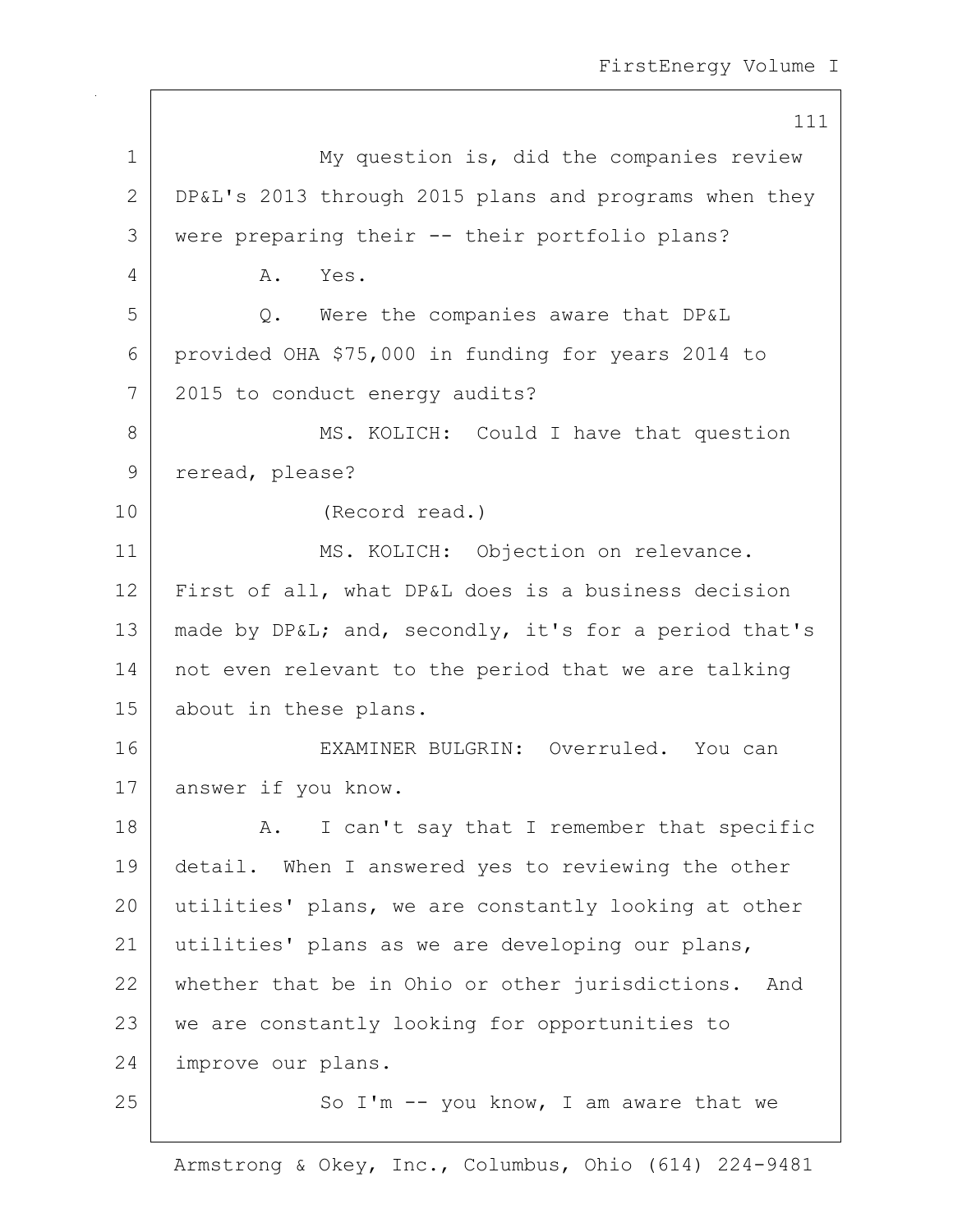112 1 | reviewed the other Ohio utilities' plans in 2 developing our plans. But I just don't remember that 3 level of detail to be able to say that I am aware of 4 a specific payment to OHA as part of their prior 5 plans. 6 Q. In preparing your plans, did you -- did 7 you review AEP's portfolio plans for the years 2012 8 through 2014? 9 | MS. KOLICH: Could I just get a 10 | clarification? Reviewing -- preparing the plans, 11 which period are we talking about? 12 Q. Did the companies, in preparing their 13 current portfolio plans -- 14 MS. KOLICH: Thank you. 15 Q. -- review AEP's 2012 through 2014 16 portfolio plans? 17 | A. We reviewed AEP's current portfolio 18 | programs, when we were designing our plans, which 19 they extended for 2015 and '16, so, by virtue, we did 20 review their prior plans. 21 | Q. Were you aware that AEP provided OHA  $22$  \$75,000 per year in its 2012 through 2014 portfolio  $23$  | plan? 24 MS. KOLICH: Objection on the same 25 grounds.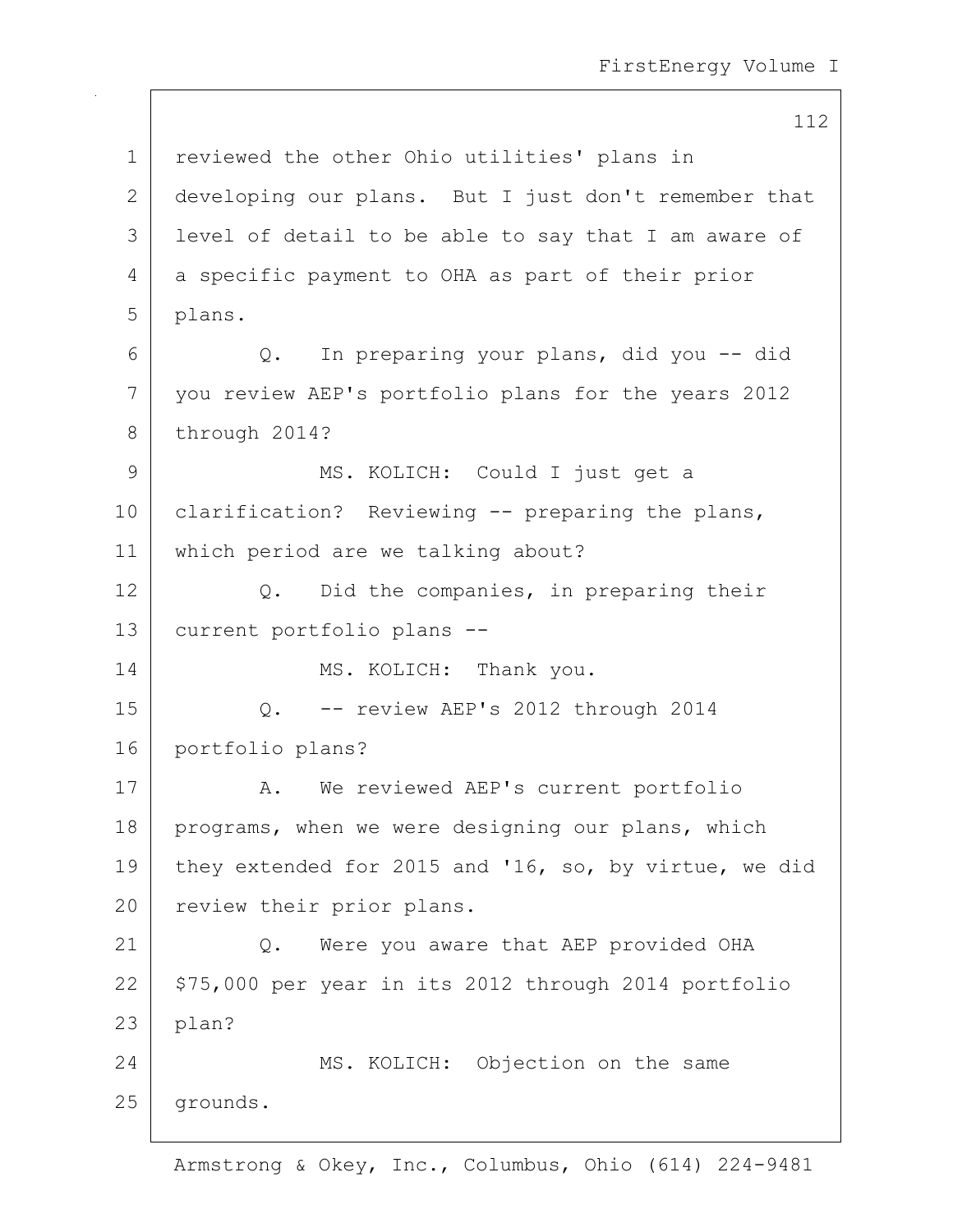113 1 EXAMINER BULGRIN: Overruled. 2 A. That level of detail would -- the same 3 answer would apply. I don't remember that level of 4 specificity. 5 MR. PARRAM: That's all the questions I 6 have, your Honor. 7 EXAMINER BULGRIN: Staff. 8 MS. MESSENGER: Yes. 9 - - - 10 CROSS-EXAMINATION 11 | By Ms. Messenger: 12 Q. Good afternoon, Mr. Miller. 13 A. Good afternoon. 14 | Q. My name is Natalia Messenger. I am 15 | representing the PUCO staff here. I just have a few 16 questions for you. If you could turn to page 19 of 17 | your testimony -- of your supplemental testimony. 18 | A. Okay. 19 | Q. Beginning with line 7, you state, "...the 20 parties agreed that each Company's shared savings 21 trigger should be reduced by 14 percent for the 2017 22 program year," correct? 23 A. Yes. 24 O. Can you explain what you mean by "shared 25 | savings trigger"?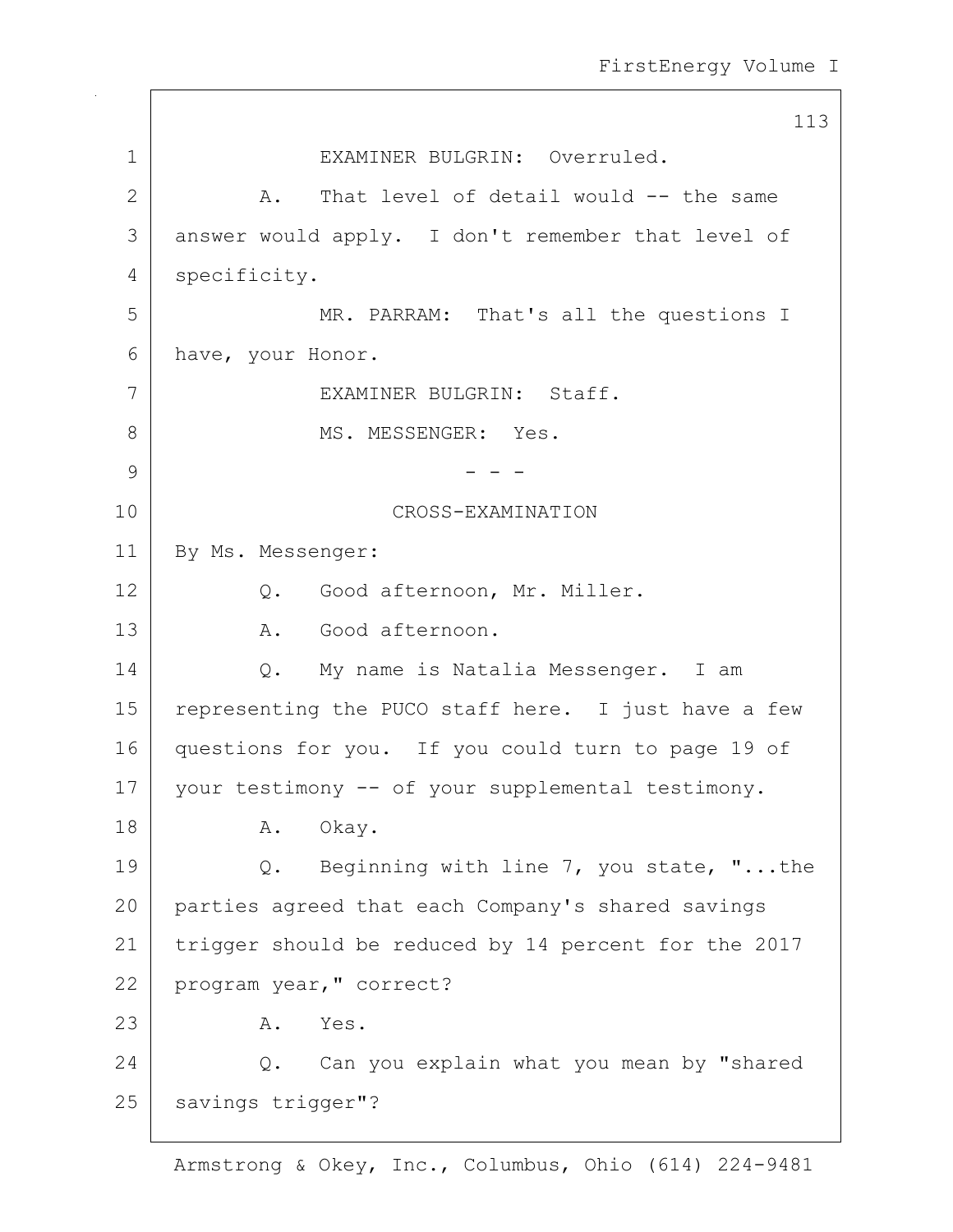114 1 A. That would be the level of the annual 2 savings that are achieved under the portfolio plan 3 | for the given year. 4 Q. So if the plan is -- so if the trigger is 5 reduced by 14 percent, just for an example, if the 6 original trigger as proposed in the application was  $7$  | 100 megawatt-hours, if you reduce that by 14 percent, 8 the new shared savings trigger would be 86 9 | megawatt-hours, correct? 10 | A. If I understood the question correctly, 11 no. 12 Q. Okay. 13 A. The shared savings trigger would be the 14 | company's statutory target for that current year, so 15 it would be the annual savings target that the 16 company has by statute.  $17$  Q. So -- so when you are reducing the -- so  $18$  the trigger is a statutory target? 19 | A. The trigger for shared savings is -- is 20 established based on our statutory target, correct. 21 | MS. KOLICH: Your Honor, it might be 22 helpful, Mr. Demiray talks about the mechanics and 23 | how it's calculated. 24 MS. MESSENGER: Right, yes. 25 | MS. KOLICH: He may be a better person to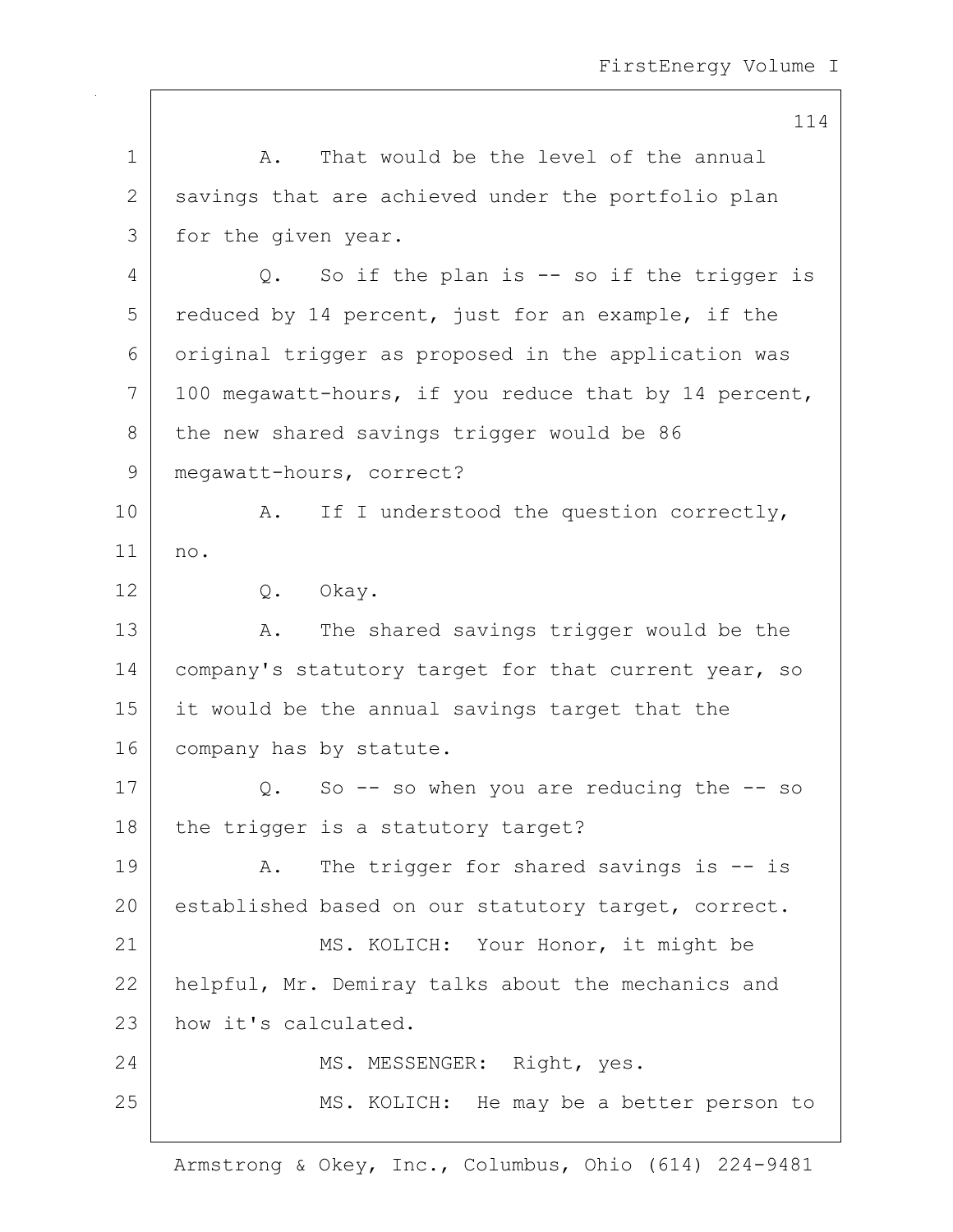1 ask. Mr. Miller generally is here to talk about how 2 the 14 percent was determined. But how it applies to 3 the actual calculations would be better asked of 4 Mr. Demiray.

5 MS. MESSENGER: It's just trying to lay a 6 | foundation for my other questions.

7 Q. (By Ms. Messenger) Okay. So let's move 8 on to the next question in your testimony. In lines  $9 \mid 12$  and 13, you state that the companies  $-$  the delay 10 of the procedure schedule "will cause the companies 11 to lose the opportunity to achieve at least 75 12 gigawatt-hours of energy efficiency savings...." How 13 did you determine that number?

14 | A. I didn't specifically do the calculation 15 of that number. My understanding of the calculation 16 is it was an assessment that at the time the 17 | calculation was done it was an estimate of the delay 18 in the proceeding and the amount of savings that the 19 company, you know, would not be able to achieve as a 20 result of delayed program implementation for 2017.

21 | And the 75 gigawatt-hours was essentially 22 a one-and-a-half month delay and applying that on a 23 | linear basis to the design of the plan of 594 24 gigawatt-hours. And then when you look at 75  $25$  gigawatt-hours as a basis of our statutory target,

Armstrong & Okey, Inc., Columbus, Ohio (614) 224-9481

115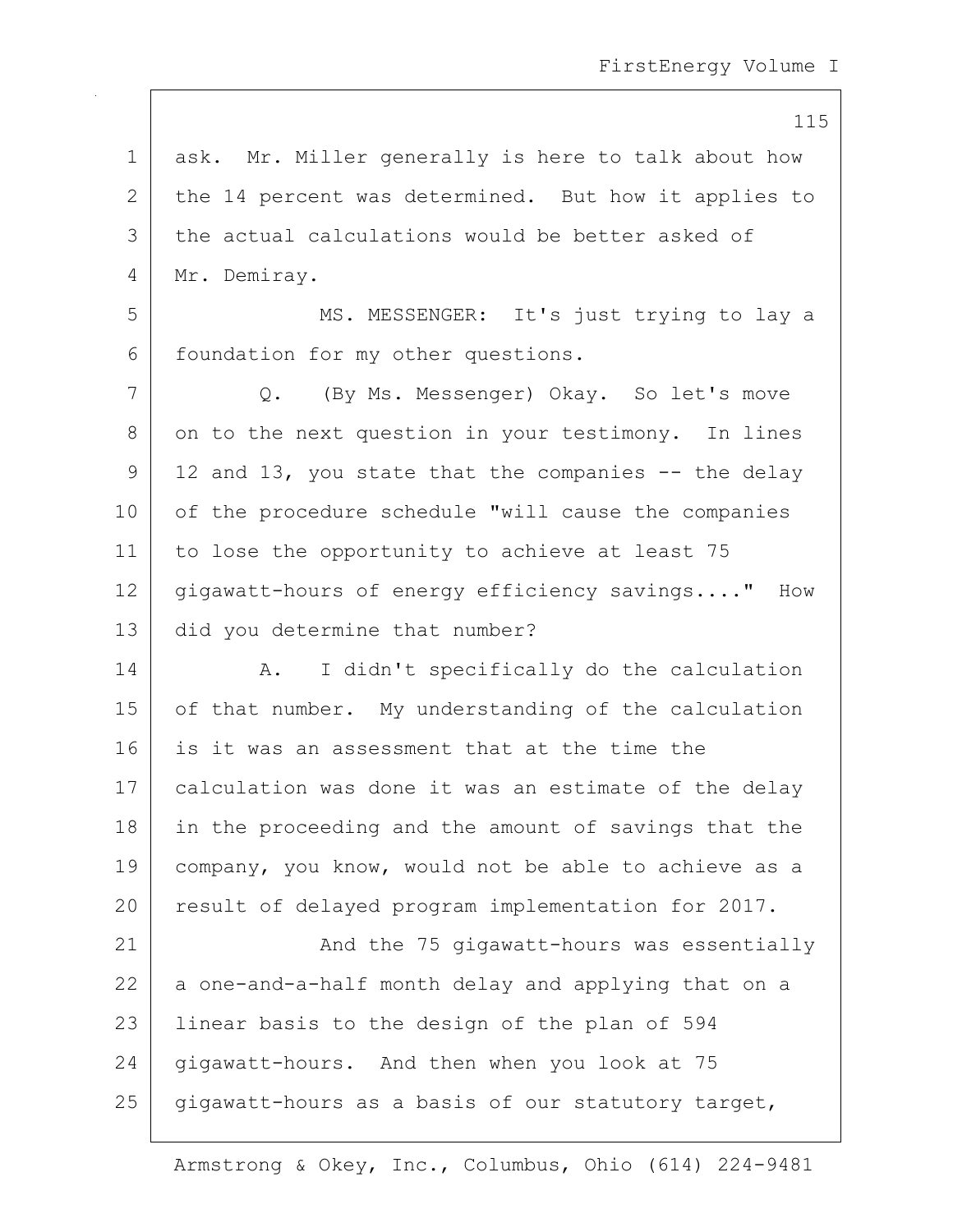116 1 | it's approximately 14 percent. 2 MS. MESSENGER: Your Honor, could I just 3 have a couple of minutes? 4 EXAMINER BULGRIN: Sure. 5 MS. MESSENGER: Your Honor, at this time 6 we have nothing further for Mr. Miller. 7 EXAMINER BULGRIN: Anyone else? 8 Redirect? 9 MS. KOLICH: Could we take a break? 10 EXAMINER BULGRIN: Sure. Why don't we 11 come back at 2:20. 12 (Recess taken.) 13 EXAMINER BULGRIN: Let's go back on the 14 record. 15 Ms. Kolich. 16 MS. KOLICH: Thank you, your Honor.  $17$   $-$  - -18 | REDIRECT EXAMINATION 19 By Ms. Kolich: 20 Q. Mr. Miller, OCC's Counsel asked you 21 questions about mid-stream and upstream subjects. Do 22 you recall that line of questioning? 23 A. Yes, I do.  $24$  O. Are there any reasons that  $-$  or is it 25 beneficial to incent at the mid-stream or upstream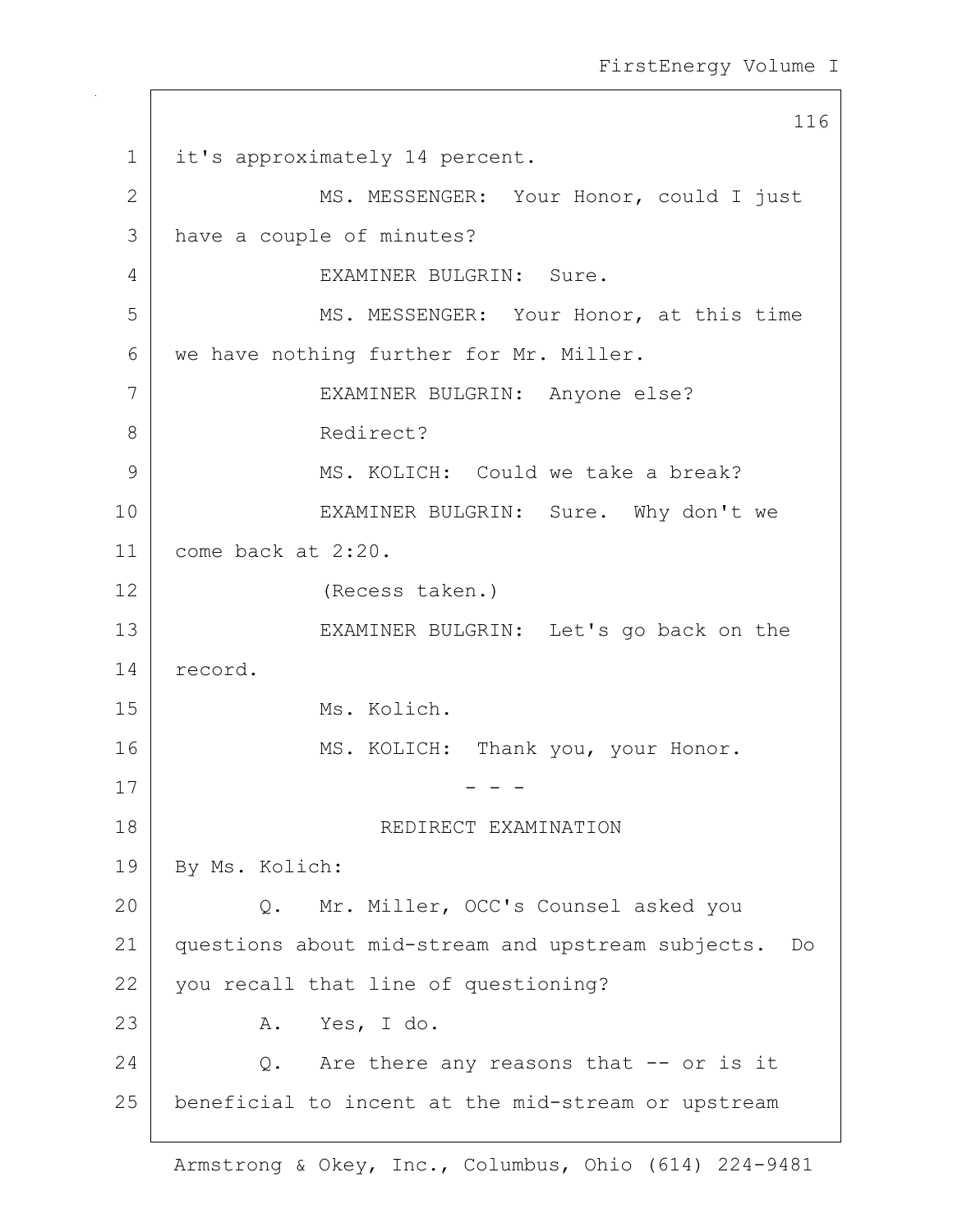117

1 level as opposed to end-use rebates? 2 A. Yes. 3 | C. And what would those benefits be? 4 A. The benefits of a mid-stream and upstream 5 program approach is it allows you to engage market 6 actors, the manufacturers, the retailers, the 7 contractors, distributors; for them to promote the 8 eligible products to all of their customers. So 9 effectively you are reaching a very -- a much larger 10 population. As opposed to relying solely on a 11 mail-in-rebate program where only customers who are 12 | knowledgeable about a rebate participate in the 13 program. 14 The mid-stream/upstream program design is 15 typically a program that targets specific measures in 16 order to overcome potential barriers to participation 17 | in the measure, such as customer education, as well 18  $\vert$  as, you know, distributor stocking the equipment, 19 | loading the equipment, having the retailers

20 knowledgeable about the energy-efficient products 21 | that are qualified. So they are actively promoting  $22$  the program or the qualifying measures to customers.

23 Q. And turning to Exhibit A in the 24 stipulation, OCC's Counsel asked you questions about 25 whether you saw any measures defined in Exhibit A.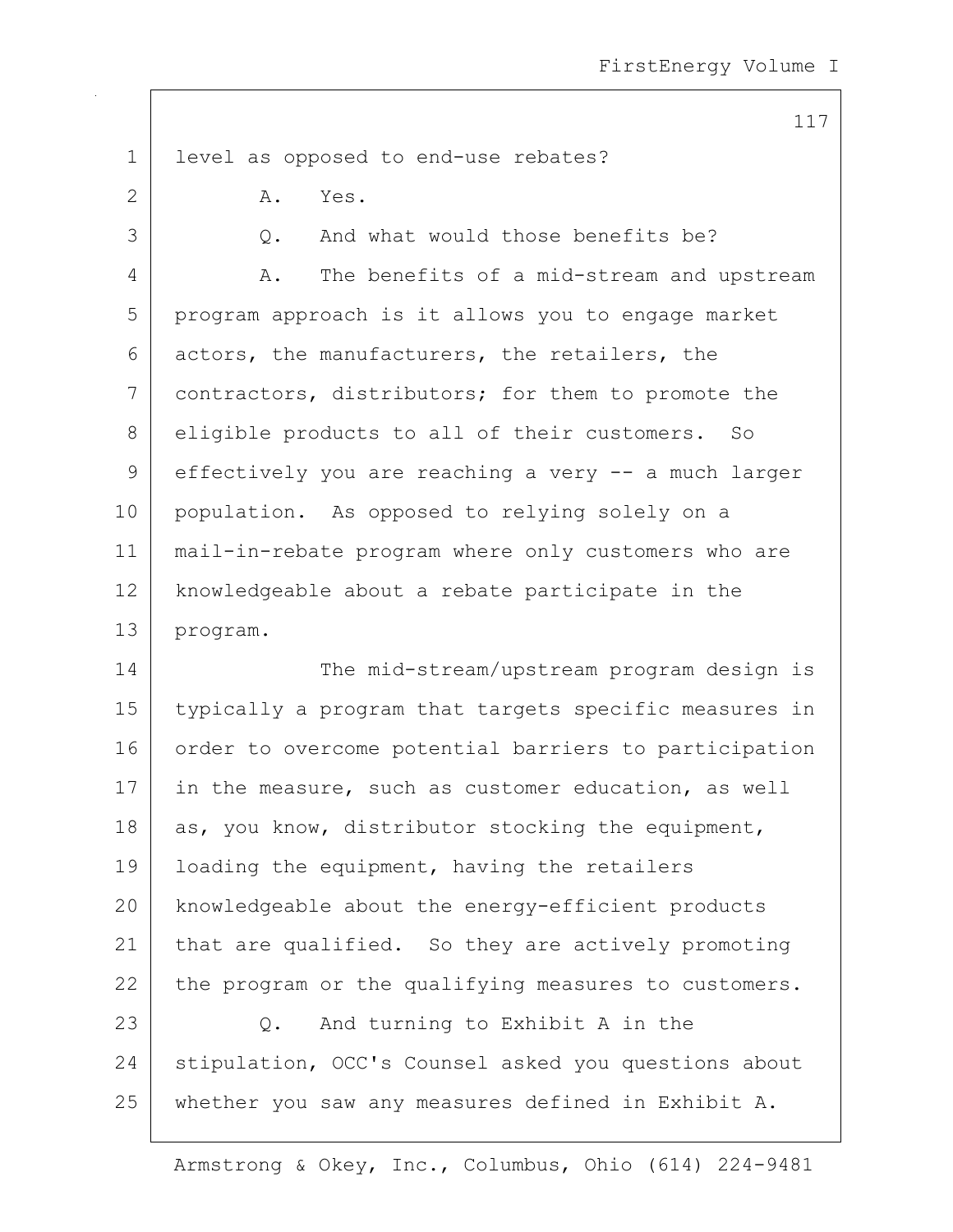118 1 Do you recall that line of questioning? 2 A. Yes, I do.  $3$  |  $\qquad \qquad$  0. Are there --4 | MR. HEALEY: I'll object. I'm sorry, 5 your Honor. I am going to object as 6 mischaracterizing the prior testimony. I don't think 7 there were any questions about measures being defined 8 in Exhibit A. 9 | EXAMINER BULGRIN: Ms. Kolich. 10 | MS. KOLICH: I'll rephrase. 11 EXAMINER BULGRIN: Thank you. 12 MS. KOLICH: Or, actually, can we go back 13 to the beginning of his cross. I wrote it down. I'm 14 almost positive there is a question about measures in 15 Exhibit A, so let's get the characterization correct. 16 EXAMINER BULGRIN: Maybe I ought to just 17 overrule. 18 Q. Regarding measures in Exhibit A, are 19 there measures listed in Exhibit A? 20 A. Yes. 21 Q. Which ones would be characterized as 22 measures? 23 A. The educational subprograms which would 24 | include "School Education," "Audits and Education," 25 and "Behavior Allocation."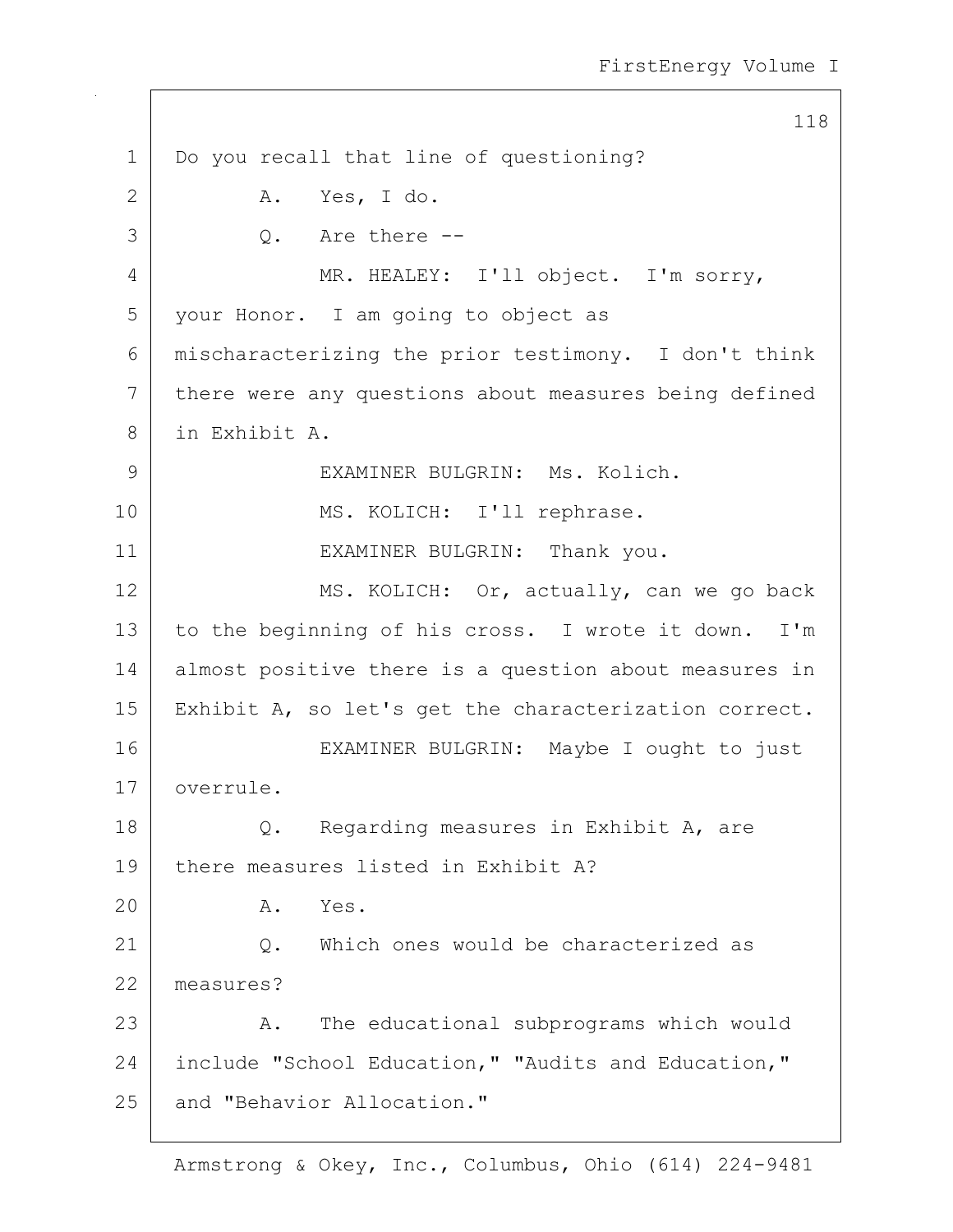1 | Q. And why is "Behavioral" considered an 2 education program? 3 A. That program specifically provides 4 information to customers to educate them on their  $5$  energy use and how it has changed over time, as well 6 as to provide recommendations to the customer on how 7 to become more energy efficient based on behavioral 8 science. 9 0. And is a smart thermostat an educational 10 program as well? 11 MR. HEALEY: Objection, your Honor. This 12 is going outside the scope. There was no discussion 13 of what were and weren't educational programs. There 14 | was merely a question about whether there were 15 measures identified on this document. 16 EXAMINER BULGRIN: I'll overrule. You 17 can answer. 18 A. Yes. Similarly, the smart thermostats 19 are a program  $-$  I'm sorry, a measure that targets 20 educating customers on behavioral opportunities 21 | regarding more efficient use of HVAC equipment. 22 Q. Okay. And staying with Exhibit A, OCC's 23 | Counsel compared and contrasted programs versus 24 subprograms. Does the company budget at the program 25 or subprogram level when designing your plans?

Armstrong & Okey, Inc., Columbus, Ohio (614) 224-9481

119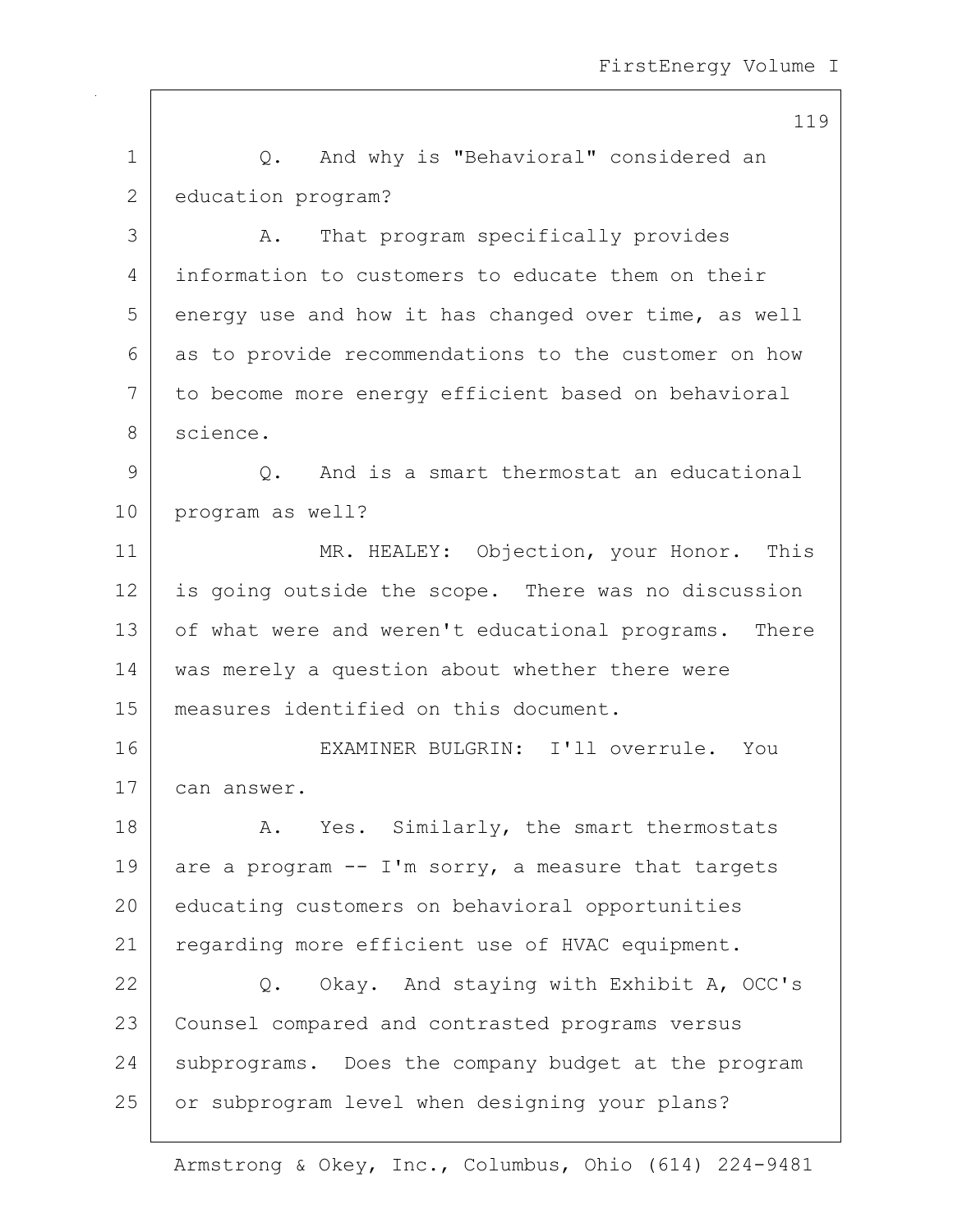120 1 A. When we design the plans, we create the 2 budgets at the subprogram level. 3 Q. Why is that done? 4 A. That's done to support transparency to 5 the components of the various programs. It supports  $6$  transparency of the components of the programs, 7 | transparency to our customers, to our implementation 8 team, as well as to the collaborative and to our 9 stakeholders. So all the parties are aware of the 10 components of our program and what our projections 11 are for each of the components of the programs. 12 Q. Now, OCC's Counsel also talked to you 13 about the levels of kilowatt-hours that would be 14 generated under the current plans, and I believe your 15 answer was if all -- regarding the current level of 16 projected savings under the current plans. Do you 17 recall that line of questioning? 18 A. The current savings under the current 19 plans? 20 Q. Projected savings. 21 | A. The projected savings under the revised 22 plans. 23 Q. I'm sorry, yes. 24 MR. HEALEY: Let me get that asked again. 25 | EXAMINER BULGRIN: That's possibly good.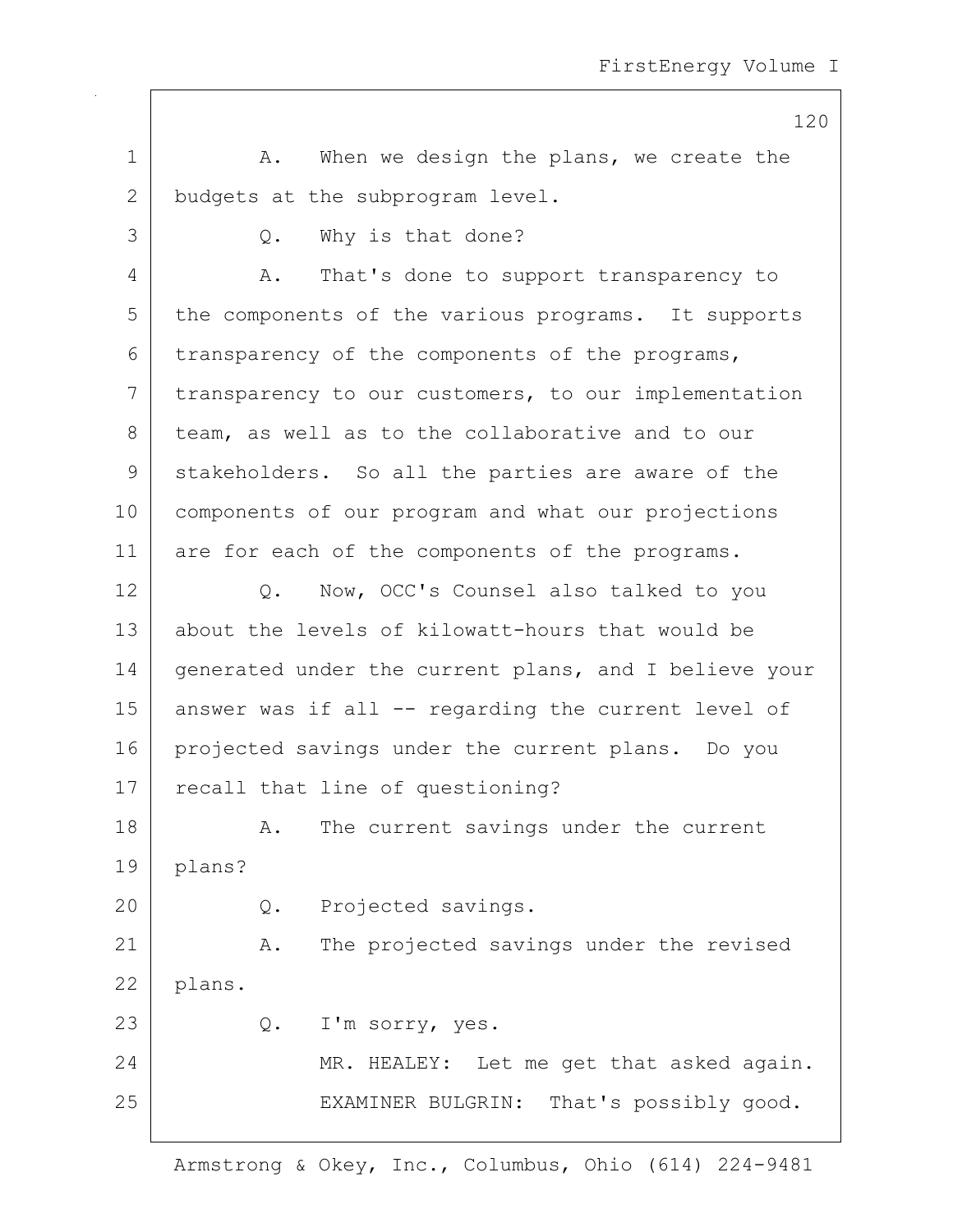|              | 121                                                   |
|--------------|-------------------------------------------------------|
| $\mathbf 1$  | MS. KOLICH: Let me try that one more                  |
| $\mathbf{2}$ | time. Too many plans.                                 |
| 3            | OCC's counsel asked you questions about<br>Q.         |
| 4            | the projected savings related to the revised plans    |
| 5            | which are before the Commission in this case. Do you  |
| 6            | recall that line of questioning?                      |
| 7            | Yes.<br>Α.                                            |
| 8            | Q. And you referred to a cushion included in          |
| 9            | the numbers on Exhibit A related to the reviewed      |
| 10           | plans. Do you recall that?                            |
| 11           | Α.<br>Yes.                                            |
| 12           | Q. Now, why -- why is that cushion                    |
| 13           | necessary?                                            |
| 14           | That cushion is necessary -- there are<br>Α.          |
| 15           | many assumptions that go into designing a plan.       |
| 16           | Assumptions regarding what the baseline would be over |
| 17           | time, assumptions regarding participation in the      |
| 18           | programs, as well as the energy savings of the        |
| 19           | programs. So given the reduced level of the plan we   |
| 20           | would have to design the plan with a cushion to       |
| 21           | ensure that each of the programs are of sufficient    |
| 22           | scale and scope in order for us to meet our statutory |
| 23           | targets.                                              |
| 24           | And are those cushions comparable to<br>Q.            |
| 25           | other plans?                                          |
|              |                                                       |

 $\overline{\phantom{a}}$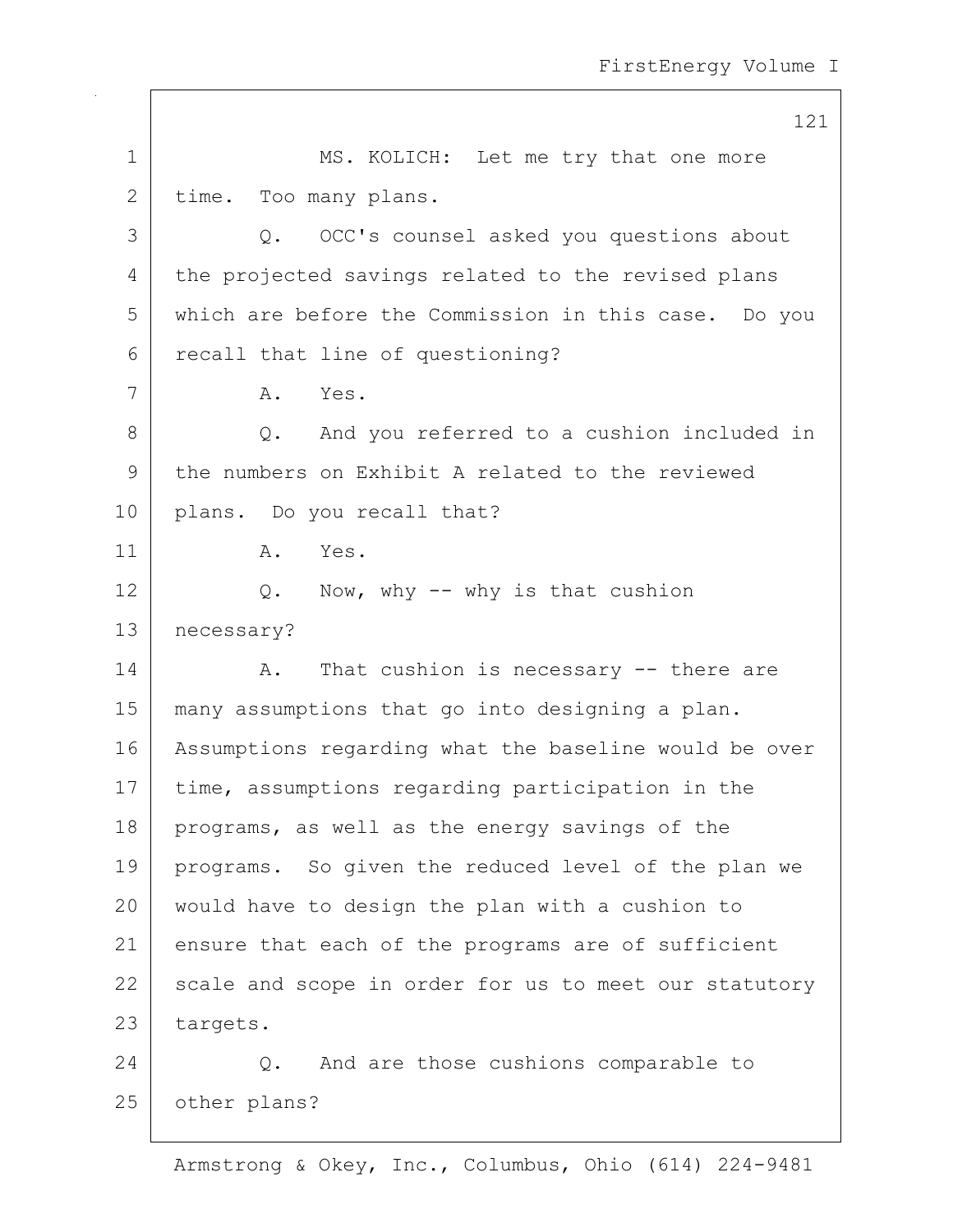|              | 122                                                   |
|--------------|-------------------------------------------------------|
| $\mathbf 1$  | A. Yes. The cushion that's represented in             |
| $\mathbf{2}$ | Exhibit A, the 1,781 and 833 megawatt-hours, is       |
| 3            | approximately a 12 percent cushion versus the         |
| 4            | statutory target over the three years of the plan.    |
| 5            | That 12 percent is consistent with the companies'     |
| 6            | prior plans in Ohio as well as the plans of the other |
| 7            | Ohio utilities.                                       |
| 8            | MR. HEALEY: Your Honor, I would move to               |
| 9            | strike that response. There is nothing on the record  |
| 10           | on the cushions from previous plans or for other Ohio |
| 11           | utilities.                                            |
| 12           | EXAMINER BULGRIN: I'll overrule.                      |
| 13           | OCC's Counsel also asked you questions<br>Q.          |
| 14           | about the Market Potential Study and how you used it. |
| 15           | Do you recall that line of questioning?               |
| 16           | Yes, I do.<br>Α.                                      |
| 17           | Q. Are the measures included in the Market            |
| 18           | Potential Study the same as the measures that you use |
| 19           | in -- for purposes of designing your -- the revised   |
| 20           | plans?                                                |
| 21           | A. No, they are not.                                  |
| 22           | Could you explain the differences?<br>Q.              |
| 23           | The measures included in the companies'<br>Α.         |
| 24           | plans are more granular. As example, the Market       |
| 25           | Potential Study looked at residential lighting which  |
|              |                                                       |

 $\mathsf{I}$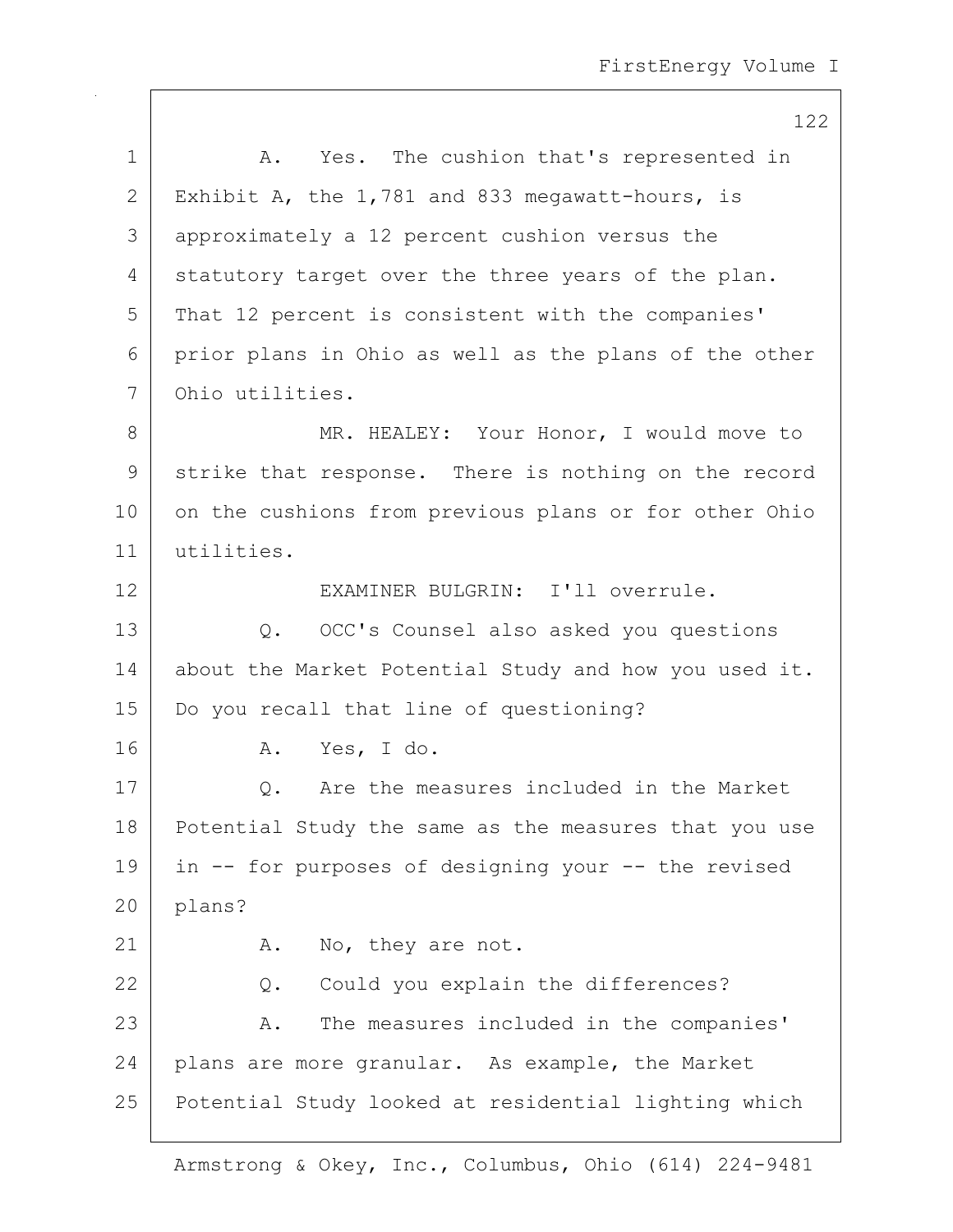123 1 | was inclusive of CFLs and LEDs; whereas, the 2 companies' plan and our projections were based on 3 both CFLs and LEDs separately. 4 Q. And that's just one example; is that 5 right? 6 A. That's just one example. 7 Q. OCC's Counsel also asked a question 8 related to whether you reviewed the economic or 9 technical potential as opposed to just the achievable 10 potential. Do you recall that line of questioning? 11 | A. Yes, I do. 12 Q. And I believe you answered that you 13 | focused on achievable; is that correct? 14 A. Correct. 15 Q. Could you explain why that focus was 16 centered on achievable potential instead of the 17 economic or technical? 18 A. The achievable potential is a function of 19 a technical and economical potential that takes into 20 account customer preferences and projections 21 | regarding their -- their participation among the 22 various measures. So by considering the achievable 23 potential, we, in fact, did take into account the 24 technical and economical potential. 25 Q. And OCC's Counsel also asked you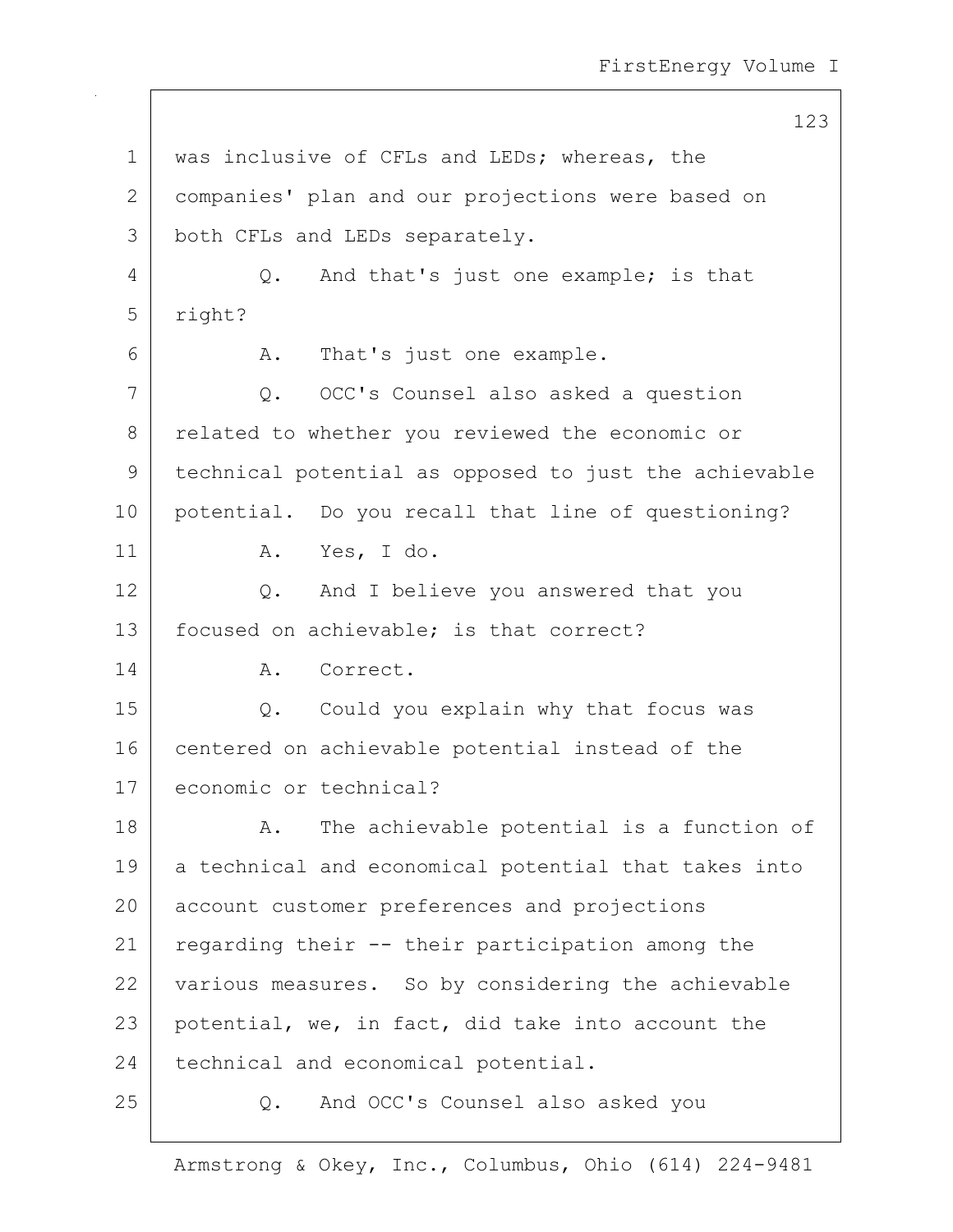124 1 questions regarding the CAP program and noted that 2 there  $-$ - I believe you noted there was about an 3 8 percent change in the budgets to the CAP program 4 between what was filed originally in this case and 5 the revised plans that are before the Commission 6 today. Do you recall that line of questioning? 7 A. Yes. 8 Q. And could you explain what prompted that 9 8 percent reduction in budget? 10 | A. Yes. When we followed the original plans 11 back in April, we based our budget projections on the 12 actual costs that we had at that time for the CAP 13 | program. When we developed the revised plans, we had 14 actual results for the continuation of that program 15 under the prior plan that we factored into the budget 16 reduction. 17 Q. And there was some questions regarding 18 the levels of participation under the CAP program 19 when it was designed at 800,000 megawatt-hours versus 20 the designs in the revised plan. Do you recall that 21 line of questioning? 22 A. Yes. 23 Q. And you indicated that you assumed there 24 would be less participation under the revised plans; 25 is that correct?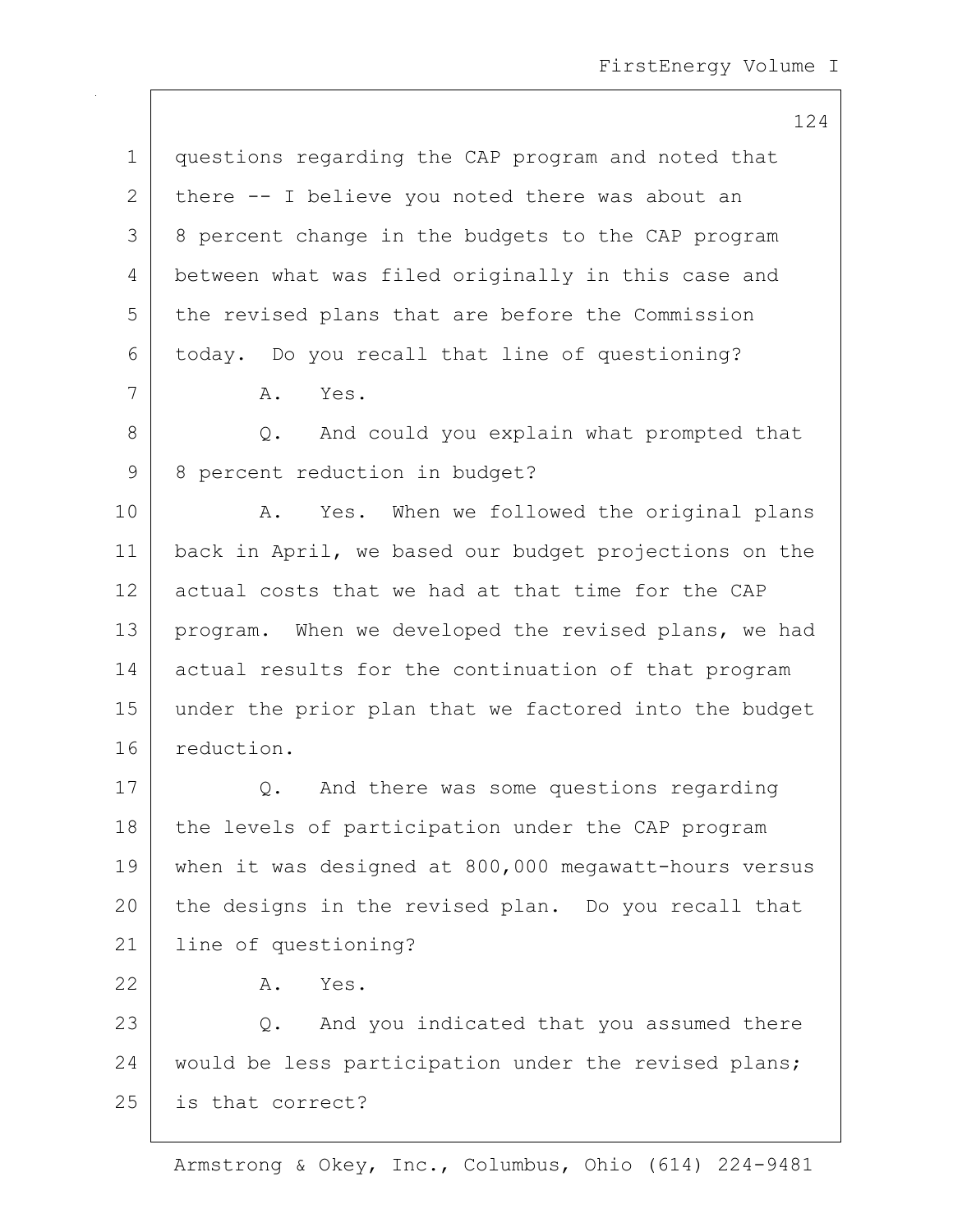|              | 125                                                  |
|--------------|------------------------------------------------------|
| $\mathbf 1$  | Α.<br>Yes.                                           |
| $\mathbf{2}$ | And what was the basis for that<br>$Q$ .             |
| 3            | assumption?                                          |
| 4            | The basis of that assumption is by having<br>Α.      |
| 5            | robust portfolio plan programs available for         |
| 6            | customers with incentives available to them, the     |
| 7            | customers will participate in the programs directly. |
| 8            | Is that because they get paid if they<br>Q.          |
| 9            | participate under the programs and they don't get    |
| 10           | paid under the CAP program?                          |
| 11           | That's correct.<br>Α.                                |
| 12           | OCC's Counsel also had you do several<br>Q.          |
| 13           | calculations; specifically one related to the HVAC   |
| 14           | program. Do you recall that?                         |
| 15           | Yes.<br>Α.                                           |
| 16           | And according to my notes, that<br>Q.                |
| 17           | calculation resulted in an answer of \$2.48 per      |
| 18           | kilowatt-hour; is that correct?                      |
| 19           | Yes.<br>Α.                                           |
| 20           | In your opinion is that metric indicative<br>Q.      |
| 21           | of the costs and savings associated with the HVAC    |
| 22           | program -- subprogram? I'm sorry.                    |
| 23           | I believe that's a mischaracterization of<br>Α.      |
| 24           | the information. There were several changes that     |
| 25           | were made to the HVAC subprogram including the       |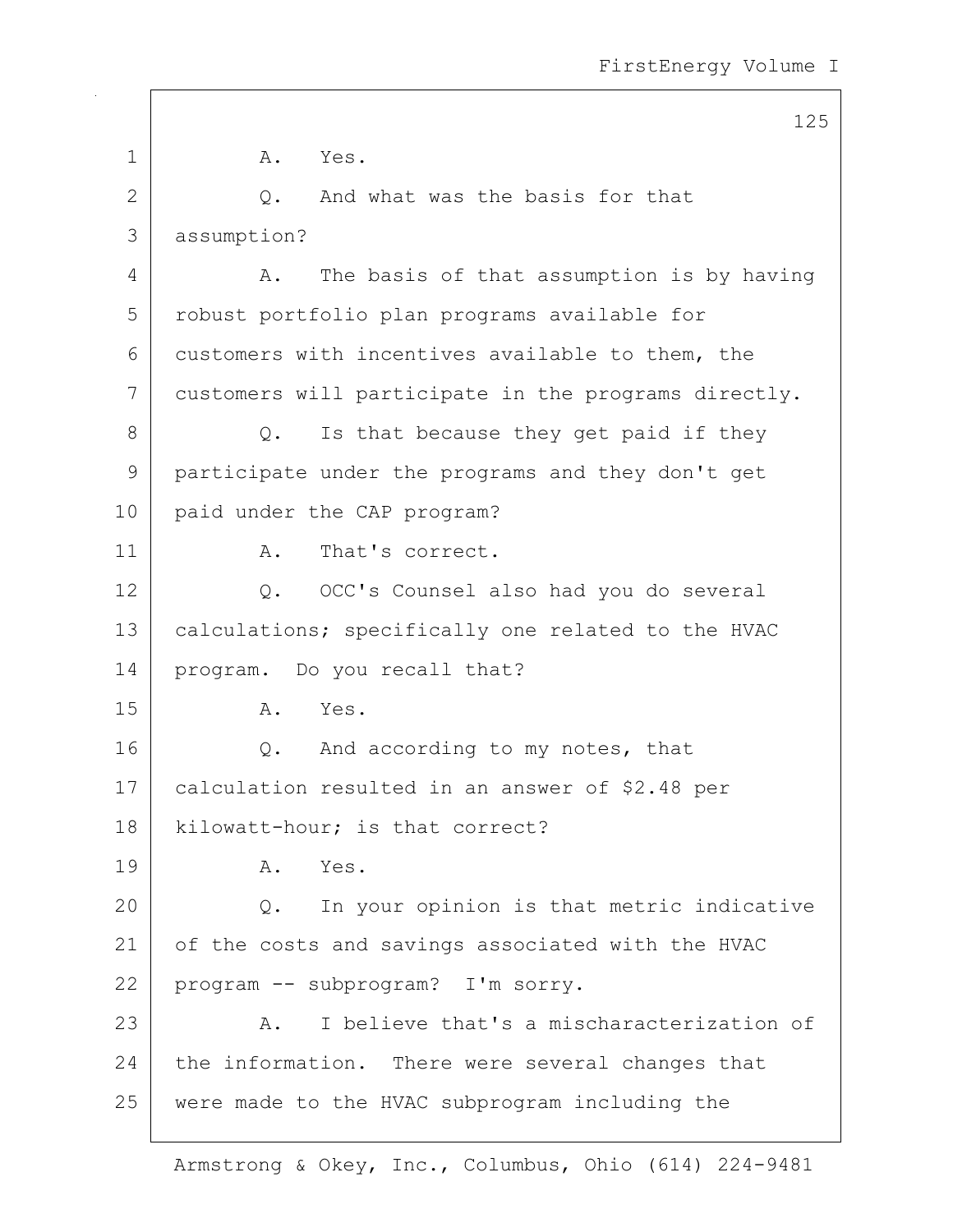|             | 126                                                   |
|-------------|-------------------------------------------------------|
| $\mathbf 1$ | increase of circulation pumps, the addition of 30,000 |
| 2           | smart thermostats over the three-year plan period.    |
| 3           | The reduction of other HVAC measures. When you look   |
| 4           | at the reprojection budget and the reprojection       |
| 5           | megawatt-hours at the HVAC level as presented in      |
| 6           | Exhibit A, it equates to 41 cents a kilowatt-hour.    |
| 7           | And for a subprogram, is 41 cents a<br>$\circ$ .      |
| 8           | kilowatt-hour still within the range of what would be |
| 9           | expected in a designed program?                       |
| 10          | That's well within the range of the<br>Α.             |
| 11          | dollar per megawatt-hour on that metric basis among   |
| 12          | the subprograms that are included in the companies'   |
| 13          | plans.                                                |
| 14          | Counsel also showed you an exhibit which<br>Q.        |
| 15          | basically portrays the filings in this docket. Do     |
| 16          | you remember --                                       |
| 17          | A.<br>Yes.                                            |
| 18          | -- the questions related to that?<br>Q.               |
| 19          | Α.<br>Yes.                                            |
| 20          | Q. And he noted -- you noted to him that you          |
| 21          | did not see on that exhibit anywhere where there were |
| 22          | objections to motions for continuances. Do you        |
| 23          | recall that?                                          |
| 24          | A. Yes, based on a review of the -- of the            |
| 25          | exhibit.                                              |
|             |                                                       |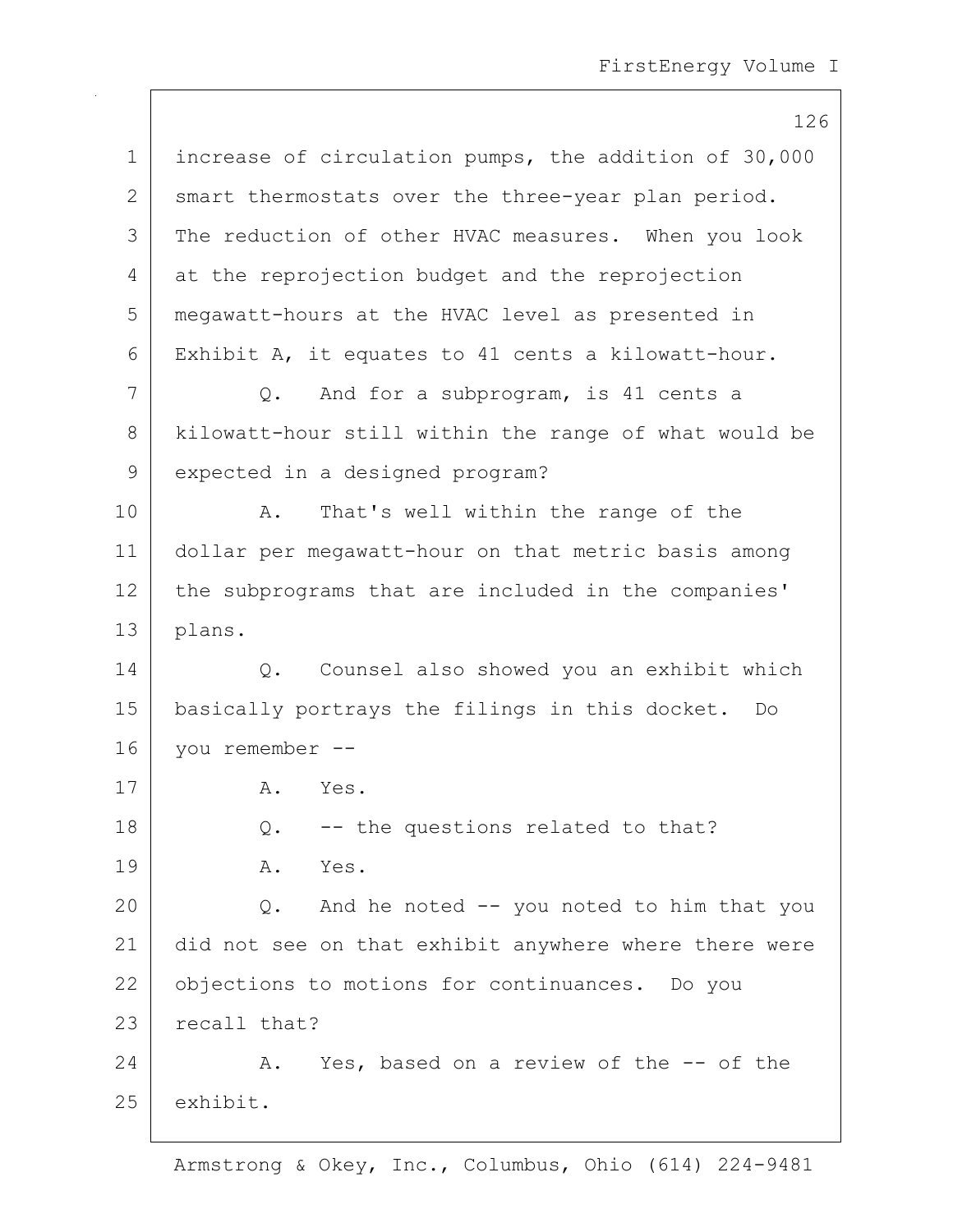127 1 | Q. And were you privy to any conversations 2 that might have taken place between the parties as to 3 when those motions were proposed and whether parties 4 would object? 5 A. I was not involved in any discussions 6 regarding those motions or the companies' position 7 regarding those motions. 8 Q. Would you know why the companies chose 9 not to object? 10 MR. HEALEY: Your Honor, he just said he 11 was not part of the conversations. That calls for 12 speculation. 13 EXAMINER BULGRIN: Sustained. 14 MS. KOLICH: I didn't ask him to say what 15 | he thought they were. I just asked if he was aware 16 of any. 17 EXAMINER BULGRIN: Perhaps you could 18 rephrase. 19 MS. KOLICH: Sure. 20 Q. Do you have any knowledge as to -- as to 21 why the companies may or may not have chosen to 22 object to the motions for continuance? 23  $\vert$  A. I do not. I'm sure management had their, 24 vou know, had their positions or decisions, but I do 25 not know.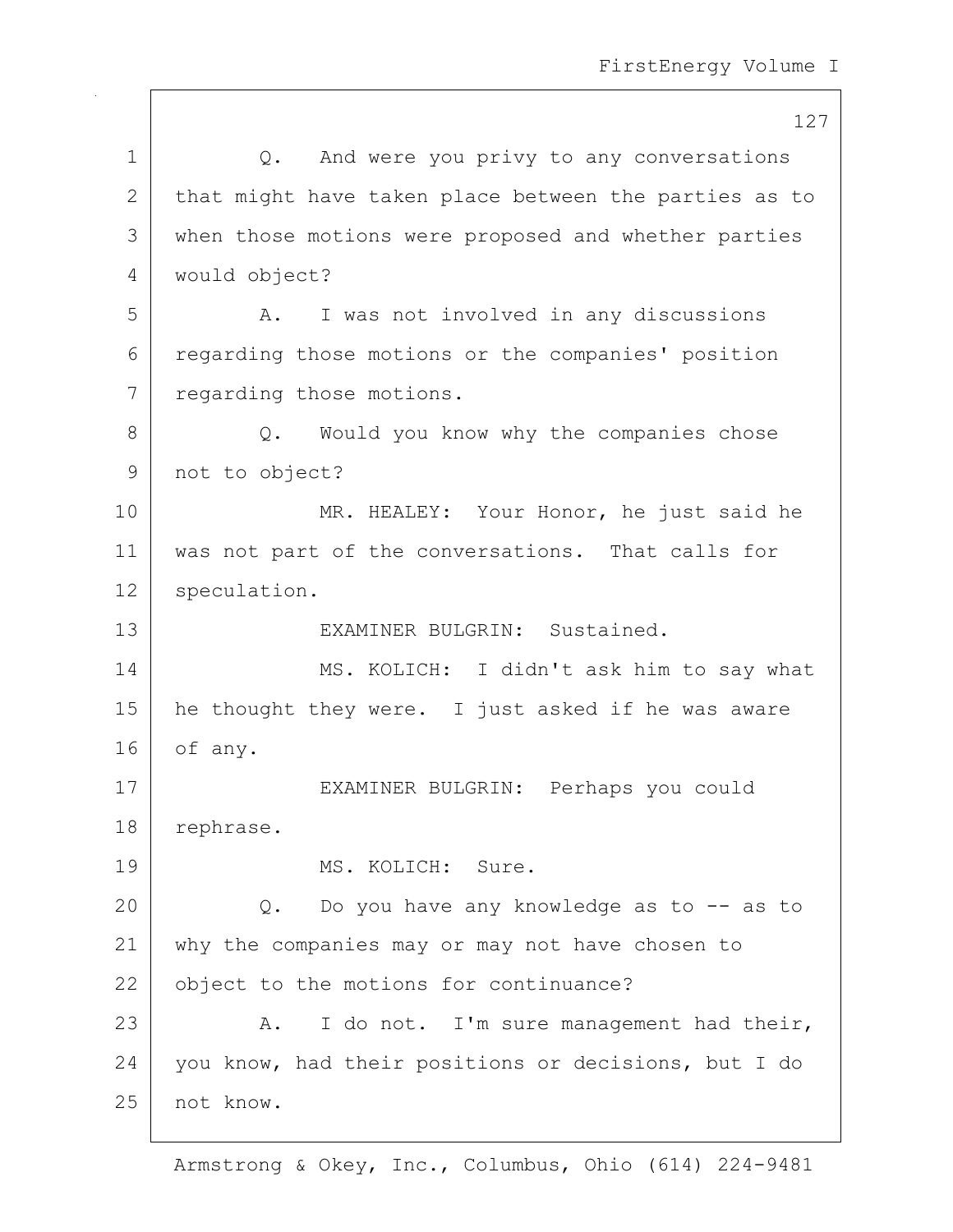|              | 128                                                    |
|--------------|--------------------------------------------------------|
| 1            | And do you have OCC Exhibit 3 in front of<br>Q.        |
| $\mathbf{2}$ | you?                                                   |
| 3            | Can you refresh me on what that is?<br>Α.              |
| 4            | That's a copy of the docket.<br>Q.                     |
| 5            | Α.<br>Okay. The case record?                           |
| 6            | Q.<br>Yes.                                             |
| 7            | A. Yes.                                                |
| 8            | Looking at page $1$ of $4$ on $12/09/16$ , do<br>$Q$ . |
| 9            | you see where the Attorney Examiner issued an entry    |
| 10           | continuing the hearing until December 13, 2016?        |
| 11           | Yes.<br>Α.                                             |
| 12           | And then on December 14, do you see the<br>Q.          |
| 13           | Attorney Examiner entry ordering the hearing --        |
| 14           | hearing be continued until January 23?                 |
| 15           | Yes.<br>Α.                                             |
| 16           | Do you see any motions for continuances<br>Q.          |
| 17           | found between those two dates on the docket?           |
| 18           | Α.<br>No.                                              |
| 19           | Now, OCC's Counsel also asked you<br>Q.                |
| 20           | questions related to certain C&I programs, small and   |
| 21           | large; do you recall that line of questioning?         |
| 22           | Yes.<br>Α.                                             |
| 23           | Q. Now, those are also pertaining to some              |
| 24           | programs and subprograms in those -- those             |
| 25           | activities; is that correct?                           |

 $\mathsf{I}$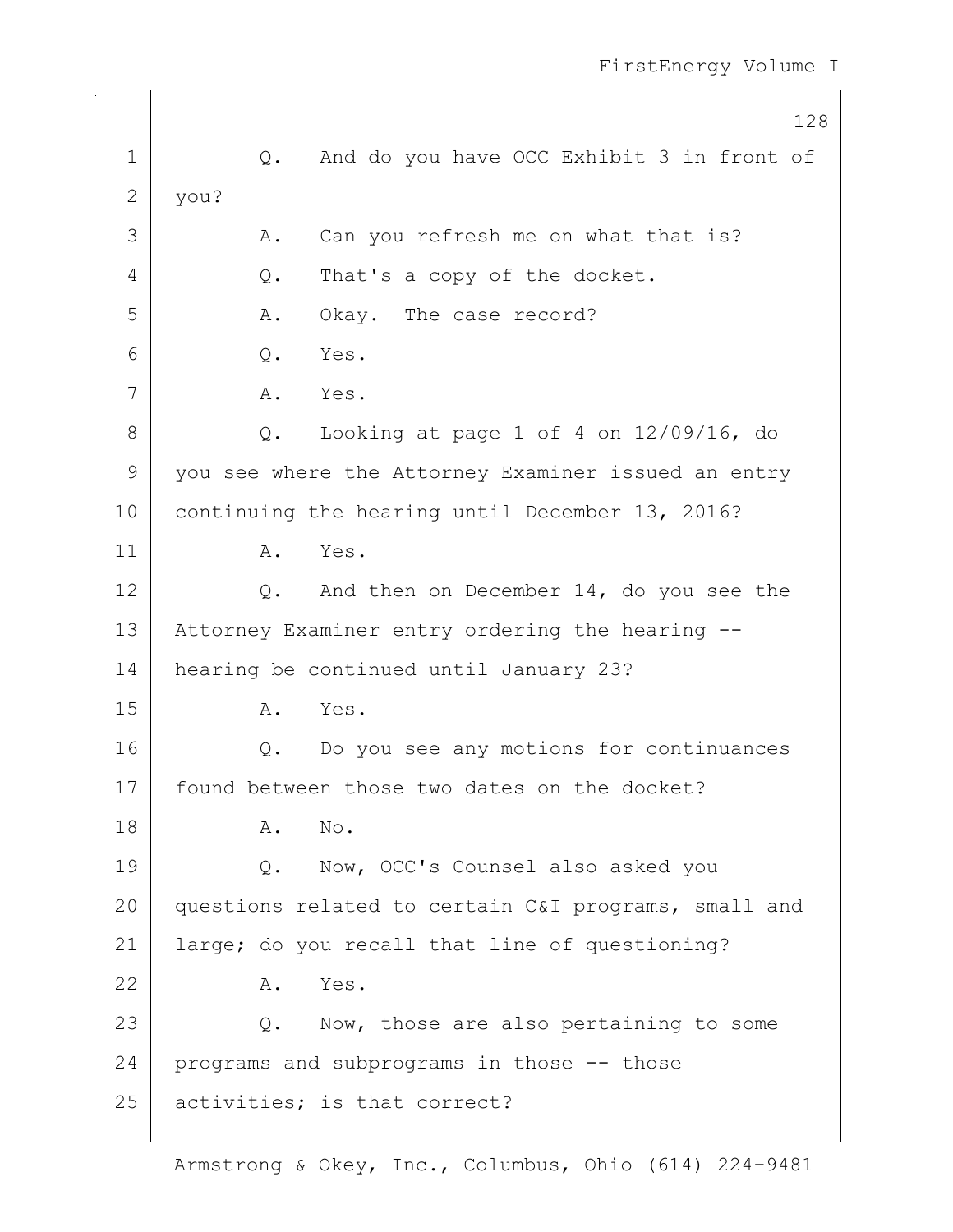|    | 129                                                     |
|----|---------------------------------------------------------|
| 1  | A. Yes.                                                 |
| 2  | Now, excuse me. Your discussions related<br>Q.          |
| 3  | to programs and subprograms as they pertained to        |
| 4  | residential customers. Would that discussion equally    |
| 5  | apply to the programs and subprograms related to the    |
| 6  | customer -- the C&I programs?                           |
| 7  | Yes.<br>Α.                                              |
| 8  | Q. Going to staff's line of questioning, I              |
| 9  | just want to make sure the record is clear. Staff       |
| 10 | asked you questions regarding the 75 megawatt-hours     |
| 11 | related to the early trigger. Do you recall that?       |
| 12 | Yes.<br>A.                                              |
| 13 | And you indicated that you took<br>Q.                   |
| 14 | 14 percent of a number to get to the 75                 |
| 15 | megawatt-hours; is that correct?                        |
| 16 | No.<br>Α.                                               |
| 17 | Q. Okay. Would you please explain?                      |
| 18 | At the time the calculation was<br>Α.                   |
| 19 | completed, it was estimated that the delay in the       |
| 20 | procedural schedule would cause at least a 1-1/2        |
| 21 | month delay in our ability to implement all of our      |
| 22 | programs. The 1-1/2 month delay applied to the          |
| 23 | companies' portfolio plan design of 594                 |
| 24 | gigawatt-hours. On an average annual basis it           |
| 25 | equates to a 75 gigawatt-hour lost reduction.<br>The 75 |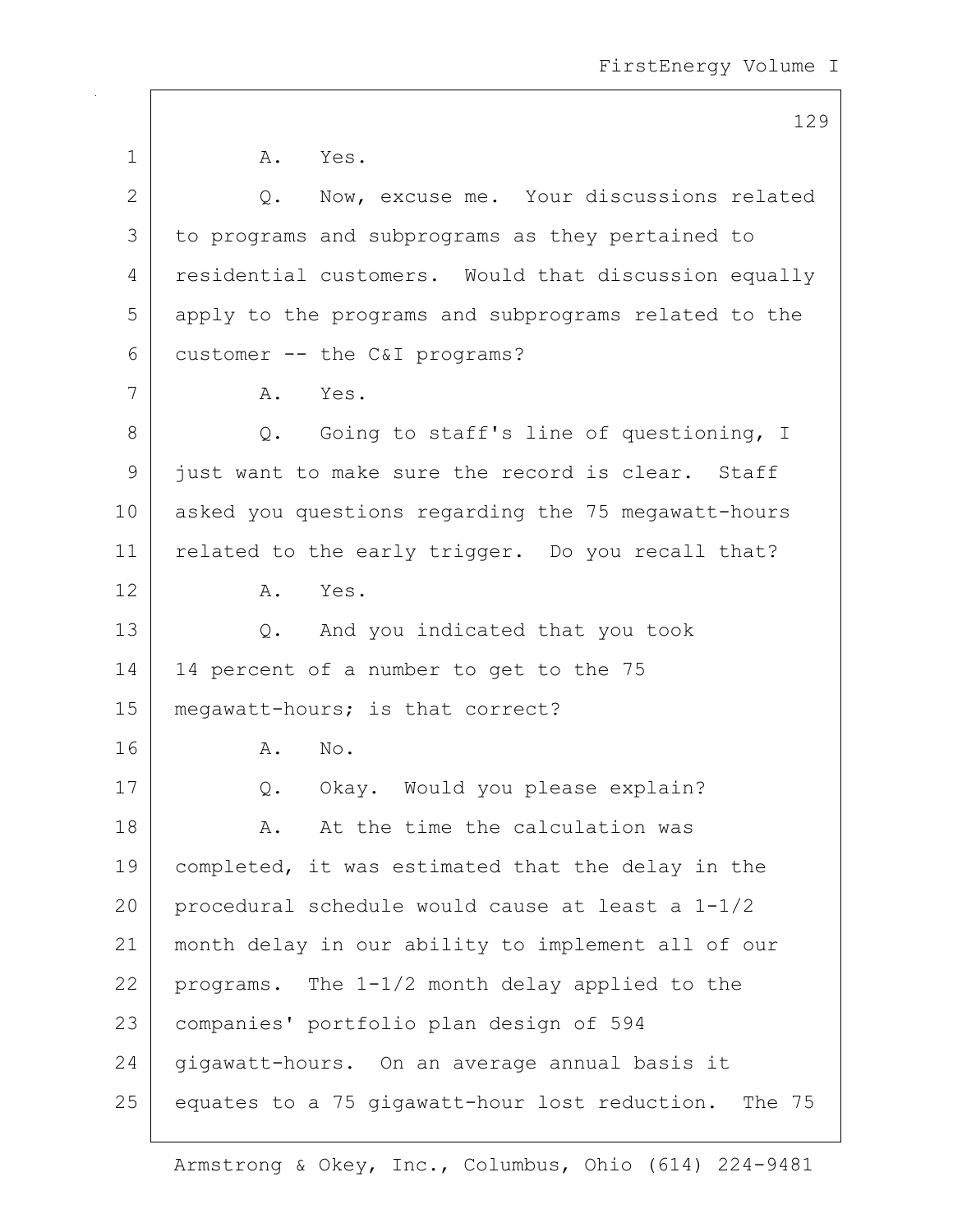130

| $\mathbf 1$ | gigawatt-hours divided by our statutory target of     |
|-------------|-------------------------------------------------------|
| 2           | approximately 535 gigawatt-hours is 14 percent.       |
| 3           | Now, related to OHA and the hospitals, is<br>Q.       |
| 4           | there -- can the companies work directly with         |
| 5           | hospitals to get -- encourage them to participate in  |
| 6           | the companies' portfolio plan?                        |
| 7           | Yes.<br>Α.                                            |
| $8\,$       | Q. Are there other ways to engage the                 |
| 9           | hospitals besides the companies directly dealing with |
| 10          | them?                                                 |
| 11          | Yes. We hire an implementation vendor.<br>A.          |
| 12          | It was noted earlier that Sodexo is the vendor for    |
| 13          | our commercial/industrial energy solutions for        |
| 14          | business programs. Our implementation vendor has the  |
| 15          | responsibility to conduct outreach and marketing      |
| 16          | through the customers who are eligible to participate |
| 17          | in the programs which would include hospitals.        |
| 18          | They also are responsible for developing              |
| 19          | what we refer to as a "program ally network" and      |
| 20          | those would be entities who, you know, are, you know, |
| 21          | have customers that they support with the programs.   |
| 22          | Program allies could be a distributor, for example,   |
| 23          | you know, they sell equipment to customers.           |
| 24          | So to the extent you work with a                      |
| 25          | distributor to promote the equipment, you know, they  |
|             |                                                       |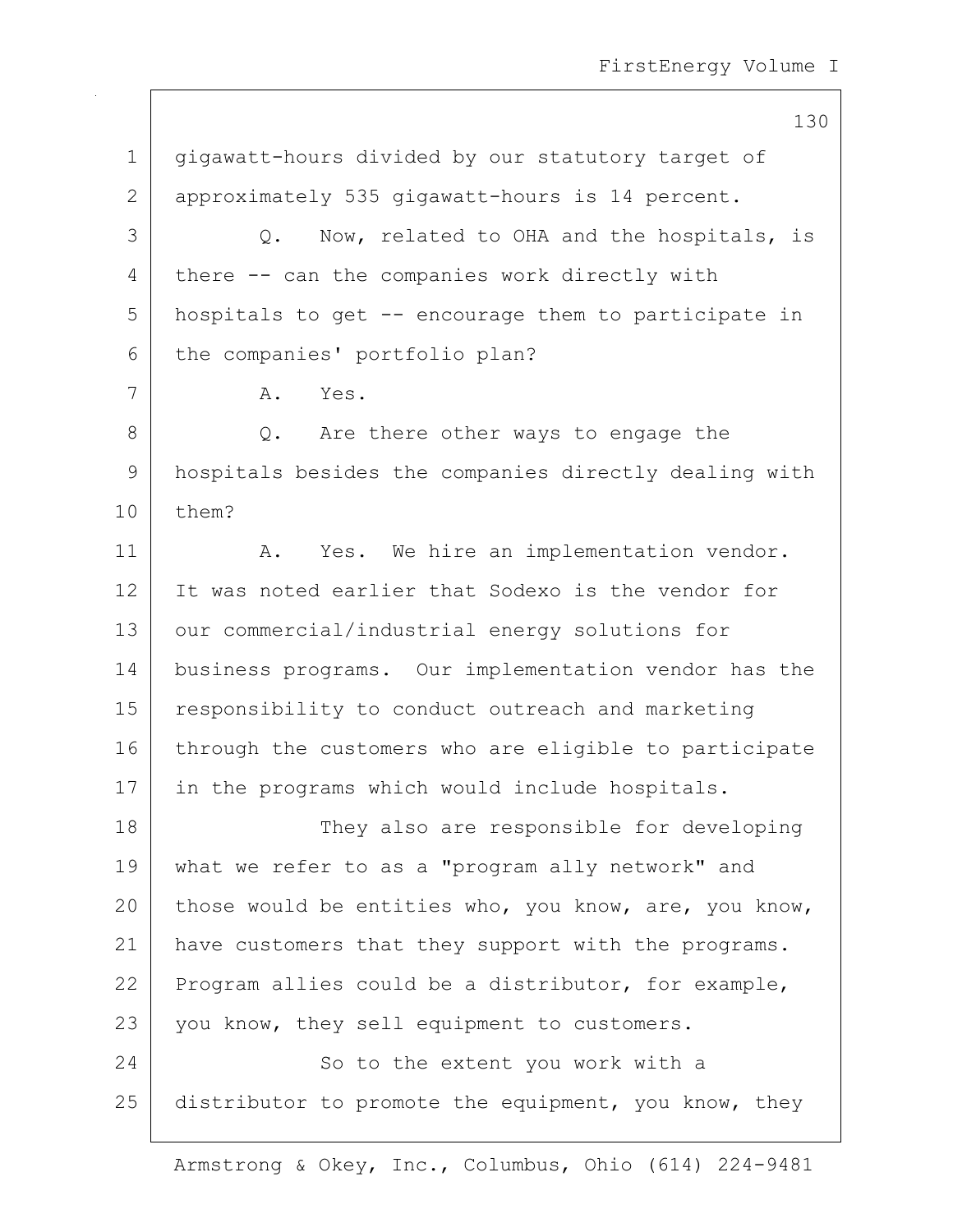131

1 are a program ally. They are benefiting us and we 2 are helping them with their business as an example. 3 OHA could be a program ally. 4 So our implementation vendors, you know, 5 again works with program allies to promote the 6 programs, but also works with customers directly. 7 Q. And there's nothing to preclude OHA from  $8$  reaching out to its customers  $-$  to its membership  $-$ 9 nothing in our plan prevents OHA from reaching out to 10 its membership and educating them on the programs 11 | that may be beneficial to their membership, is there? 12 A. That is correct. There is absolutely no 13 reason why they could not work with their members and 14 provide information to their members regarding our 15 programs. 16 MS. KOLICH: That's all I have, your 17 Honor. 18 | EXAMINER BULGRIN: Anything further? 19 Okay. 20 MS. KOLICH: Your Honor, at this time I 21 would like to move into the -- into evidence Company 22 | Exhibit No. 4 and Company Exhibit No. 5. 23 | EXAMINER BULGRIN: While we are doing 24 that, is there any objection to OCC Exhibits 1, 2, 3, 25 4 or OHA Exhibits 1 or 2?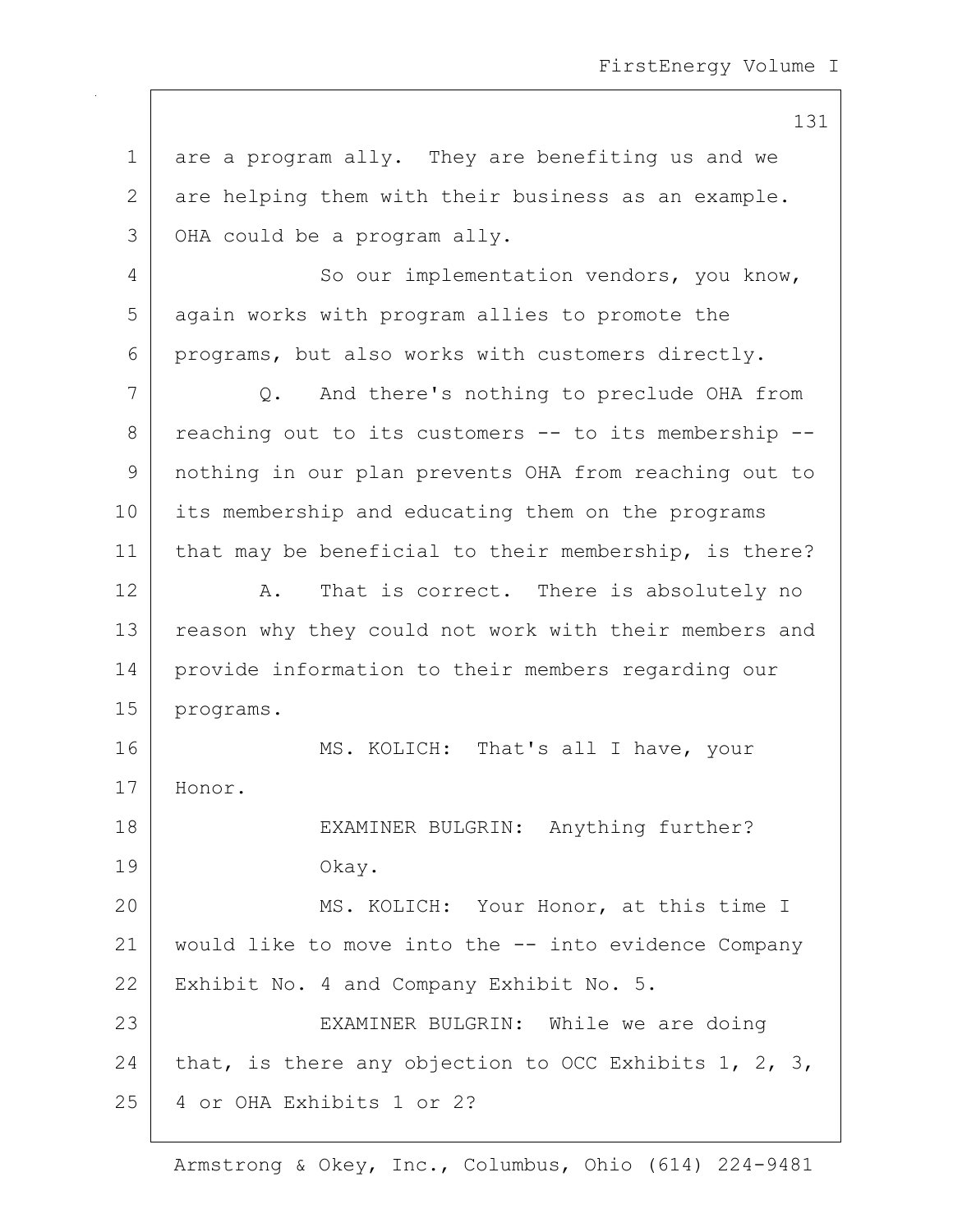132 1 MS. KOLICH: Your Honor, if you could 2 just give me a second to get those organized and take 3 a quick look. 4 EXAMINER BULGRIN: Sure. 5 I think we are done with you, so you can 6 be excused. 7 THE WITNESS: Oh, thank you, your Honor. 8 | MS. KOLICH: No objections to OCC's 9 exhibits, but I do object to both exhibits being --10 that were identified by OHA. OHA Exhibit No. 1 is a 11 letter dealing with termination of administrator 12 agreement that really has no bearing on this case. 13 It's totally irrelevant to this case. And I see no 14 | relevance in admitting it. 15 | EXAMINER BULGRIN: And that will be 16 overruled. 17 MS. KOLICH: Okay. And OHA Exhibit 2 18 deals with testimony in a case that was before the 19 Commission on a plan that's -- has expired. I see no 20 relevance in admitting this testimony. 21 EXAMINER BULGRIN: I am going to overrule 22 that one as well. 23 | MS. KOLICH: Okay. 24 EXAMINER BULGRIN: All of those exhibits 25 will be admitted.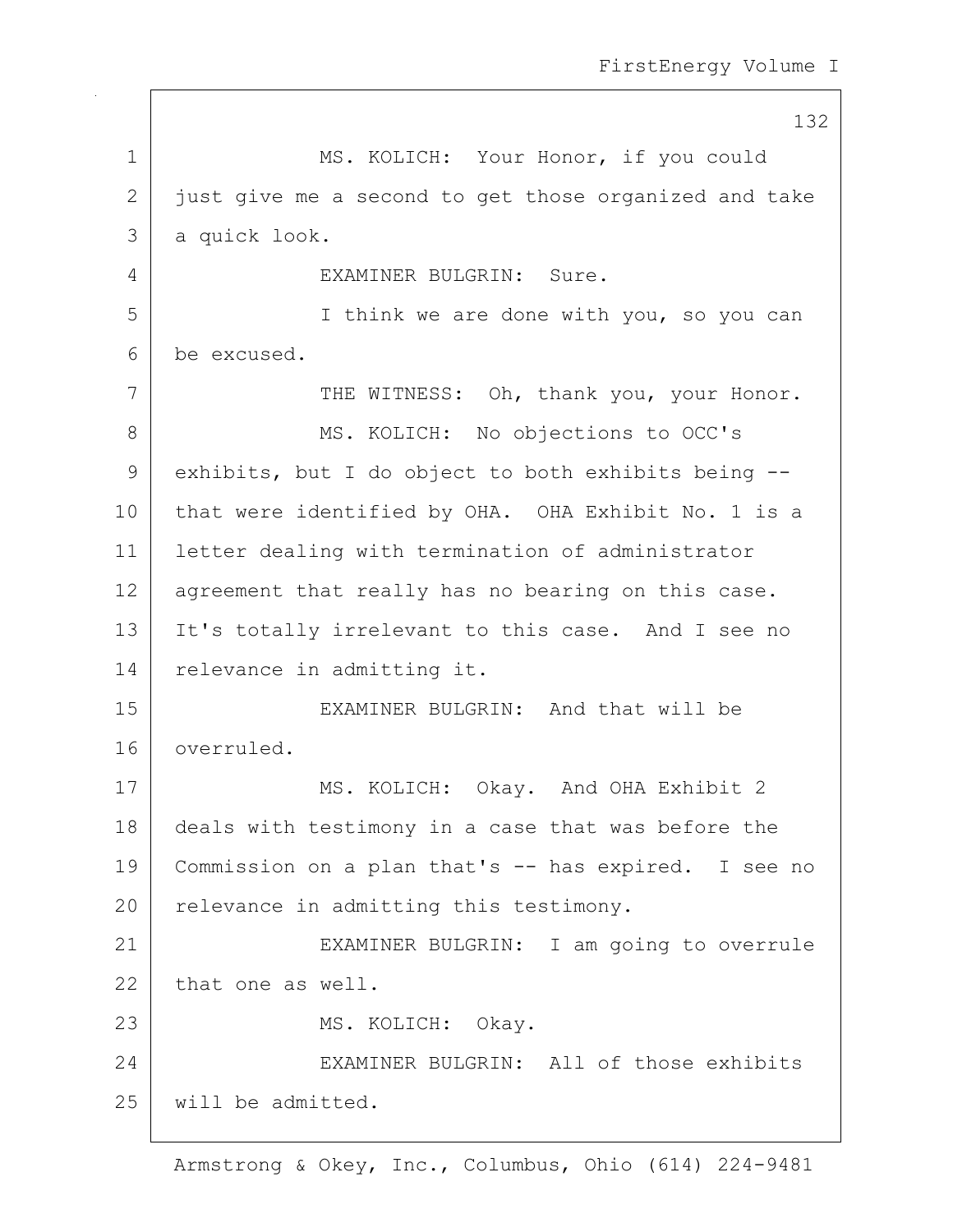|             | 133                                                   |
|-------------|-------------------------------------------------------|
| $\mathbf 1$ | MS. KOLICH: Your Honor, could I get a                 |
| 2           | clarification on your ruling on the second one? You   |
| 3           | did sustain my objection related to page 6 and the    |
| 4           | \$50,000 payment. So while it's in the record, I      |
| 5           | assume your ruling on the questioning regarding the   |
| 6           | 50,000 payment is not part of the record; is that     |
| 7           | correct?                                              |
| 8           | EXAMINER BULGRIN: Correct.                            |
| 9           | MR. PARRAM: So OHA Exhibit 2 is admitted              |
| 10          | into the record?                                      |
| 11          | EXAMINER BULGRIN: Exhibit 2 is admitted               |
| 12          | into the record.                                      |
| 13          | MR. PARRAM: Thank you.                                |
| 14          | EXAMINER BULGRIN: The line of                         |
| 15          | questioning, I guess there was an objection to it, so |
| 16          | that -- the objection I believe was -- was sustained. |
| 17          | MR. PARRAM: Thank you, your Honor.                    |
| 18          | (EXHIBITS ADMITTED INTO EVIDENCE.)                    |
| 19          | EXAMINER BULGRIN:<br>Okay.                            |
| 20          | MS. OSTROWSKI: The companies call                     |
| 21          | Mr. Eren Demiray.                                     |
| 22          | (Witness sworn.)                                      |
| 23          | EXAMINER BULGRIN: Please have a seat.                 |
| 24          |                                                       |
| 25          |                                                       |
|             |                                                       |

 $\mathsf{I}$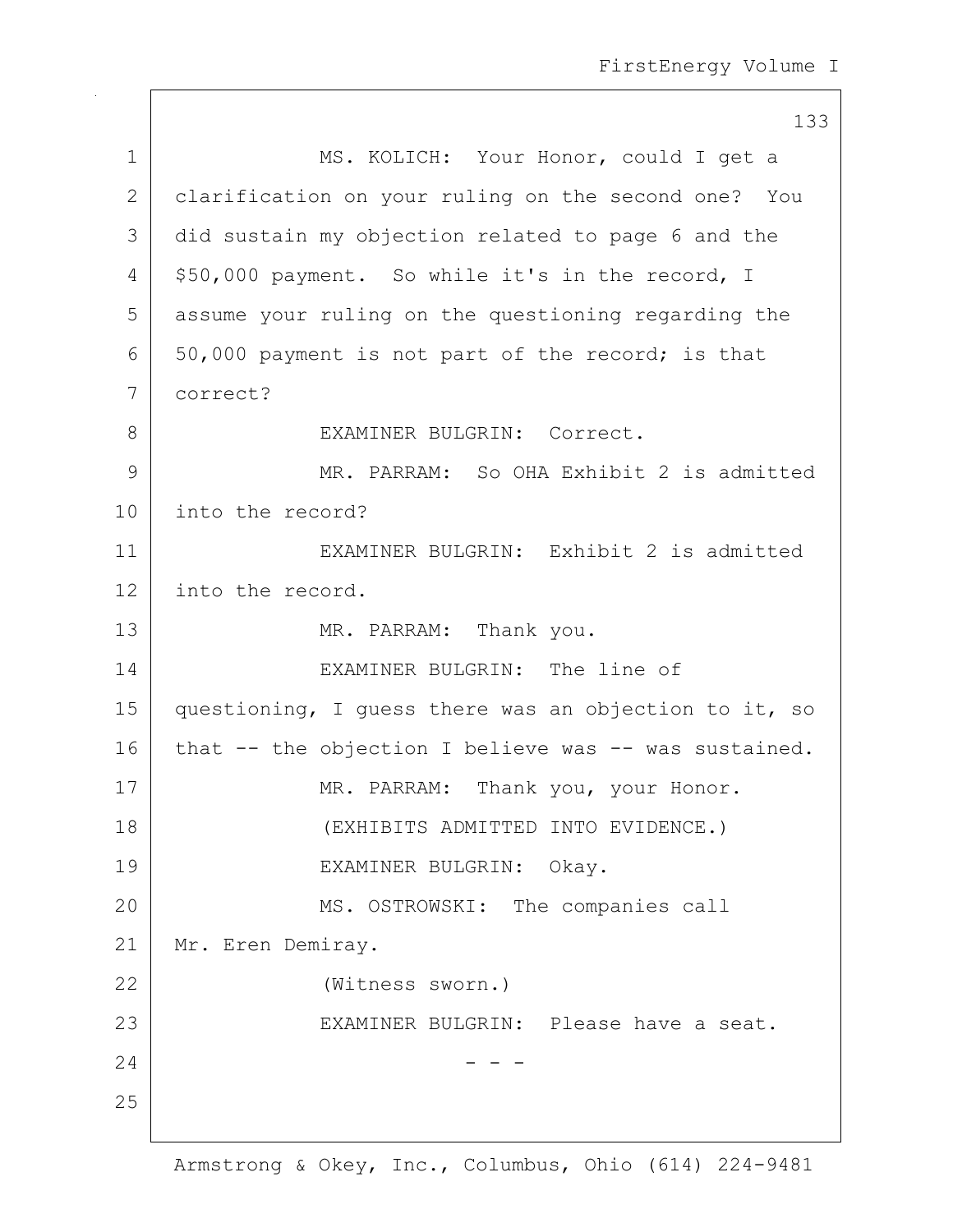134 1 EREN G. DEMIRAY 2 being first duly sworn, as prescribed by law, was 3 examined and testified as follows: 4 DIRECT EXAMINATION 5 By Mr. Gladman: 6 Q. Good afternoon, Mr. Demiray. 7 A. Good afternoon. 8 Q. Could you state your name and business 9 address, please. 10 | A. My name is Eren G. Demiray, 11 D-e-m-i-r-a-y. My business address 76 South Main 12 Street, Akron, Ohio 44308. 13 Q. And where do you work, Mr. Demiray, and 14 in what capacity? 15 | A. I'm the Manager of Reporting within the 16 | Energy Efficiency Department of FirstEnergy Services 17 Company. 18 MR. GLADMAN: Your Honor, at this time we 19 would like to mark the amended direct testimony of 20 Eren G. Demiray on behalf of Ohio Edison Company, The 21 Cleveland Electric Illuminating Company, and The 22 Toledo Edison Company, dated December 8, 2016, as 23 | Company Exhibit 6. May we approach the witness, your 24 Honor? 25 EXAMINER BULGRIN: Sure.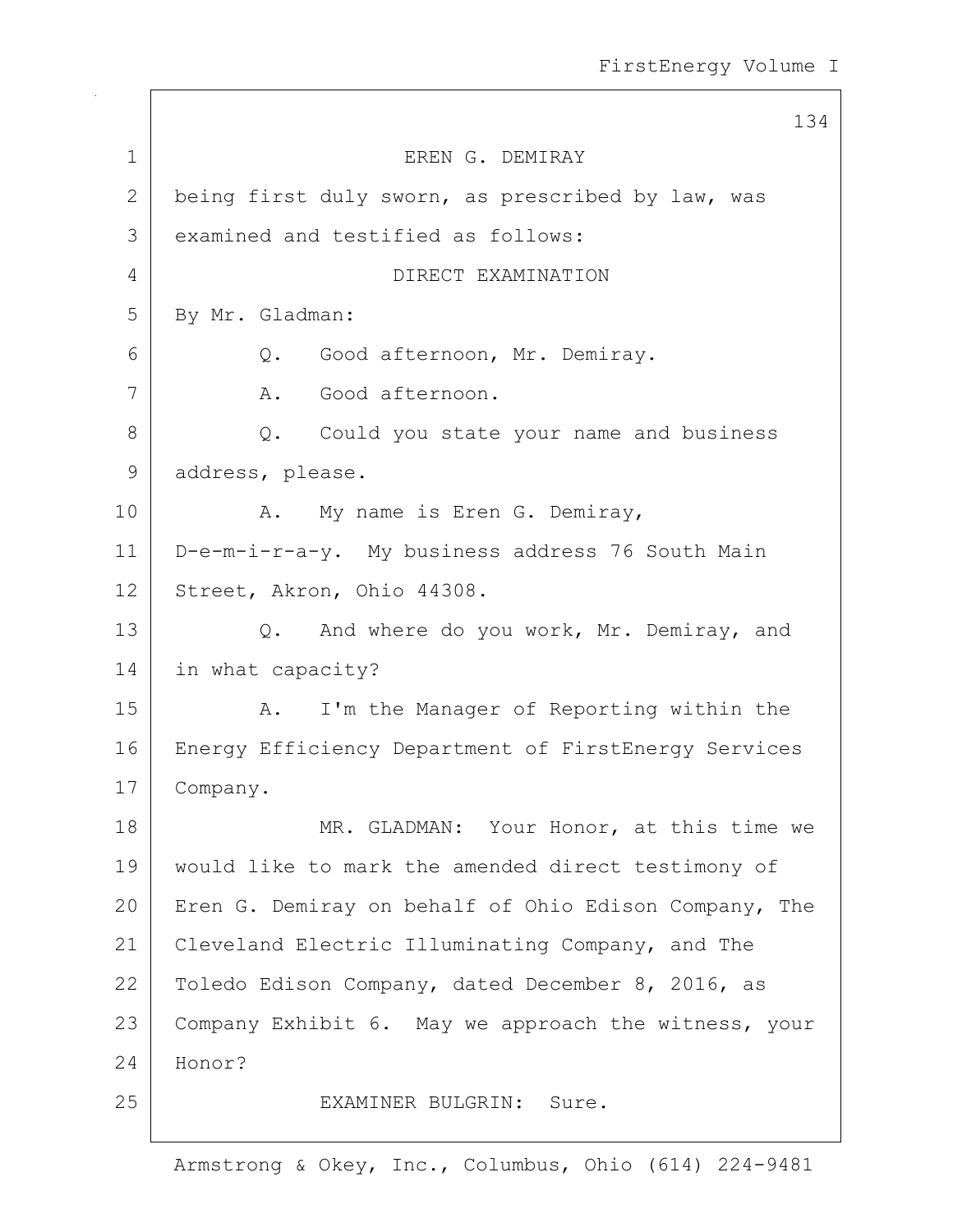|             | 135                                                  |
|-------------|------------------------------------------------------|
| $\mathbf 1$ | (EXHIBIT MARKED FOR IDENTIFICATION.)                 |
| 2           | Mr. Demiray, do you have before you what<br>Q.       |
| 3           | has been marked as Company Exhibit No. 6?            |
| 4           | I do.<br>Α.                                          |
| 5           | Q. And can you identify that exhibit for us,         |
| 6           | please?                                              |
| 7           | This is my amended direct testimony.<br>Α.           |
| 8           | And, Mr. Demiray, do you have any changes<br>Q.      |
| 9           | or corrections to your amended direct testimony that |
| 10          | need to be made for the record at this time?         |
| 11          | No, I do not.<br>Α.                                  |
| 12          | Q. Mr. Demiray, if I asked you the questions         |
| 13          | that appear in Company Exhibit 6, would your answers |
| 14          | be the same as indicated in that document?           |
| 15          | Yes, they would.<br>A.                               |
| 16          | Q. Was Company Exhibit 6 prepared by you or          |
| 17          | under your direction and supervision?                |
| 18          | A. Yes, it was.                                      |
| 19          | And is the information contained in<br>Q.            |
| 20          | Company Exhibit 6 true and correct to the best of    |
| 21          | your knowledge, information, and belief?             |
| 22          | It is.<br>A.                                         |
| 23          | MR. GLADMAN: Your Honor, I would move                |
| 24          | for the admission of Company Exhibit No. 6, subject  |
| 25          | to cross-examination.                                |

 $\Gamma$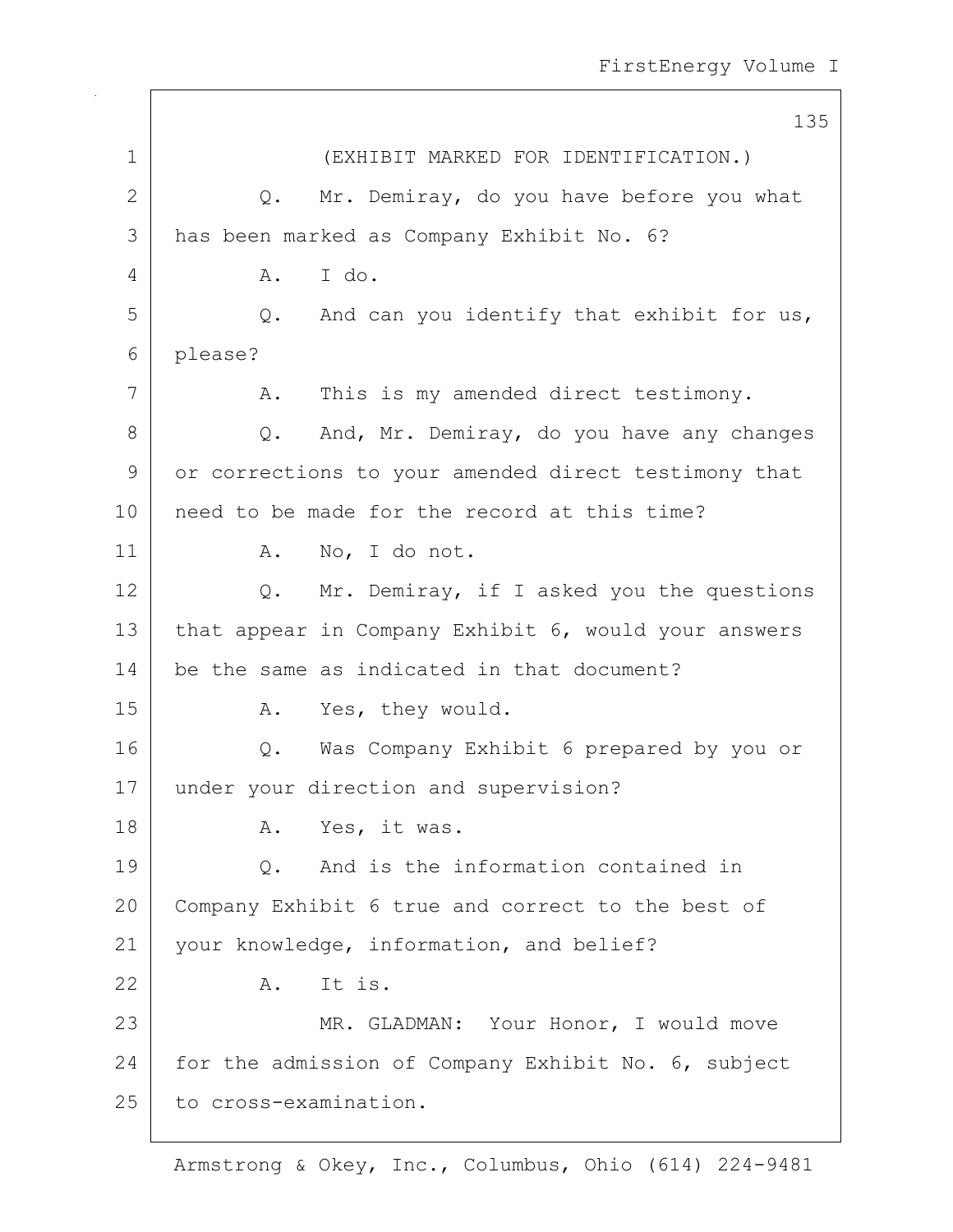136 1 EXAMINER BULGRIN: Okay. 2 MR. GLADMAN: And Mr. Demiray is 3 available for cross-examination. 4 EXAMINER BULGRIN: Thank you. 5 MR. HEALEY: Your Honor, could we go off 6 the record for a second? 7 EXAMINER BULGRIN: Sure. 8 (Discussion off the record.) 9 EXAMINER BULGRIN: Back on the record. 10 Mr. Healey. 11 | MR. HEALEY: Thank you, your Honor.  $12$  - - -13 CROSS-EXAMINATION 14 By Mr. Healey: 15 | Q. Mr. Demiray, can we start by turning to 16 page 105 of the revised plans in the Exhibit B to the 17 Stipulation. Do you have that in front of you? 18 A. I do. 19 Q. Thank you. 20 A. I'm there. 21 Q. Okay. About halfway down the page it's 22 the, I guess it's near the end of the third 23 paragraph, there is a sentence that says, "The Shared 24 Savings Mechanism is the same as approved by the 25 Commission in the Companies' Previous EE/PDR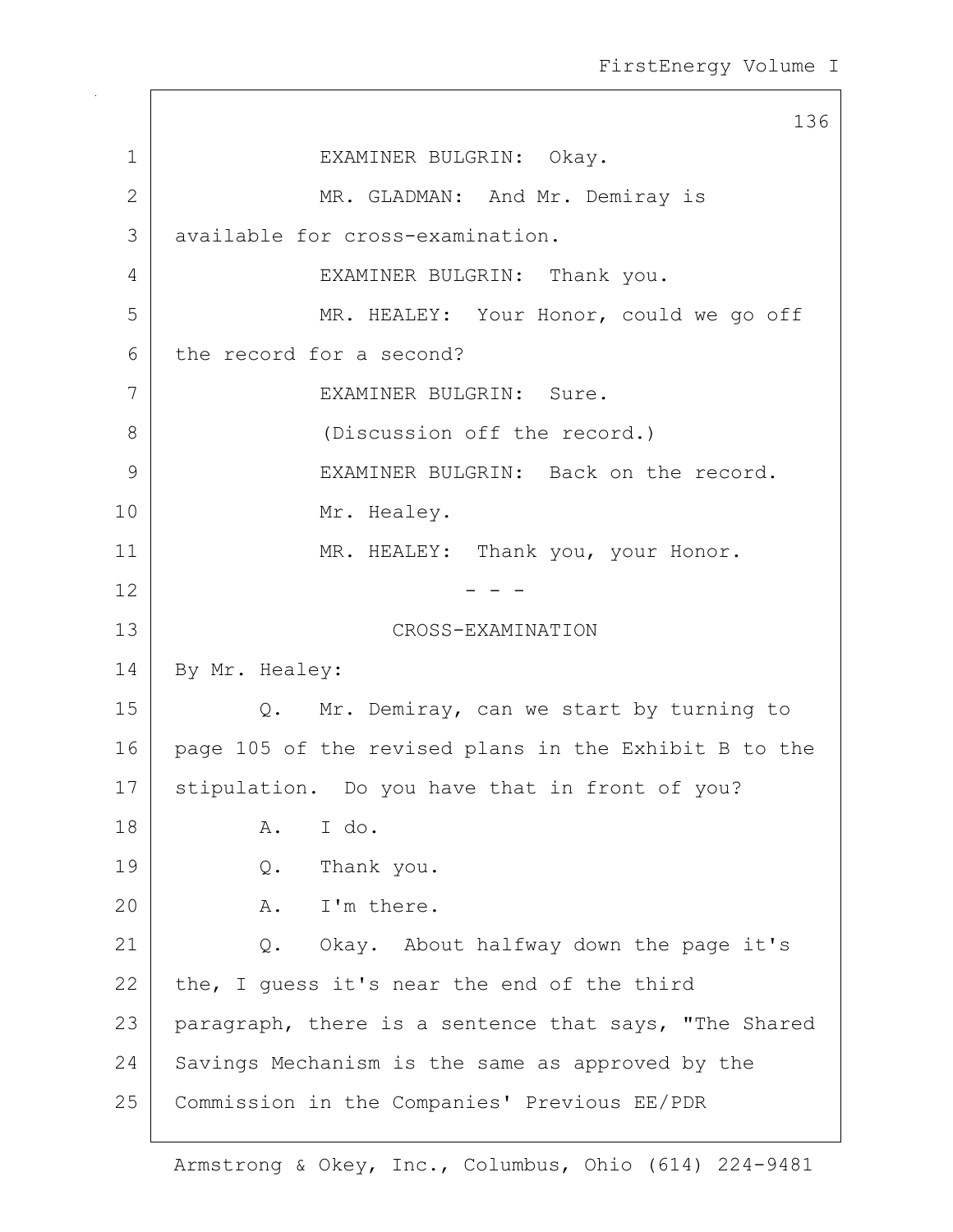137

1 Portfolio Plans except for the changes approved by 2 the Commission in Stipulated ESP IV or as listed 3 below." Do you see that? 4 A. I see that. 5 Q. Now, here when you refer to the previous 6 EE/PDR portfolio plans, you are referring to the 7 plans that were filed in Case No. 12-2190-EL-POR; is 8 that correct? 9 A. That's correct. 10 MR. HEALEY: Your Honor, I would like to

11 | mark as OCC Exhibit 5, a copy of the direct testimony 12 of Eren Demiray on behalf of Ohio Edison, The 13 Cleveland Electric Illuminating Company, and The 14 Toledo Edison Company from Case No. 12-2190-EL-POR. 15 This was filed with the Commission in that docket on 16 July 31, 2012. May I approach the witness, your 17 Honor? 18 EXAMINER BULGRIN: Sure. 19 (EXHIBIT MARKED FOR IDENTIFICATION.) 20 Q. Mr. Demiray, do you recognize the 21 document in front of you that's been marked OCC 22 Exhibit 5? 23 A. Yes, I do. 24 O. And this is your direct testimony from 25 FirstEnergy's previous energy efficiency portfolio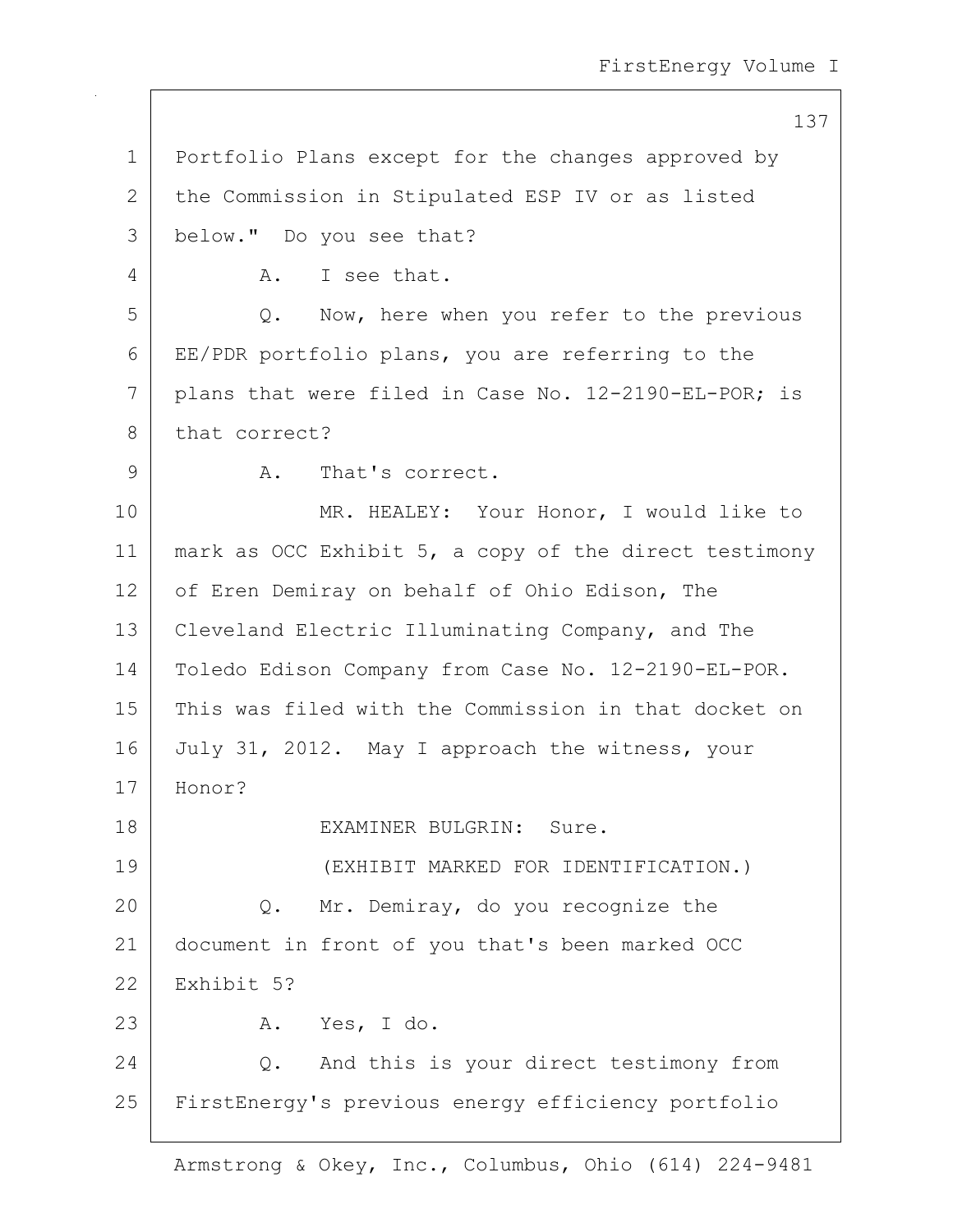138 1 Case No. 12-2190, correct? 2 A. That's correct. 3 Q. Now, on page 105 of the portfolio plans 4 as we discussed, you mentioned that the shared 5 shavings mechanism is the same as in this previous 6 case, except for certain changes in the stipulated 7 | ESP IV and as listed below. Do you recall that? 8 A. I see that, yes. 9 Q. So if we were to look at your testimony 10 in OCC Exhibit 5, this testimony would describe the 11 | shared savings mechanism in the current Case No.  $12$  | 16-743 except to the extent that anything has been 13 changed in the ESP IV -- ESP IV stipulation or as 14 listed in Exhibit B to the stipulation, correct? 15 | A. A lot in there, but to clarify, you said 16 OCC 5 is my testimony from a prior case? 17 Q. Yes. 18 A. That -- that would be the basis for 19 which -- for the shared savings mechanism that is in 20 this case, yes, subject to the changes that I noted 21 in Section 7. 22 Q. Great. Let's continue with page 105, 23 this is Section 7.1 of the amended plans. Now, the 24 | last paragraph starts off by saying, "The Shared 25 Savings Mechanism would be triggered only if the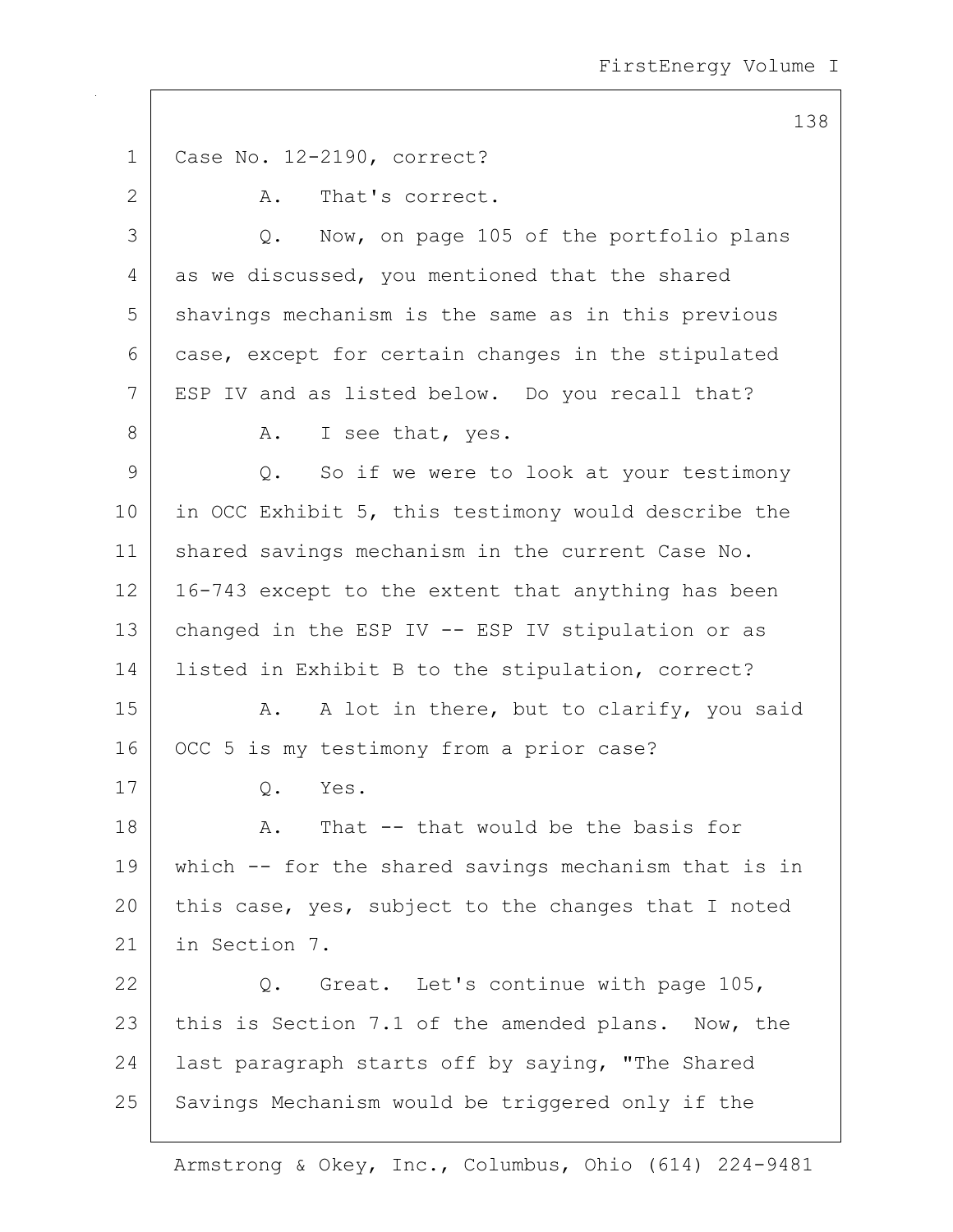139

| $\mathbf 1$  | Companies exceed both their Annual and Cumulative     |
|--------------|-------------------------------------------------------|
| $\mathbf{2}$ | energy saving targets as set forth in R.C.            |
| 3            | 4928.66(A) (1) (a) in any given year."                |
| 4            | And then the next sentence says that "The             |
| 5            | Shared Savings Mechanism will be calculated annually  |
| 6            | on an individual EDU basis, consistent with           |
| 7            | information presented in each EDU's annual compliance |
| 8            | report." Do you see those two sentences there?        |
| 9            | I do.<br>A.                                           |
| 10           | Q. So just to make sure I understand this             |
| 11           | correctly, each of Ohio Edison, Toledo Edison, and    |
| 12           | Cleveland Electric must exceed its individual annual  |
| 13           | and cumulative energy savings targets to qualify for  |
| 14           | shared savings in a given year, correct?              |
| 15           | I'm not sure if I would characterize it<br>Α.         |
| 16           | exactly like that. They are independent of each       |
| 17           | other. It's not that all three have to pass to        |
| 18           | qualify.                                              |
| 19           | Q.<br>Sure.                                           |
| 20           | So any one company could trigger or not<br>Α.         |
| 21           | trigger based on that company's independent           |
| 22           | achievements through the year. Add to that, also,     |
| 23           | this doesn't take into consideration some of the      |
| 24           | language that's listed further down in the section    |
| 25           | specifically regarding the trigger adjustment that's  |
|              |                                                       |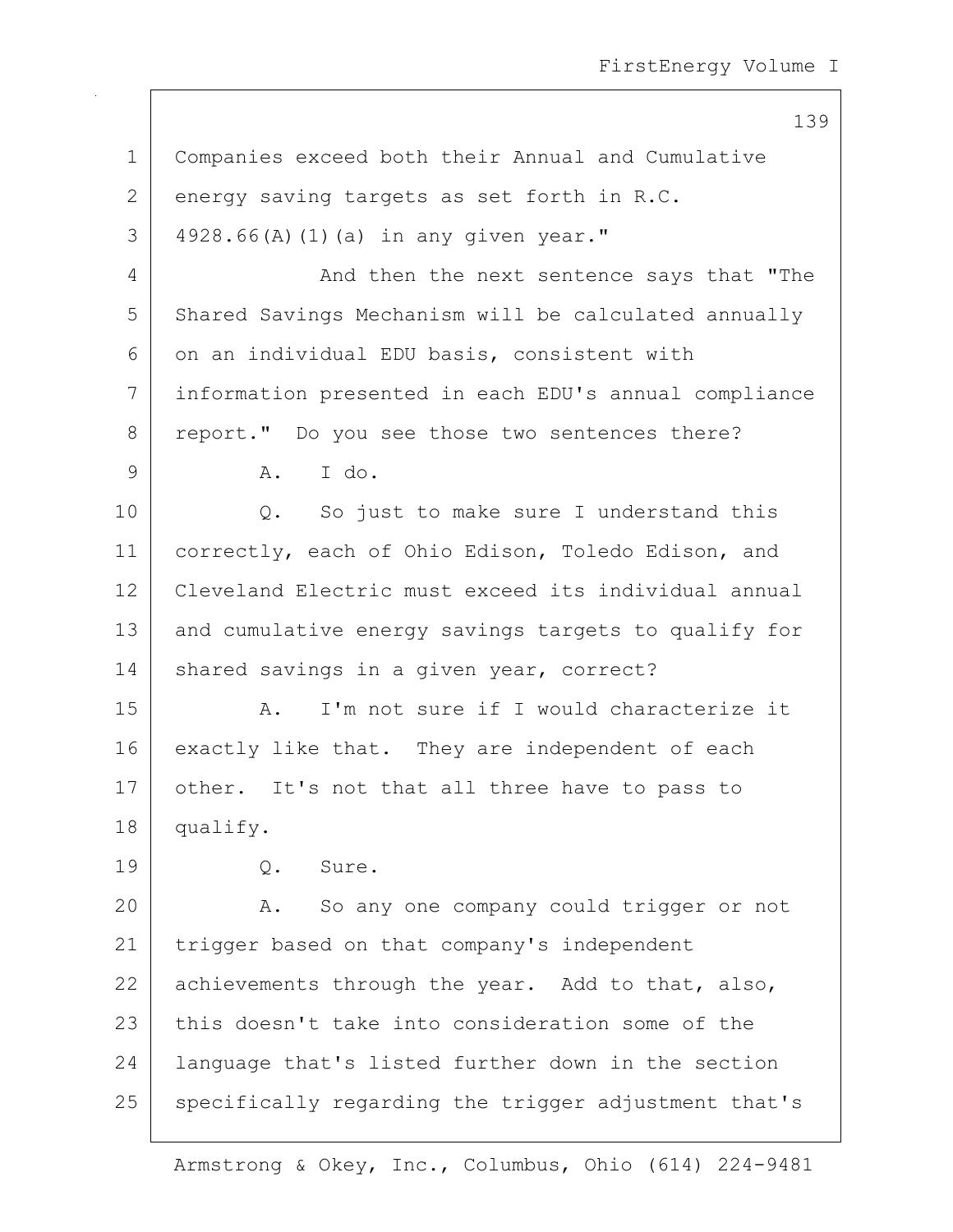140 1 | proposed relative to 2017. But generally, yes. 2 Q. Understood. So just to one more 3 | clarification. It's conceivable then that, you know, 4 in one year Ohio Edison could qualify for shared 5 savings, but Toledo Edison might not and Cleveland 6 Electric might not, correct? 7 A. Yes. They stand independently. 8 Q. Mr. Demiray, in the companies' 9 application they proposed an annual shared savings 10 cap of \$25 million aftertax; is that right? 11 | A. I don't believe I have the application in 12 front of me, but there is language that addressed 13 that within the plan itself in Exhibit B in 14 Section 7. I'm sorry. I apologize. In the 15 | application itself. The stipulation; not the 16 application. I apologize. 17 | O. Understood. Thank you. 18 | Can you direct me to that in the 19 stipulation? 20 A. Relevant section, page 9 of 13, Section 21 | T, the first paragraph under the "ESP IV Order." The 22 bottom half of that third bullet underneath there is 23 recognizing that within the ESP IV order "the 24 increase in the cap from \$10 million to \$25 million 25 on shared savings that the Companies may earn is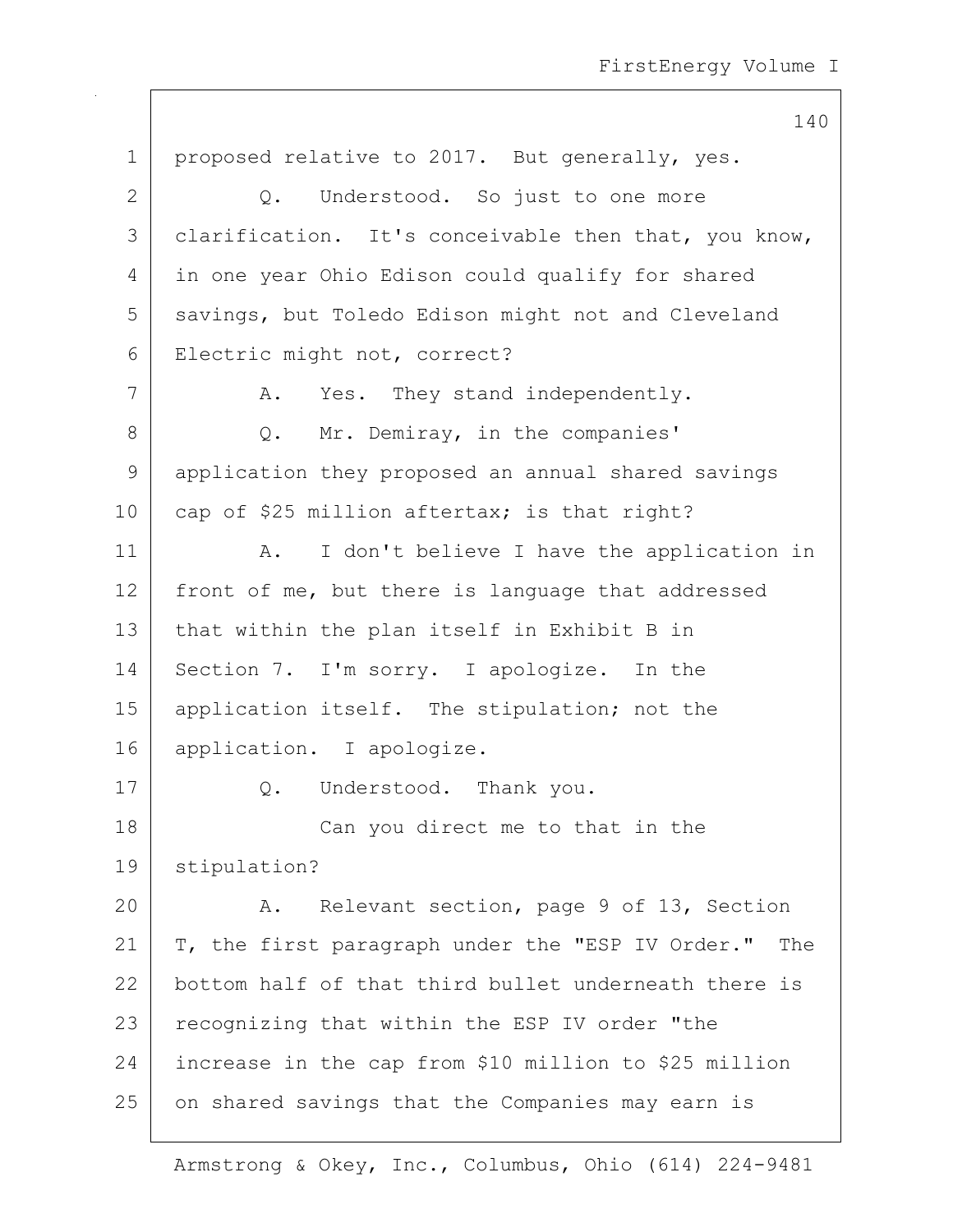141 1 | stayed until such time as the Companies are no longer 2 receiving revenue under rider DMR." 3 MR. HEALEY: Your Honor, I would like to 4 mark as Exhibit -- OCC Exhibit 6 the -- this is a 5 discovery response of -- it's the companies' response 6 to NRDC Set 1 Interrogatory 32. May I approach the 7 | witness, your Honor? 8 EXAMINER BULGRIN: Sure. 9 (EXHIBIT MARKED FOR IDENTIFICATION.) 10 | Q. Mr. Demiray, you have in front of you 11 what's been marked OCC Exhibit 6. This is one of the 12 companies' responses to an NRDC interrogatory. Do 13 you recognize this discovery response? 14 A. I do. 15 Q. And you'll note on the top right you are 16 identified as the witness for this discovery 17 response? 18 A. Noted. 19 Q. And the response refers to the \$25 20 million aftertax shared savings cap that was 21 | referenced in the application and asks approximately 22 what that would be pretax. And your response was 23 | that it would be "Approximately \$39 million based on 24 the Companies' current composite income tax rate." 25 A. I see that language.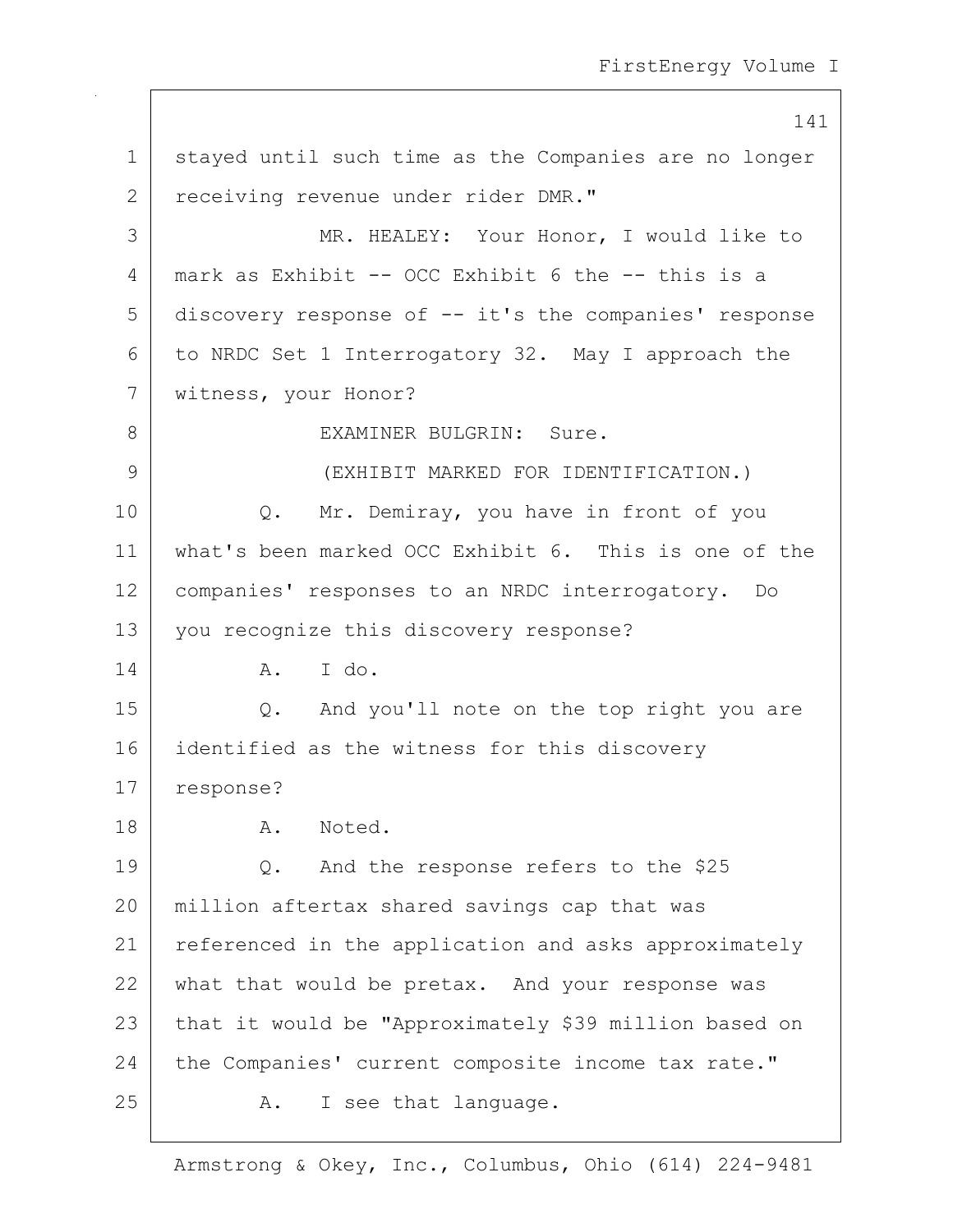142 1 O. And the \$35 million pretax, becoming \$25 2 million aftertax, represents a tax rate of about 3 36 percent; does that sound right? 4 A. I'll put it in context, yes, that was 5 based on the current composite income tax rate at 6 that time. However, I don't know what that tax rate 7 will be in the future period. 8 | C. Sure. It's understood that whatever the 9 tax rate will be is what it will be, but for now you 10 are assuming 36 percent for purposes of this 11 calculation, correct? 12 A. That's correct. 13 Q. And the -- the second portion of this 14 discovery response asks: "Does the proposed cap 15 apply to the sum of shared savings from all three 16 FirstEnergy subsidiary companies?" And you say, 17 | "Yes, as stated in Section 7.1 of the...Plan...." 18 Just to clarify, there is a single cap for the three 19 | operating companies each year for shared savings, 20 correct? 21 | A. Again, it would be the cap is applied if 22 the shared savings amount, as earned by all 23 companies, would exceed that \$25 million would be  $24$  capped and allocated across the companies. But, 25 | again, this is responsive to a situation that's no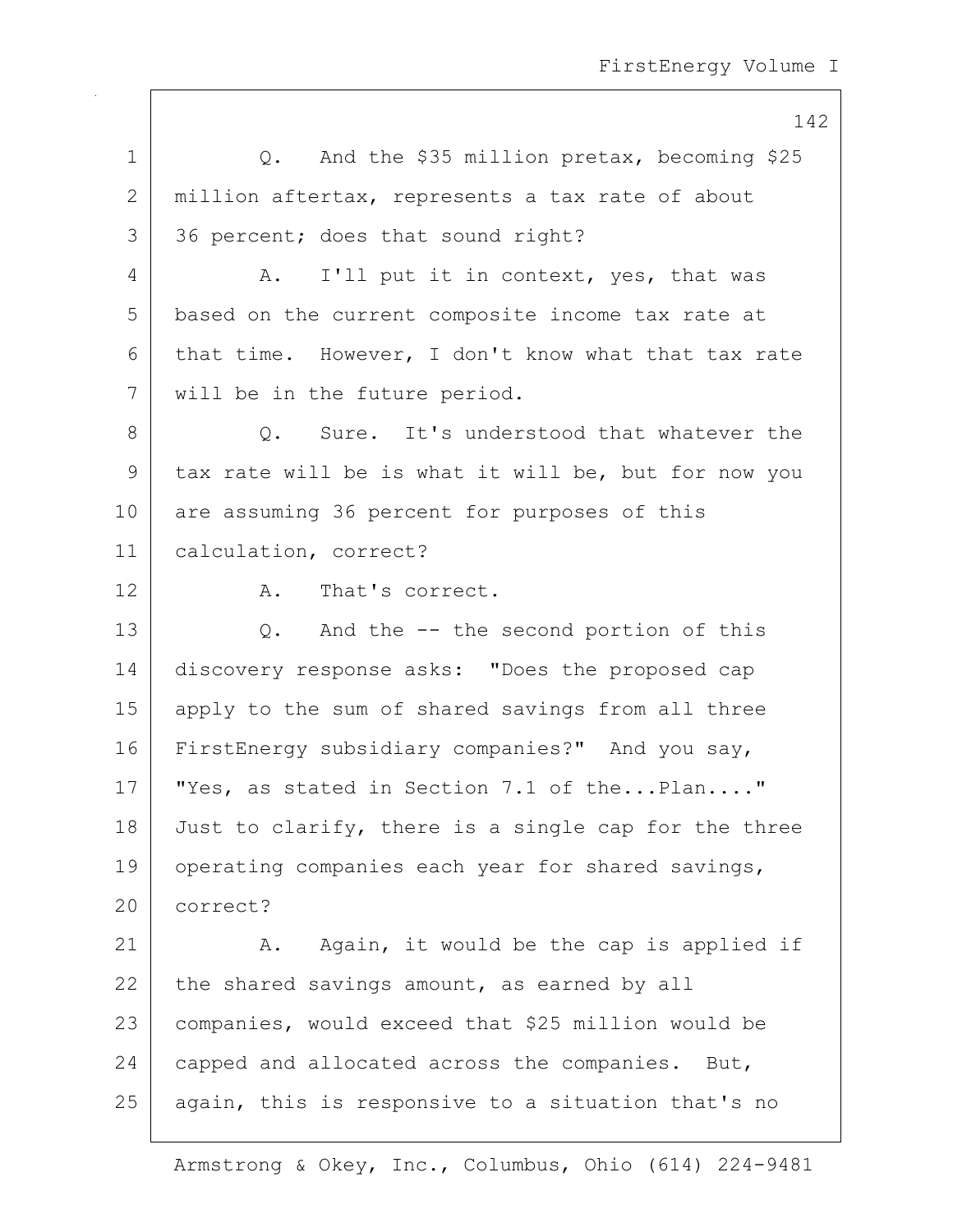1 | longer what's in the stipulated agreement. 2 Q. Understood. And so based on your 3 response to this discovery request, there's no 4 individual cap, say, for Ohio Edison or Toledo Edison 5 or Cleveland Electric, correct? 6 A. It depends on your definition of what a 7 cap is in particular. I would say there is a 8 I limiting mechanism based on the tiers that are 9 included in the shared savings mechanism of 10 | 13 percent being the upper limit. So it could be 11 | considered a type of cap, but not a cap as stated 12 here. 13 Q. Now, let's come back to page 9 of the 14 stipulation which you directed me to earlier and you 15 noted there under Section T that the increase in the 16 cap from 10 million to 25 million on shared savings 17 that the companies may earn is stayed until such time 18 as the companies are no longer receiving revenue 19 under rider DMR. Now, that's interpreted to me that 20 assuming nothing changes in the ESP IV case, the cap 21 will be 10 million aftertax for purposes of this 22 stipulation, correct? 23 | MR. GLADMAN: Objection. It misstates 24 what's in the document. 25 | EXAMINER BULGRIN: I'm sorry, I didn't --

Armstrong & Okey, Inc., Columbus, Ohio (614) 224-9481

## 143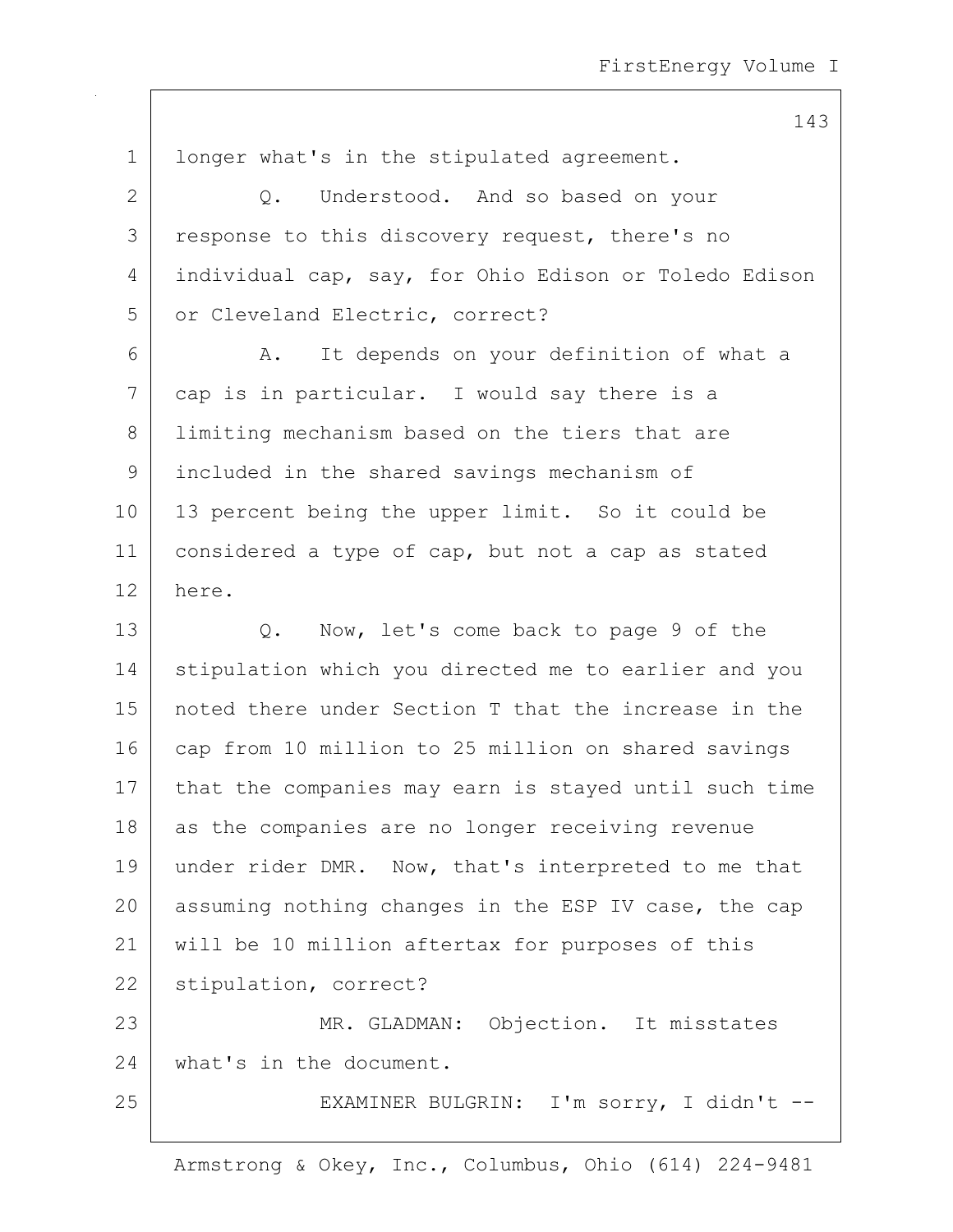144 1 I just didn't hear you. 2 MR. GLADMAN: Yeah. I think it misstates 3 what's in the stipulation in the first bullet under  $4$  T. 5 MR. HEALEY: That's what I am trying to  $6$  ask him; to explain what it means to me. 7 EXAMINER BULGRIN: I will overrule on the 8 objection. 9 THE WITNESS: I'm sorry. Could we have 10 the question reread? 11 (Record read.) 12 MR. GLADMAN: I quess maybe I would like 13 to change my objection. It's not clear exactly what 14 he's asking in that question to me. I am not sure 15 what he is asking to the extent it's interpreting by 16 whom or how. 17 | MR. HEALEY: I would just respond if the 18 witness doesn't understand, he can tell me. 19 EXAMINER BULGRIN: Sure. Go ahead. 20 A. I guess how I could answer this, as I 21 understand the question would be that my 22 understanding right now of the situation is that 23 | rider DMR was enacted January 1 of this year, so it's 24 expected to have a three-year life which is exactly 25 overlapping the companies' proposed '17 to '19 EE/PDR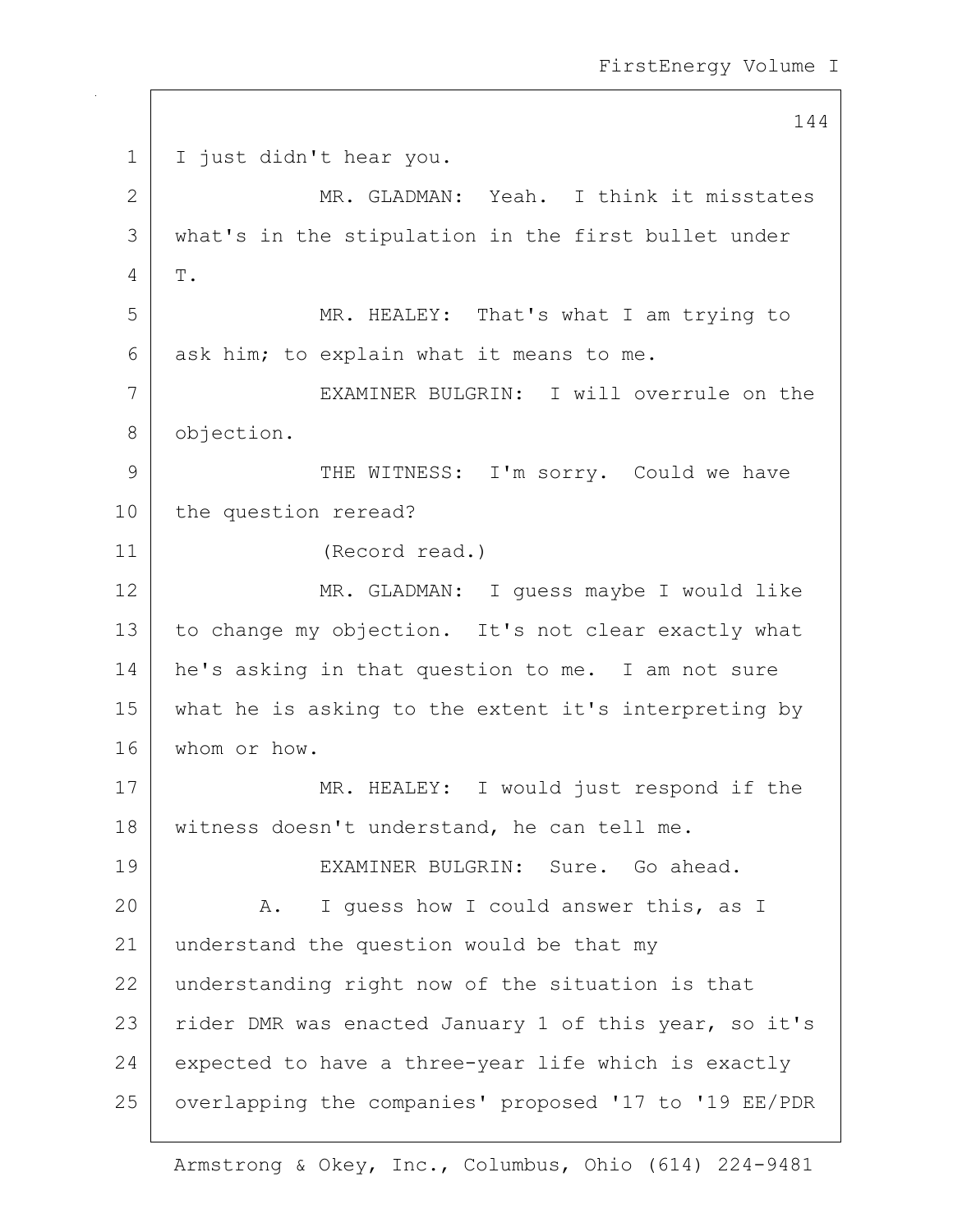145 1 plan. 2 So, as I understand it, the companies 3 | would not, as it stands today, have an opportunity to 4 receive more than \$10 million through a cap, 5 aftertax, based on this provision. I can't say what 6 will or won't happen in the future. 7 Q. And using, again, the companies' 8 estimated 36 percent tax rate, the 10 million 9 aftertax, would be about 15.6 million before tax; is 10 | that about right? 11 | A. In total, yes. 12 Q. And the same -- the same applies under 13 the stipulation, right, that this is a single cap 14 spread across the three companies? 15 | A. I don't know the characterization of a 16 | "single spread across." You know, the shared savings 17 | mechanism, yes, it is \$10 million in total. But to  $18$  say it's spread, I think I would take issue with that 19 characterization because it is allocated to the 20 companies in line with the adjusted net benefits at 21 each company  $-$  I'm sorry, not adjusted net benefits,  $22$  but the  $-$ - the financial incentive shared savings 23 | incentive earned by each company prior to application 24 of a cap. 25 | So it's not arbitrarily thrown about, but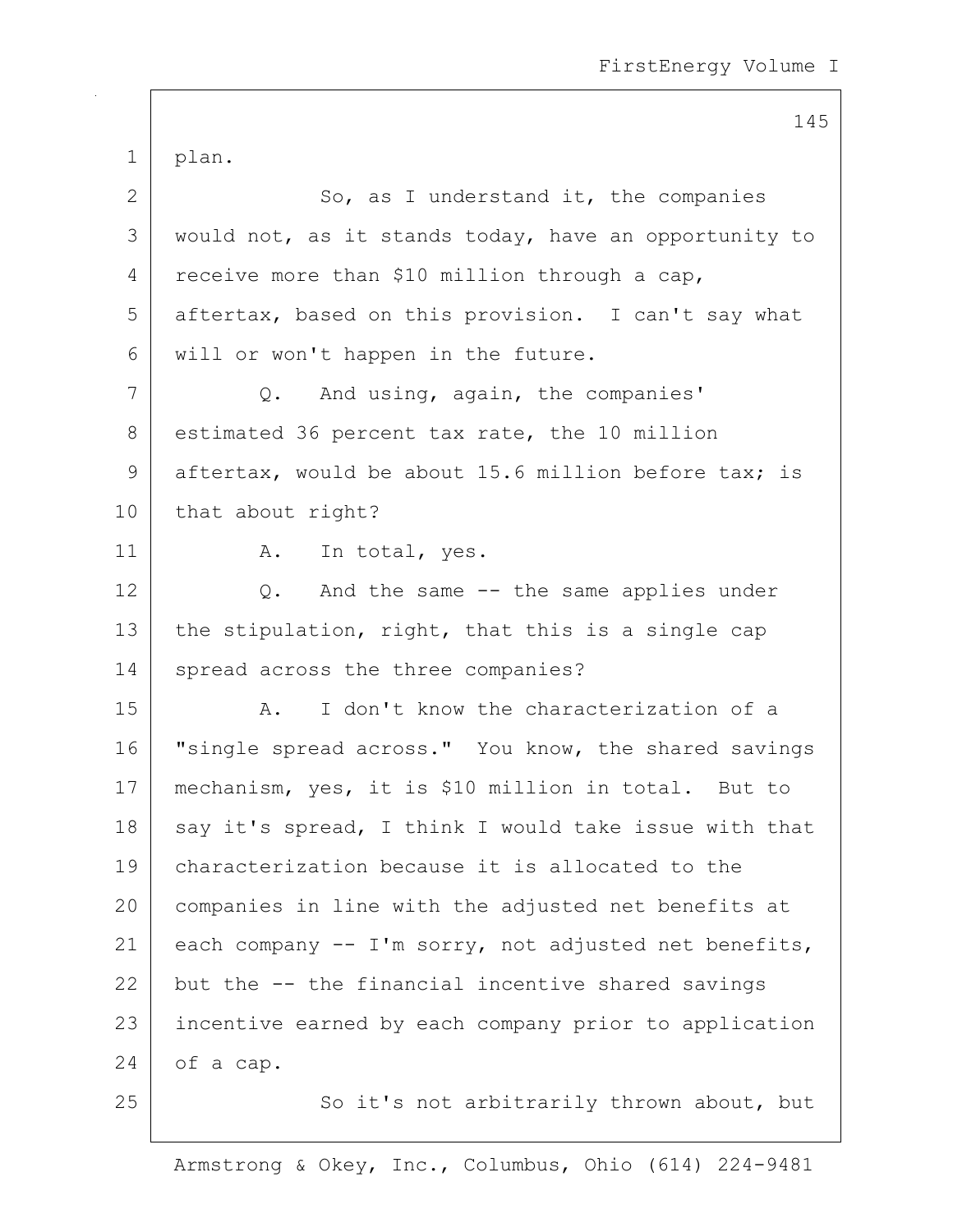146 1 | it is done on an equitable manner to ensure that each 2 company has shared savings collection aligned to the 3 company that produced those financial incentives. 4 Q. I'll ask it a little more directly, 5 hopefully, this time. If you -- if you add up the 6 amount of shared savings each of the three companies 7 get in a given year, it cannot exceed that 10 million 8 | combined, correct? 9 A. On an aftertax basis, correct. 10 | Q. Right. And, again, under the stipulation 11 as compared to the application, there's no separate 12 hard cap on a per-company basis aside from this \$10 13 | million cap, correct? 14 THE WITNESS: I'm sorry. Could we please 15 have that reread? 16 EXAMINER BULGRIN: Sure. 17 (Record read.) 18 | MR. GLADMAN: Objection. I think he 19 answered this one at least twice. 20 EXAMINER BULGRIN: Well, one more time. 21 A. Just for terminology, I am not sure, the 22 | application, if I have that in front of me as opposed 23 to the stipulation itself. But, in general, I would 24 say that the Exhibit B, which is the plan itself, is  $25$  a continuation. So in terms of a cap as it's listed,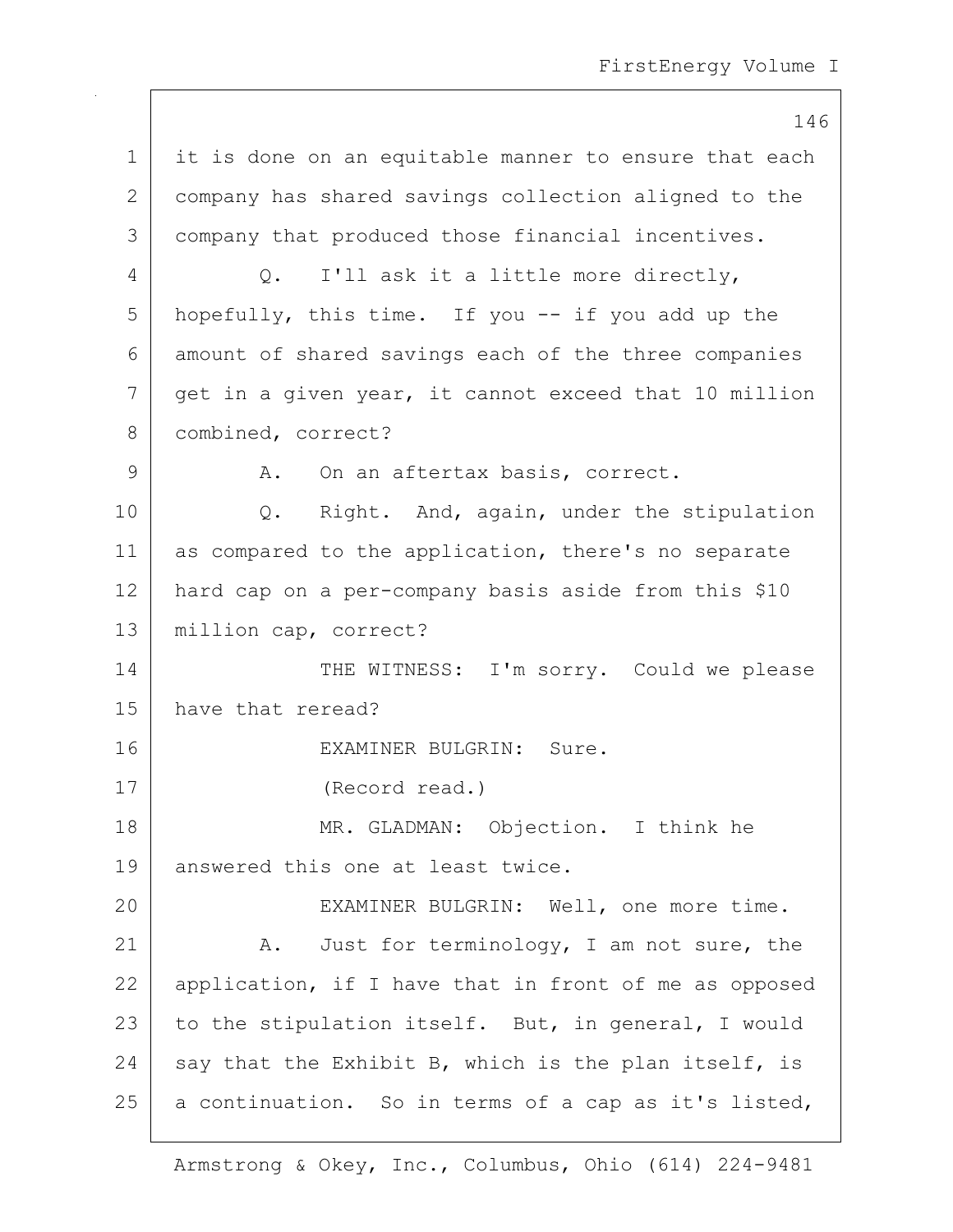147

1 | yes, it is included there. The allocation 2 methodology is also included by virtue of it being 3 the same mechanism that was approved in 12-2190. 4 Q. Let's -- you will recall earlier you 5 mentioned that it's possible, for example, for Ohio 6 Edison to qualify for shared savings in a given year, 7 but if the other two companies did not meet their 8 benchmarks, they would not qualify for shared savings 9 in that year, correct? Do you recall that? 10 MR. GLADMAN: Objection. That misstates 11 his testimony. 12 EXAMINER BULGRIN: Overruled. You can --13 | A. I recall we had a discussion along those 14 lines. 15 | EXAMINER BULGRIN: -- clarify. 16 | Q. And you testified that it is possible, 17 | for example, if Ohio Edison meets its cumulative and 18 annual benchmarks in a given year, that it would 19 qualify for shared savings. And if Ohio Edison -- 20 sorry -- and if Toledo and Cleveland Electric did 21 | not, then they would not qualify for shared savings 22 in that same year, correct? 23 A. It's possible that one company would 24 trigger while the other two would not; and collection  $25$  then of that one company would be limited to that one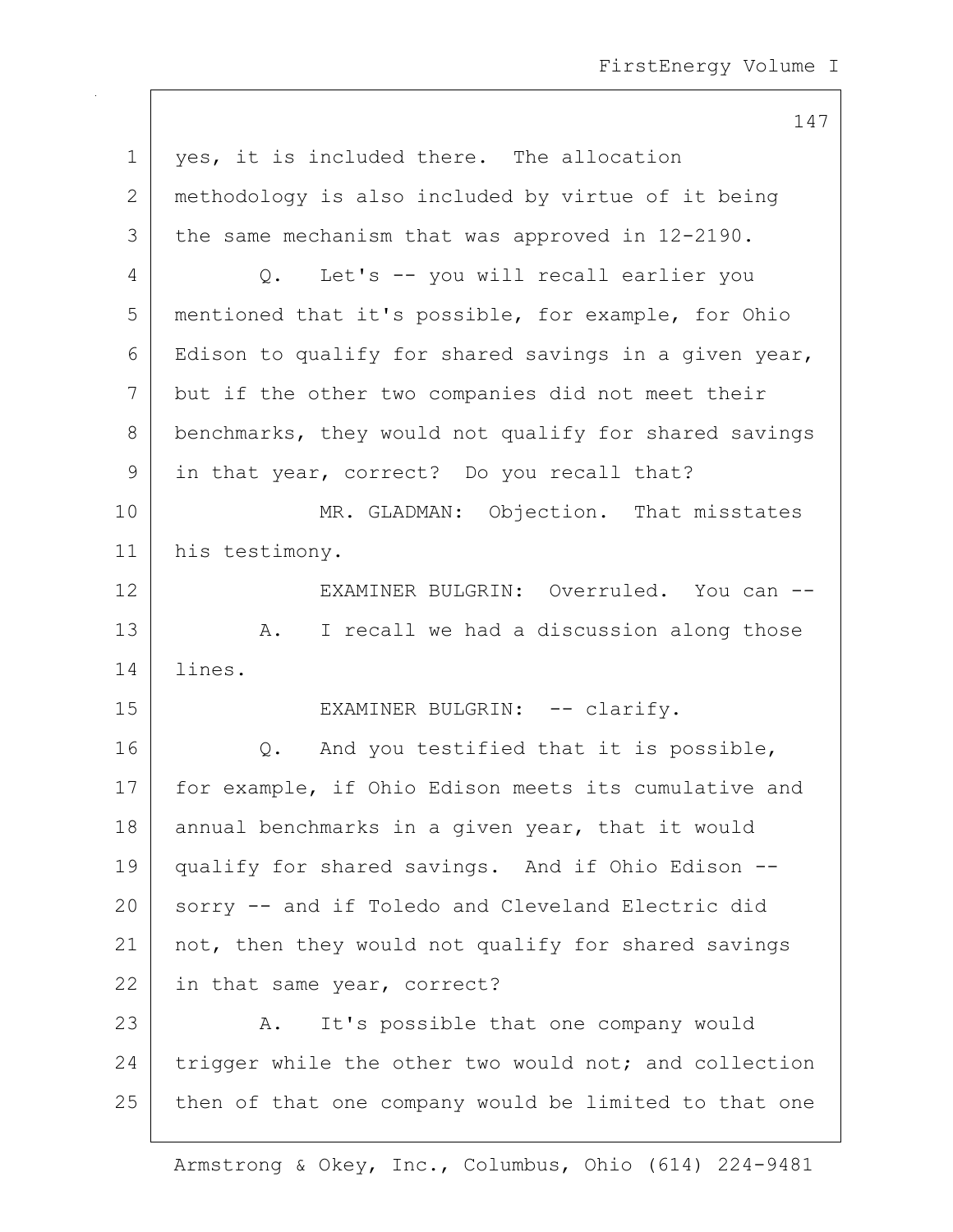148 1 company's customers, that's correct. 2 Q. And in that situation where one company 3 triggered and the other two did not, that company 4 would be eligible for shared savings up to the full 5 amount of the \$10 million cap, correct? 6 A. In line with the approved mechanism, yes.  $7$  It would be  $-$  it would have to flow through the 8 calculations as listed, but one company could earn no 9 more than a 13 percent share as the tiers would lay 10 | out, yes. If that amount exceeded \$10 million, it 11 would be capped at \$10 million. 12 Q. Mr. Demiray, can you turn to page 6 of 13 | your amended testimony, please. 14 A. I'm there. 15 Q. And on line 9 you state, "...as projected 16 for the Ohio Edison Company's benchmark calculation, 17 the Company's baseline in 2017 is 24,123 18 gigawatt-hours." Do you see that? 19 | A. I see that line. 20 Q. And did you get that number from 21 | Ms. Mullins' Exhibit A2? 22 A. I pulled it from Table 3 which is on 23 | page 3 of the plan. It might very well be the same 24 number. 25 Q. I see. Well, let's work off of -- let's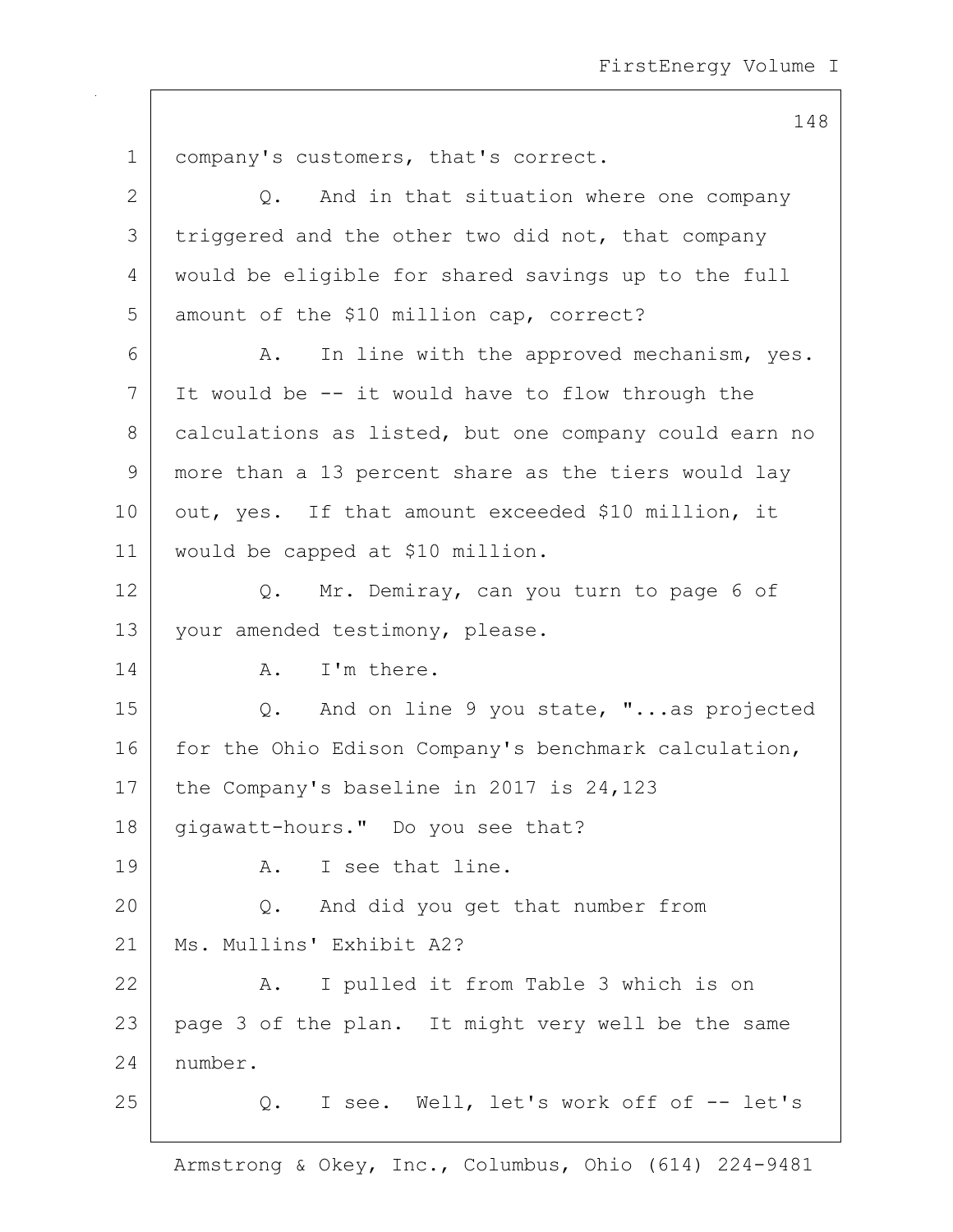|              | 149                                                  |
|--------------|------------------------------------------------------|
| $\mathbf 1$  | work off of Table 3 then if that's where you got it. |
| $\mathbf{2}$ | Now, Table 3 on page 3 of the amended plans has the  |
| 3            | baselines and benchmarks for 2017 to 2019, and these |
| 4            | are the revised benchmarks under the stipulation,    |
| 5            | correct? The old ones are on page 2.                 |
| 6            | Yes.<br>Α.                                           |
| 7            | Q. And -- sorry, I am going to have to               |
| 8            | bounce back and forth. Okay. Let's look again -- so  |
| 9            | page 6 of your testimony, you note 24,123            |
| 10           | gigawatt-hours and then we see that same number on   |
| 11           | page 3 of the plans; 24, 123 -- 24, 123, 467         |
| 12           | megawatt-hours. Those are just different because of  |
| 13           | the units, correct?                                  |
| 14           | That's correct.<br>Α.                                |
| 15           | Q. And then you state that in your testimony         |
| 16           | that a 1 percent annual target therefore translates  |
| 17           | into 241.23 gigawatt-hours, correct? That's on page  |
| 18           | 6, lines 10 to 12.                                   |
| 19           | Correct.<br>Α.                                       |
| 20           | And just so we're clear, we get that<br>Q.           |
| 21           | number by multiplying the 24,123 gigawatt-hours by 1 |
| 22           | percent or .01, correct?                             |
| 23           | Yes.<br>Α.                                           |
| 24           | Q. And then further down in your testimony           |
| 25           | in the same paragraph you're discussing the          |

 $\mathbf{I}$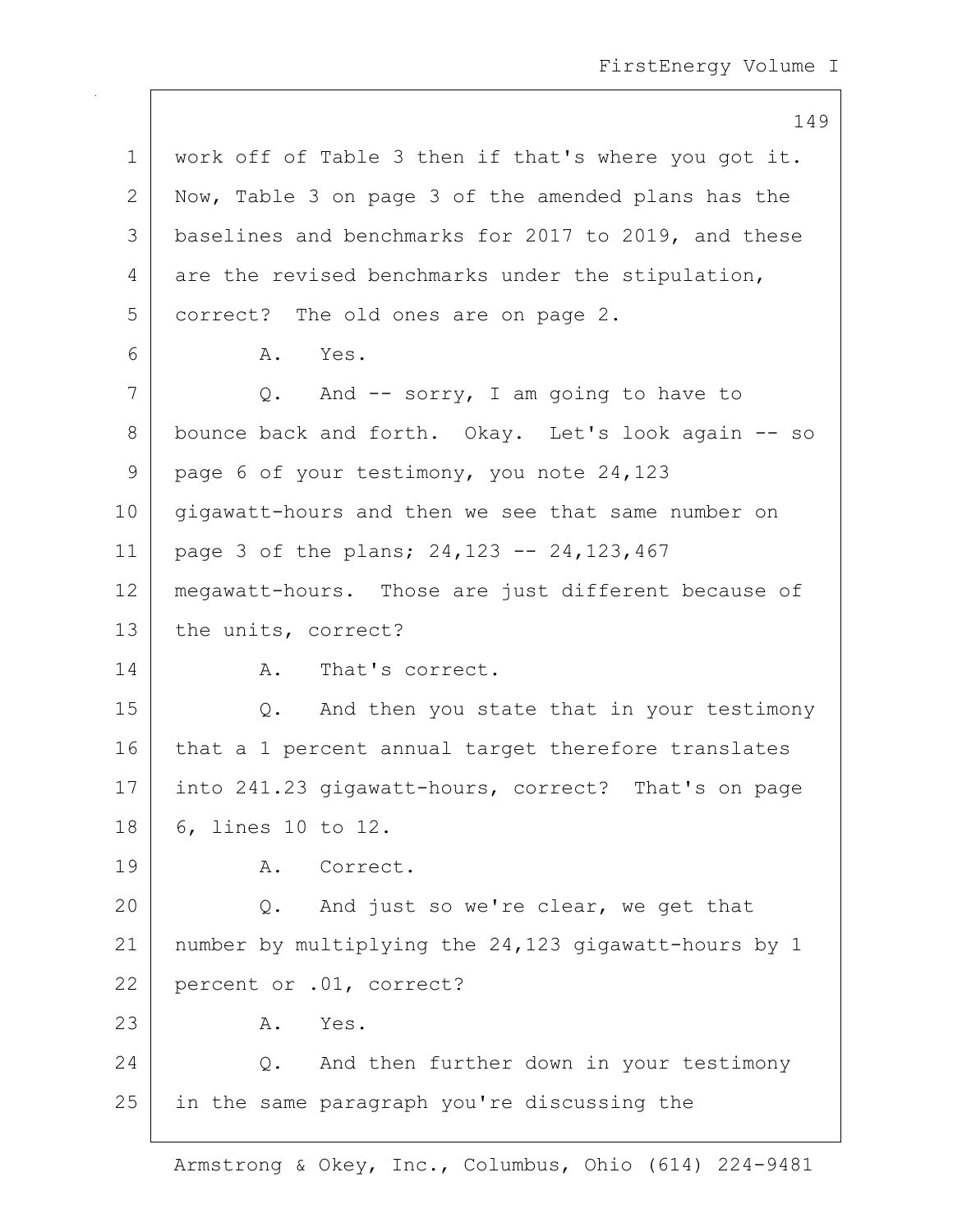150 1 | 14 percent reduction to the annual target and you say 2 that would be reduced to 207.46. You got that number 3 by multiplying 241.23 by 0.86, correct? 4 A. That is correct. 5 Q. And it's .86 because it's a 14 percent 6 reduction, so 1 minus 14 is .86, correct? 7 A. That's correct.  $8$  Q. Now, according to your testimony, 9 | therefore, Ohio Edison for 2017 would be eligible for 10 | shared savings if it exceeds 207.46 gigawatt-hours of 11 eligible energy efficiency savings in 2017, correct? 12 A. Yes. The testimony reflects that and the 13 | testimony is reflecting the stipulated terms; that's 14 correct. 15 Q. Great. Let's turn back to Section 7 of 16 the plans, page 106 -- or 7.1, rather, on page 106. 17 | And here there's a table that identifies "Incentive 18 | Tier, " "Compliance Incentive, " and "Incentive 19 Percentage." Do you see that? 20 A. I see the table, yes. 21 | Q. And earlier you had mentioned a  $22$  | 13 percent incentive. That's this tier 5 here, 23 correct, at the bottom of the table? 24 A. Yeah, that's correct. If the companies 25 were to exceed 15 percent of the trigger amount.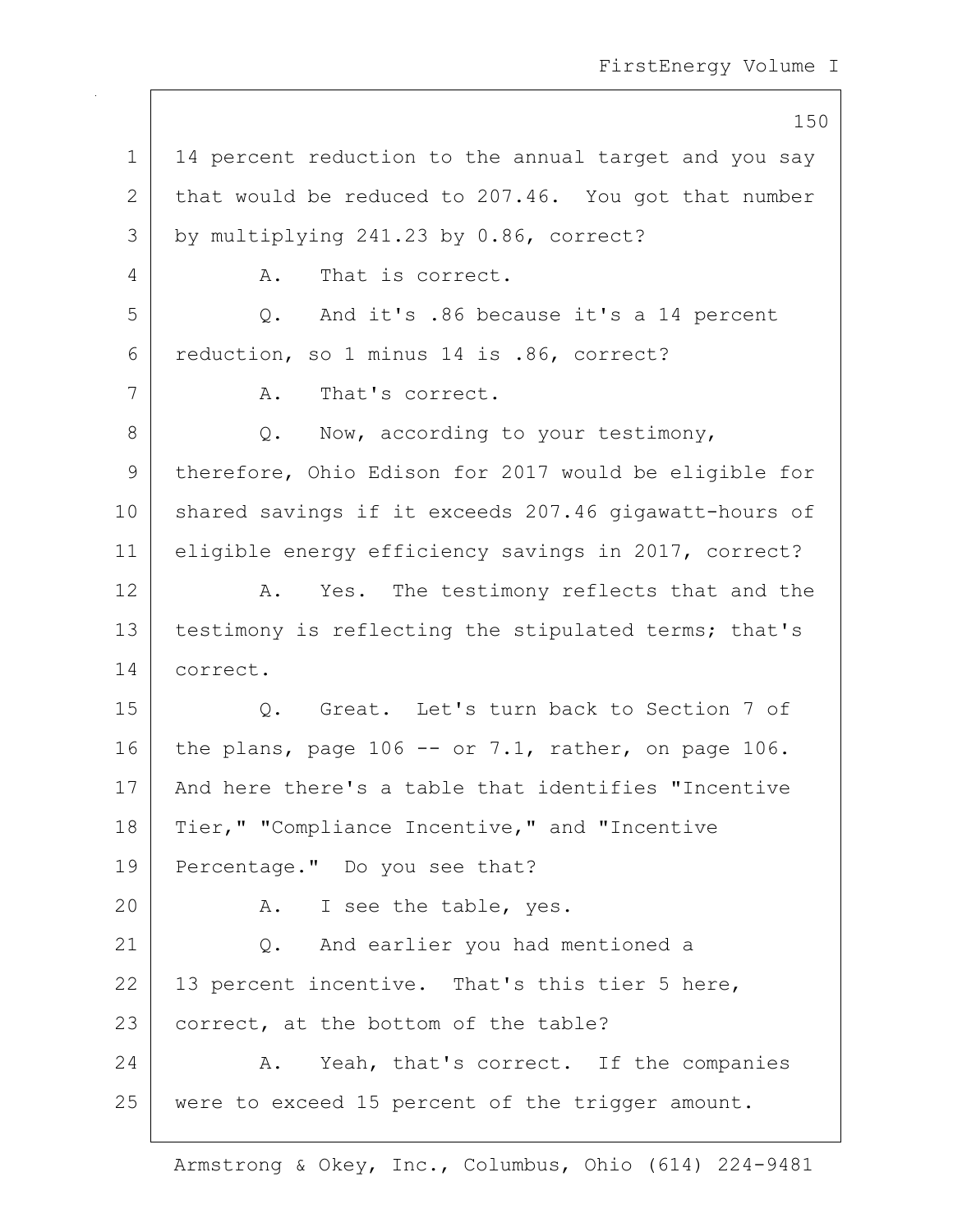|                 | 151                                                     |
|-----------------|---------------------------------------------------------|
| $\mathbf 1$     | So to $-$ using the example for 2017 for<br>$Q$ .       |
| 2               | Ohio Edison at 207.46 gigawatt-hours as the trigger,    |
| 3               | you would multiply that by 115 percent and that would   |
| 4               | be the cutoff for getting the maximum incentive         |
| 5               | percentage, correct?                                    |
| 6               | Yes. I believe that translates to<br>A.                 |
| 7               | 238.58.                                                 |
| 8               | $Q.$ And just so we can $-$ I appreciate that           |
| 9               | number, that was my number as well, so I am glad we     |
| 10 <sub>o</sub> | are on the same page. That 238.58 is actually lower     |
| 11              | than the 241.23 1 percent annual target that you        |
| 12              | identify in your testimony a couple of lines earlier,   |
| 13              | correct?                                                |
| 14              | A. Yes, 238 is less than 241.                           |
| 15              | Mr. Demiray, can you turn -- back one<br>Q.             |
| 16              | page, 105 of the amended plans, please. Near the        |
| 17              | bottom of page $105$ , you -- the plans state that "The |
| 18              | Shared Savings Mechanism will be determined based       |
| 19              | upon discounted net lifetime benefits as calculated     |
| 20              | by the Utility Cost Test." You see that, correct?       |
| 21              | The last bullet, yes, I do.<br>Α.                       |
| 22              | Q. I would like to focus quickly on the                 |
| 23              | phrase "net lifetime benefits." The word "net" here     |
| 24              | signifies that you take the lifetime benefits and       |
| 25              | subtract the lifetime costs and you get a net amount    |
|                 |                                                         |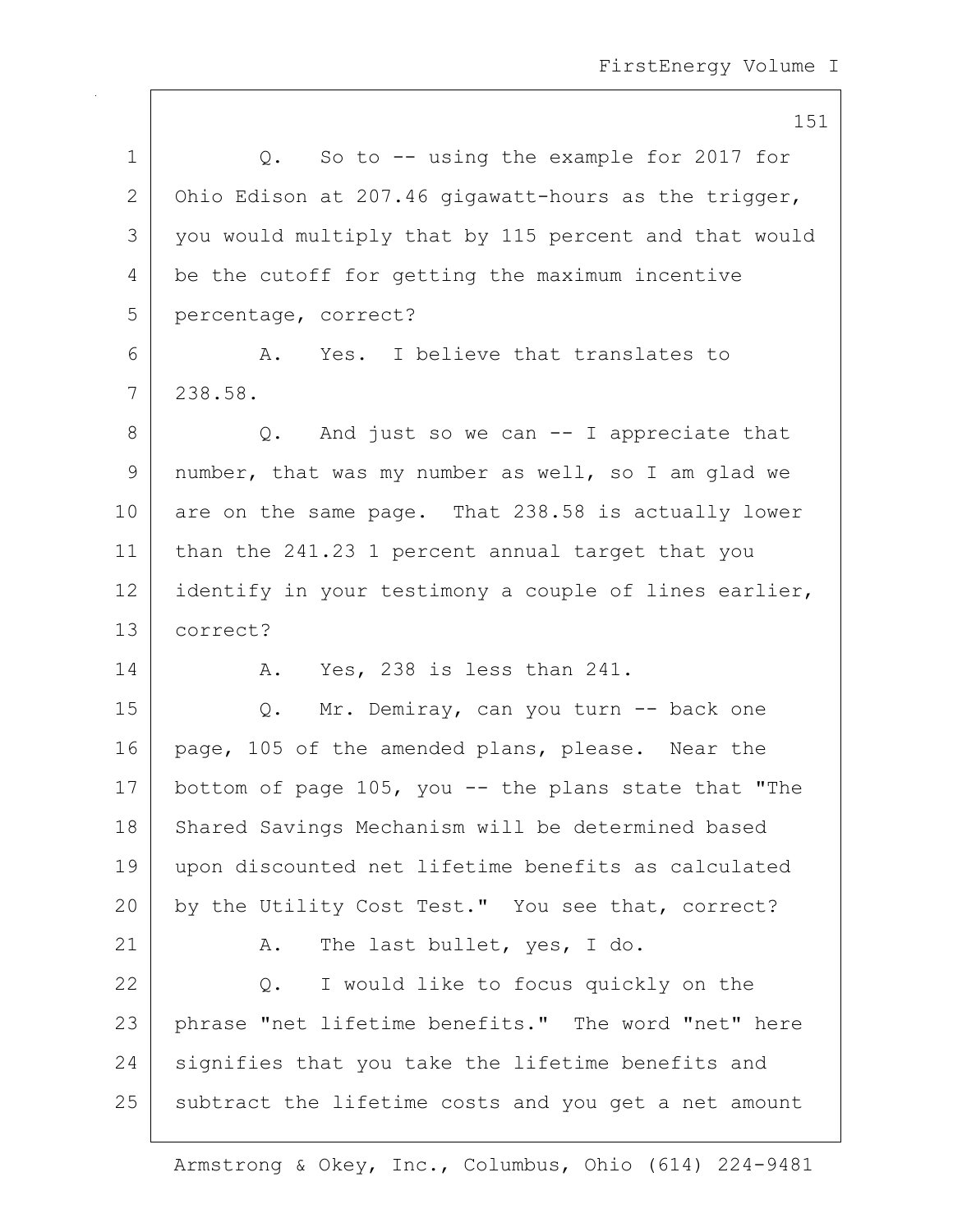| $\mathbf 1$  | of benefits, correct?                                 |
|--------------|-------------------------------------------------------|
| $\mathbf{2}$ | A. Yes. If you take a look at the approved            |
| 3            | mechanism, there is, for each program within the      |
| 4            | companies' portfolio, you would determine the         |
| 5            | adjusted total net lifetime benefits. You are taking  |
| 6            | a look at the lifetime discounted costs and the       |
| 7            | lifetime discounted benefits. Those two are netted    |
| 8            | together to arrive at a total discounted net lifetime |
| 9            | benefits.                                             |
| 10           | Q. And so if the -- if the discounted                 |
| 11           | lifetime benefits are greater than the discounted     |
| 12           | lifetime cost, the net benefits will be positive,     |
| 13           | correct?                                              |
| 14           | That is correct.<br>Α.                                |
| 15           | Q. And then, conversely, if the discounted            |
| 16           | net -- sorry -- if the discounted lifetime benefits   |
| 17           | are less than the discounted lifetime costs, then the |
| 18           | net benefits will be negative, correct?               |
| 19           | Generally, yes.<br>Α.                                 |
| 20           | Now, under the utility cost test or UCT<br>Q.         |
| 21           | as you understand it, the costs are generally the     |
| 22           | administrative costs of the programs and any rebates  |
| 23           | and incentives under the programs; is that right?     |
| 24           | THE WITNESS: Can I have that reread,                  |
| 25           | please?                                               |
|              |                                                       |

Armstrong & Okey, Inc., Columbus, Ohio (614) 224-9481

152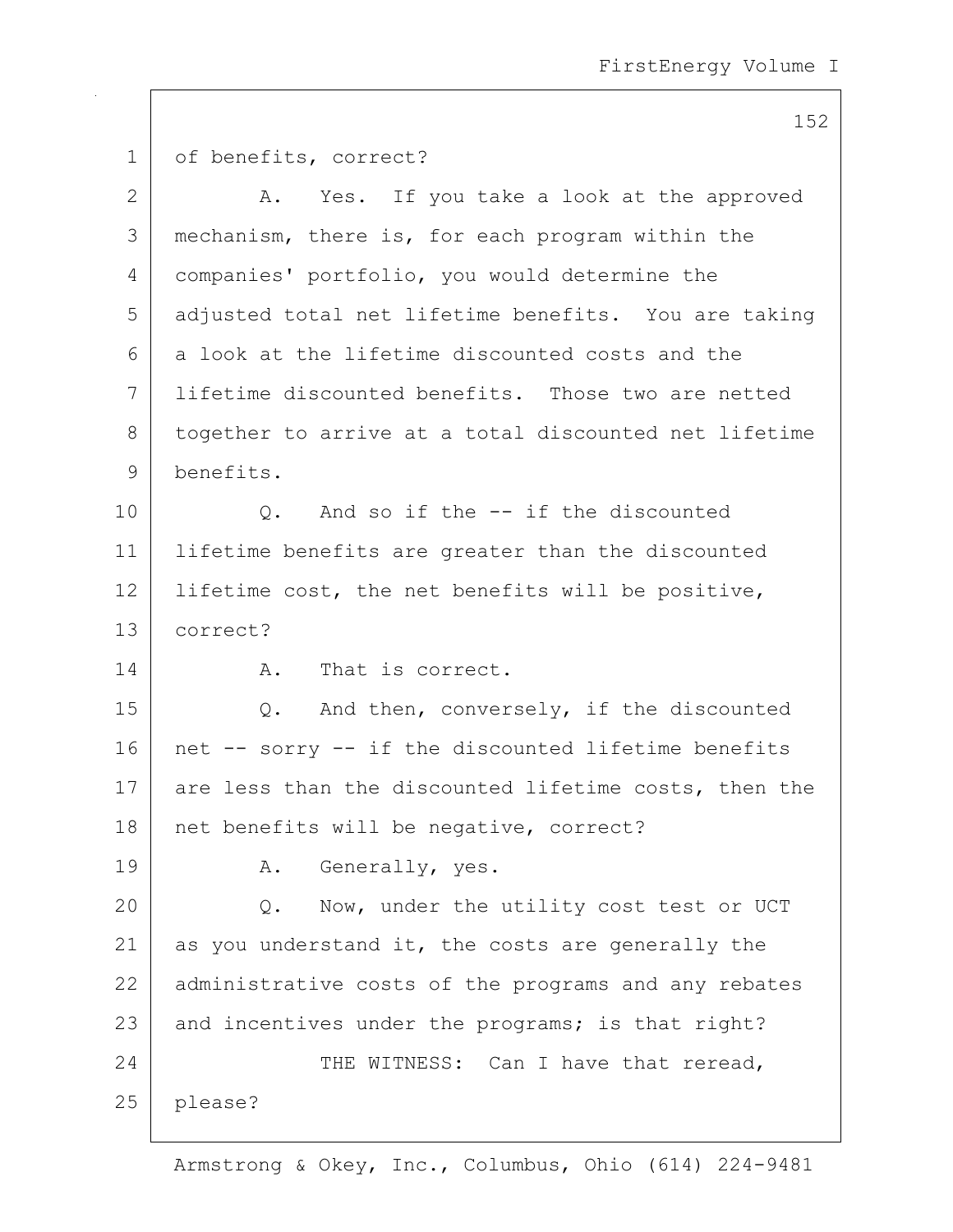153 1 EXAMINER BULGRIN: Sure. 2 (Record read.) 3 A. Yes, the costs under a UCT generally 4 would be program overhead costs, program installation 5 costs, as well as the direct costs of incentives or 6 rebates paid to customers.  $7$  Q. And are there any other costs counted 8 under the UCT other than those you just described? 9 A. No. Those are the main ones. 10 Q. I apologize. You say they are the main 11 ones. Are there others? 12 A. Those are the ones to which I am aware. 13 Q. Thank you. 14 Now, this differs from the total resource 15 cost or TRC test which also includes the costs that 16 customers pay out of pocket, correct? 17 A. TRC does look at it from a different 18 perspective so it is using different cost inputs. So 19 the ones we just talked about under the UCT, the 20 program administration and the program installation 21 | costs are both the same; whereas, the TRC does not  $22$  take into account in any way the incentives that are 23 paid to customers. They are viewed as a zero net 24 transfer. So a cost to the companies; yet, a benefit  $25$  to the participants within that program. So,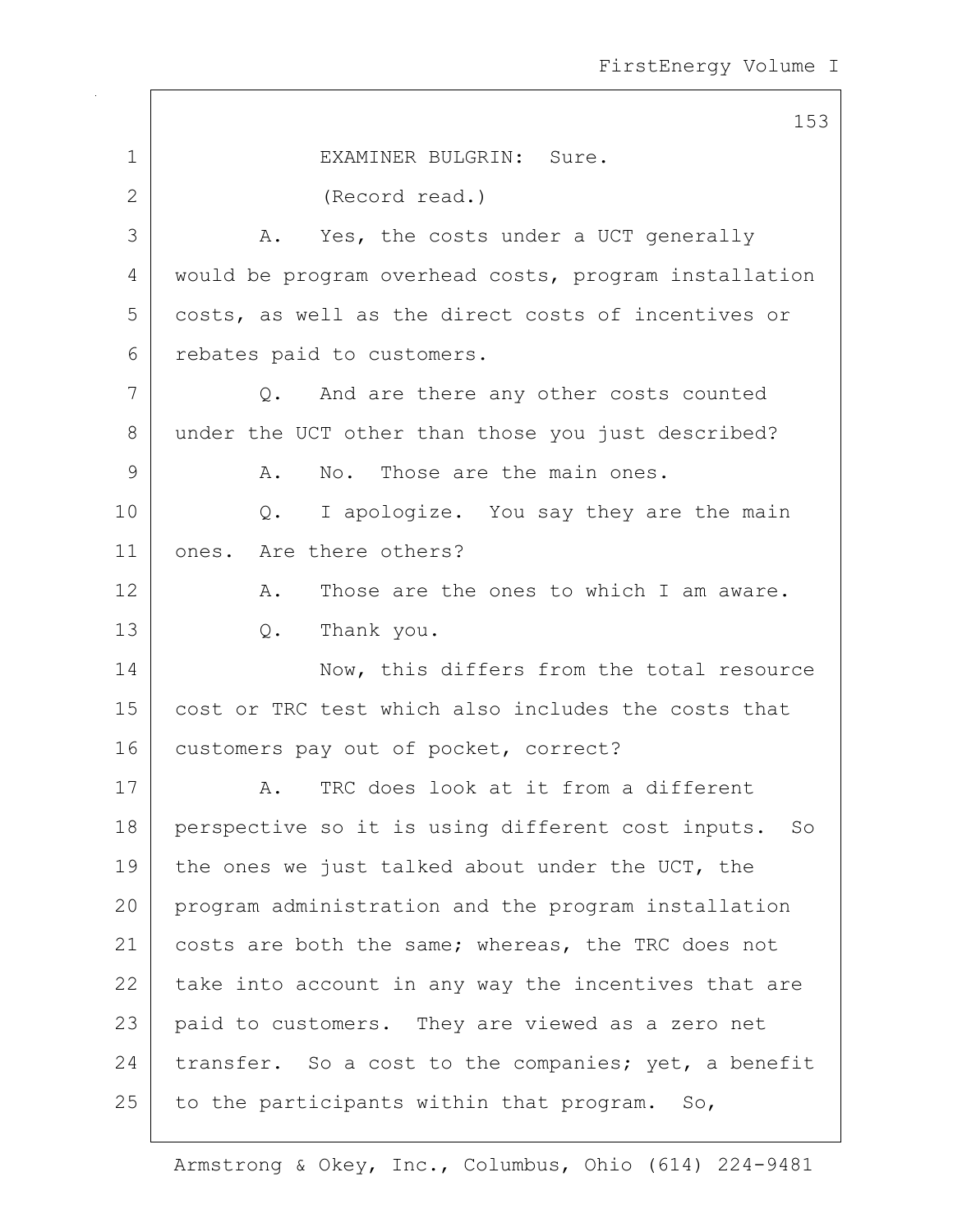1 essentially, those incentives are -- they are out of 2 the equation and they are not considered in the costs 3 | of the TRC. So if it were double or triple, it would 4 have no impact on the TRC cost.  $5$  Q. And just to clarify, the reason that the 6 incentives are not included is because it's 7 effectively transferring money from one set of 8 customers to another set of customers so it nets out 9 to zero, correct? 10 | A. Within a region, yes, that's how it's 11 considered zero net transfer. 12  $\bigcirc$ . And under the TRC and the UCT, though, 13 the benefits calculations are the same; is that 14 right? 15 A. Under TRC and UCT, I would agree that 16 they are generally the same. They are not 17 | 100 percent the same though. The UCT, I'll use the 18 avoided cost of generation and capacity, those are 19 also used in the TRC calculation. TRC may include, 20 depending on the jurisdictional quidance, additional 21 | benefits, which could be a number of other things, 22 but those are largely the noise in the overall 23 | calculation. It's really the avoided cost of 24 generation and capacity that are the lion's share of 25 the benefits in either calculation.

Armstrong & Okey, Inc., Columbus, Ohio (614) 224-9481

### 154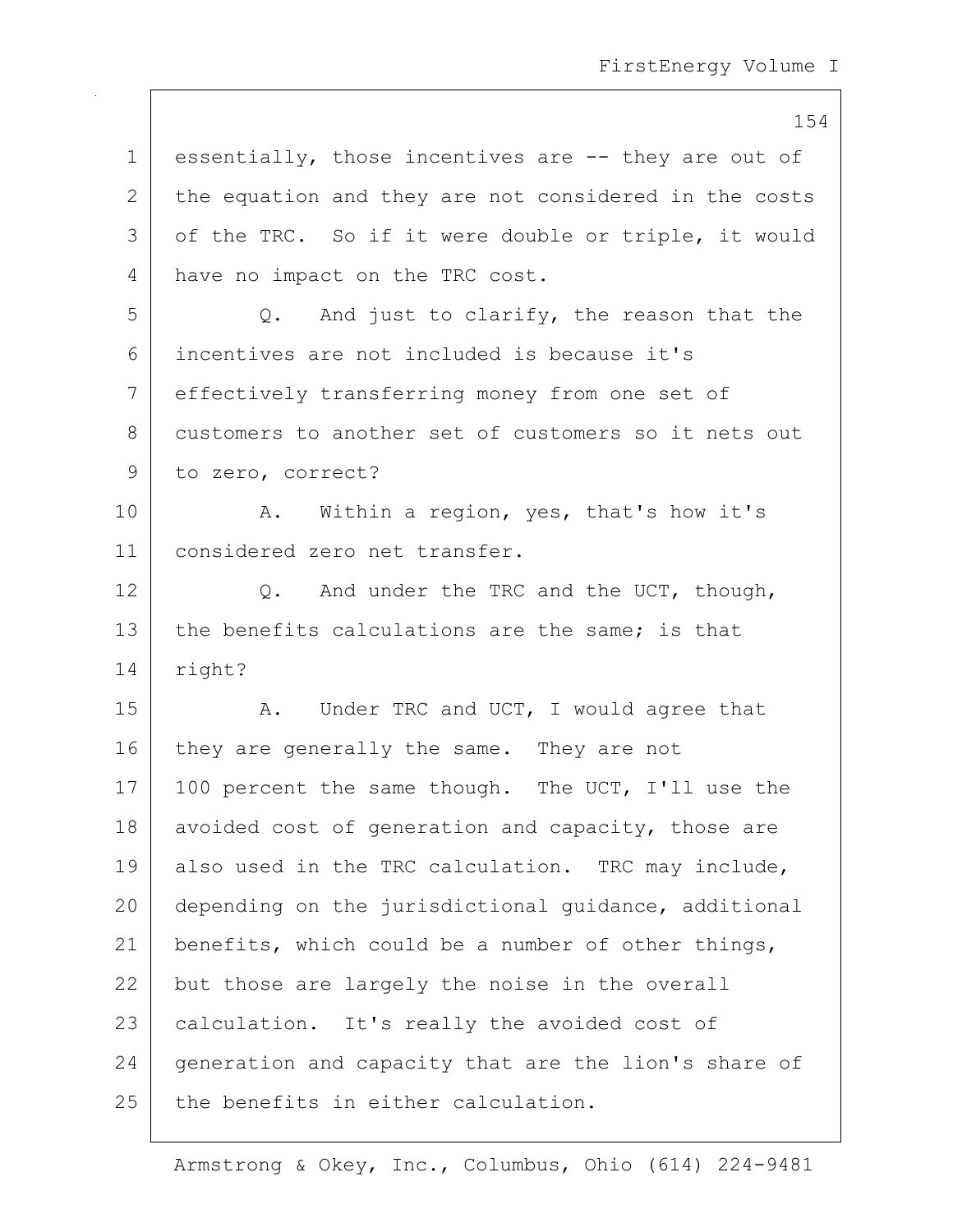155 1 0. Now, this may seem obvious, but the TRC 2 score and UCT score for a given program are not 3 always going to be the same, correct? 4 A. They are not; TRC and UCT. UCT could be 5 higher or lower depending on a number of factors 6 including incentive levels. 7 Q. Now, you said sometimes the UCT will be 8 higher but sometimes it will be lower. 9 | A. It could be lower, yes. 10 | C. And a -- within the context of a single 11 test, we talk about a score, a TRC score, UCT score. 12 It's understood that a score above 1 means that it's 13 cost effective, and below 1 means that it's not cost 14 effective, correct? 15 A. Yes. 16 | Q. And so it's possible that you could have  $17$  a program that hovers around the margin of 1.0 where 18 it might be cost effective under one, but not cost 19 effective under the other, TRC and UCT, correct? 20 A. In theory, yes. 21 Q. And the UCT is used for your shared 22 savings calculation, correct? 23 A. Yeah, the UCT was approved and decided by 24 the Commission in the 12-2190 case that it is an 25 | appropriate cost effectiveness measure.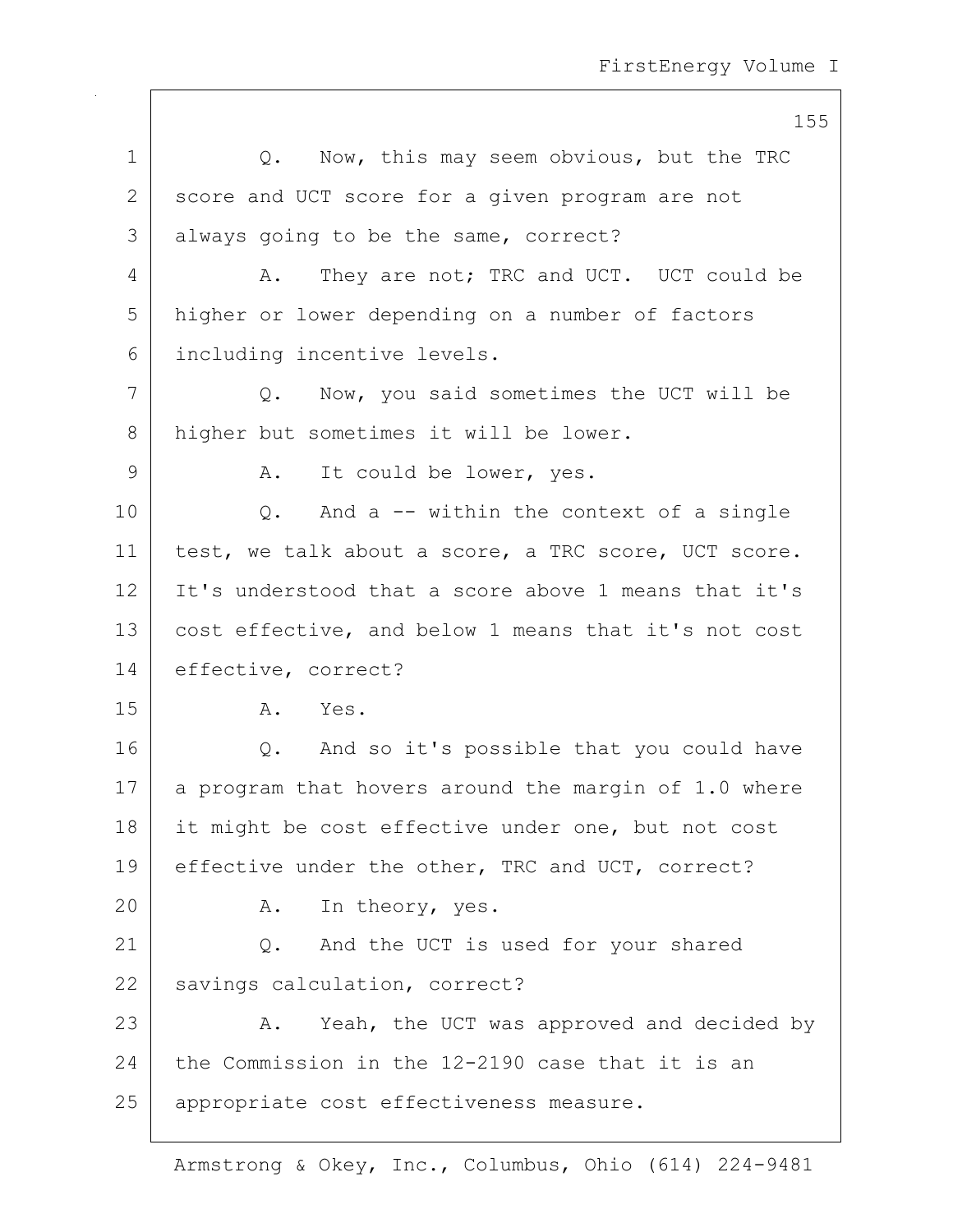156 1 1 Q. And so since we just discussed the 2 possibility that a program might be cost effective  $3$  under one but not the other, it's possible that you 4 could have a program that's cost effective under the 5 UCT and therefore would generate shared savings, but 6 would nonetheless be not cost effective under the 7 TRC, correct? 8 A. Again, you are talking theory, but I am 9 not aware of any situation where that's the case 10 | within the companies' plan. 11 | Q. But it is possible. Just on a pure 12 | numbers basis, right? 13 | A. I am sure you could craft a calculation 14 one way to come up with that response if you wanted  $15$  to. 16 Q. Let's go back to page 106 of the amended 17 | plans, please. The second-to-last bullet point 18 states that "The Total Discounted Net Lifetime 19 benefits of all cost-effective energy efficiency 20 programs (as determined by the UCT) are eligible for 21 | shared savings." Do you see that first sentence in 22 | that bullet point? 23 A. Yes. 24 O. And this means that if there are programs 25 that are not cost effective under the UCT, they would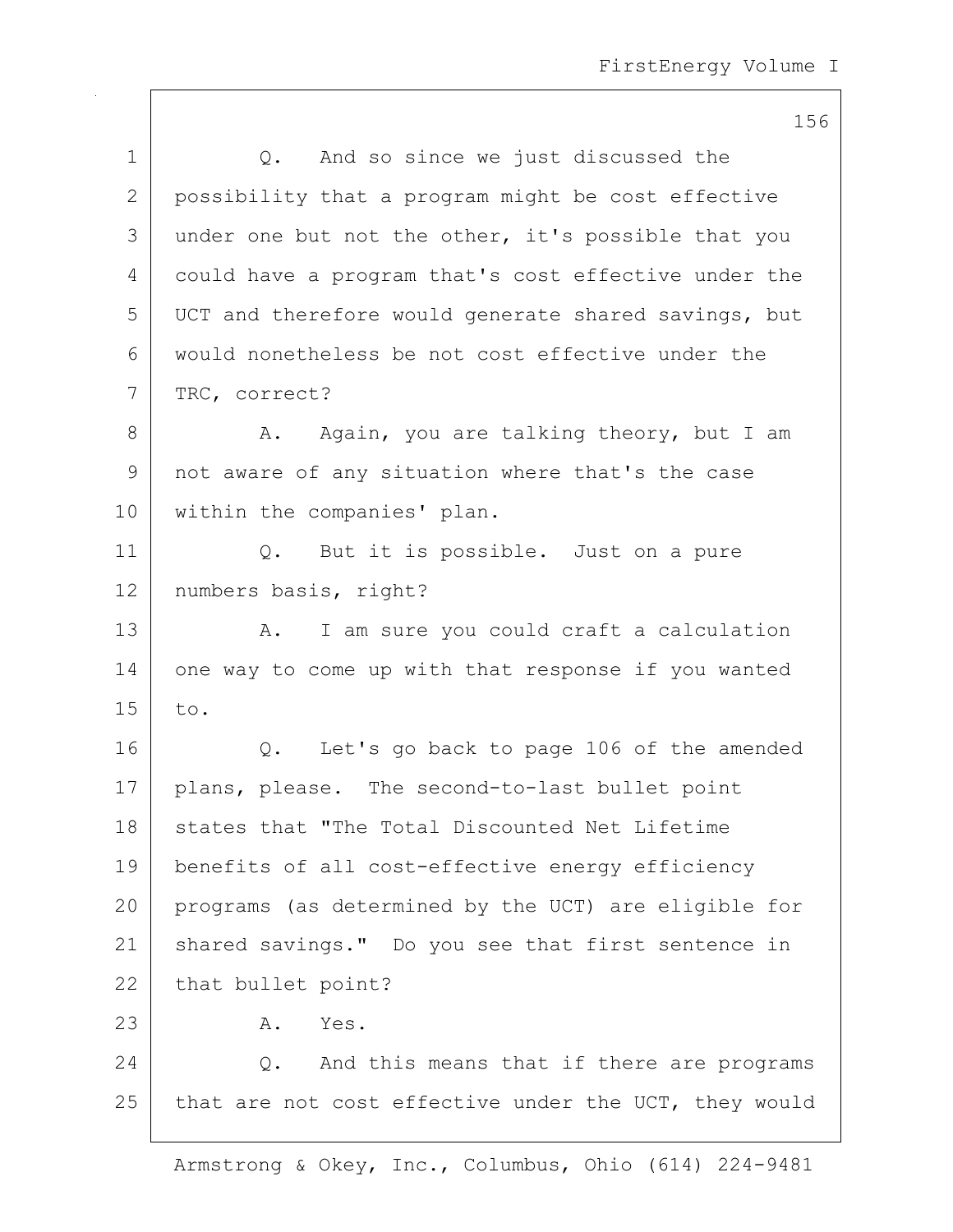157

1 be excluded from the calculation of the total 2 discounted net lifetime benefits, correct? 3 A. That is correct. They would be excluded 4 during the adjustments to the total discounted net 5 lifetime benefits; one of a number of adjustments  $6$  that are made in the approved mechanism. 7 Q. And here in this bullet point you refer 8 to "cost-effective energy efficiency programs." Can 9 | you clarify that you are talking about programs and 10 not subprograms here? 11 | A. "Programs" as it's used here would align 12 with "programs" as used by Company Witness Miller and 13 | is used throughout this Exhibit B where programs are 14 | identified. To the extent that subprograms 15 underneath a program could be cost effective or 16 ineffective, those would be netted together. So 17 | that's -- it's only the program in total that passes 18 | a cost-effectiveness test that would be included per 19 this language. 20 Q. So just to clarify, if you have a program 21 | that is cost effective at the program level, but 22 there's a subprogram within that program that is not 23  $\vert$  cost effective under the UCT, the net benefits from 24 that subprogram would still be counted towards the 25 | overall net benefits calculation, correct?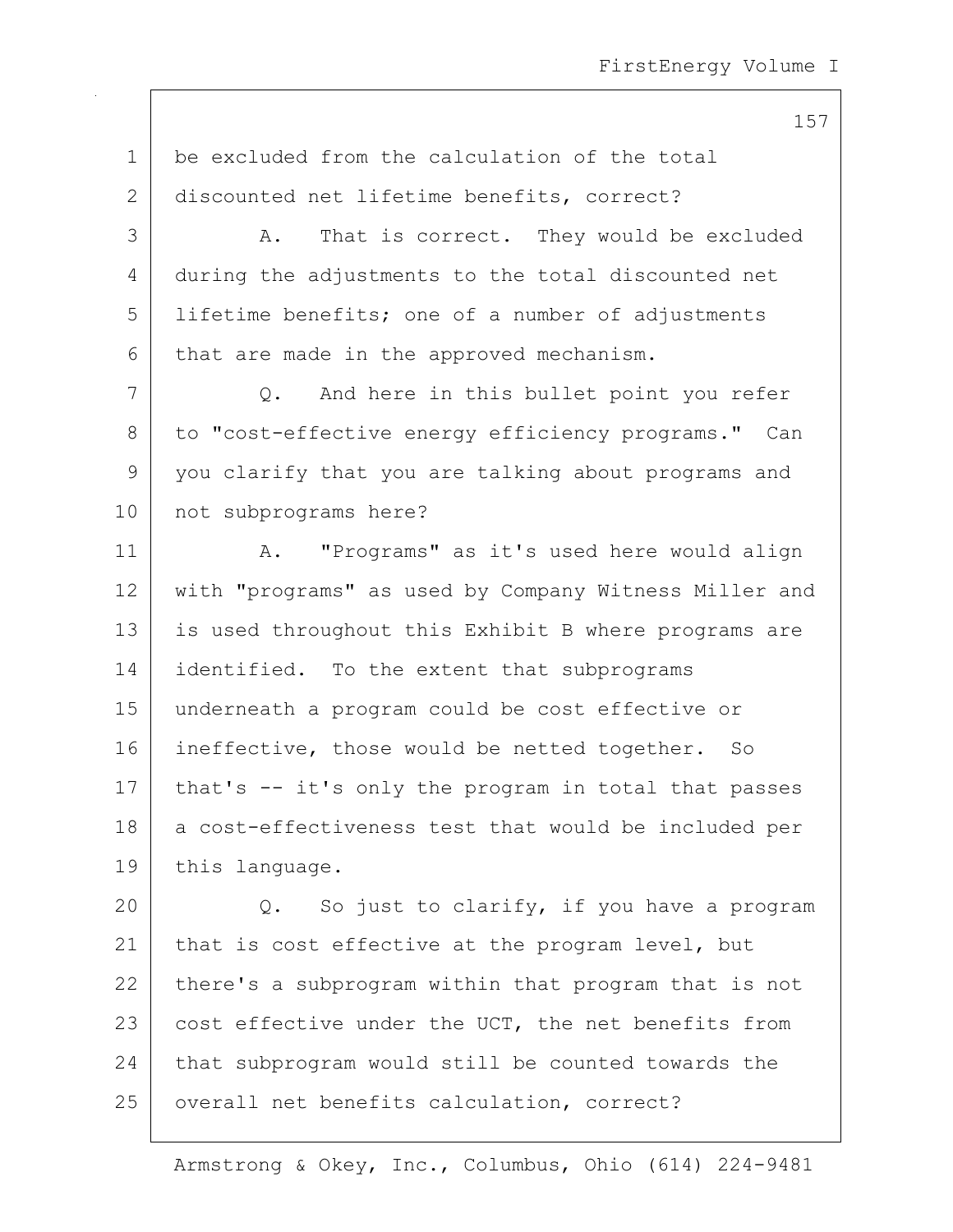| $\mathbf 1$  | A. If you're -- let me restate it my own             |
|--------------|------------------------------------------------------|
| $\mathbf{2}$ | way; make sure we are on the same page with that.    |
| 3            | But, again, the subprograms that are underneath      |
| 4            | program are really groupings of measures. All of the |
| 5            | measures underneath a program would be summed        |
| 6            | together when determining that program's cost        |
| 7            | effectiveness score so that the total program is the |
| 8            | level at which the UCT would be calculated. And only |
| 9            | if that total program, including any measure         |
| 10           | underneath there that is cost effective or cost      |
| 11           | ineffective, only if the balance of all of those is  |
| 12           | greater than 1 would it be included in the shared    |
| 13           | savings mechanism.                                   |
|              |                                                      |

14 Q. Now, at the top of page 106 of the 15 | amended plans attached to the stipulation, there's 16 this table that we discussed earlier showing the 17 | "Incentive Tiers," "Compliance Percentage," and 18 | "Incentive Percentage," correct?

19 | A. The one we referred to before, yes. 20 Q. And let's talk about 2018, so we don't 21 have to worry about the 14 percent issue, just to 22 simplify things. So I just want to understand what 23 the "Compliance Percentage" column means. When you 24 say, for example, in Incentive Tier 2, 100 to 25 | 105 percent, that's talking about a percentage of the

Armstrong & Okey, Inc., Columbus, Ohio (614) 224-9481

#### 158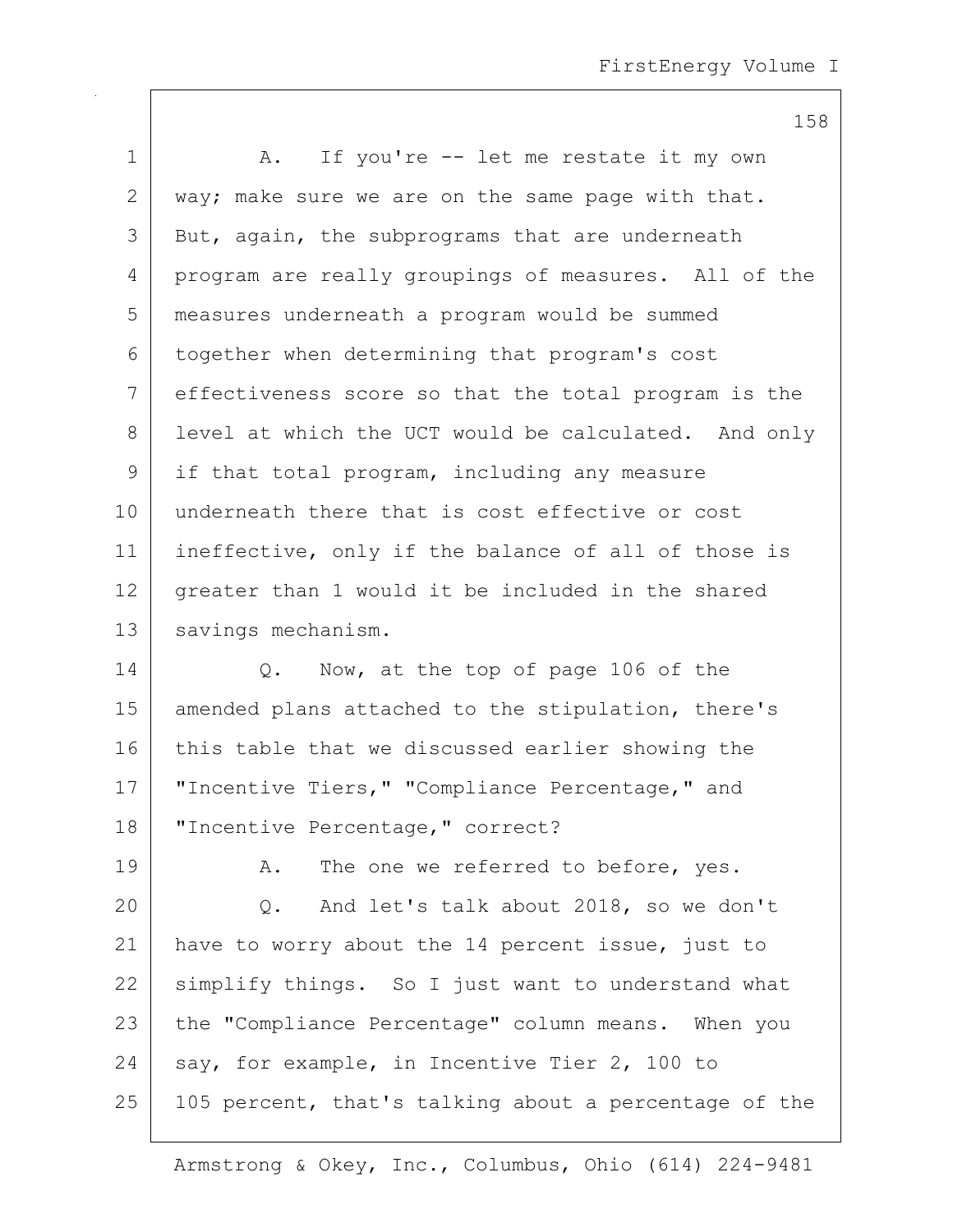159

1 statutory benchmark under R.C. 4928.66, correct? 2 | A. You might have misstated it, but Tier 2 3 is greater than 100 to 105 percent, but that would be  $4 \mid$  going against the annual trigger as calculated and,  $5$  yes, that is  $-$  it's annual increment that's 6 identified in  $4928.66(A)(1)(a)$ . 7 Q. Now, we just discussed that the 8 non-cost-effective programs would be excluded from 9 the calculation of total discounted net lifetime 10 benefits. My question is, do the energy savings from 11 non-cost-effective energy efficiency programs count 12 for purposes of determining what tier you are in on  $13$  this table? 14 A. Yes and no. The purpose of the shared 15 | savings mechanism is to incent the companies to 16 exceed the statutory targets in 4928.66, thereby --17 or I should say -- but there is one exclusion to 18 | that. One of the stipulated terms would be the third 19 bullet on that same page 106. "For purposes of 20 whether determining the Companies'" -- or "For 21 purposes of determining the Companies' eligibility to 22 receive shared savings and the applicable shared

23 | savings tier, the Companies shall not include energy 24 savings achieved under the Customer Action Program."

25 | So in your scenario where we would be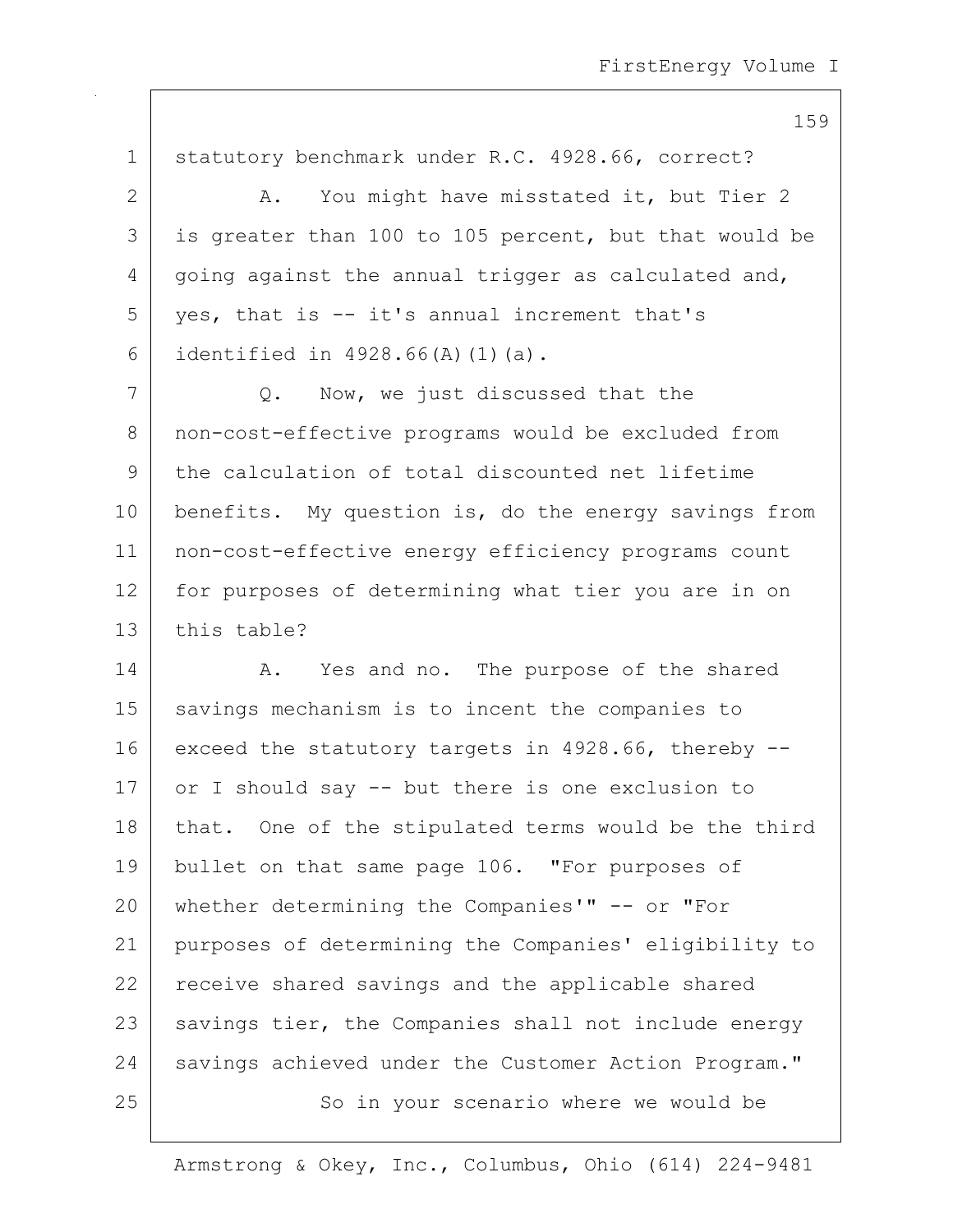1 | talking about 2018, the companies' performance as 2 demonstrated in its annual report would be reduced by 3 any impacts from the Customer Action Program prior to 4 determining what compliance percentage the companies 5 have achieved. 6 Q. But other than the Company Action 7 Program, all programs, including non-cost-effective 8 programs, will be counted for purposes of determining 9 | which tier, correct? 10 | A. Again, as the shared savings mechanism 11 was designed to incent against the compliance 12 | benchmarks, with the exception of CAP, yes, because 13 all those -- or all those programs would count 14 | towards the companies' performance against 15  $\vert$  4928.66(A)(1)(a), yes, they would also be used for 16 the shared savings mechanism. 17 Q. And looking at the third -- or the 18 | last -- the second-to-last bullet point on this page, 19 again, the  $-$  after the semicolon, it says 20 **"...however, the Companies may not receive shared** 21 | savings for the energy savings under the Customer 22 | Action Program or the historic Mercantile Customer 23 | Program." With respect to the "historic Mercantile 24 Customer Program," do the energy savings from that

25 program contribute to which incentive tier is

Armstrong & Okey, Inc., Columbus, Ohio (614) 224-9481

160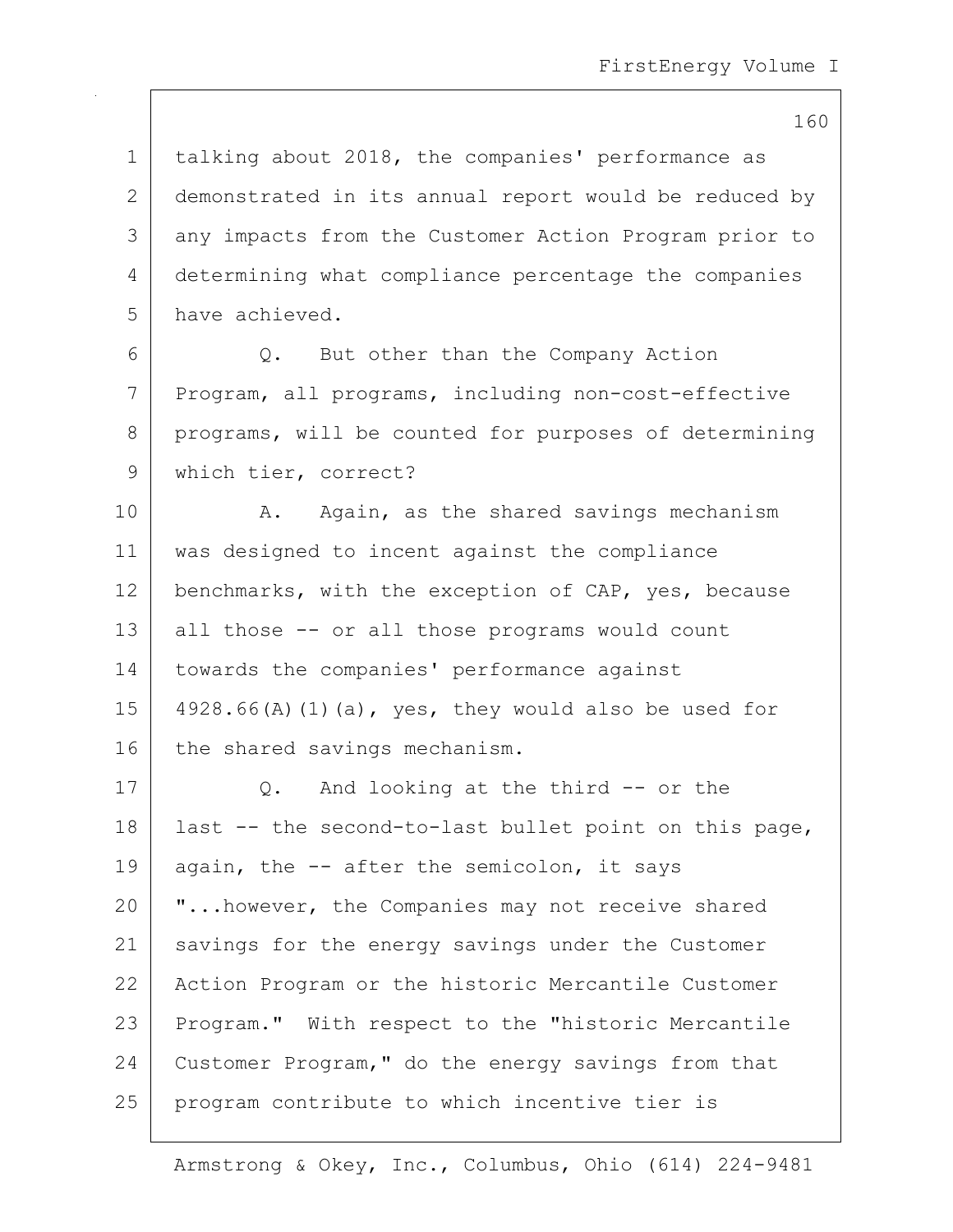161 1 achieved? 2  $\vert$  A. Yes. As approved in the 12-2190 case, 3 historical mercantile programs do have an exclusion 4 on the net benefits side, but they do count fully 5 towards the trigger. 6 MR. HEALEY: Your Honor, I would like to 7 mark as OCC Exhibit 7 the companies' response to OCC 8 Interrogatory Set 6, No. 144. May I approach the 9 witness? 10 | EXAMINER BULGRIN: Yep. OCC Exhibit 7. 11 (EXHIBIT MARKED FOR IDENTIFICATION.) 12 Q. Mr. Demiray, do you have in front of you 13 what's been marked as OCC Exhibit 7? 14 A. I do. 15 Q. And this is the companies' response to 16 | OCC Set 6, Interrogatory 144, correct? 17 A. That is correct. 18 Q. And you are the witness for this 19 interrogatory response, correct? 20 A. Yes, I am. 21 | Q. Now, this --22 A. Except for the objections. 23 Q. Thank you. This interrogatory pertains 24 to the Energy Special Improvement District or ESID 25 | program under the portfolio, correct?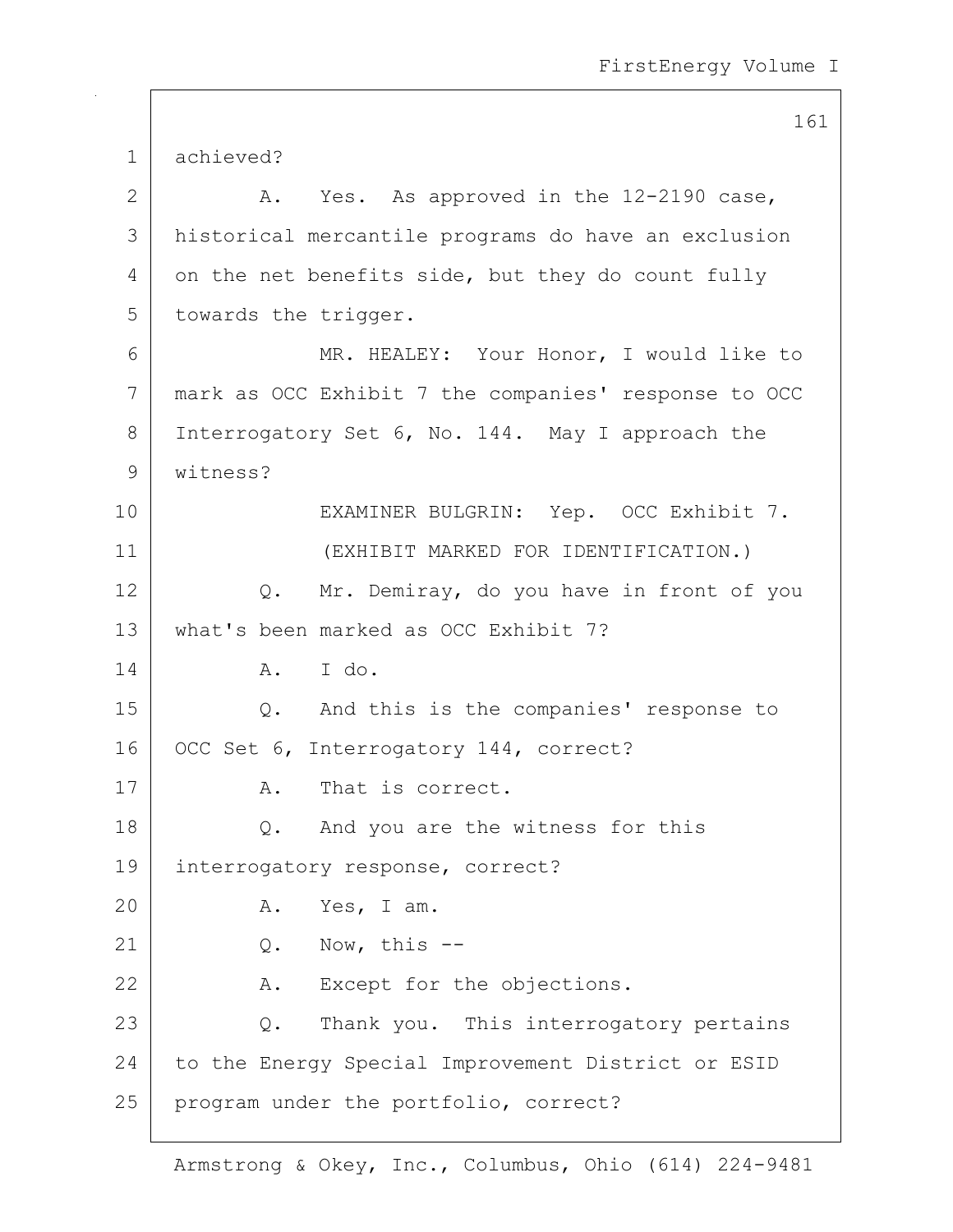|                | ᆂ◡▵                                                   |
|----------------|-------------------------------------------------------|
| 1              | That is correct.<br>Α.                                |
| $\overline{2}$ | Now, does $-$ do the total discounted net<br>Q.       |
| 3              | lifetime benefits -- strike that.                     |
| 4              | In your response here you state that "the             |
| 5              | Companies will not include Energy Special Improvement |
| 6              | District program results in their calculation of the  |
| 7              | Portfolios' Adjusted Net Benefits used in the Shared  |
| 8              | Savings Mechanism." Do you see that?                  |
| $\mathsf 9$    | I see that.<br>Α.                                     |
| 10             | And I am going to ask you the same<br>Q.              |
| 11             | question as before, do the energy savings from the    |
| 12             | Energy Special Improvement District program count for |
| 13             | purposes of determining which incentive tier is used  |
| 14             | on page 106 of the portfolio plans?                   |
| 15             | Yes, similar to the historical mercantile<br>Α.       |
| 16             | programs, the energy savings that were achieved under |
| 17             | energy special improvement districts, they are deemed |
| $18\,$         | appropriate to count towards 4928.66(A)(1)(a), would  |
| 19             | be used in the trigger calculation for the compliance |
| 20             | percentages.                                          |
| 21             | Mr. Demiray, looking at the incentive<br>Q.           |
| 22             | tier table on page 106, within one of the operating   |
| 23             | companies, say Ohio Edison, customers in each         |
| 24             | customer class will pay shared savings under the same |
| 25             | tier in a given year, correct?                        |
|                |                                                       |

Armstrong & Okey, Inc., Columbus, Ohio (614) 224-9481

### 162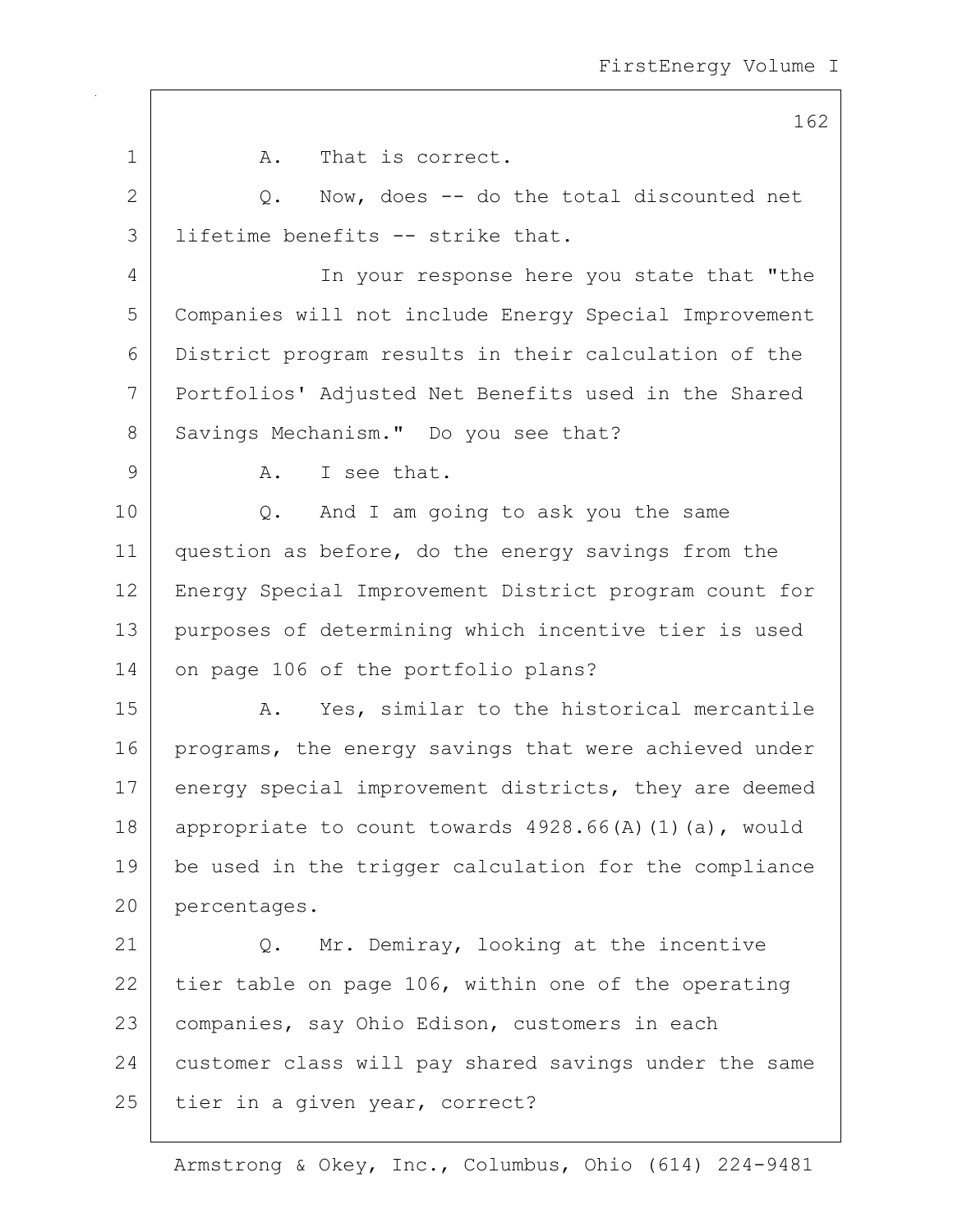163 1 MR. GLADMAN: Could I have the question 2 read back? 3 (Record read.) 4 MR. GLADMAN: Thank you. 5 A. I don't know that I would say pay "under 6 the same tier," but if I can phrase it my way, I 7 would say that the incentive tiers as listed in the 8 table are aligned to the shared savings mechanism 9 which is to again exceed the targets set forth in  $10$  | 4928.66(A)(1)(a). In there there is a single target 11 | for operating companies which is, again, at a 12 cumulative level and not anything other than that. 13 So the design of the mechanism follows that and sets 14 the compliance tier. 15 | Ragain, in assuming that a single level is 16 set, those are translated into dollars. The dollars 17 are then sent to each of the classes within the 18 | company. They are allocated in proportion to the 19 adjusted net benefits that each class's programs 20 delivered. So there is an equity between those two 21 where the programs that delivered the benefits align 22 with the dollars collected from that class. So in  $23$  any case that is driven by the same incentive tier. 24 O. So it's not possible, say, in 2018 for 25 | residential customers of Ohio Edison to pay in Tier 1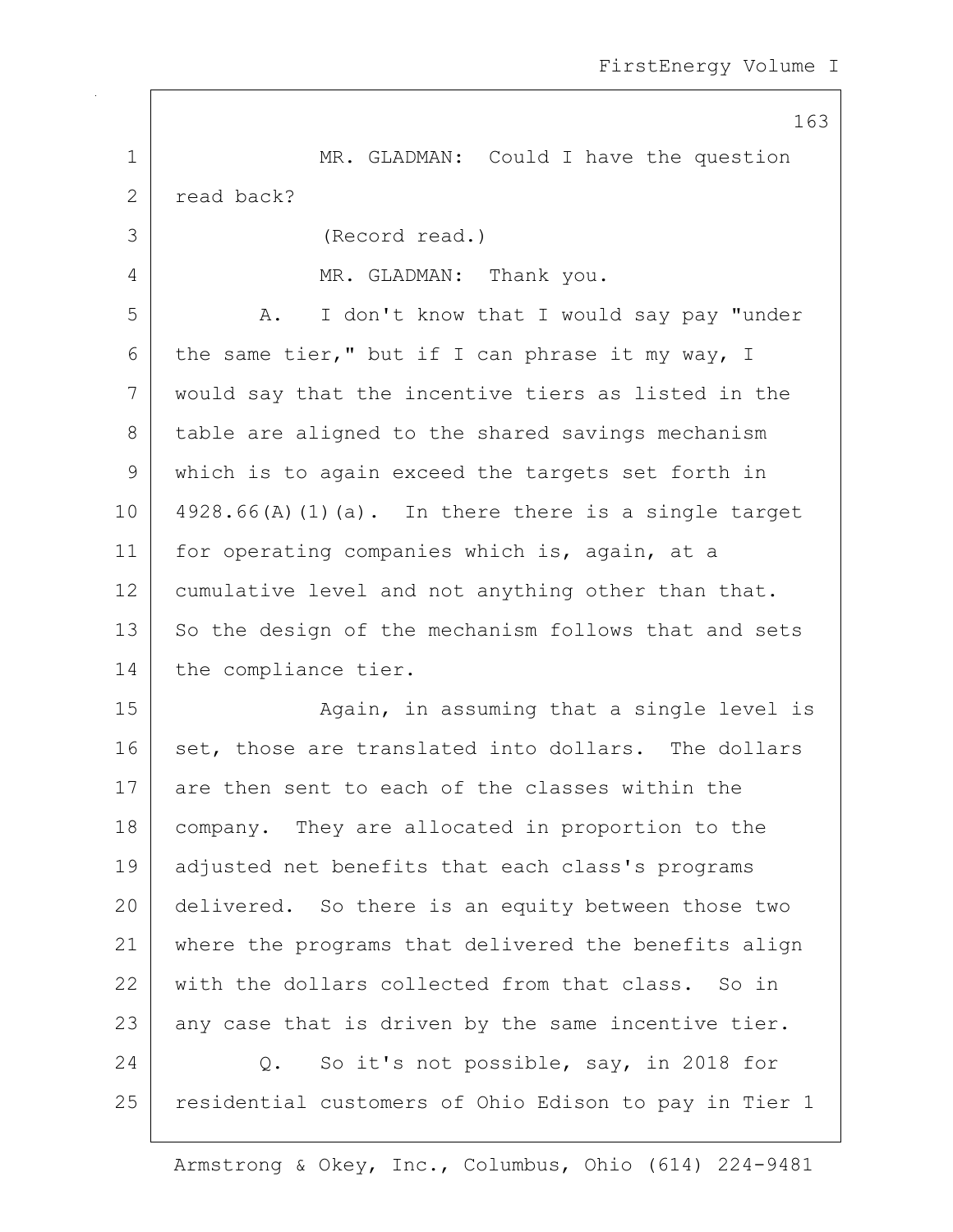164 1 and non-residentials to pay in Tier 2? 2 A. Approved mechanism is designed to trigger  $3$  at a total company level. 4 Q. And just to clarify, and I apologize if 5 we covered this already, these compliance percentages  $6$  refer to the annual compliance, not the cumulative 7 compliance under the statute? 8 A. The cumulative compliance is a factor in 9 determining the annual compliance. If you take a 10 | look at our -- my prior testimony you would see that 11 both of those are considered kind of a waterfall, you 12 have to pass both before you would be eligible to 13 trigger shared savings. There are very odd 14 | situations where a cumulative deficit could impact 15 | the annual amount; but in general, yes, it's 16 referring to the annual. 17 Q. And generally speaking the requirement 18 that you meet the cumulative is just a binary; you 19 met it or you didn't. If you do, then you qualify 20 for shared savings; and if you don't, then you don't, 21 | right? 22 A. Yes, subject to the additional thing that 23 the cumulative could have potential impacts on the 24 annual if a prior year's deficit needs to be made up.

25 | MR. HEALEY: Your Honor, I would like to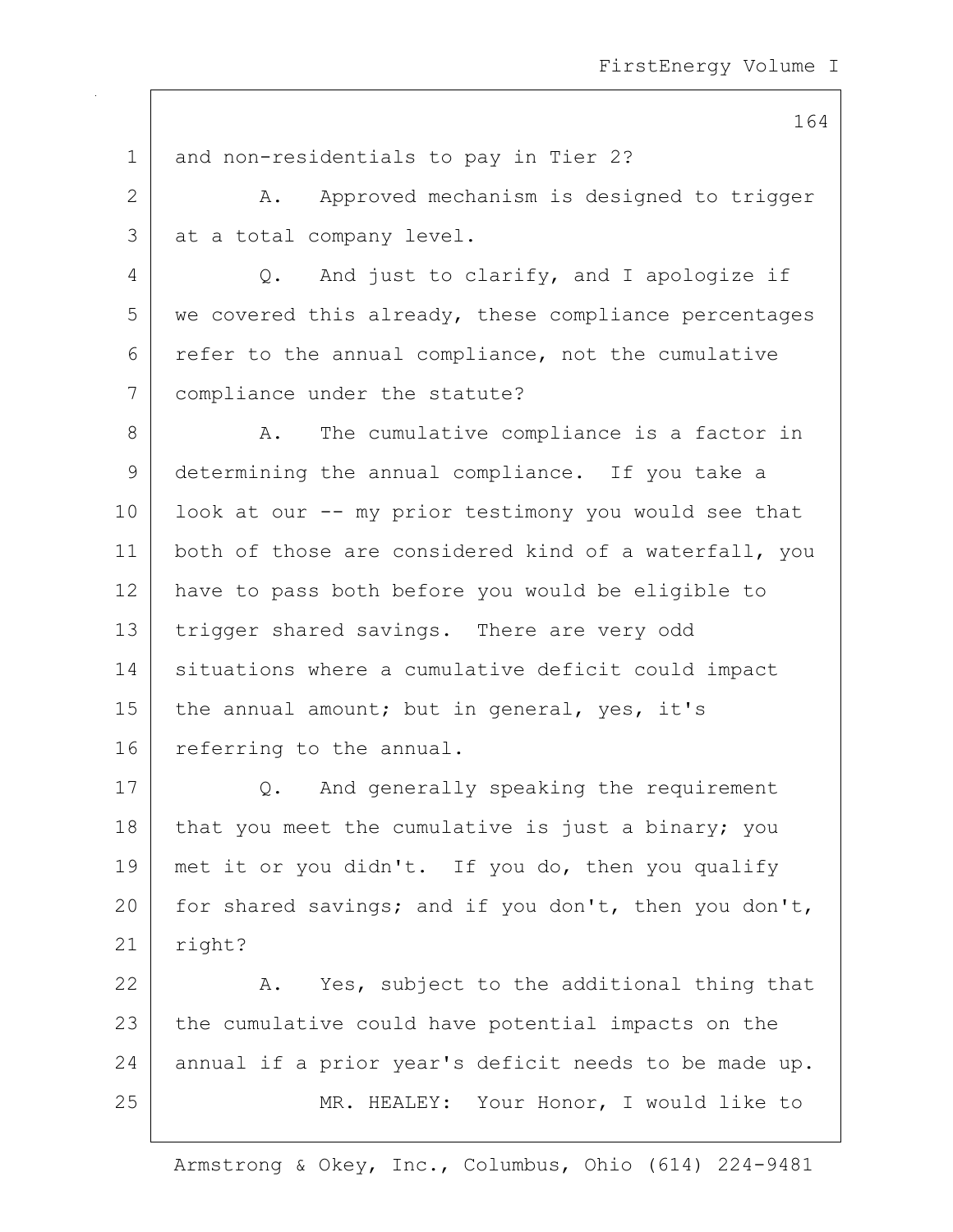165

| $\mathbf 1$ | mark OCC Exhibit 8. This is the companies' response   |
|-------------|-------------------------------------------------------|
| 2           | to OCC Interrogatory Set 1, No. 12. May I approach?   |
| 3           | EXAMINER BULGRIN: Sure. This is OCC                   |
| 4           | Exhibit 8.                                            |
| 5           | (EXHIBIT MARKED FOR IDENTIFICATION.)                  |
| 6           | Q. Mr. Demiray, you have in front of you              |
| 7           | what's been marked OCC Exhibit 8, and you'll see this |
| 8           | is another discovery response. It's the companies'    |
| 9           | response to OCC Set 1, INT No. 12, and you are the    |
| 10          | witness responsible for this discovery response,      |
| 11          | correct?                                              |
| 12          | That is correct.<br>Α.                                |
| 13          | Q. And this question asks how shared savings          |
| 14          | will be allocated among the three operating companies |
| 15          | if the cap is reached, and your response is that if   |
| 16          | the \$25 million cap is reached, the amount of shared |
| 17          | savings that will be recovered by each company will   |
| 18          | be based on the proportion that the company earned an |
| 19          | incentive in the prior reporting year. Do you see     |
| 20          | that?                                                 |
| 21          | I do see that, yes.<br>A.                             |
| 22          | Now, that response doesn't change if the<br>Q.        |
| 23          | cap is 10 million, correct, other than the number?    |
| 24          | Yes. I would like to just make sure that<br>Α.        |
| 25          | it's clear what this is saying though. By prior       |
|             |                                                       |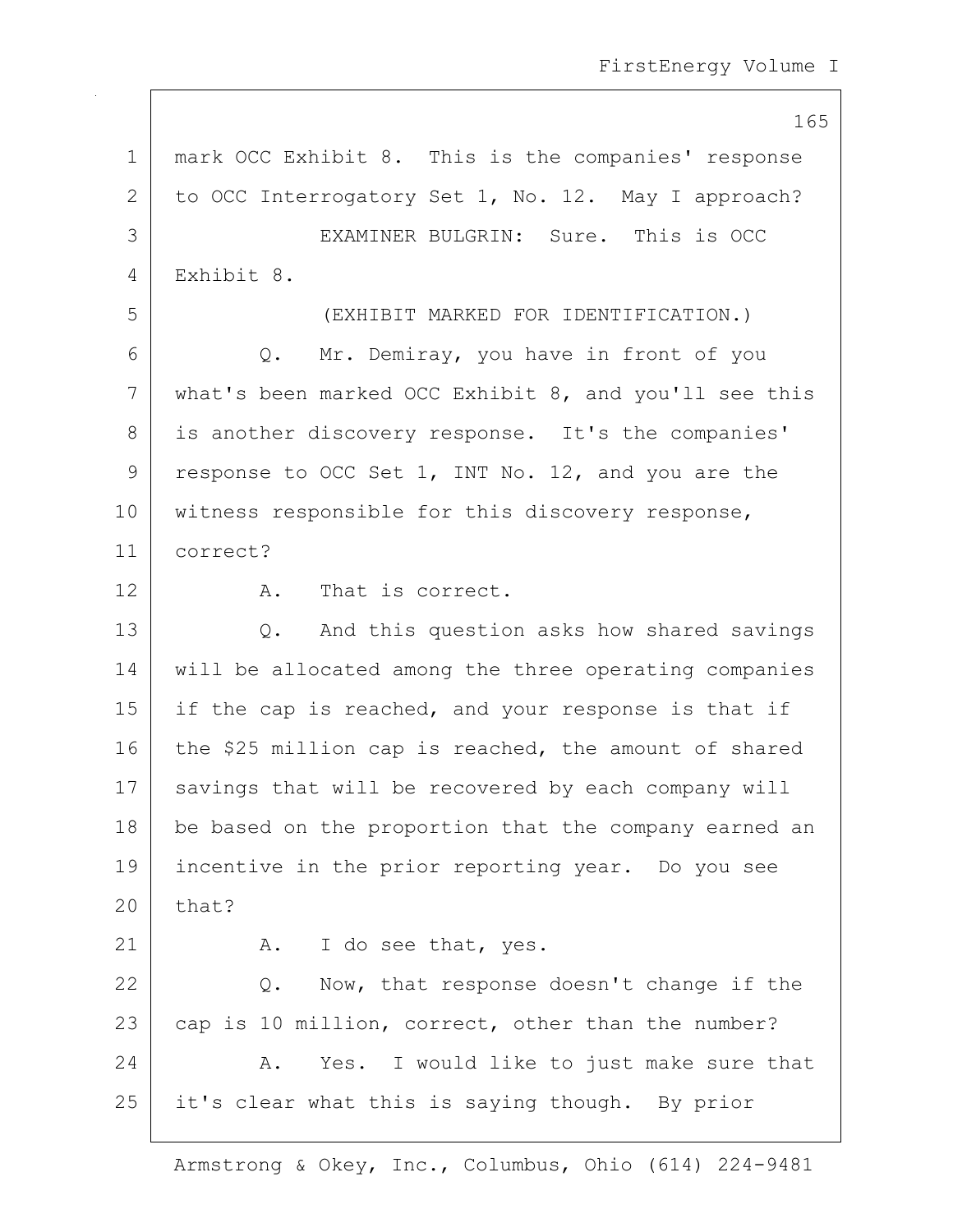1 | reporting year you have to interpret when the shared 2 savings calculation is determined. So, for example, 3 the 2017 mechanism would not be calculated until the 4 annual report is done in 2018.

5 So "prior year" really does mean the 6 year  $-$  the test year for both the benchmark, 7 companies' compliance with that, and the energy 8 savings achieved as well as costs and how all those 9 | flow through the shared savings mechanism within a 10 | given year. So it is all tied to the achievements 11 and benefits within the reporting year.

12 Q. And maybe let's do a quick numerical 13 example just so we understand how the money is being 14 allocated to the three companies. Simple example, 15 let's assume there is a \$10 million cap and let's 16 ignore the tax issue for now so we can do the numbers 17 | more easily. And let's say each of the companies 18 individually would have qualified for \$5 million in 19 | shared savings. They each contributed a third of the 20 total shared savings, so then they would each get a 21 | third of the 10 million, correct?

22 A. Make sure I have got your hypothetical 23 correct. You are saying there were \$15 million 24 achieved prior to application or the uncapped amount 25 | of the financial incentive is done equally among all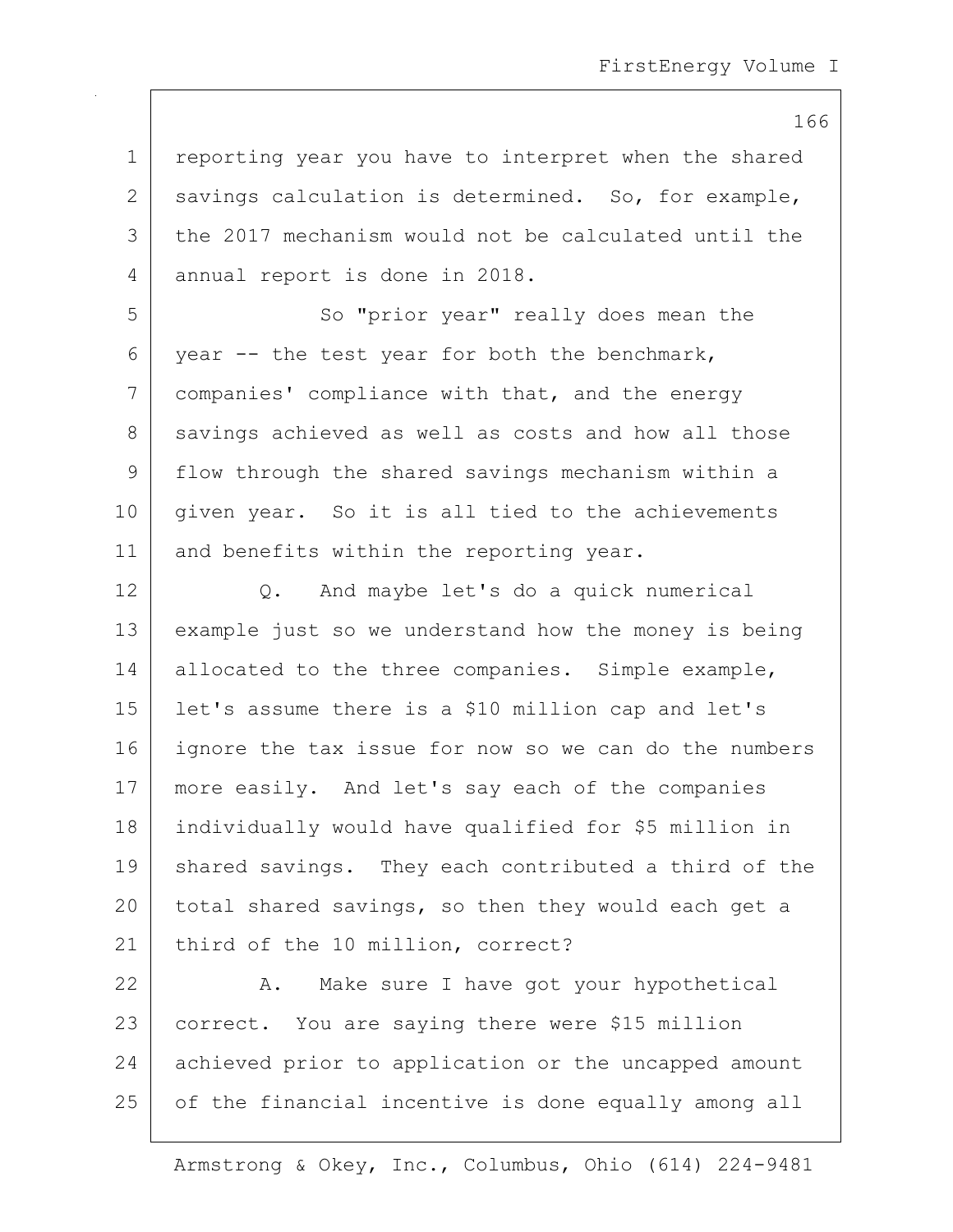167 1 | three companies, in that situation as each company 2 did -- proportionately did one-third, each of them 3 | would receive one-third of the financial allocation, 4 that's correct, so 3.3 repeating. 5 MR. HEALEY: Can I just have one minute, 6 your Honor? 7 EXAMINER BULGRIN: Sure. 8 MR. HEALEY: That's all I have, your 9 Honor. 10 EXAMINER BULGRIN: Great. 11 | MS. MESSENGER: I just have one question 12 for clarification, if that's okay.  $13$  - - -14 CROSS-EXAMINATION 15 | By Ms. Messenger: 16  $\vert$  Q. Sure. I -- can you turn to page 106 of 17 Exhibit B. 18 A. I'm there. 19 Q. Of -- okay. That middle column is titled 20 | "Compliance Percentage."  $21$  A. Ttis. 22 Q. As originally filed by the company, 23 compliance percentage refers -- and for years 2018 24 and 2019, compliance percentage refers to compliance 25 | with the statutory mandate, correct?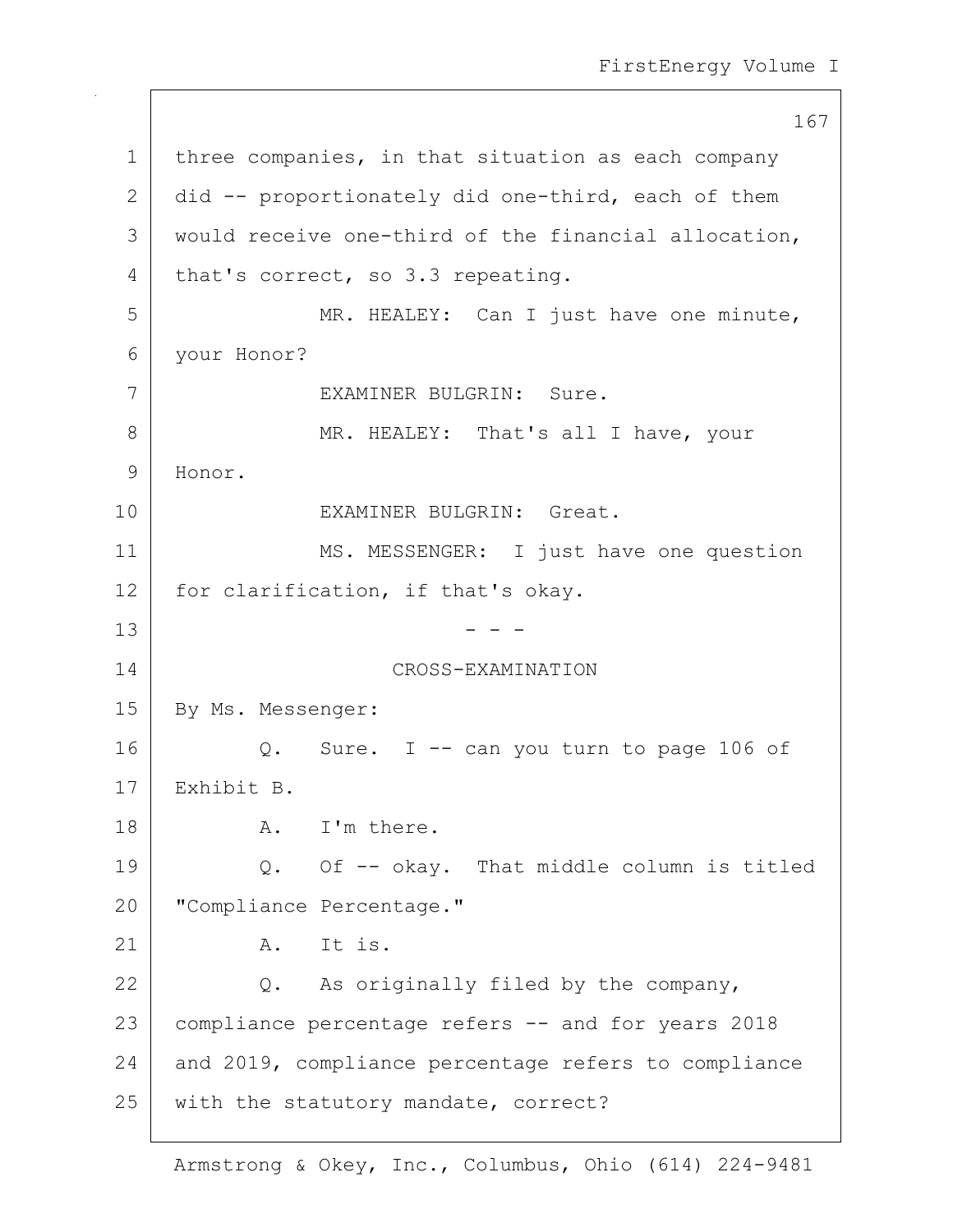|              | 168                                                   |
|--------------|-------------------------------------------------------|
| $\mathbf 1$  | Compliance percentage here would be a<br>Α.           |
| $\mathbf{2}$ | calculation that would take the annual energy savings |
| 3            | achieved against the annual target that is calculated |
| 4            | as an increment in the cumulative amount as listed in |
| 5            | 4928.66. So it is going against the number that is    |
| 6            | calculated through that other equation. And, again,   |
| 7            | for 2018 and 2019 that would not be adjusted as the   |
| 8            | 14 percent is listed here.                            |
| 9            | Q. Right. So in years 2018 and 2019, it               |
| 10           | correlates with that 1 percent mandate, that          |
| 11           | calculation you would make, correct?                  |
| 12           | Α.<br>Yes.                                            |
| 13           | And so for 2017, it would correlate to<br>Q.          |
| 14           | that 14 percent reduction in the shared savings       |
| 15           | trigger.                                              |
| 16           | To be clear, the reduction in the shared<br>Α.        |
| 17           | savings trigger is as I outlined in my testimony.     |
| 18           | Right.<br>Q.                                          |
| 19           | You would calculate what the 1 percent<br>Α.          |
| 20           | increment would be and then you would reduce that by  |
| 21           | 14 percent and that would set the level at which you  |
| 22           | would compare annual achievements and then those      |
| 23           | would flow through this calculation here on the table |
| 24           | you've identified.                                    |
| 25           | MS. MESSENGER: That's all I have.<br>Thank            |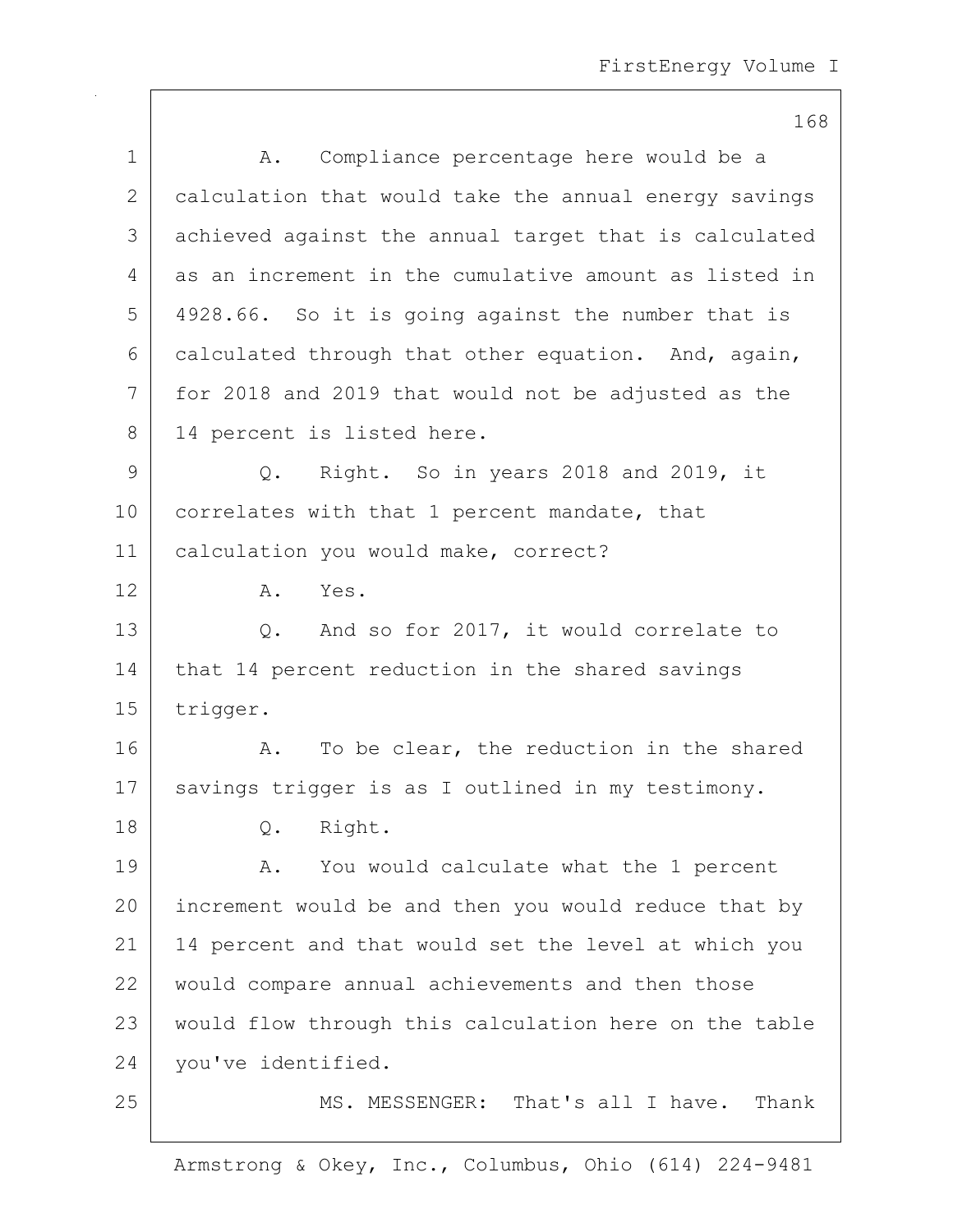|             | 169                                                   |
|-------------|-------------------------------------------------------|
| $\mathbf 1$ | you.                                                  |
| 2           | EXAMINER BULGRIN: Redirect?                           |
| 3           | MR. HEALEY: Can we have a break? Thank                |
| 4           | you, your Honor.                                      |
| 5           | EXAMINER BULGRIN: We'll take a 5-minute               |
| 6           | break.                                                |
| 7           | (Recess taken.)                                       |
| 8           | MR. GLADMAN: Your Honor, thank you. We                |
| 9           | have no redirect questions for Mr. Demiray.           |
| 10          | EXAMINER BULGRIN: Very good. You may                  |
| 11          | step down. Thank you.                                 |
| 12          | MR. GLADMAN: Your Honor, at this time                 |
| 13          | can we move for the admission of Company Exhibit 6?   |
| 14          | EXAMINER BULGRIN: Any objections to                   |
| 15          | Company Exhibit 6 or OCC Exhibits I have 6, 7, and 8? |
| 16          | MR. HEALEY: There's a 5 also, your                    |
| 17          | Honor.                                                |
| 18          | EXAMINER BULGRIN: 5. 5, 6, 7, and 8.                  |
| 19          | MR. HEALEY: No objections.                            |
| 20          | EXAMINER BULGRIN: No objection, they                  |
| 21          | will be admitted. Thank you.                          |
| 22          | (EXHIBITS ADMITTED INTO EVIDENCE.)                    |
| 23          | MR. GLADMAN: Your Honor, can we address               |
| 24          | one other housekeeping matter I have discussed with   |
| 25          | Mr. Healey?                                           |
|             |                                                       |

 $\Gamma$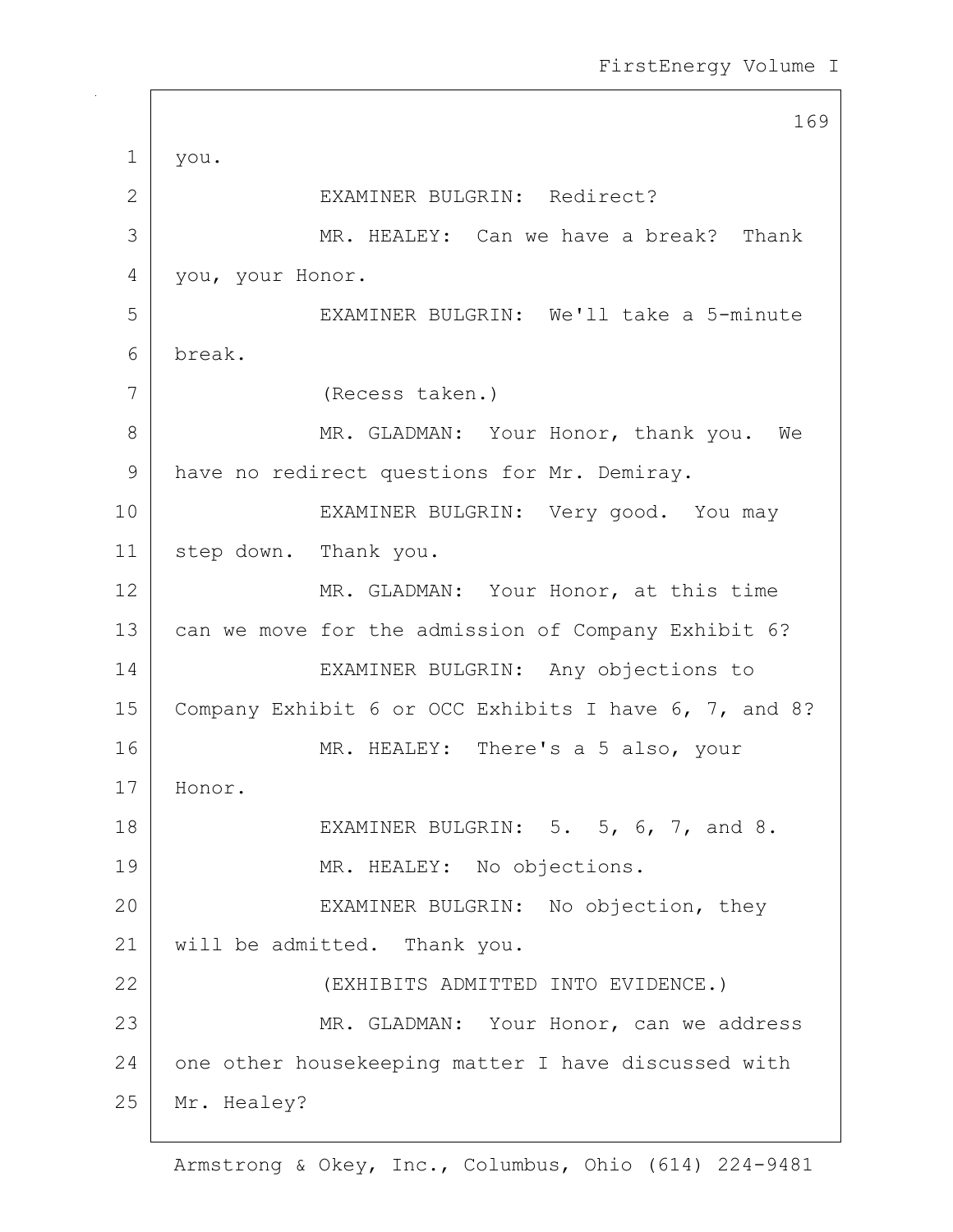|              | 170                                                   |
|--------------|-------------------------------------------------------|
| $\mathbf 1$  | EXAMINER BULGRIN: Sure. Do you want                   |
| $\mathbf{2}$ | this on the record?                                   |
| 3            | MR. GLADMAN: Yeah, let's do that. There               |
| 4            | has been references several times to the stipulation  |
| 5            | that's been filed in the case, Exhibit A and B to     |
| 6            | that stipulation, but I don't believe that has yet    |
| 7            | been admitted into the evidence. We have got copies   |
| 8            | of that ready. I think it would be a joint exhibit.   |
| 9            | If we could agree to stipulate to put that into the   |
| 10           | record, we would like to do so now.                   |
| 11           | EXAMINER BULGRIN: Sure. Let's do that.                |
| 12           | This would be Joint Exhibit 1.                        |
| 13           | MR. GLADMAN: For purposes of                          |
| 14           | clarification, in addition to the stipulation and the |
| 15           | two exhibits, there are also the subsequent filings   |
| 16           | we made, short ones, to show amendments to the        |
| 17           | signature page and one page of the plan, so it's an   |
| 18           | entire package, your Honor.                           |
| 19           | EXAMINER BULGRIN: Great.                              |
| 20           | MR. GLADMAN: Thank you.                               |
| 21           | EXAMINER BULGRIN: Those will be so                    |
| 22           | marked.                                               |
| 23           | (EXHIBIT MARKED FOR IDENTIFICATION.)                  |
| 24           | EXAMINER BULGRIN: And any objections? I               |
| 25           | guess we could wait until the end. Any objections to  |
|              |                                                       |

 $\mathbf{I}$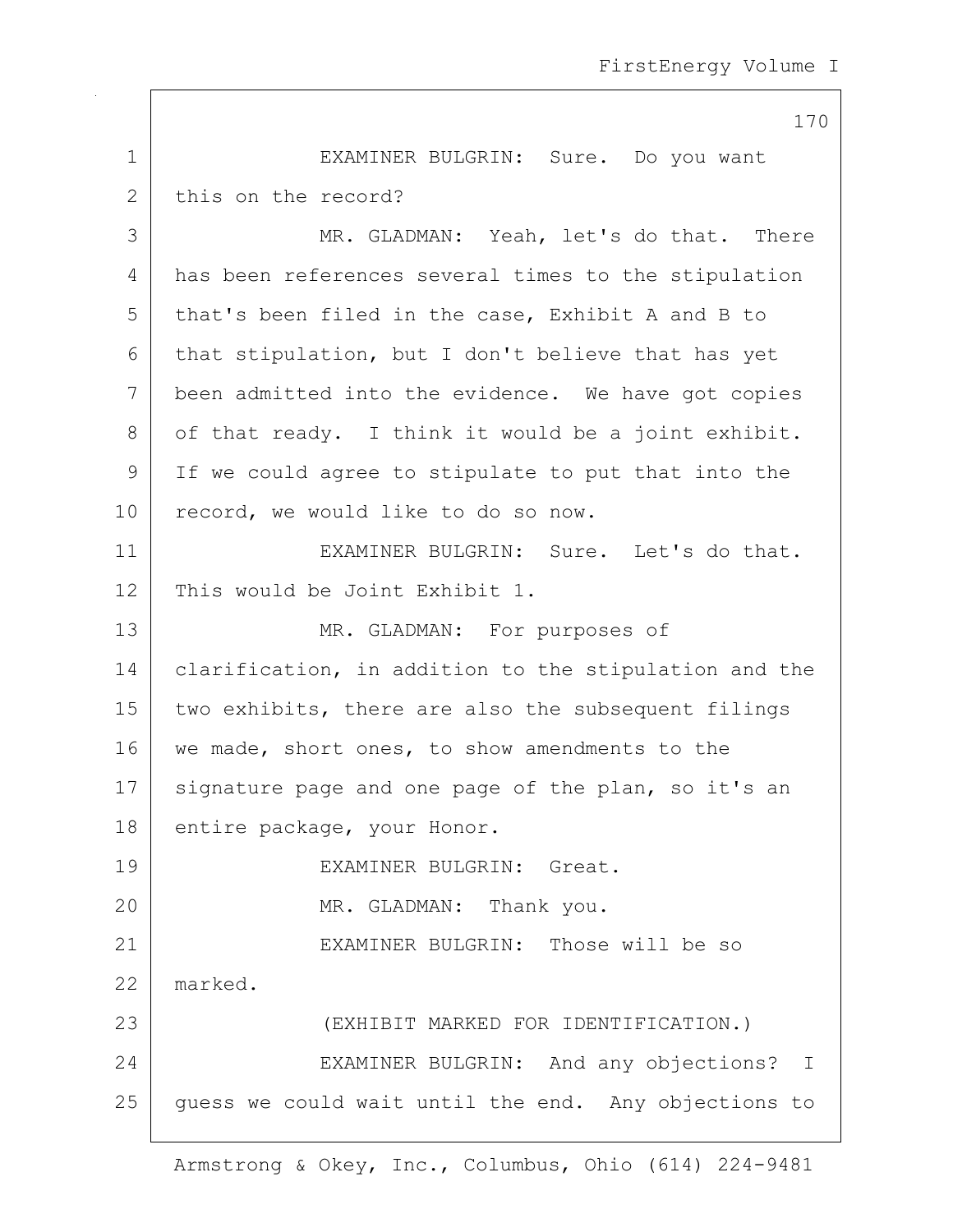171 1 the admission of Joint Exhibit 1? 2 MR. PARRAM: Just a point of 3 | clarification, the most recent filing, the Notice of 4 | Amendment to page 89 of the revised plan, that's just 5 incorporated? 6 EXAMINER BULGRIN: Yes, yes. 7 MR. PARRAM: Okay. Thank you, your 8 Honor. 9 EXAMINER BULGRIN: Sure. 10 MR. GLADMAN: Thank you, your Honor. 11 EXAMINER BULGRIN: That will be so 12 admitted then. 13 (EXHIBIT ADMITTED INTO EVIDENCE.) 14 EXAMINER BULGRIN: If there is nothing 15 further, I think we are adjourned for today. 16 (Thereupon, at 3:51 p.m. the hearing was 17 adjourned.)  $18$  - - -19 20 21 22 23 24 25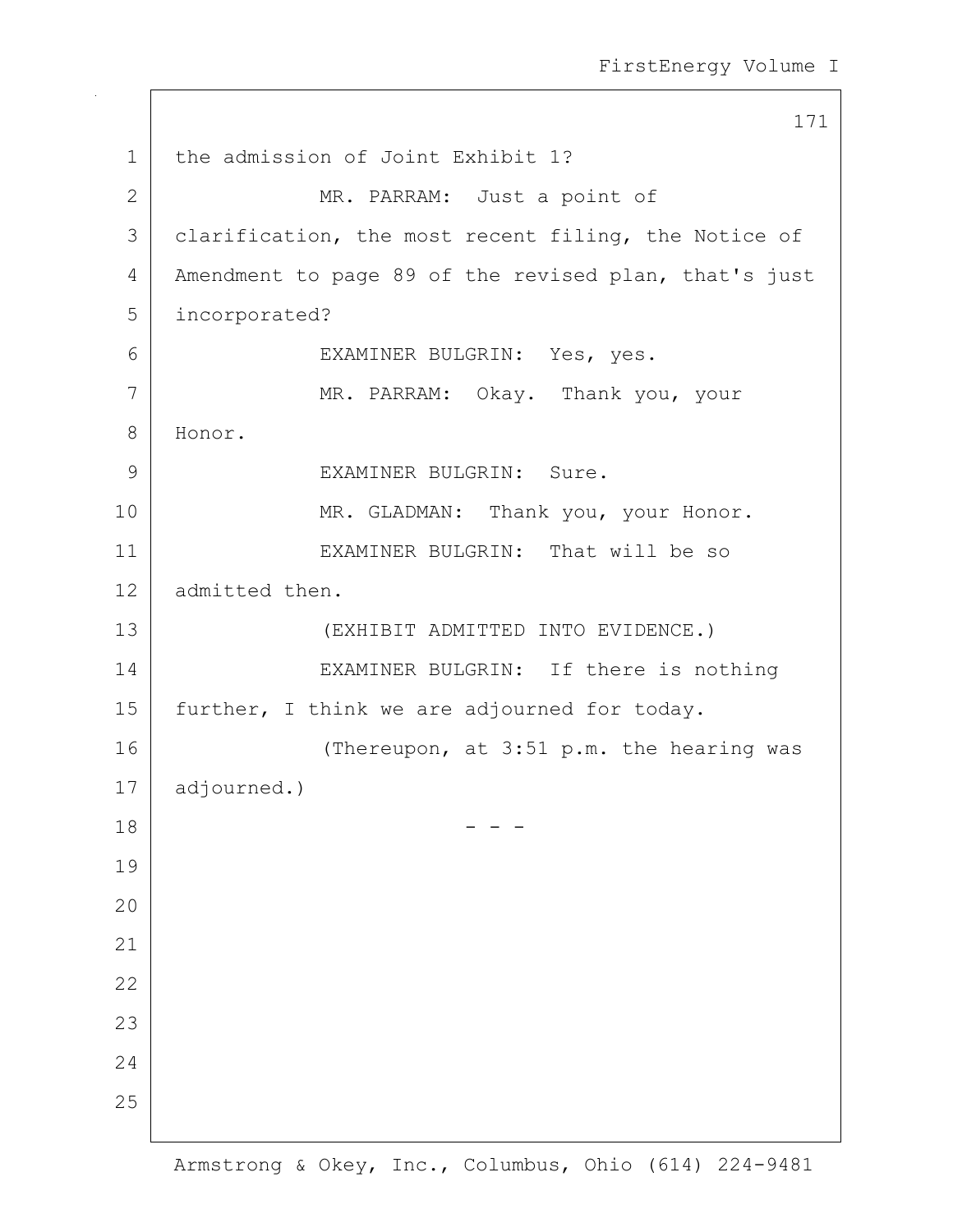|                | 172                                                    |
|----------------|--------------------------------------------------------|
| $\mathbf 1$    | CERTIFICATE                                            |
| $\mathbf{2}$   | I do hereby certify that the foregoing is a            |
| $\mathfrak{Z}$ | true and correct transcript of the proceedings taken   |
| 4              | by me in this matter on Monday, January 23, 2017, and  |
| 5              | carefully compared with my original stenographic       |
| 6              | notes.                                                 |
| 7              |                                                        |
| 8              |                                                        |
| $\mathcal{G}$  | Karen Sue Gibson, Registered<br>Merit Reporter.        |
| 10             |                                                        |
| 11             |                                                        |
| 12             | Carolyn M. Burke, Registered<br>Professional Reporter. |
| 13             | $(KSG-6304)$                                           |
| 14             |                                                        |
| 15             |                                                        |
| 16             |                                                        |
| 17             |                                                        |
| 18             |                                                        |
| 19             |                                                        |
| 20             |                                                        |
| 21             |                                                        |
| 22             |                                                        |
| 23             |                                                        |
| 24             |                                                        |
| 25             |                                                        |
|                |                                                        |